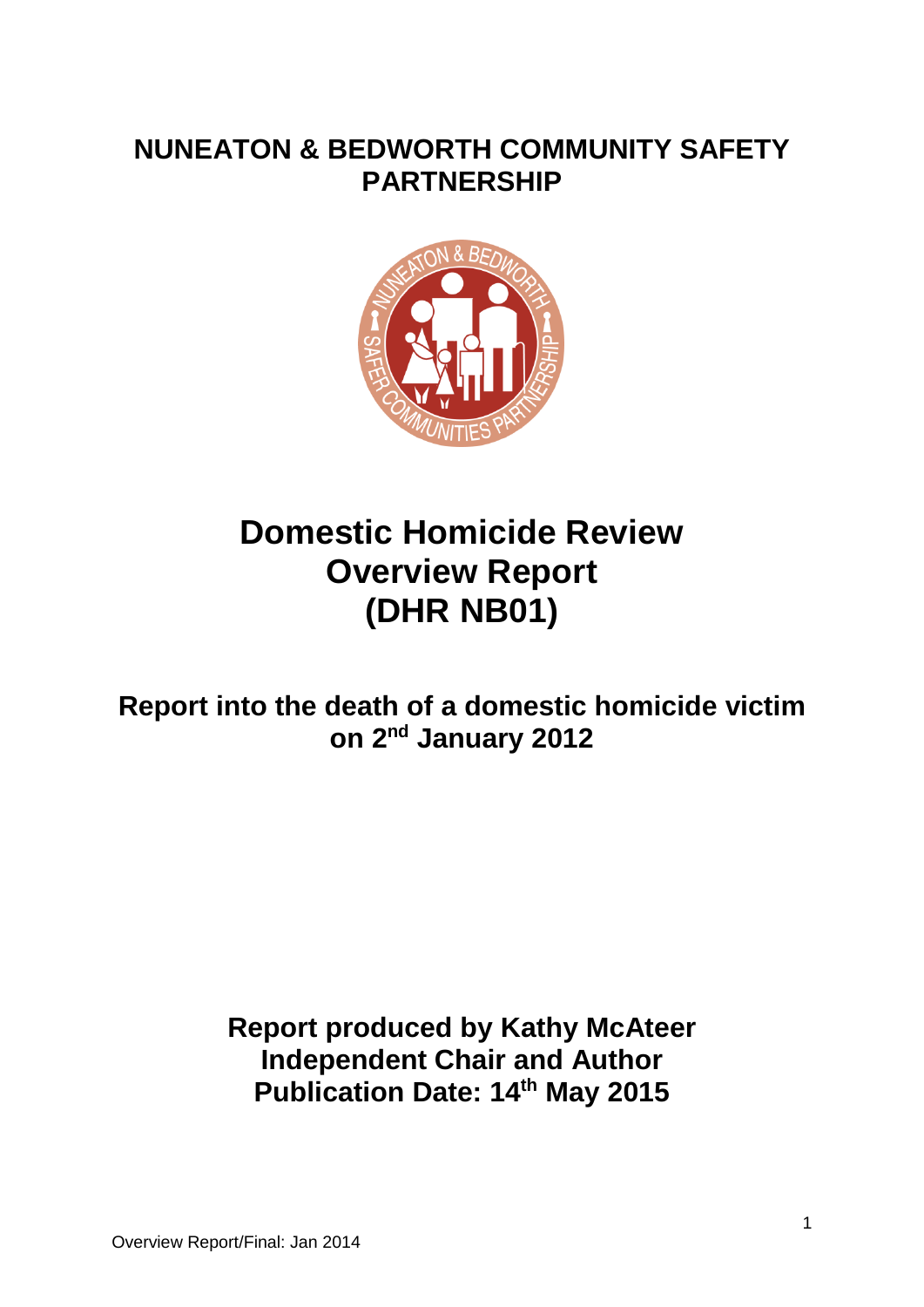# **Glossary**

**CAADA:** Co-ordinated Action Against Domestic Abuse – a national charity supporting multi-agency responses to domestic abuse through the provision of practical support, learning and development and best practice guidance

**CATS:** Case Administration and Tracking System - Police database used to hold domestic abuse incidents and other safeguarding matters

**CSA:** Child Support Agency – the agency responsible for collection of child maintenance payments

**Arden NHS Cluster:** The Arden Primary Care Trust Cluster were responsible for commissioning GP services at the time the initial review took place however now GP's are commissioned by the Local Area Team (LAT) (NHS England)

**CCG:** Warwickshire North Clinical Commissioning Group - Primary Care Trusts were responsible for commissioning local health services across Coventry and Warwickshire until 2013 when statutory responsibilities transferred to the new Clinical Commissioning Group. (NHS England)

**CMHT:** Community Mental Health Team – multi-disciplinary team providing community based assessments and support to people with serious and enduring mental illness

**CWPT:** Coventry & Warwickshire NHS Trust – the organisation providing local mental health services

**CPS:** Crown Prosecution Service

**DASH:** Domestic Abuse Stalking and Honour-Based Violence Risk Indicator Checklist – national risk assessment tool used by police and other partners to assess risks of abuse from the perspective of the victim

**DAU:** Domestic Abuse Unit – police department responsible for case management of high risk domestic abuse cases

**GEH:** George Eliot Hospital

**Harmoni:** Provider of GP out of hours service, commissioned by the CCG (see above).

**IAPT:** Improving Access to Psychological Therapies – provision of counselling services

**IESD:** Department of Health Innovation, Excellence & Strategy Development

**IDVA:** Independent Domestic Violence Advisor – advocacy support for high risk victims of domestic abuse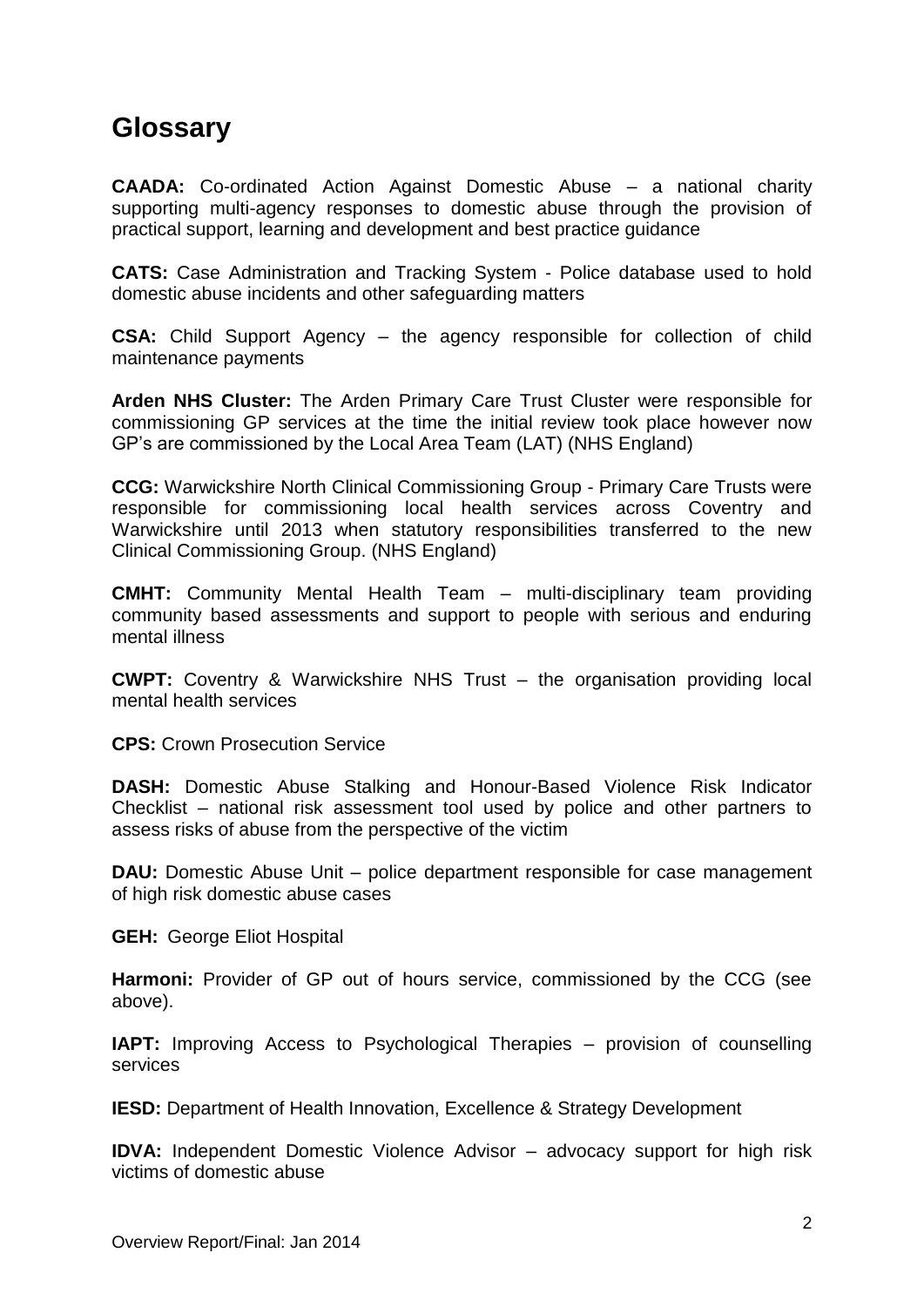**IMR:** Individual Management Report – reports submitted to review by agencies

**IRIS:** Identification and Referral to Improve Safety Project – training and support for GP practices

**ISP:** Initial Sentence Plan (probation service)

**MARAC:** Multi-Agency Risk Assessment Conference – brings together local partners to provide a co-ordinated response to domestic abuse through the sharing of information about people at the highest level of risk

**NABSCOP:** Nuneaton and Bedworth Safer Communities Partnership

**OASys:** Offender Assessment System - used by probation service

**OGP:** Offender Group Predictor - tool used by probation service

**OGRS:** Offender Group Reconviction Score – a static actuarial predictor of risk used by probation service

**OVP:** Offender Violence Predictor – tool used by probation service

**Promat:** Police computerised system for witnesses to identify offenders – replaced the old style Identity Parade

**PSAI:** Post Sentence Assessment Interview – tool used by probation service

**PSR:** Pre-sentence report (probation service)

**RCGP:** Royal College of General Practitioners

**SWFT:** South Warwickshire NHS Foundation Trust – provider of local community health services

**UHCW:** University Hospital Coventry & Warwickshire NHS Trust

**WCC:** Warwickshire County Council

**WDVSS:** Warwickshire Domestic Violence Support Services – voluntary organisation providing support to people experiencing domestic abuse (now Families First Warwickshire)

**WMAS:** West Midlands Ambulance Service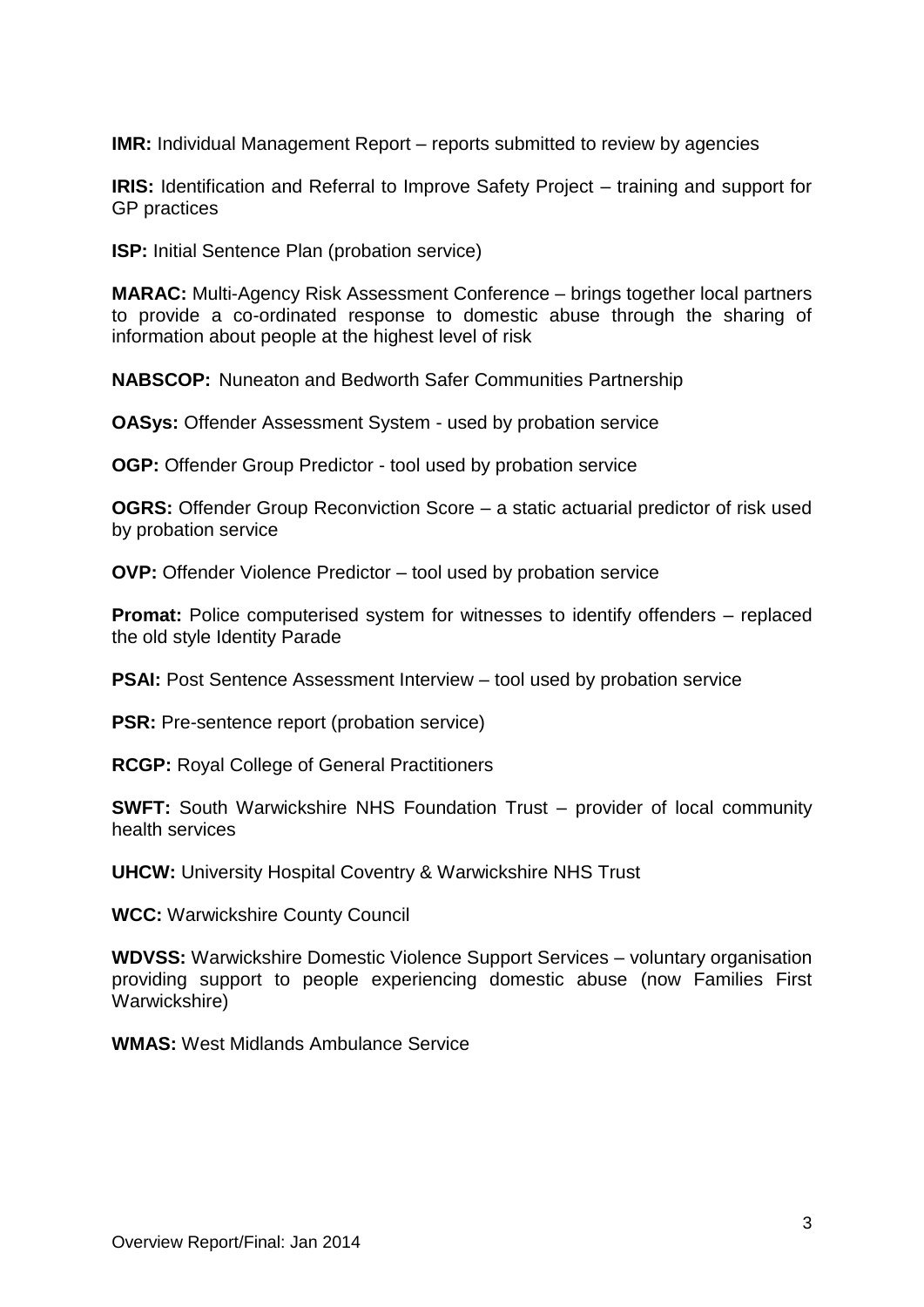# **SECTION 1: INTRODUCTION**

### **1.1 Circumstances leading to the review**

This report of the Domestic Homicide Review (DHR) examines the circumstances and agency responses leading up to the homicide of the victim, 38 years, by her expartner. On 2<sup>nd</sup> January 2012, police were called to an address where the body of the victim was found in the boot of her car. Her ex-partner has subsequently been found guilty of murder. Forensic and post mortem evidence showed that the victim died at her home address as a result of receiving blunt force trauma to her neck.

The victim lived with the perpetrator and her adult son, and had just ended the relationship, having told the perpetrator that he must move out of her house. Records indicated that there was a history of domestic abuse incidents between the perpetrator and victim and between the perpetrator and his previous partners. The victim and perpetrator were known to MARAC (Multi Agency Risk Assessment Conference) and a long term risk management plan was in place.

The Domestic Homicide Panel extends their condolences to the family and friends of the victim. The Panel would also like to thank all who have contributed to this review for their time and patience.

## **1.2 Purpose of a Domestic Homicide Review**

Domestic Homicide Reviews were established on a statutory basis under Section 9(3) of the Domestic Violence, Crime and Victims Act (2004). Domestic Homicide Reviews are not inquiries into how a victim died or who is to blame. These are matters for Coroners and criminal courts. Neither are they part of any disciplinary process. The purpose of a Domestic Homicide Review is to:

- Establish what lessons are to be learned from the domestic homicide regarding the way in which local professionals and organisations work individually and together to safeguard victims;
- Identify clearly what those lessons are both within and between agencies, how and within what timescales they will be acted on, and what is expected to change as a result;
- Apply these lessons to service responses including changes to policies and procedures as appropriate; and
- Identify what needs to change in order to reduce the risk of such tragedies happening in the future to prevent domestic violence homicide and improve service responses for all domestic violence victims and their children through improved intra and inter-agency working.

The review was conducted to fulfil the requirements bought in under Section 9 of the Domestic Violence, Crime and Victims Act (2004) and was delivered in accordance with the Home Office guidance - 'Multi-Agency Statutory Guidance for the conduct of Domestic Homicide Reviews' and followed the key processes that are outlined within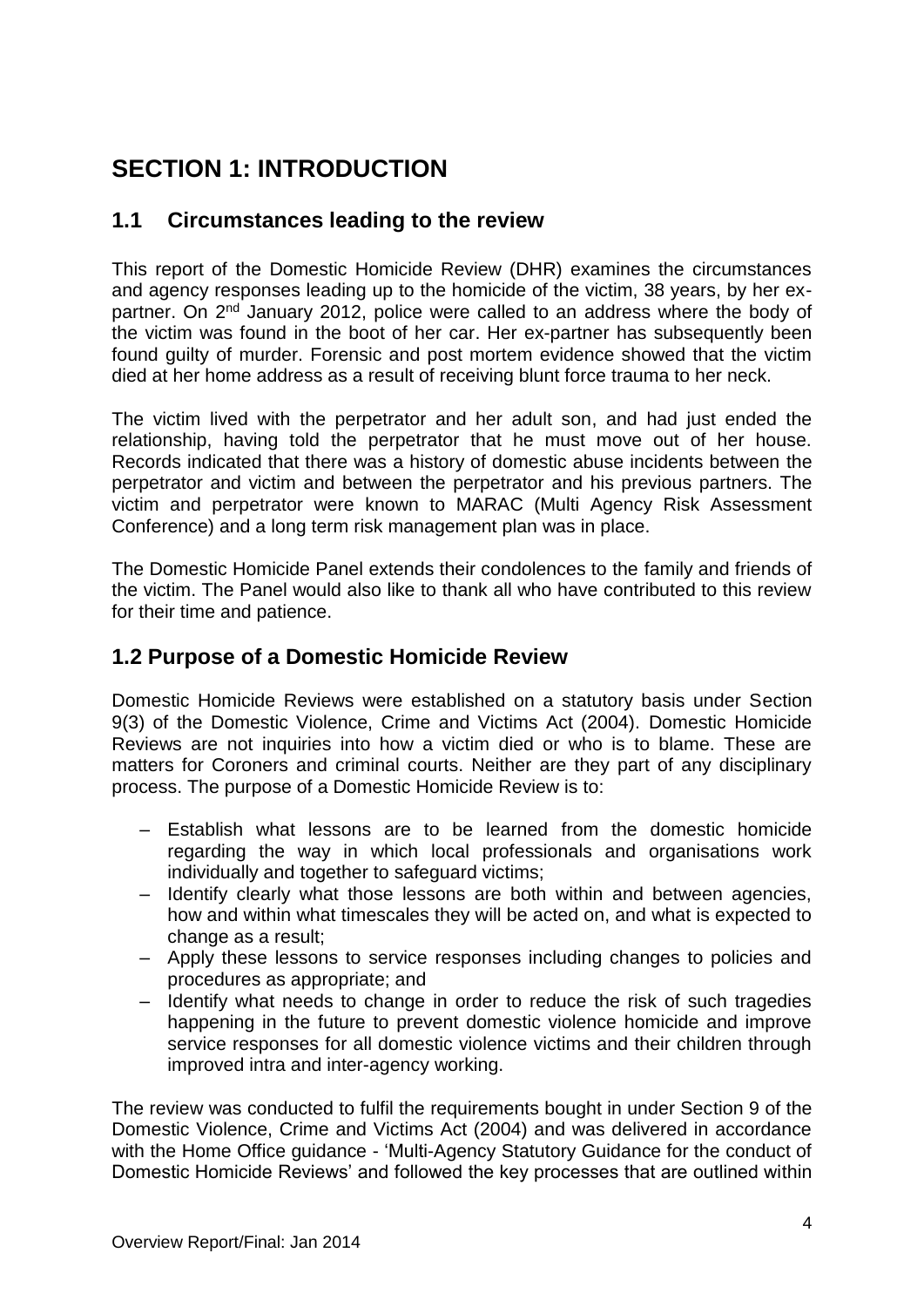the 'Warwickshire Domestic Homicide Review - Multi Agency Policy and Procedures'. Real names have not been used in public documents including the terms of reference, the overview report and executive summary.

# **1.3 The Review Process**

The homicide happened on  $2^{nd}$  January 2012 and Nuneaton & Bedworth Community Safety Partnership (NABSCOP) was notified by Warwickshire Police on 5<sup>th</sup> January 2012. The review was commissioned jointly by Nuneaton and Bedworth Borough Council and Warwickshire County Council on behalf of NABSCOP and the Home Office were notified of the decision to undertake the review on 2nd February 2012. An independent chair and author was selected from a pool of chairs/authors through a selection process. The Panel was selected by the respective agencies on the basis that they had no direct operational responsibility for the case. This included representation from a voluntary sector specialist domestic violence organisation. There were no conflicts of interests. A Terms of Reference was agreed at the first meeting of the Panel on 5<sup>th</sup> March 2012. Panel Membership:

| <b>Agency</b>                 | <b>Position</b>                          |
|-------------------------------|------------------------------------------|
| Independent Chair &           | Independent social care consultant       |
| Author                        |                                          |
| <b>Warwickshire Probation</b> | <b>Assistant Chief Officer</b>           |
| <b>Trust</b>                  |                                          |
| <b>Warwickshire Police</b>    | Detective Chief Inspector, Protecting    |
|                               | <b>Vulnerable People Department</b>      |
| <b>Warwickshire County</b>    | <b>Operations Manager</b>                |
| <b>Council Children's</b>     |                                          |
| <b>Services</b>               |                                          |
| Coventry &                    | Lead Nurse for Safeguarding Children     |
| Warwickshire                  | and Vulnerable Adults                    |
| <b>Partnership NHS Trust</b>  |                                          |
| <b>Warwickshire County</b>    | Domestic Abuse Manager                   |
| <b>Council Community</b>      | Domestic Abuse Admin Officer             |
| <b>Safety and Substance</b>   |                                          |
| Misuse Team                   |                                          |
| Nuneaton & Bedworth           | <b>Housing and Communities Manager</b>   |
| Borough Council -             | <b>Communities Manager</b>               |
| Housing & Communities         | <b>Communities Officer</b>               |
| NABSCOP (Nuneaton &           | Chair                                    |
| <b>Bedworth Safer</b>         |                                          |
| Communities                   |                                          |
| Partnership)                  |                                          |
| Refuge                        | <b>Senior Operations Manager</b>         |
| North Warwickshire            | <b>Policy Support Manager (Observer)</b> |
| <b>Borough Council</b>        |                                          |
| <b>Warwickshire North</b>     | <b>Lead Nurse Safeguarding Adults</b>    |
| <b>Clinical Commissioning</b> | Warwickshire                             |
| Group (CCG) (NHS              |                                          |
| England)                      |                                          |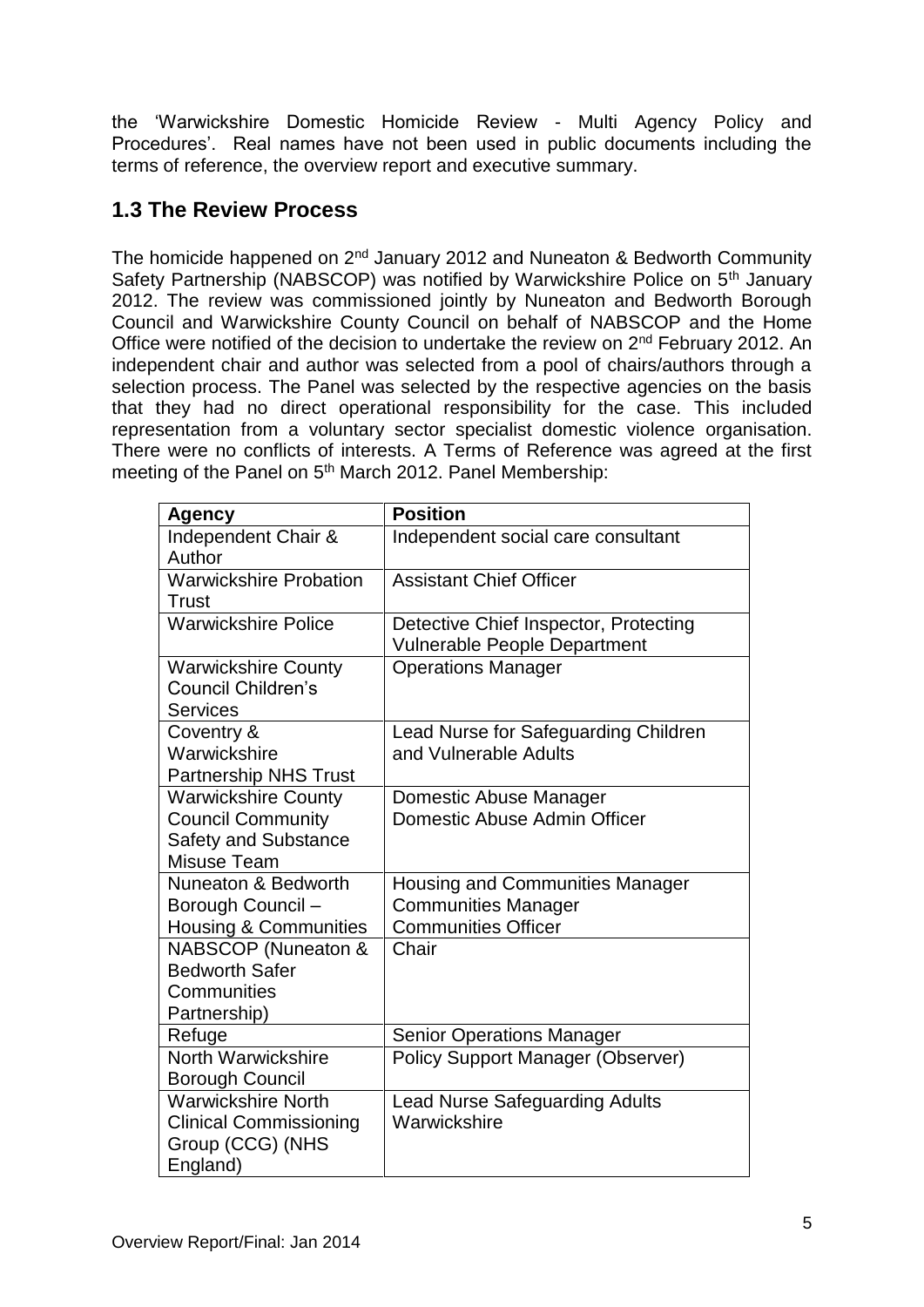The process began by identifying agencies that had contact with the victim and/or the perpetrator and/or his previous partners and children. This included 17 agencies, all of which were potential support agencies for the victim or had knowledge of or contact with the perpetrators, or his ex-partners and children. Information on the deceased and perpetrator and their key relationships was collected from 2008, with agencies asked to include the date of their first contact with any of the parties, and to highlight any relevant information prior to 2008 that the Panel should consider. The following 7 agencies reported that they had no recorded contact with the victim and/or perpetrator, or any contact was out of scope and not of relevance to the review:

- $\triangleright$  North Warwickshire Borough Council
- $\triangleright$  Nuneaton & Bedworth Borough Council Housing and Communities
- Swanswell
- $\triangleright$  The Recovery Partnership
- Warwickshire County Council Adults Services
- University Hospital Coventry & Warwickshire NHS Trust
- $\triangleright$  Harmoni (GP out of hours service)

The following 10 agencies had recorded contact with one or more of the parties identified within the review timescale and held information relevant to the review:

- Coventry & Warwickshire Partnership NHS Trust
- ▶ George Eliot Hospital
- **► GP Practice**
- $\triangleright$  Refuge (including IDVA)
- **► South Warwickshire NHS Foundation Trust**
- Warwickshire County Council Children's Services
- Warwickshire Domestic Violence Support Services
- $\triangleright$  Warwickshire Police
- Warwickshire Probation Trust
- $\triangleright$  West Midlands Ambulance Service

Of these, only 5 agencies had any contact with, or knowledge of, the victim prior to her death. They are:

- Coventry & Warwickshire Partnership NHS Trust
- **► GP Practice**
- $\triangleright$  Refuge and IDVA
- $\triangleright$  Warwickshire Police
- Warwickshire Domestic Violence Support Services

Coventry & Warwickshire Partnership NHS Trust (CWPT) had been requested by the CPS to defer their internal serious incident investigation until after conclusion of the criminal trial. This significantly impacted on their ability to complete an IMR, which could only be based on an analysis of records rather than interviews with relevant professionals. A revised IMR based on the findings of the serious incident report was therefore submitted to the Panel after the trial.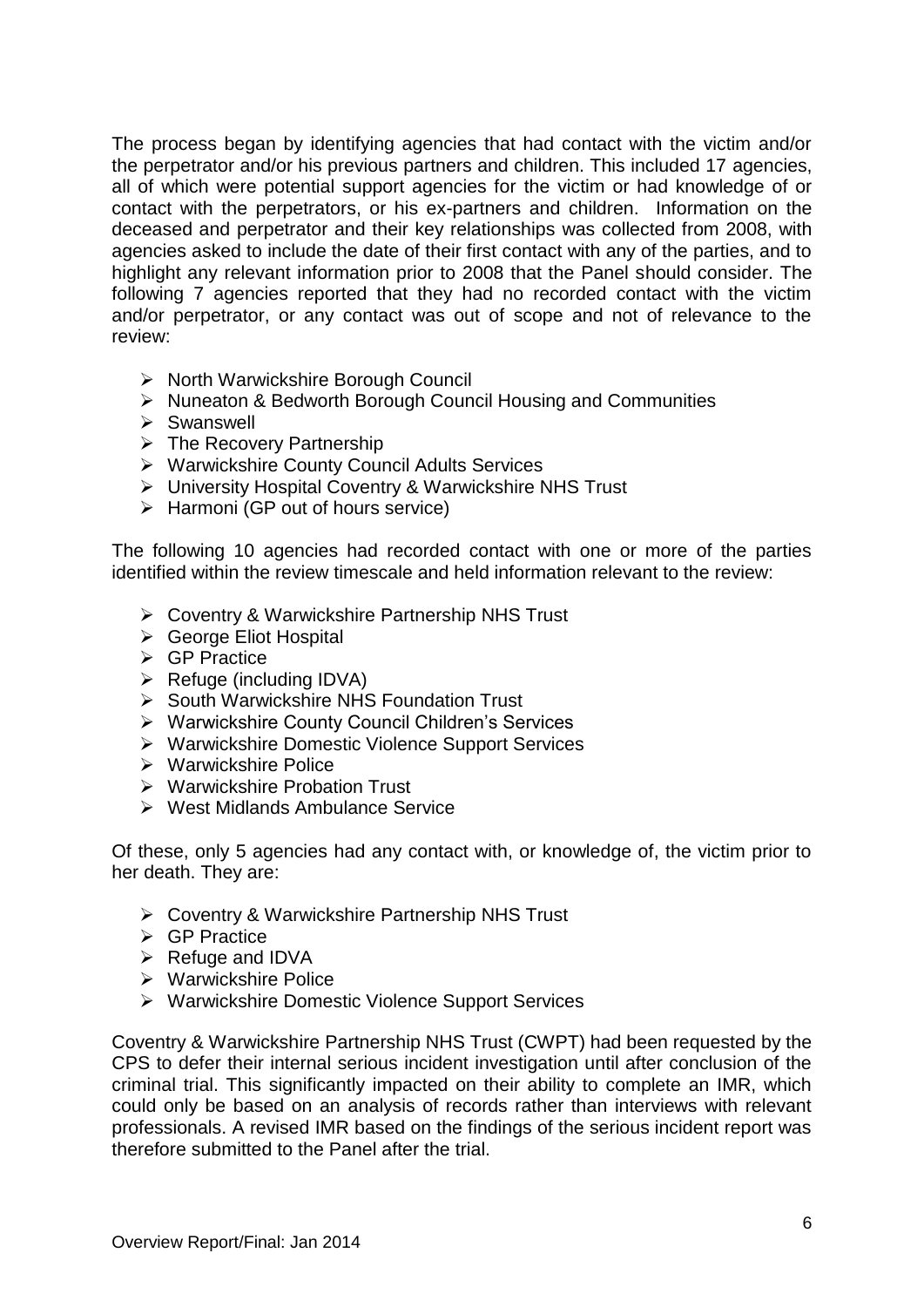The Review Panel has obtained all family and perpetrator confidential documentation on the basis of their consent, or in the absence of their consent, in the public interest. There were delays in obtaining some information due to concerns from some agencies on whether they could release the information without explicit consent from the named individual. There is a statutory expectation that certain bodies will have regard to the Statutory Guidance for the Conduct of DHRs30 and that these bodies can be directed by the Secretary of State to participate in a review (section 9(2) of the Domestic Violence Crime and Victims Act 2004). Although certain bodies can be directed to participate in a review, reviews, including Domestic Homicide Reviews, cannot issue a witness summons. This means there is no legal sanction or power to enforce a request made by the Review Panel Chair or Overview Report Writer that an individual attend for an interview. The review process was delayed by some NHS bodies questioning whether they could share information and delaying their response whilst they took additional advice. The evidence suggests that the organisations were unclear about who within their agency could approve the release of IMRs. This raises issues about adequate awareness training for agencies who may be asked to contribute to a DHR and the Home Office guidance would also benefit from being strengthened to include more information regarding the Data Protection Act and disclosure of information in the public interest.

Each agency and/or service that has had contact with victim and/or perpetrator, their previous partners or children, was asked to submit 2 key documents as follows:

- $\triangleright$  A chronology of events detailing in date order all contacts with the named individuals
- $\triangleright$  An individual management report (IMR) detailing key information, based on the key lines of enquiry, including:
	- o An analysis of the involvement of all services within the agency including contact and actions taken, outcome of any assessments undertaken, support and services delivered and offered, decision points and reasons for decisions taken
	- $\circ$  the effectiveness or otherwise of inter-agency working, the triggers for information sharing and any missed opportunities to share information
	- o learning points and proposed actions for the agency/service
	- o learning points and proposed actions for improving inter-agency working

A standard format for both the chronology and the IMRs was used for consistency and ease of analysis. CWPT completed an internal Serious Incident Report in conjunction with the IMR.

The Panel also considered the following additional information:

- MARAC processes, using the IMR format
- MARAC minutes
- a presentation by a CAADA accredited independent consultant on the DASH risk assessment process and what constitutes best practice
- Warwickshire Police Standard Operating Procedure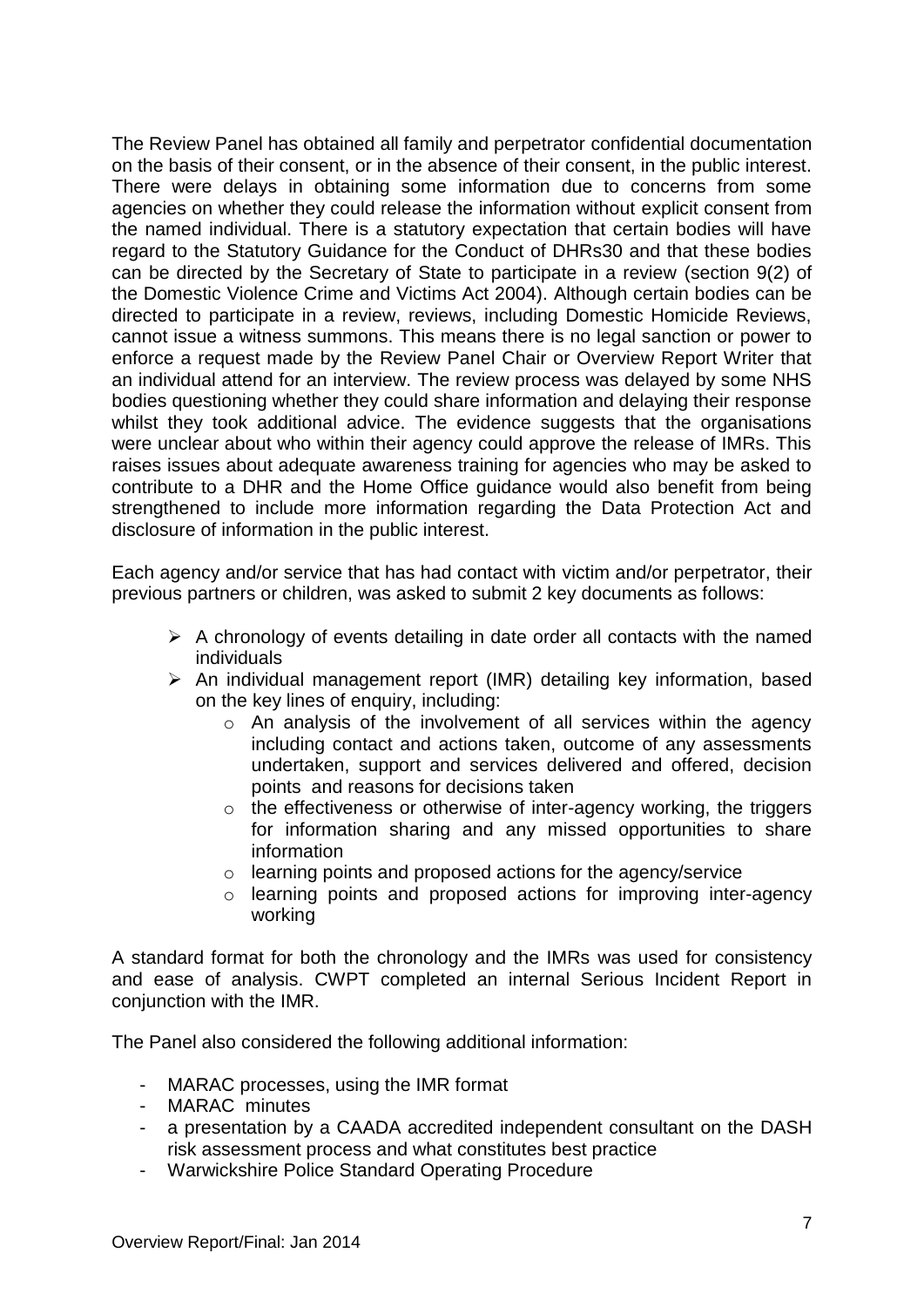- Preliminary report of the MARAC Quality Assurance programme for Warwickshire North MARAC
- A copy of the court transcript relating to psychiatric evidence, the Judge's summary and sentencing.

In addition, contact was made with family, friends and employer and they were invited to contribute following conclusion of the criminal trial. This included contacting the victim's and the perpetrator's parents and other family members, the perpetrator via the prison governor, the victim's employer, and 8 other friends and acquaintances identified during the police investigation. Of these, 4 people responded, including two friends of the victim, one close relative and her employer. One friend was unable to contribute due to illness. Contributions were through a mixture of face to face meetings, telephone calls and written submission. The perpetrator responded to decline to be involved.

### **1.4 Terms of Reference of the Review:**

The Terms of Reference were agreed by the Panel and NABSCOP as follows:

- To establish whether it was known, or could have been suspected, that the perpetrator posed a serious risk to the victim or other partners, and whether any action could have been taken to prevent the homicide. To establish whether the homicide was predictable or preventable.
- To establish how effective agencies were in identifying the victim's vulnerability to domestic abuse and the level of risk to which she was exposed, and whether the single agency and inter-agency responses were appropriate and proportionate in supporting the victim and her family.
- To establish how easily the families of both victims and perpetrators of domestic abuse are able to access appropriate and timely support.
- To establish how well agencies work together and to identify any gaps and/or changes that are required to strengthen inter-agency practice, policies and procedures to improve the identification of, and safeguarding of, people subject to domestic abuse in Nuneaton and Bedworth, Warwickshire, and perhaps more widely, in the future.
- To identify from both the circumstances of this case, and the homicide review processes adopted in relation to it, whether there is learning which should inform policies and procedures in relation to homicide reviews nationally in future and make this available to the Home Office

# **1.5 Key Lines of Enquiry**

Records suggested that there have been known incidents of domestic abuse since 2008. The review requested information focussed on the period from 2008 to the date of homicide, but with the proviso that any relevant information preceding this date is also brought to the attention of the panel.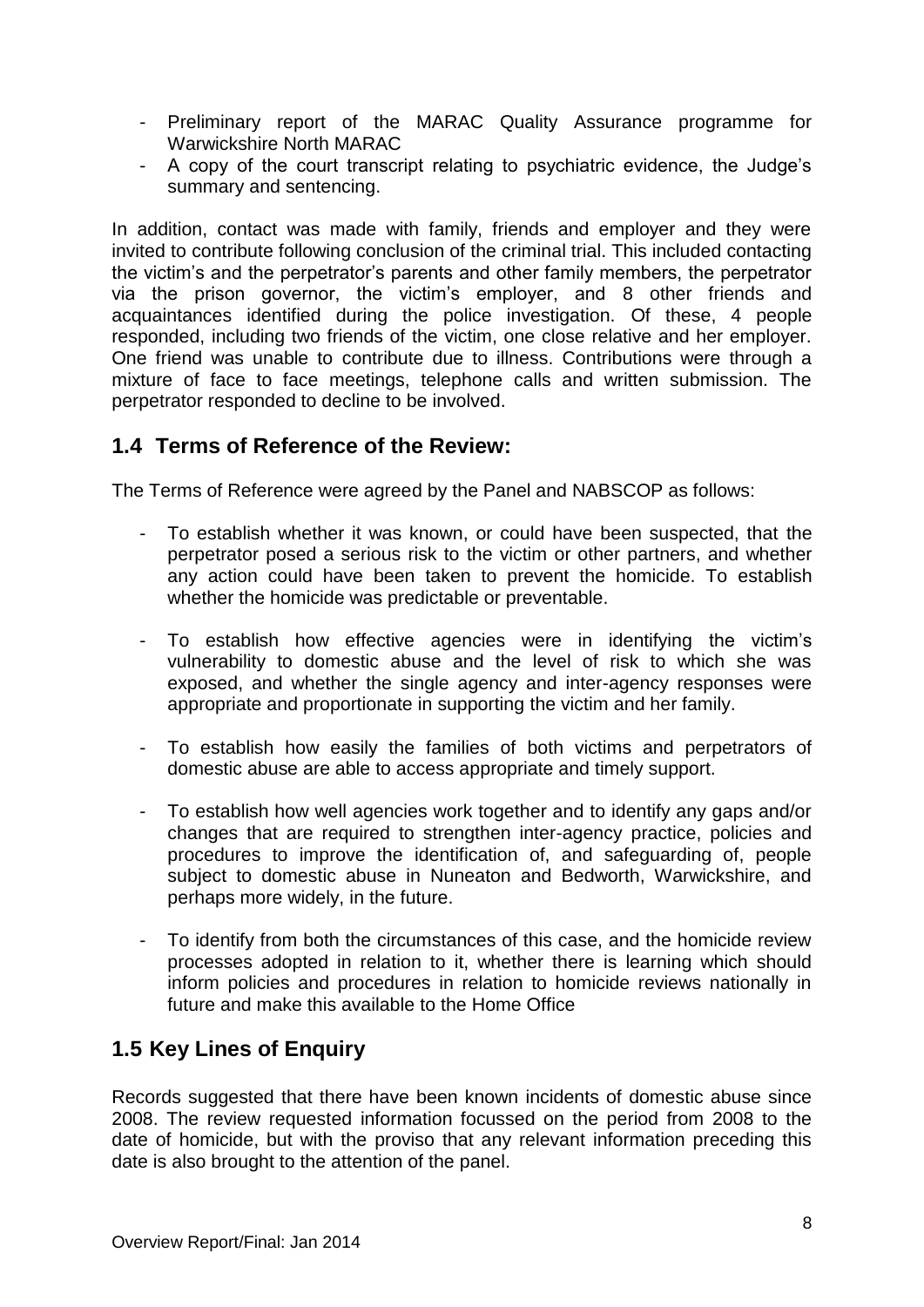- **a) History of Events and Relationships:** What was the history of the relationship between the victim and perpetrator, between the victim and previous partners and between the perpetrator and his previous partners, and, in each relationship, their children? How were these linked? What was the sequence of events up to the date of the homicide?
- **b) Information:** How was information about the victim and perpetrator received and addressed by each agency and how was this information shared between agencies? What were the trigger points for sharing information, and were there missed opportunities when sharing information may have made a difference? What were the thresholds for decision making?
	- **c) Risk Assessments:** What assessments were completed to assess the risks to the victim? What risk assessments were completed on the perpetrator and how did these impact on the risk assessment? What were the outcomes of assessments and what actions were taken? Which of these were completed by a single agency and which were multi-agency?
	- **d) Contact with and Support from agencies:** What contact did each agency have with the victim and perpetrator, wider family members and children from their respective relationships? What support did each receive and from whom? What processes were followed and what were the key decision points, and why? Was there any additional action that could have been taken, and would it have made a difference (missed opportunities)?

# **1.6 Timescale of the review**

This review began on  $5<sup>th</sup>$  March 2012 and was concluded 29<sup>th</sup> January 2014. Reviews, including the overview report, should be completed, where possible, within six months of the commencement of the review. However, there was significant information that was not available prior to the criminal trial for the following reasons:

- Coventry & Warwickshire NHS Partnership Trust were asked by the Police/CPS to defer completion of their Serious Incident Review until after the trial. This prevented them from interviewing key staff for the IMR and valuable information was not therefore available to the Panel until following the trial.
- $\triangleright$  Family and friends were to be called as witnesses in the trial and therefore could not be offered interviews until after the trial

The trial was originally scheduled for November 2012. However, due to a mistrial was further delayed until May 2013. The review was therefore completed in 2 phases due to the timing of the criminal trial. The first phase was completed between March and August 2012 and included analysis of agency information as set out in the chronology and Individual Management Reports (IMRs) This phase of the review was concluded by 9<sup>th</sup> August 2012 and identified learning that was taken on board by the agencies, and specifically the MARAC. The Panel then reconvened on  $17<sup>th</sup>$  June 2013 following completion of the trial. The review was completed on 29<sup>th</sup> January 2014. It should be noted that agency recommendations identified in IMRs were actioned immediately and timescales for completion prior to the finalisation of the DHR can be identified within the Action Plan.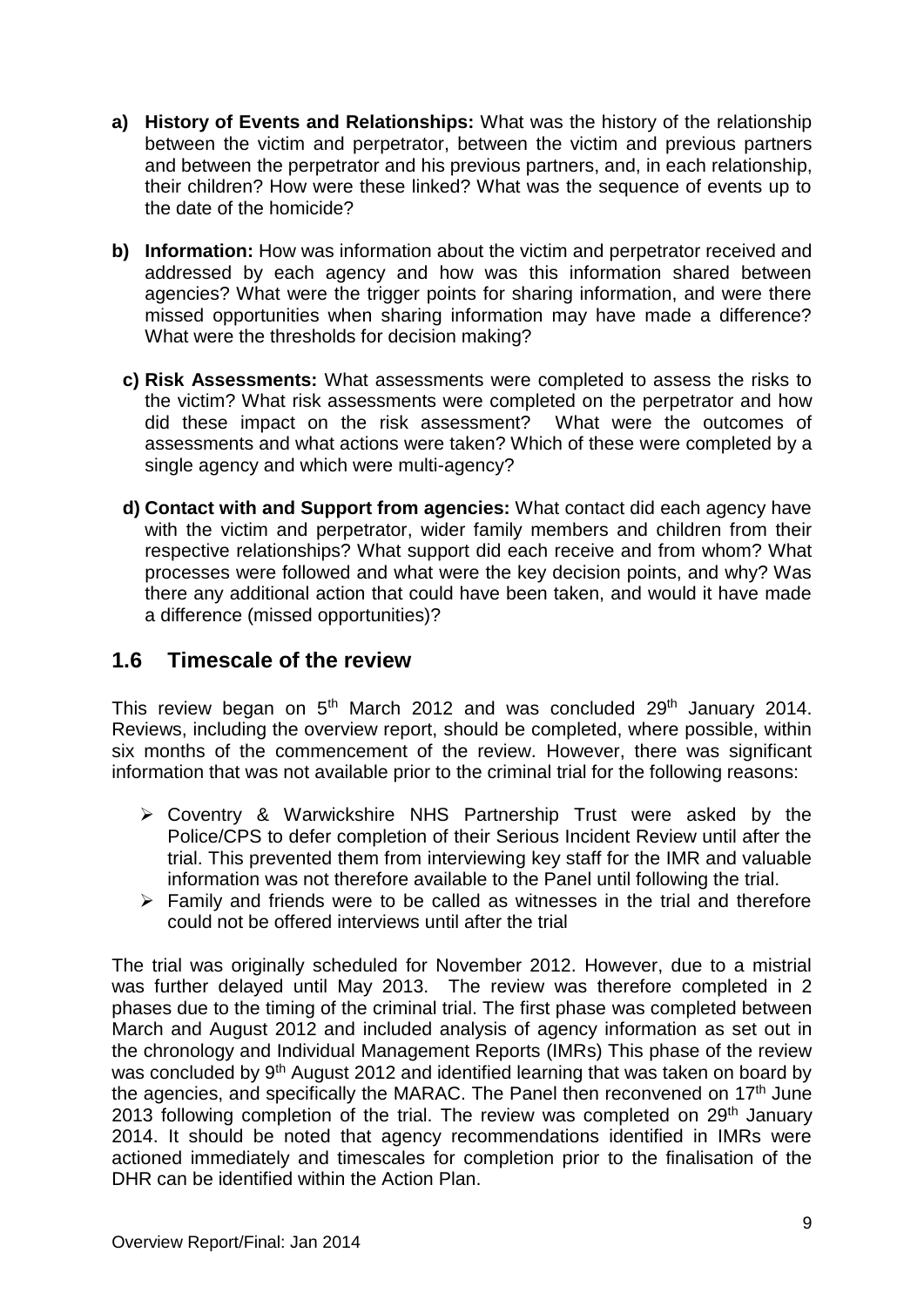# **SECTION 2: THE FACTS**

# **2.1 Summary of events***:*

On Monday 2nd January 2012, police were called to the home of the perpetrator's parents by his father. The perpetrator was present at the address having arrived there in a car belonging to the victim. On police attendance the victim's body was found in the boot of the car. The perpetrator was arrested on suspicion of murder. Police enquiries indicated that the victim died at her home address and that her death was caused by a neck injury. The perpetrator was charged with murder and found guilty in June 2013. Forensic and post mortem evidence found that the victim died at her home address as a result of receiving blunt force trauma to her neck.

The victim and perpetrator had been living together at the victim's house, along with her adult son. Though they spent Christmas together, they were splitting up after the New Year holiday, and the perpetrator was due to move out on  $3<sup>rd</sup>$  January. On the night of the homicide, the perpetrator was working as doorman at a local pub, and the victim was at the same pub as a customer, enjoying the celebrations. They returned home together and were arguing prior to the victim getting undressed and getting into bed. The perpetrator strangled the victim and hit her with some force. Despite the risk of being disturbed by the victim's son and his girlfriend, the perpetrator showered, subsequently concealed the victim's body in the boot of her car, and told plausible lies to explain her absence. The body remained in the car boot for 30 hours, during which time the perpetrator was driving the car and had his young children present.

### **2.2 Subjects of the review:**

### **The victim**

The victim was a 38 year old woman who at the time of her death was living in Nuneaton with the perpetrator and with her 20 year old son from a previous relationship. Friends and family describe the victim as being confident, strong and independent, having a good job and owning her own house. She was attractive, popular and fun to be with, vivacious and kind, described as someone who knew her own mind, and not seen as the stereotype of a woman subject to abuse – indeed, she did not see herself as a victim of domestic violence and abuse and thought she could handle the perpetrator. The victim met the perpetrator in March/April 2010. She was described as being vulnerable and lonely following the break-up of her previous relationship – a person who needed people around her, and wanted to be in a relationship. Having separated from the perpetrator in March 2011, the relationship had resumed a few months prior to the homicide. However, at the time of the homicide the victim had tried to end the relationship and asked the perpetrator to leave.

The victim herself had no cautions or convictions, other than one arrest for an alleged assault on the perpetrator which was finalised with no further action. There were 3 previous domestic abuse incidents reported to the police concerning the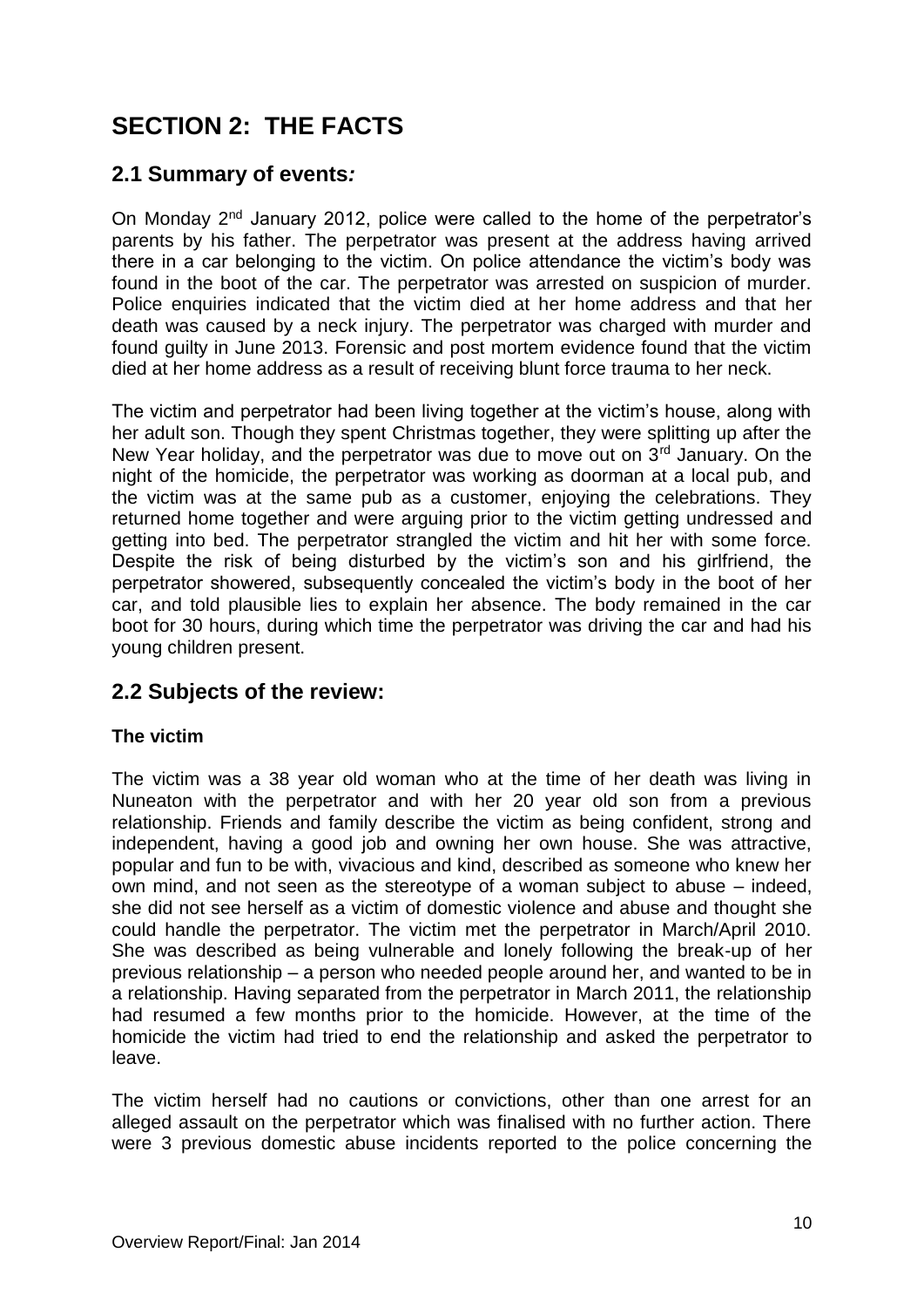victim and the perpetrator, and one incident recorded that related to her previous partner.

The victim's relationship with the perpetrator was known to be difficult and she had separated from him around March 2011, at which time he was on bail with conditions not to contact her. The most serious incident of domestic violence happened on 23<sup>rd</sup> April 2011, being reported to police on 7<sup>th</sup> May 2011 and evidence suggests that from then until September 2011, she considered the perpetrator to be her ex-partner, though she appeared to have regular contact with him (in breach of his bail conditions). It is unclear who instigated ongoing contact - evidence suggests that this was probably instigated by the perpetrator though she also told police on occasions that he was there with her consent. There were a number of incidents during this period with a pattern of the victim reporting incidents to the police and then being unwilling to support police action, assuring police that "all is fine". The perpetrator was released from bail conditions in September 2011 and the evidence suggests that he was living with the victim in her home until her death in January 2012.

The victim had been referred by her GP for counselling in 2009, following the breakup of a previous relationship and prior to her relationship with the perpetrator. She disclosed to her GP in June 2011 that she was being "terrorised by her ex-boyfriend" She was treated for an overdose in December 2011, the week before her death, when she disclosed domestic abuse and discussed her difficult relationship, stating that she "wanted everything to stop".

### **The perpetrator:**

The perpetrator was 31 at the time of the homicide and had been in a relationship with the victim since March/April 2010, having separated from his wife. Evidence from friends of the victim suggests that the perpetrator was manipulative and charming, moving in with her within a few days of meeting her. On one hand, he could be kind and loving, but would quickly turn nasty. He often lied, but was very plausible. He frequently stole from the victim – having had a good job and her own house, this was repossessed after her death as he "had left her with nothing". The perpetrator was a strongly built man whose behaviour was driven by jealousy and wanting to control the victim, often by making threats or damaging her property, than through actual physical violence.

The perpetrator was known to Mental Health services during May/June 2009 and then from August 2011 until the homicide. There was no specific diagnosis and the episodes were initiated by overdoses/suicide attempts, usually while under the influence of drugs or alcohol. The indications are that mental health difficulties were usually triggered by relationship breakdowns and/or bereavement, exacerbated by the use of drugs and alcohol. Though the perpetrator was advised to seek help to reduce his alcohol intake, and was given appropriate signposting to support services, records suggest he did not take this up and he was not known to specialist substance misuse services. There was no evidence of, or diagnosis of, a psychotic illness. Psychiatric evidence presented during the trial suggested that the perpetrator may have a personality disorder characterised by jealousy, being impulsive, frequent aggression and being a habitual liar, but did not have a truly psychotic illness.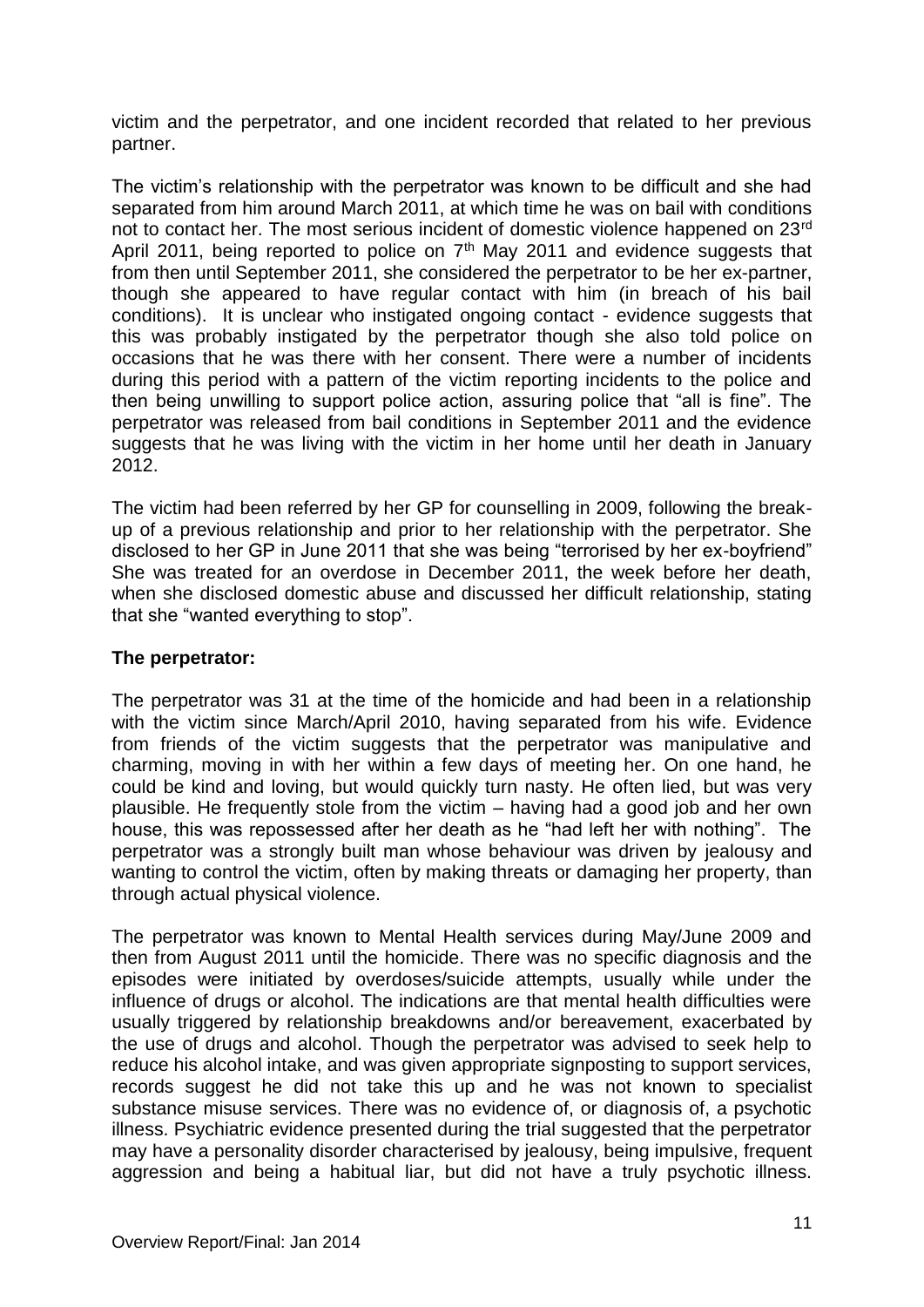Though the perpetrator claimed to have been hearing voices, there was no evidence of delusion and the psychiatric evidence suggested that the "voices" were his own insistent thoughts rather than hallucinations.

The perpetrator has 2 known previous partners, with whom he has a total of 4 children, and there is a history of domestic abuse against partners along with ongoing disputes over access to his children:

| <b>Perpetrator's Domestic Abuse history:</b> |                                                                                                                                                                |                                                                                                                                                                                                                                                                                                                                                                    |                                         |
|----------------------------------------------|----------------------------------------------------------------------------------------------------------------------------------------------------------------|--------------------------------------------------------------------------------------------------------------------------------------------------------------------------------------------------------------------------------------------------------------------------------------------------------------------------------------------------------------------|-----------------------------------------|
| <b>Date</b>                                  | <b>Complainant</b>                                                                                                                                             | Incident/Conversation                                                                                                                                                                                                                                                                                                                                              | <b>Source</b>                           |
| <b>July 2003</b>                             | Ms $Z1$                                                                                                                                                        | Electronic record only - further details not<br>known                                                                                                                                                                                                                                                                                                              | Police                                  |
| December<br>2008                             | Ms Z                                                                                                                                                           | Dispute re perpetrator's alleged affair; Ms<br>Z and perpetrator arrested for assaulting<br>each other; medium risk; Ms Z and her<br>mother cautioned; Perpetrator - NFA<br>Children's services involved as allegedly<br>the perpetrator threatened child Y not to<br>tell his mother that he had<br>kissed<br>neighbour;<br>Perpetrator moved out of family home; | Police<br>Children's<br><b>Services</b> |
| April 2010                                   | Ms Z<br>Ms Z alleges perpetrator has stolen a<br>laptop during a domestic dispute; medium<br>risk;                                                             |                                                                                                                                                                                                                                                                                                                                                                    | Police                                  |
| Oct/Nov<br>2011                              | To note victim's complaints that Ms Z and her new partner<br>are threatening perpetrator re child access and allege<br>perpetrator texting Ms Z; standard risk |                                                                                                                                                                                                                                                                                                                                                                    | Children's<br><b>Services</b>           |
| March<br>2011                                | Victim                                                                                                                                                         | Perpetrator damaged phones - bailed<br>with conditions not to contact victim -<br>medium risk. Bail cancelled in April when<br>victim withdraws complaint                                                                                                                                                                                                          |                                         |
| 24 <sup>th</sup><br>April<br>2011            | Victim                                                                                                                                                         | Perpetrator had entered her house and<br>stolen purse; mentions he attacked her<br>"last Saturday night". Refused to give<br>more information. Standard risk.                                                                                                                                                                                                      | Police                                  |
| $\overline{7}$ <sup>th</sup><br>May<br>2011  | Victim                                                                                                                                                         | Perpetrator damaged car and house and<br>threats to kill; Reports incident mentioned<br>above (now 2 weeks previously)<br>of<br>dragging her into house and attempting to<br>strangle her. Perpetrator bailed<br>with<br>conditions not to contact victim. High Risk<br>and referred to MARAC.                                                                     | Police                                  |

<sup>1</sup> Ms Z and Ms V are previous partners of the perpetrator

-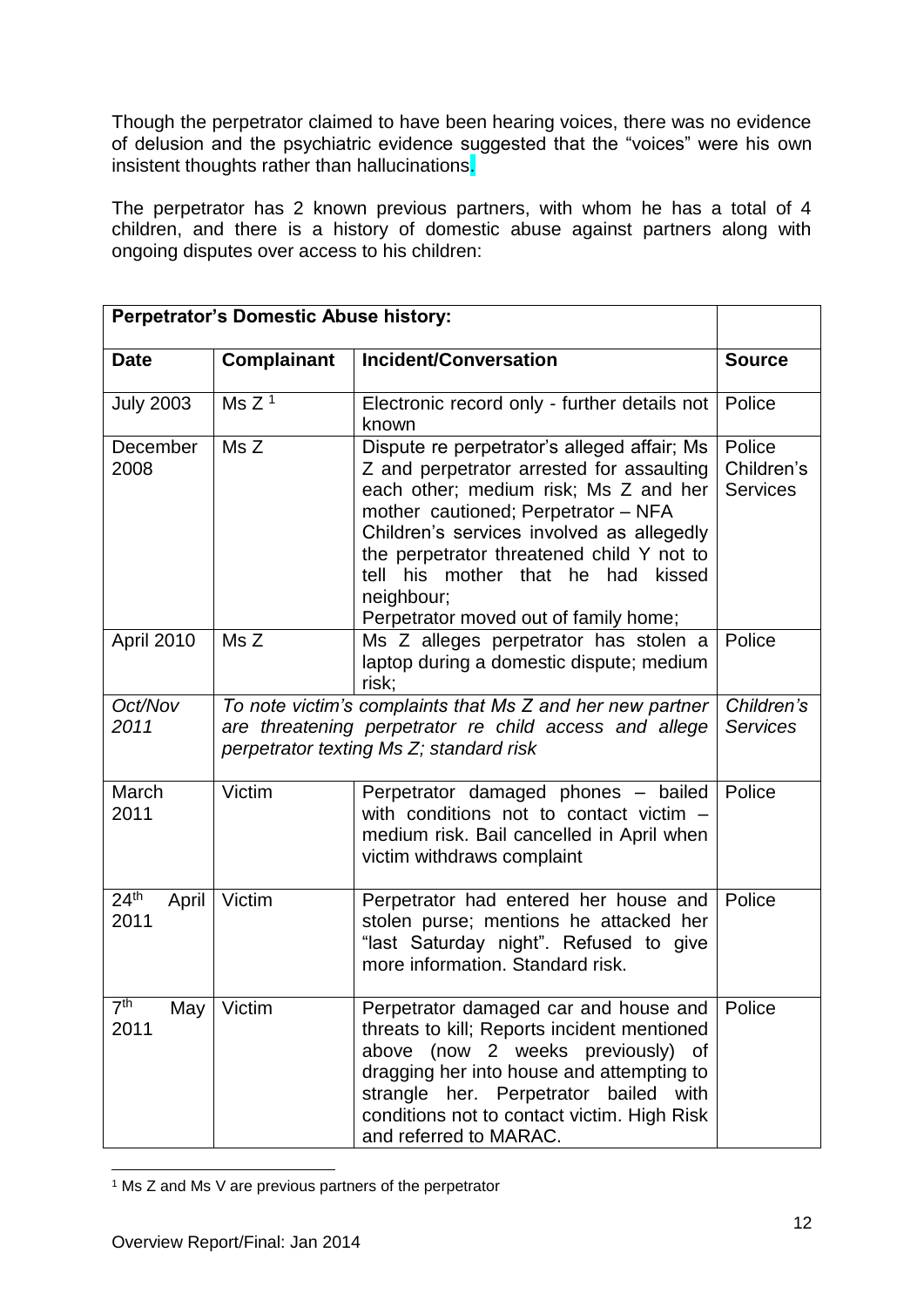| 29 <sup>th</sup><br>May<br>2011 | Victim                                                                                                     | Perpetrator turned up at house while<br>victim on phone to friend. Police arrived -<br>told that victim had gone out for a drink<br>with him. No action taken. Medium risk.                                                                                                                 | Police                                  |
|---------------------------------|------------------------------------------------------------------------------------------------------------|---------------------------------------------------------------------------------------------------------------------------------------------------------------------------------------------------------------------------------------------------------------------------------------------|-----------------------------------------|
| <b>July 2011</b>                | Ms V <sup>1</sup>                                                                                          | Told Children's Services that perpetrator<br>kill<br>her.<br>when<br>said<br>would<br>she<br>he<br>him<br>challenged<br>about<br>giving<br>their<br>daughter alcohol (Neither Ms V<br>nor<br>Children's Services contacted police)                                                          | Children's<br><b>Services</b>           |
| <b>July 2011</b>                | MsZ                                                                                                        | Told Children's Services that perpetrator<br>had been violent towards her throughout<br>their relationship, and had been violent<br>towards his previous partner, Ms V;                                                                                                                     | Children's<br><b>Services</b>           |
| August<br>2011                  | Victim                                                                                                     | Assaulted by perpetrator at her friend's<br>house where he was lodging. Bailed with<br>conditions; Medium risk                                                                                                                                                                              | Police                                  |
| September<br>2011               | Perpetrator taken to hospital with police support following<br>overdose - argument with victim referred to |                                                                                                                                                                                                                                                                                             | <b>WMAS</b><br>Police                   |
| November<br>2011                | Ms V                                                                                                       | Made report to police of threatening texts<br>from perpetrator after spending a night<br>with him. He threatened to commit<br>suicide: Police referred to Children's<br>Services. Told Children's Services she<br>was very frightened of him, he had been<br>violent in their relationship. | Police<br>Children's<br><b>Services</b> |

Evidence going back to 1999 shows that the perpetrator lived a fairly nomadic lifestyle with a total of 14 addresses in the Nuneaton area over 12 years**:**

| <b>Time</b><br>period                | <b>Addresses</b>      | <b>Relationship</b>                                                                                                                                           |
|--------------------------------------|-----------------------|---------------------------------------------------------------------------------------------------------------------------------------------------------------|
| Feb 1999 to<br><b>April 2010</b>     | 10 known<br>addresses | Appears to be in a relationship with ex-wife (Ms Z,<br>mother of 3 children) during this period, and some<br>addresses tie back to her known address at times |
| March/April<br>2010 to<br>March 2011 | Victim's address      | Known to be living with victim                                                                                                                                |
| April 2011                           | Not known             | Known to be at victim's address whilst bailed not to<br>contact victim                                                                                        |
| May 2011<br>to Sept<br>2011          | 3 known<br>addresses  | Victim describes him as ex-partner during this<br>period                                                                                                      |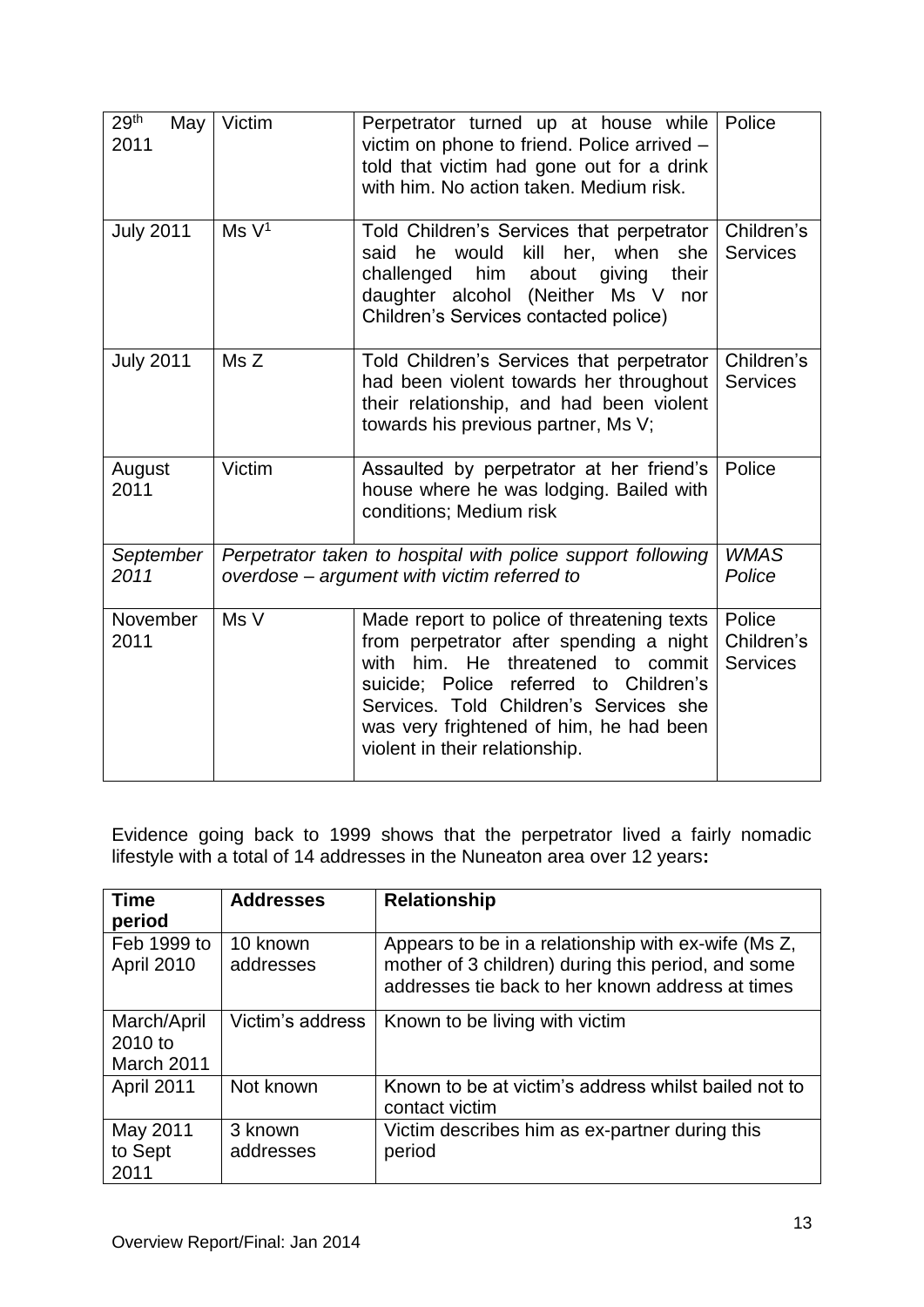|          | End Sept to   Victim's address   Known to be living with victim |
|----------|-----------------------------------------------------------------|
| Jan 2012 |                                                                 |

Interpretation of the information suggests that his relationships tended to be volatile, with a pattern of separations and reconciliations. There are indications that previous partners were afraid of him, and in some instances the perpetrator was the alleged victim of threats from his ex-wife's new partner. Evidence from the trial suggests that jealousy contributed to the break-up of his relationships with women – he was controlling and cross questioning of partners, disliked them speaking to other men, being late, or attracting attention from other men. The judge, in his summing up, describes the perpetrator as a threat to any woman with whom he has an intimate relationship.

The perpetrator was well known to the police with 12 previous convictions for 24 offences including driving offences, burglary, theft, common assault, criminal damage, breach of community orders, and a caution for handling stolen goods. He was also arrested but not charged for 4 domestic abuse incidents including assault occasioning actual bodily harm and criminal damage, threats to kill and theft, in relation to the victim, and common assault with a previous partner. He was also involved in several other incidents involving previous partners. In addition there were warrants issued in relation to civil matters – that is, by the Child Support Agency (CSA) in relation to unpaid child support.

|                      |             | <b>Perpetrator's convictions:</b>                  |                                                                                        |
|----------------------|-------------|----------------------------------------------------|----------------------------------------------------------------------------------------|
| <b>Offence Court</b> |             |                                                    |                                                                                        |
| <b>Date</b>          | <b>Date</b> | <b>Offence/Conviction</b>                          | <b>Sentence</b>                                                                        |
| 1.1.12               | 5.1.12      | Murder                                             | Life sentence                                                                          |
| 23.6.11              | 29.9.11     | Theft - Shoplifting                                | Fine £100 costs £50, victim surcharge £15                                              |
| 11.8.11              | 29.9.11     | Theft - Shoplifting                                | Compensation £99.87                                                                    |
| 20.8.11              | 29.9.11     | Theft - Shoplifting                                | Compensation £109.52                                                                   |
| 27.2.11              | 22.8.11     | Failing to give<br>name/address after<br>laccident | Community Order 22.8.12, unpaid work 150<br>hours, costs £85, driving license endorsed |
| 27.2.11              | 22.8.11     | in accordance with a<br>llicence                   | Driving otherwise than Driving license endorsed                                        |
| 27.2.11              | 22.8.11     | Driving without due<br>care and attention          | Driving license endorsed                                                               |
| 25.5.01              | 7.11.08     | Theft                                              | Community rehab Order 12 months,<br>community punishment order 90hours, costs<br>£60   |
| 10.5.05              |             | 17.5.05 Destroy or damage<br>property              | Conditional discharge 12 months, costs £70<br>and compensation £175                    |
| 5.12.04              | 4.4.05      | Breach of community<br>punishment order            | Fine £50, order to continue                                                            |
| 16.1.05              | 4.4.05      | Breach of community<br>punishment order            | Costs £35 to Warwickshire Probation serve,<br>order to continue                        |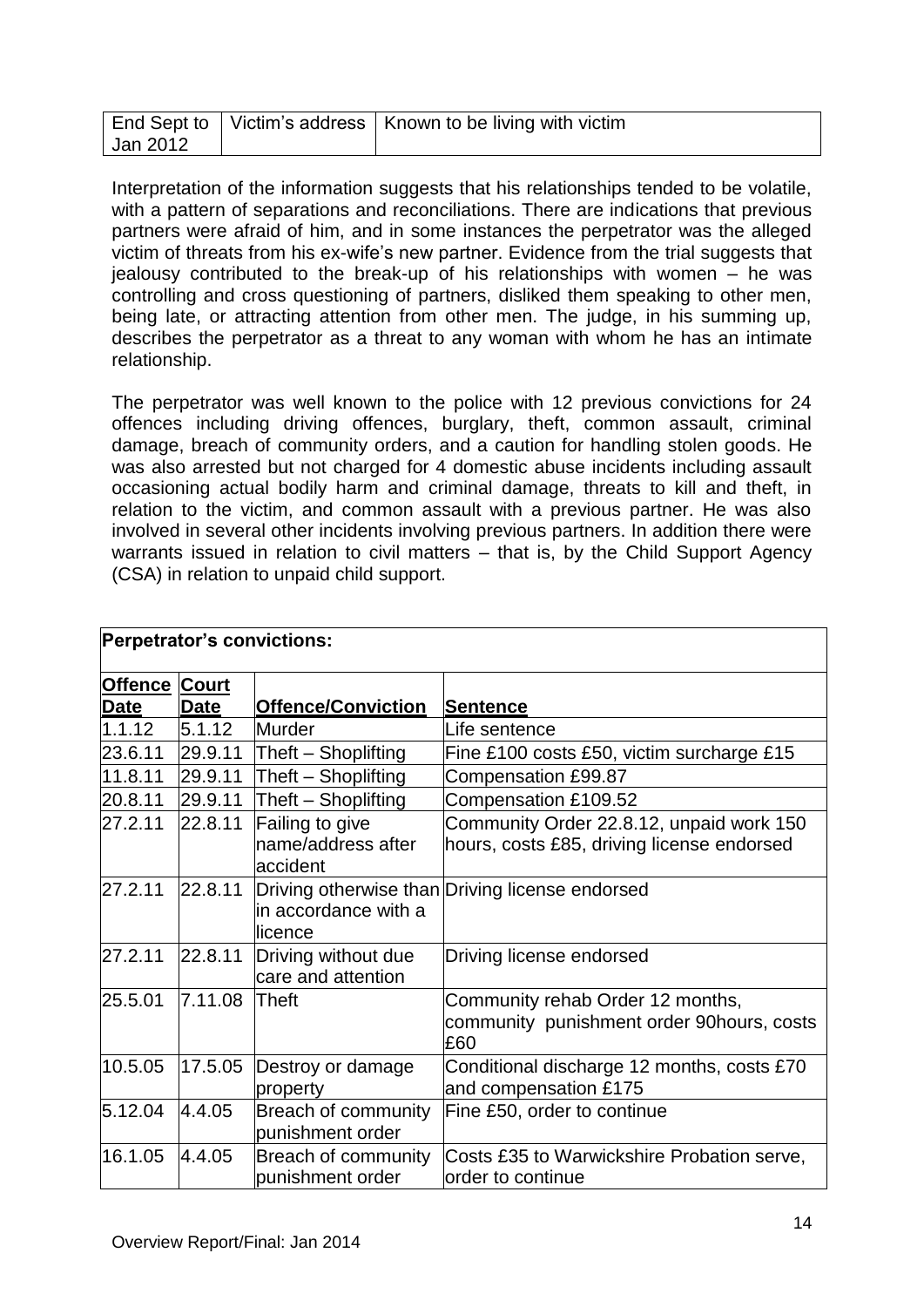| 6.2.05             | 4.4.05  | Breach of community<br>punishment order                                | order to continue                                                                                                                                                                                                                                                                                                                                                                                                                                                                                                                                                                                                                            |
|--------------------|---------|------------------------------------------------------------------------|----------------------------------------------------------------------------------------------------------------------------------------------------------------------------------------------------------------------------------------------------------------------------------------------------------------------------------------------------------------------------------------------------------------------------------------------------------------------------------------------------------------------------------------------------------------------------------------------------------------------------------------------|
| 20.2.05            | 4.4.05  | Breach of community<br>punishment order                                | order to continue                                                                                                                                                                                                                                                                                                                                                                                                                                                                                                                                                                                                                            |
| 27.2.05            | 4.4.05  | Breach of community<br>punishment order                                | order to continue                                                                                                                                                                                                                                                                                                                                                                                                                                                                                                                                                                                                                            |
| 14.7.04            | 1.12.04 | Breach of community<br>punishment order                                | order to continue, costs £35 payable to<br><b>Warwickshire Probation</b>                                                                                                                                                                                                                                                                                                                                                                                                                                                                                                                                                                     |
| 12.8.04            | 1.12.04 | Breach of community<br>punishment order                                | order to continue                                                                                                                                                                                                                                                                                                                                                                                                                                                                                                                                                                                                                            |
| 9.2.04             | 5.3.04  | Theft - Shoplifting                                                    | Community Rehabilitation Order 12 months,<br>costs £70                                                                                                                                                                                                                                                                                                                                                                                                                                                                                                                                                                                       |
| 15.7.01            |         | 15.1.02 Common Assault                                                 | Fine £350, compensation £150                                                                                                                                                                                                                                                                                                                                                                                                                                                                                                                                                                                                                 |
|                    |         | 15.11.01 15.01.02 Failing to surrender to<br>custody at app time       | Fine £25, costs £60                                                                                                                                                                                                                                                                                                                                                                                                                                                                                                                                                                                                                          |
| 5.3.01             |         | 11.04.01 Burglary and theft                                            | Community punishment order 200hrs, costs<br>£203, subs varied 15.2.02 imp 6 months                                                                                                                                                                                                                                                                                                                                                                                                                                                                                                                                                           |
| 29.7.01            | 5.9.01  | Breach of community<br>punishment order                                | Community punishment order 10hours<br>consequence, cost £35                                                                                                                                                                                                                                                                                                                                                                                                                                                                                                                                                                                  |
| 1.3.99             | 12.4.99 | Driving whilst<br>disqualified                                         | Community Service order 100hrs, DL<br>endorsed, varied community service order<br>200 hours                                                                                                                                                                                                                                                                                                                                                                                                                                                                                                                                                  |
| 1.3.99             | 12.4.99 | Using vehicle while<br>uninsured                                       | Driving license endorsed, costs £45                                                                                                                                                                                                                                                                                                                                                                                                                                                                                                                                                                                                          |
| 12.2.99            | 22.2.99 | with excess alcohol                                                    | driving a motor vehicle Disqualification from driving 12 months and<br>licence endorsed. Costs £40                                                                                                                                                                                                                                                                                                                                                                                                                                                                                                                                           |
| 5.7.99             | 17.7.99 | Handling stolen goods Caution                                          |                                                                                                                                                                                                                                                                                                                                                                                                                                                                                                                                                                                                                                              |
|                    |         |                                                                        |                                                                                                                                                                                                                                                                                                                                                                                                                                                                                                                                                                                                                                              |
|                    |         | <b>Non Conviction Offences:</b>                                        |                                                                                                                                                                                                                                                                                                                                                                                                                                                                                                                                                                                                                                              |
| 22.8.11<br>22.8.11 | 22.9.11 | 22.9.11 Assault occasioning<br>actual bodily harm<br>Destroy or damage | NFA - there was liaison with CPS whilst<br>perpetrator was in custody, and further work<br>requested, so he was bailed. During this time<br>the victim withdrew the allegation. She stated<br>that the offence did occur but that she would<br>not proceed with prosecution or assist with<br>the investigation. A victimless prosecution<br>was considered but recorded as not in the<br>public interest. The victim withdrew the<br>complaint stating that they were no longer<br>within a relationship and she believed he wold<br>change as he was attending an anger<br>management course and was doing really<br>well.<br>NFA as above |
|                    |         | property                                                               |                                                                                                                                                                                                                                                                                                                                                                                                                                                                                                                                                                                                                                              |
| 7.5.11             | 14.9.11 | Threats to kill                                                        | NFA – Offender was not identified by witness<br>on Promat (computerised ID system).                                                                                                                                                                                                                                                                                                                                                                                                                                                                                                                                                          |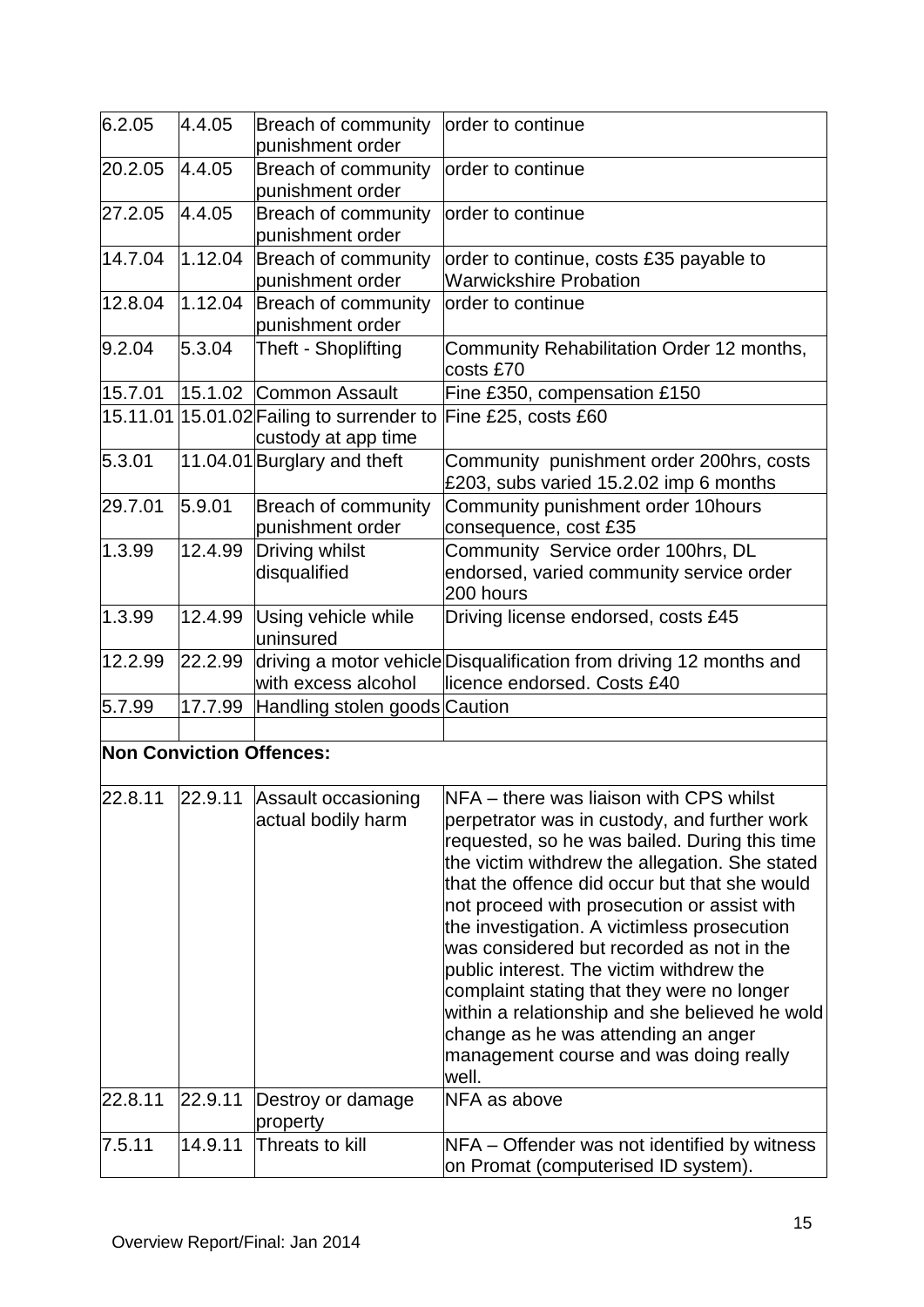|         |         |                                                                    | Examination of the phone did not provide<br>adequate evidence to progress investigation.<br>No further lines of enquiry were available.                                    |
|---------|---------|--------------------------------------------------------------------|----------------------------------------------------------------------------------------------------------------------------------------------------------------------------|
| 25.3.11 | 30.4.11 | <b>Theft</b>                                                       | NFA – initial call was made by the victim but<br>she then refused to provide further details to<br>substantiate any offence, therefore no<br>investigation could commence. |
| 28.6.10 |         | 14.8.10 Use threat, abusive,<br>insult words or<br>behaviour       | NFA – independent witness refused to<br>provide a statement so no evidence to<br>progress investigation                                                                    |
|         |         | 14.12.08 15.12.08 Common Assault                                   | NFA – no injuries or witness accounts to<br>corroborate allegation. Offender denied<br>allegation. Unable to substantiate allegation.                                      |
|         |         | $\vert 28.9.07 \vert$ 6.12.07 Burglary and theft -<br>non dwelling | Insufficient evidence to proceed                                                                                                                                           |

| <b>Civil Cases/Warrants/other contacts:</b> |  |
|---------------------------------------------|--|
|                                             |  |

| <b>Date</b>          | <b>Issue</b>                         | Comments                                                                                                                                                                                                 |
|----------------------|--------------------------------------|----------------------------------------------------------------------------------------------------------------------------------------------------------------------------------------------------------|
| 11.04.11             | Failure to Appear<br>warrant         | CSA - non-payment of child support<br>£13,042.70                                                                                                                                                         |
| 20.04.11             | <b>Warrant Office</b>                | Perpetrator called warrants office stating<br>going on holiday 20/4/11 and arranged to call<br>on his return on 4/5/11                                                                                   |
| 05.05.11             | <b>Warrant Office</b>                | Perpetrator left message on answer phone to<br>call after 3.30pm to arrange surrender – was<br>spoken to and will finish at 10am next Friday<br>13.5.11 and will surrender straight from work<br>to NJC. |
| 07.05.11             | Arrest                               | Arrested on Failure to Appear warrant                                                                                                                                                                    |
| 26.5.11              | Summons                              | Appeared Warwickshire Magistrates re driving<br>offences; adjourned to 30.06.11                                                                                                                          |
| 13.06.11<br>15.06.11 | Bail                                 | Failed to appear<br>Bail varied to 12.07.11                                                                                                                                                              |
| 30.06.11             | Failure to Appear<br>adjourned       | Warwickshire Magistrates adjourned to<br>15.07.11                                                                                                                                                        |
| 15.07.11             | <b>Failure to Appear</b><br>lwarrant | Motoring offences from 27.02.11                                                                                                                                                                          |
| 25.07.11             | Failure to Appear<br>lwarrant        | Re CSA - £13,042.70                                                                                                                                                                                      |
| 28.07.11             | <b>Warrant office</b>                | Police enquiries at relatives - perpetrator rings<br>and states he will hand himself in next week                                                                                                        |
| 22.08.11             | Arrest                               | 06.00hrs: surrendered and taken into custody                                                                                                                                                             |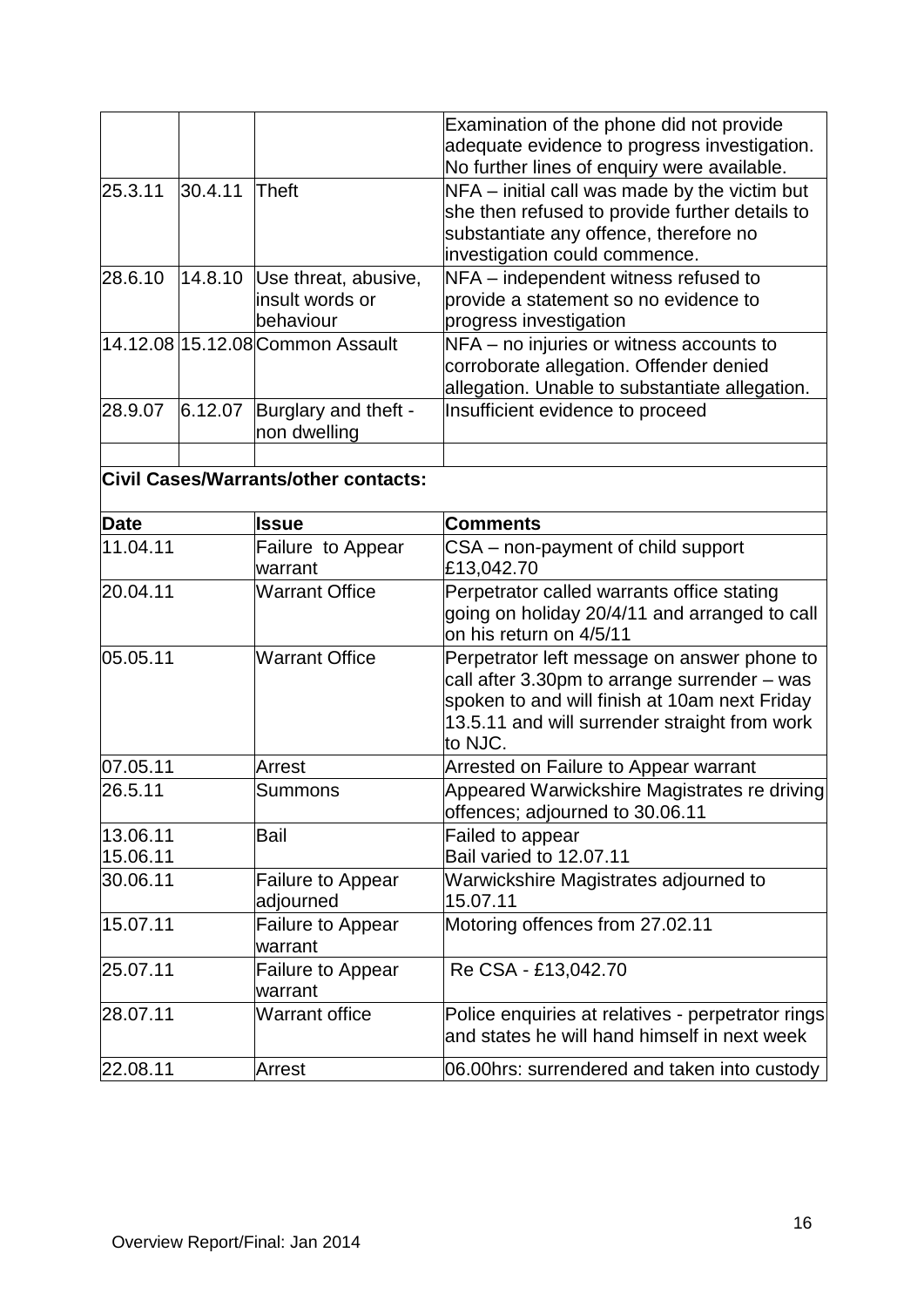### **The relationship:**

Friends and family confirmed that the victim and perpetrator met around March or April 2010, with the perpetrator moving in to the victim's home within a few days of their relationship starting. The first confirmed record by agencies of the victim and perpetrator living together was in June 2010 (this was not due to any domestic abuse incident). It is also recorded that the perpetrator's ex-wife said he had "gone to live with another woman" in April 2010. There were incidents during October and November 2010 involving the perpetrator's ex-wife and her new partner, related to child access.

A friend of the victim witnessed what she believes to have been the first incident of domestic abuse around August bank holiday 2010, when the perpetrator hit/pushed the victim in the street causing her to fall. This was not reported to police or any known agency. The first incident of domestic abuse to be reported to the police was in March 2011, when he damaged a phone, resulting in the perpetrator being bailed with conditions not to contact the victim. The victim withdrew her complaint in early April 2011, when it was also known that the perpetrator was in breach of the bail conditions. However, at this point the victim was stating that they were not in a relationship.

The second and most serious incident of domestic abuse happened later in April 2011 in front of the perpetrator's children, when he allegedly attempted to throttle the victim. Initially, the victim refused to give more information about this, until there was a further incident in May 2011, when the perpetrator damaged her car. At this point the April incident was assessed as high risk and referred to MARAC.

Friends described the perpetrator as being extremely controlling, using threats and fear more than actual physical violence – for example, he would break into her house while she was out, taking one thing so that she knew he had been there, would threaten to harm pets, would damage her car and property, and send threatening texts.

Records across agencies with contact with the victim consistently evidence that they were not living together between March and September 2011, and this was corroborated by friends of the victim. During this period she consistently describes him as her ex-partner. Though the perpetrator was bailed with conditions during this period there were 2 further incidents reported, in May 2011 and in August 2011.

Bail conditions were lifted in September 2011 when all charges against the perpetrator were dropped due to lack of supporting evidence. Records suggest, and friends confirmed, that he and the victim had recommenced their relationship and were living together, and continued to do so until her murder in January 2012. During this latter period, the victim was reported by friends as becoming more secretive – the victim had also started a new job and told work colleagues that she was single. Prior to Christmas, the victim told the perpetrator, friends and family that she was ending the relationship and that the perpetrator was moving out on 3<sup>rd</sup> January 2012.

During this period, the perpetrator was receiving support from Mental Health services for depression and suicide attempts, resulting in a short admission for treatment.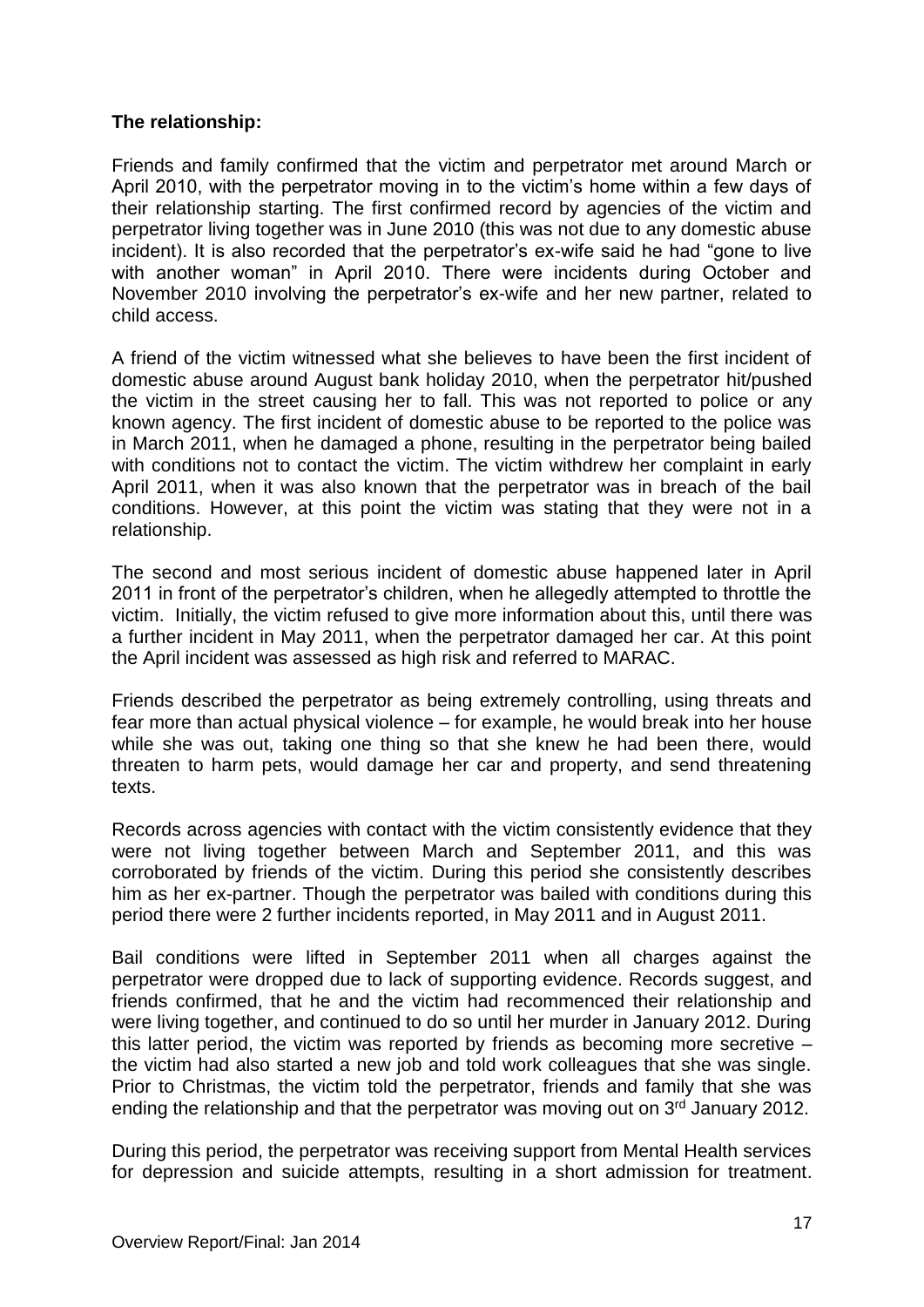Discharge was planned for 23rd December though he subsequently discharged himself against medical advice one day early, on 22<sup>rd</sup> December 2011. The day after this  $-23$ <sup>rd</sup> December – the victim was admitted to A & E following an overdose. She disclosed that the relationship was troublesome and she "wanted it all to stop". The homicide happened one week later, on 2<sup>nd</sup> January 2012.

# **2.3 Equality and Diversity:**

Due consideration was given to all protected characteristics under the Equality Act and none were found to be relevant. Though the perpetrator was known to mental health services there was no diagnosis of serious and enduring mental illness.

### **2.4 Summary of key events:**

A full chronology is available. The table below summarises the key events:

| <b>Date</b>                    | <b>Event</b>                                                                                                                                                                                                                                                                                    |
|--------------------------------|-------------------------------------------------------------------------------------------------------------------------------------------------------------------------------------------------------------------------------------------------------------------------------------------------|
| March/April<br>2010            | Victim and perpetrator start relationship and he moves into her home<br>very soon afterwards.                                                                                                                                                                                                   |
| 28 <sup>th</sup> June<br>2010  | First police record of perpetrator living with victim (unrelated crime<br>report)                                                                                                                                                                                                               |
| August<br>2010                 | Victim assaulted by perpetrator in company of friend, not reported to<br>police.                                                                                                                                                                                                                |
| 26 <sup>th</sup> March<br>2011 | Victim reports to Police that perpetrator has stolen and damaged her<br>phone. Perpetrator bailed with conditions to protect victim pending<br>CPS advice.                                                                                                                                      |
|                                | <b>DASH risk assessment: medium</b>                                                                                                                                                                                                                                                             |
|                                | Referred to WDVSS – telephone contact made with victim on $29th$<br>March 2011 to offer support, declined.                                                                                                                                                                                      |
| 12 <sup>th</sup> April<br>2012 | Police attend victim's address to take a further statement - perpetrator<br>present in breach of police bail conditions. Victim was seen separately<br>and stated that he was there with her consent and "was fine".                                                                            |
| 19 <sup>th</sup> April<br>2011 | Victim withdraws complaint of theft of phone. Bail cancelled.                                                                                                                                                                                                                                   |
| 23rd April<br>2011             | Perpetrator attempts to throttle victim in front of his children                                                                                                                                                                                                                                |
| 24th April<br>2011             | Victim reports to Police that perpetrator has broken into house, stolen<br>purse and had attacked her the previous Saturday night. Initially<br>reported on phone that he had attempted to throttle her but when she<br>attended police station, refused to confirm or disclose any information |
|                                | <b>DASH risk assessment: standard</b>                                                                                                                                                                                                                                                           |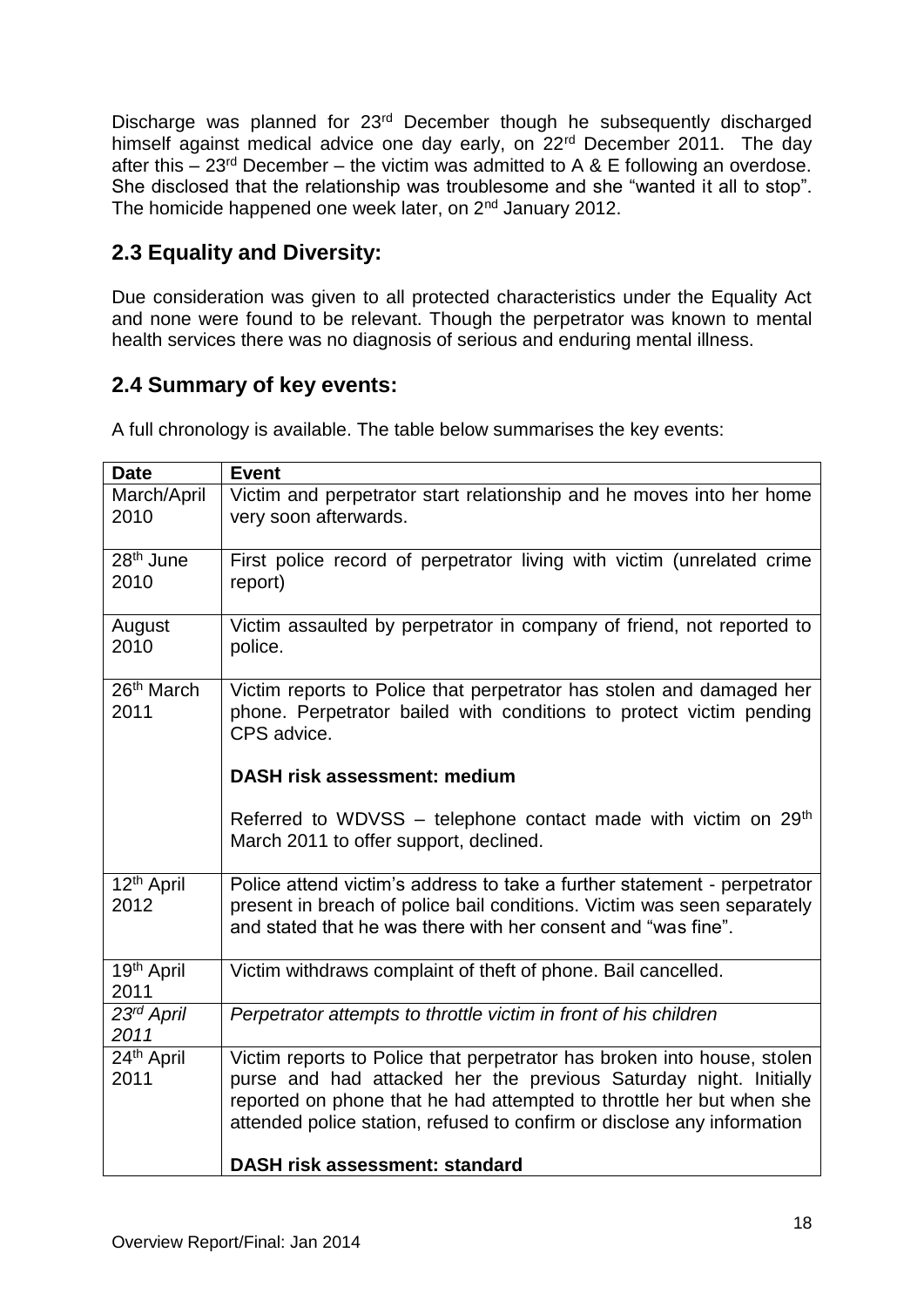| 7 <sup>th</sup> May<br>2011           | Victim reports to police that perpetrator damaged her car and house<br>and threatened to kill her. Gave details of the incident 2 weeks ago<br>(23rd April) stating he dragged her into house, throttled her until she<br>turned blue, and she escaped. Witnessed by children and visitors.<br>Perpetrator arrested and bailed on conditions not to contact victim.<br><b>DASH risk assessment: High</b><br>Referred to IDVA on $9th$ May 2011 – 2 attempts made to contact victim<br>on 11 <sup>th</sup> and 17 <sup>th</sup> May, no response.<br>Referred to MARAC. |
|---------------------------------------|------------------------------------------------------------------------------------------------------------------------------------------------------------------------------------------------------------------------------------------------------------------------------------------------------------------------------------------------------------------------------------------------------------------------------------------------------------------------------------------------------------------------------------------------------------------------|
| 29 <sup>th</sup> May<br>2011          | Friend of victim reports to police that whilst on phone to victim, she<br>said that the perpetrator had turned up. Police attend and are told that<br>victim and perpetrator have gone for a drink at an unknown location.<br>Police track down victim and subsequently speak to her alone, who is<br>reluctant to talk to them saying he "had been fine recently". Note that<br>perpetrator is in breach of police bail conditions.<br><b>DASH risk assessment: Medium.</b> Assessment noted that risk from<br>perpetrator may be high.                               |
|                                       | Referred to WVDSS on 1 <sup>st</sup> June 2011 who attempted to make contact<br>by telephone, no response.<br>Relationship ended – resumed in August or September 2011.                                                                                                                                                                                                                                                                                                                                                                                                |
| 1 <sup>st</sup> June<br>2011          | Victim tells GP she is "being terrorised by ex-boyfriend" and that police<br>are involved.                                                                                                                                                                                                                                                                                                                                                                                                                                                                             |
| 16 <sup>th</sup> June<br>2011         | MARAC MEETING – discussion of attempted throttling incident of 23rd<br>April. MARAC not aware of subsequent incident of 29 <sup>th</sup> May 2011.                                                                                                                                                                                                                                                                                                                                                                                                                     |
| 22nd<br>August<br>2011                | Perpetrator appears at Nuneaton magistrates court for motoring<br>offences, and Unpaid Work proposed. Full information regarding<br>domestic abuse history and bail conditions not identified.                                                                                                                                                                                                                                                                                                                                                                         |
| 22 <sup>nd</sup> August<br>2011       | Victim reports to police that she was at a friend's house, where<br>perpetrator was lodging, and that he assaulted her. Perpetrator<br>arrested, with bail conditions.                                                                                                                                                                                                                                                                                                                                                                                                 |
|                                       | <b>DASH assessment: Medium</b>                                                                                                                                                                                                                                                                                                                                                                                                                                                                                                                                         |
|                                       | Referred to WDVSS. Not re-referred to MARAC.                                                                                                                                                                                                                                                                                                                                                                                                                                                                                                                           |
| 14 <sup>th</sup><br>September<br>2011 | Bail conditions from arrest on 7 <sup>th</sup> May cancelled as no further action<br>being taken regarding threats to kill and assault. Custody record states<br>that victim withdrew the complaint.                                                                                                                                                                                                                                                                                                                                                                   |
|                                       | IDVA made telephone contact with victim, who refused support.                                                                                                                                                                                                                                                                                                                                                                                                                                                                                                          |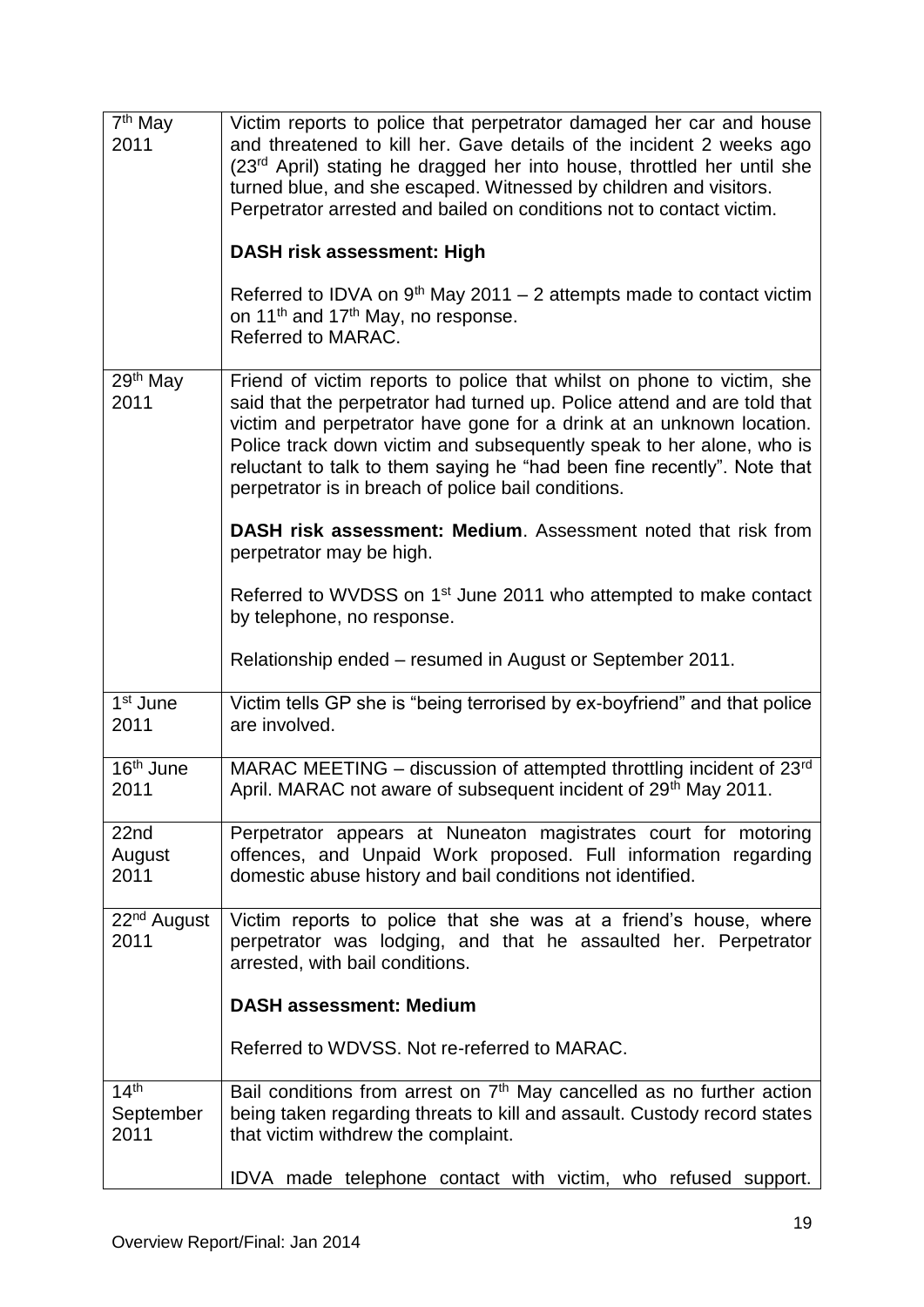|                                       | Referred to WDVSS as no further criminal proceedings.                                                                                                                                                                                                                                                                                                   |
|---------------------------------------|---------------------------------------------------------------------------------------------------------------------------------------------------------------------------------------------------------------------------------------------------------------------------------------------------------------------------------------------------------|
| 26 <sup>th</sup><br>September<br>2011 | Perpetrator taken to hospital following overdose. Living with victim<br>having resumed their relationship.                                                                                                                                                                                                                                              |
|                                       | During the period between September and November, perpetrator is<br>absent from Unpaid Work on several occasions, all with acceptable<br>reasons for absence                                                                                                                                                                                            |
| November<br>2011                      | Whilst living with victim, there is known to be contact between<br>perpetrator and an ex-partner (Ms V) who tells Children's Services<br>about threatening texts and discloses history of violence and that she<br>is very frightened of him.                                                                                                           |
| December<br>2011                      | Though still living together there is evidence that victim was ending the<br>relationship and had told perpetrator to leave after Christmas.                                                                                                                                                                                                            |
| gth<br>December<br>2011               | Perpetrator taken to hospital intoxicated and suicidal – admitted for<br>psychiatric assessment/treatment.                                                                                                                                                                                                                                              |
| 22 <sub>nd</sub><br>December<br>2011  | Perpetrator discharges himself from psychiatric unit one day earlier<br>than planned discharge.                                                                                                                                                                                                                                                         |
| 22 <sup>nd</sup><br>December<br>2011  | Victim taken to hospital following an overdose; discharged following<br>day as medically fit and referred to GP for follow up in one week.<br>Discloses abusive relationship with ex-partner and that he had tried to<br>strangle her when she previously tried to finish the relationship - did<br>not want to kill herself but wanted it all to stop. |
| 2 <sup>nd</sup> January<br>2012       | Victim found deceased in boot of car, perpetrator arrested and<br>charged with murder.                                                                                                                                                                                                                                                                  |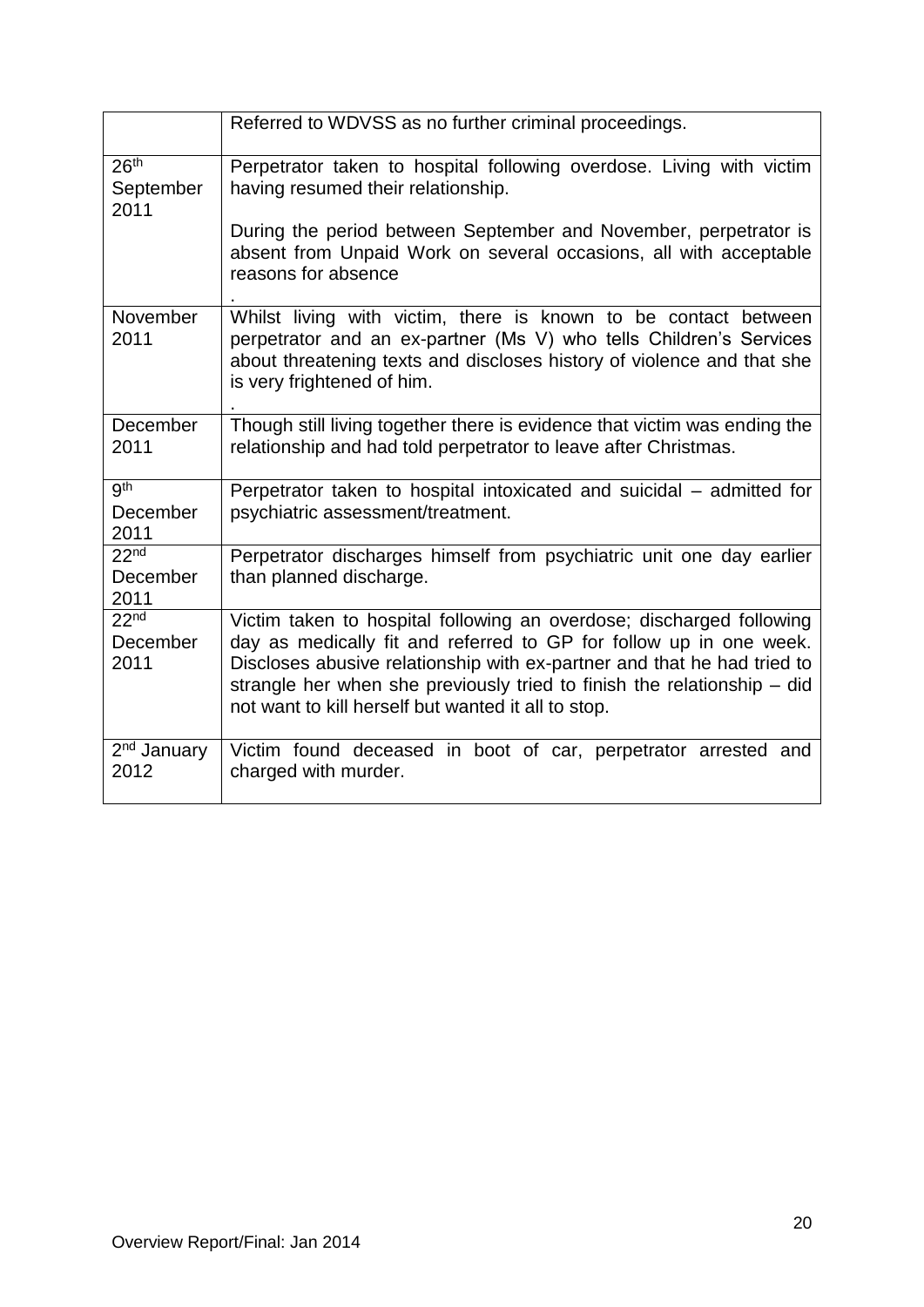# **SECTION 3: ANALYSIS**

# **3.1 Agency involvement**

### **3.1.1 Warwickshire Police**

### *Summary of involvement:*

Warwickshire Police recorded 29 contacts with the victim or perpetrator, of which 28 were from 2008 until the date of the homicide. These included all contacts, not just those related to domestic abuse incidents. These included:

- Four recorded incidents of domestic abuse involving the perpetrator and 3 previous partners in 2003, 2008, 2010 and 2011 respectively.
- One recorded contact related to an incident that involved the victim and her previous partner.
- Three contacts were with the victim in relation to motoring offences
- Eight contacts were with the perpetrator linked to motoring offences or where he was a victim of crimes such as theft or assault.
- Two contacts were with the perpetrator when he had taken an overdose
- Five contacts were related to disputes relating to access to the perpetrator's children or unpaid CSA
- Between March and August 2011 there were five contacts due to domestic abuse incidents involving the victim and the perpetrator. In addition, there was an earlier incident of criminal damage to the victim's house and car in June 2010 that is recorded as related to a dispute between the perpetrator and a third party.

It is noted that there were several contacts with the perpetrator and victim in late 2010 that were related to child contact disputes between the perpetrator and his exwife, and incidents regarding unpaid CSA that were concurrent to the documented domestic abuse incidents involving the victim.

Incidents relating to domestic abuse involving the victim and perpetrator began in March 2011 and escalated quickly to the serious high risk incident that led to their referral to MARAC:

On **26th March 2011** the victim contacted the police to report that the perpetrator had damaged her phone in a bid to prevent her from reporting that he had stolen from her. On police attending the incident the victim was initially arrested for assault on suspicion of hitting the perpetrator with a phone handset. When questioned, the victim denied the offence stating it was self-defence as the perpetrator was trying to get the phone from her and she was released without charge. The perpetrator was arrested for theft, which he admitted, and the stolen property was recovered. He was bailed with conditions to protect the victim whilst CPS charging advice was sought. CPS stated that, as the initial statement from the victim was poor, a further statement was needed. Having read the statement, the IMR author concurs with this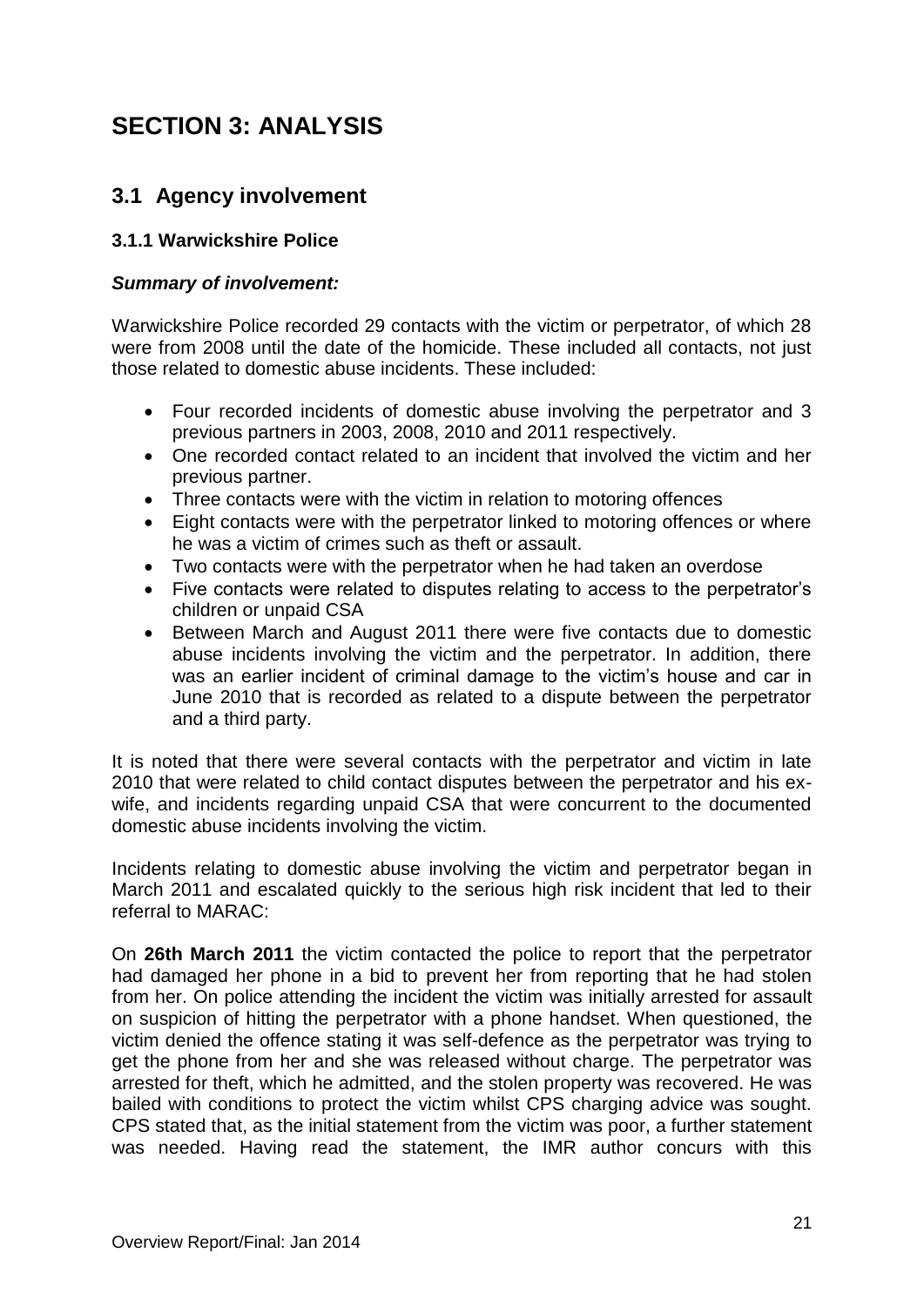judgement. The incident was assessed using the DASH risk assessment as being medium risk, and a referral made to WDVSS.

On **12th April 2011** Police attended the victim's home address to take a further statement from the investigation arising out of the incident reported on 26<sup>th</sup> March 2011. The perpetrator was at the address decorating. His presence there contravened his police bail conditions. He explained that he and the victim had reconciled their differences and he was decorating by way of apology. The victim was seen alone and confirmed this, and whilst she stated that she would not be recommencing her relationship with the perpetrator, she wished to withdraw her complaint. The victim provided a statement later that day stating she hadn't been coerced into doing so, but had done so because she had made her peace with him. Further advice was sought from CPS, who advised in the absence of the further statement of evidence requested earlier, and with the retraction statement, the evidential test had not been met, and the crime was subsequently filed un-detected. The perpetrator was not arrested for breach of police bail as the victim had stated that he was present with her agreement and no offence had been committed.

On **24th April 2011** the victim rang the police at 2352hrs to report that her ex, the perpetrator, had let himself in to her house and had stolen her purse, and that he had also tried to throttle her the previous Saturday night (this being the day before). She stated that she couldn't report it then because his children were at the house at the time. The victim stated that she "just wanted to report it", but she was advised that because of the allegations she would need to be seen by police. An appointment was booked for her to be seen at her home address on 26<sup>th</sup> April 2011 and she was advised to have the locks change promptly and to ring on '999' if anything further happened. On the day of the appointment the victim rang police in an attempt to cancel, but was advised she would still need to be seen, and thus the appointment was moved from her home to Nuneaton Police Station as she didn't want police attending the house.

At the subsequent appointment, the victim declined to disclose any further information regarding her original report and thus an investigation was not commenced. The incident was assessed using the DASH risk assessment and the risk was assessed as standard. The incident notes that the victim and perpetrator live apart. A children's service referral was made, albeit the specific CATs record does not provide details of the perpetrators children that were allegedly present because these were not recorded on the referral. CATs is the database used to hold details of domestic abuse incidents as well as other safeguarding matters. Inputting of incidents on to CATs is prioritised according to the assessed risk level, to ensure risk is managed appropriately.

At the time of this incident there was a backlog of inputting, and as a standard risk incident, this was not inputted on to CATs, or any referrals made, or letters sent to the victim and perpetrator signposting them to support services, until 12<sup>th</sup> May 2011, some 16 days after the assessment was completed. A further incident was reported on  $7<sup>th</sup>$  May 2011 which was assessed as high, but because the incident of  $24<sup>th</sup>$  April 2011 had yet to be input, it wasn't available to be found on CATs when conducting lateral checks.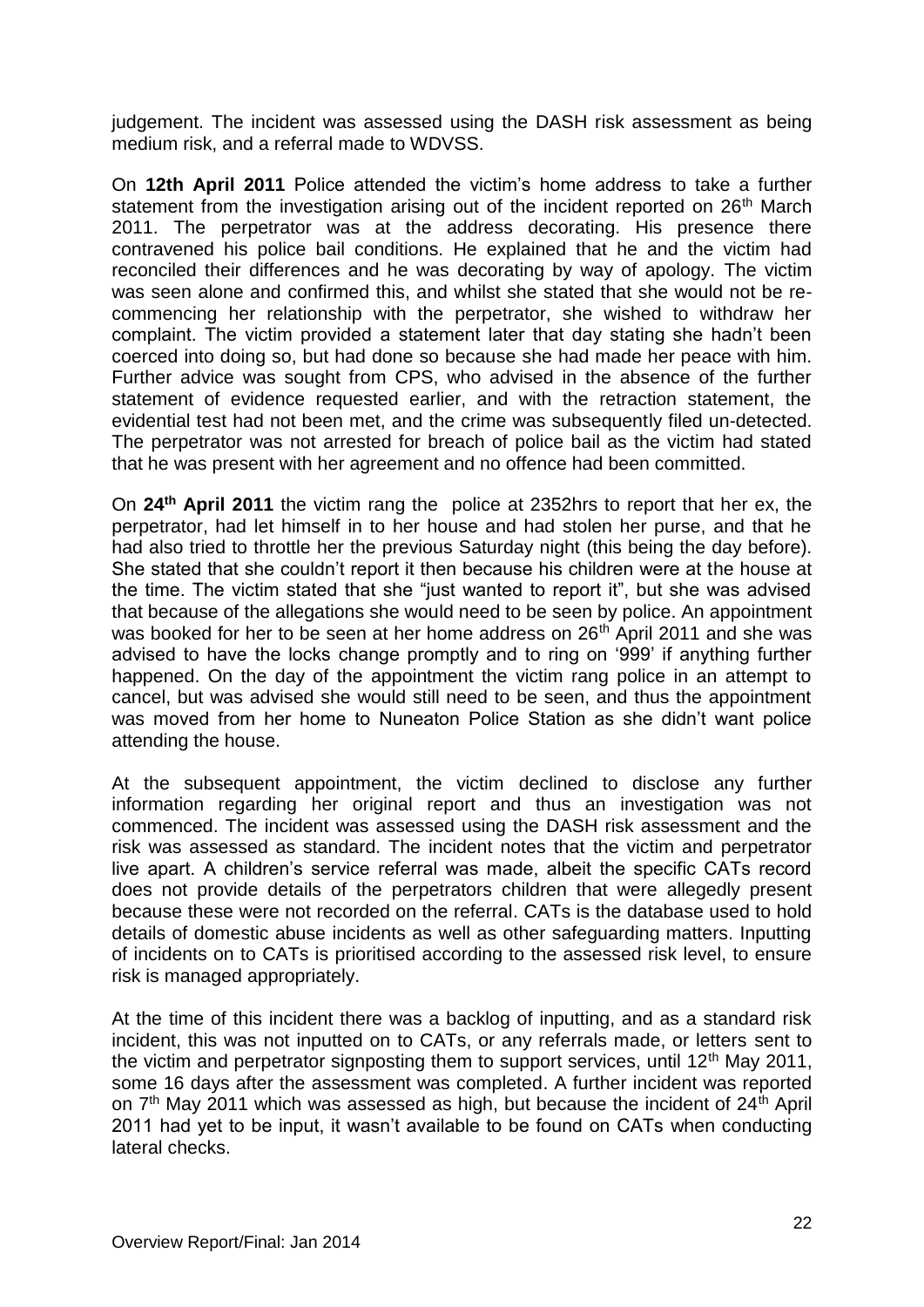On **7 th May 2011** the victim reported to police that her car and house windows had been damaged, and that she believed that her ex-partner (the perpetrator) was responsible, as he had been threatening her via text messages. The victim further stated that 2 weeks previously the perpetrator had tried to kill her in front of his children by throttling her. This is the event that occurred on Saturday 23<sup>rd</sup> April 2011 and is likely to be that which she referred to in the contact on 24<sup>th</sup> April set out above. A crime investigation commenced, and the risk was assessed as 'high' using the DASH risk assessment tool. The account was that the couple had separated in March 2011 as indicated above, but that the perpetrator and his children had stayed at the victim's home on Saturday 23<sup>rd</sup> April 2011 with the idea of them resuming their relationship. The perpetrator had attempted to strangle her in front of the children, and after leaving the house, made threatening texts to her over the next few days. The victim states that on Friday  $6<sup>th</sup>$  May, whilst drunk, she responded to the texts to 'wind him up'. The following day she found the damage.

The perpetrator was arrested for threats to kill. In interview he denied all offences but admitted sending the texts to infer that their relationship was over and she should move on, rather than to put her in fear for her life. He was bailed with appropriate bail conditions, to return to the police station on  $13<sup>th</sup>$  June 2011 regarding this investigation, but kept in custody for court on an unrelated warrant. In the victim's statement she states that she believes that the perpetrator is capable of killing her and that she is fearful for her life. The perpetrator was arrested for a Failure to Appear warrant issued on 11<sup>th</sup> April 2011.

An attempt was made to fit a police alarm in the victim's house, but it was defective and thus she stayed with a friend. Risk management was allocated to an officer in the Domestic Abuse Unit (DAU) as it had been assessed as 'high risk'. A referral was made to the Independent Domestic Violence Advocacy (IDVA) service, which provides support for high-risk victims involved in the judicial process. A referral was also made to children's services. The DAU officer arranged for the Sanctuary Scheme to attend the address and improve security as needed. The victim was visited on Thursday 12<sup>th</sup> May 2011, and it was confirmed that the Sanctuary Scheme had been, and that she had the support of friends and neighbours. The DAU officer remained linked in with the investigation Officer in the Case (OIC). A referral was also made to the Multi-Agency Risk Assessment Conference (MARAC).

The perpetrator's bail was varied to  $12<sup>th</sup>$  July 2011 for an identification process to be run with witnesses that saw someone leaving the scene of the damage on  $7<sup>th</sup>$  May 2011. Unfortunately he was not identified, and examination of the victim's phone only showed texts of an amicable nature. On 14<sup>th</sup> September 2011 the crime was submitted for filing as undetected and he was released from his bail.

On **29th May 2011** a friend of the victim reported to police that she was on the phone to victim when she heard her shouting that the perpetrator had 'turned up' and snatched the phone from her hand. At this point police bail conditions were in place preventing him from having contact with the victim. Police attended promptly, and spoke to the victim's son, who stated that she and the perpetrator had 'gone out for a drink to talk'. It was not known where, and the victim had left her mobile at home. Police made efforts to trace the victim and were eventually able to speak to her at 0330hrs some 5 ½ hours later, after she had returned home. The victim was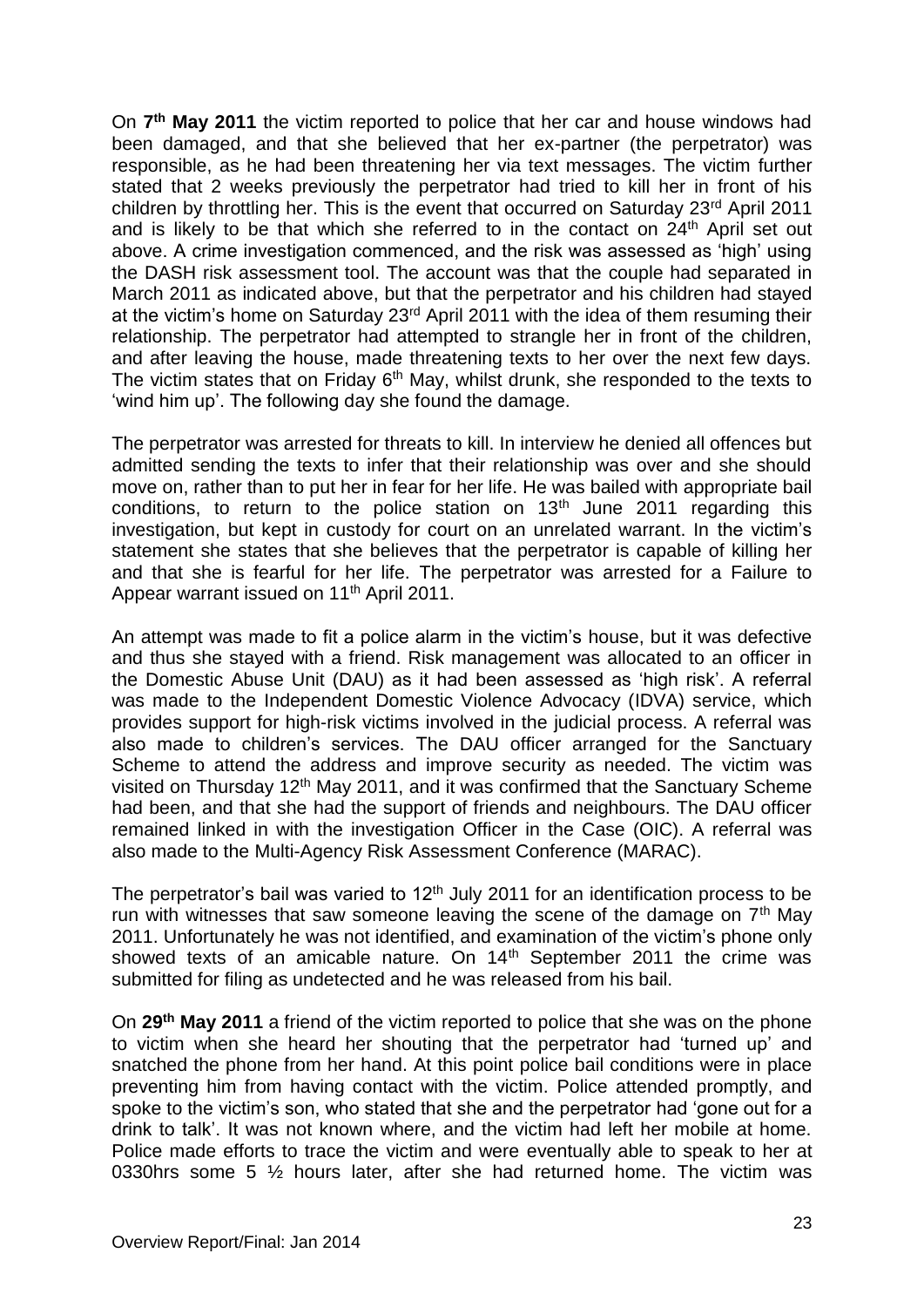reluctant to talk, but allowed police to check the house. The perpetrator was not there. The victim would only confirm that she had 'bumped into him in a pub earlier'. She was confirmed as being safe and well with no injuries. This incident was assessed as medium given that the victim told police that she was happy to go with the perpetrator for a drink and that he had been 'fine' recently. (This contradicts the friend who contacted the police because she shouted that he had turned up at the house). She did further disclose that she had been meeting up and talking with him and that had been her own decision. The attending police advised her about her own safety. No action was taken regarding the breach of police bail.

Risk management remained with the DAU as part of a long-term risk management plan. During a contact following the latest incident, the victim disclosed to the DAU officer that she had felt pressured into going for a drink after the police were called, this was the first time, and she wouldn't again. The victim was advised about not having any contact, to ring '999' and that having contact with him gave the perpetrator mixed messages.

On **22nd August 2011** the victim reported to police that the perpetrator, her expartner, had assaulted her at a mutual friend's house where he was lodging. The victim stated that she went to the address and sat on his bed with him to discuss their relationship. She felt he was in a mood (this was the date he had appeared in court and received fines and so increased the risks to the victim) so decided to leave, and at that point he assaulted her pushing her down the stairs and the altercation continued outside. The victim received bruising, cuts and swelling but declined medical treatment. The perpetrator was arrested for assault, and in interview said that the victim had lived with him at the friend's address for the past 2 weeks as they tried to reconcile their relationship. Given the account, he was bailed to allow a further statement to be taken from the victim. The mutual friend describes in her statement hearing raised voices and banging, and described the victim as the perpetrator's girlfriend. There is reference in the file to the perpetrator accusing her of being in a relationship with a someone else. When approached for a further statement, the victim provided a statement of retraction stating the incident had occurred as she described, but she believed the perpetrator would change as he was attending an anger management course and doing well. This wasn't checked out and no photographs had been taken of injuries. She also stated that she was not under any pressure to retract, and wasn't in a relationship with him. Bail was subsequently cancelled and the crime filed undetected on 4<sup>th</sup> September 2011.

The risk was assessed as 'medium' risk, but management remained with the DAU as part of the long-term risk management plan. A referral was made to the WDVSS for support for the victim. The long-term risk management plan was kept open following the bail cancellation to monitor any further developments. This incident was not referred to the MARAC. CAADA best practice is that incidents fitting the definition of a 'CAADA repeat' should be referred back to the MARAC. The CAADA repeat definition is held within their guidance, and is where a high risk incident has taken place, and within another 12 months a further incident occurs that if police were involved, would be recorded as a crime. CPS advice was that the evidential for charges was not met due to discrepancies in the victim's statement.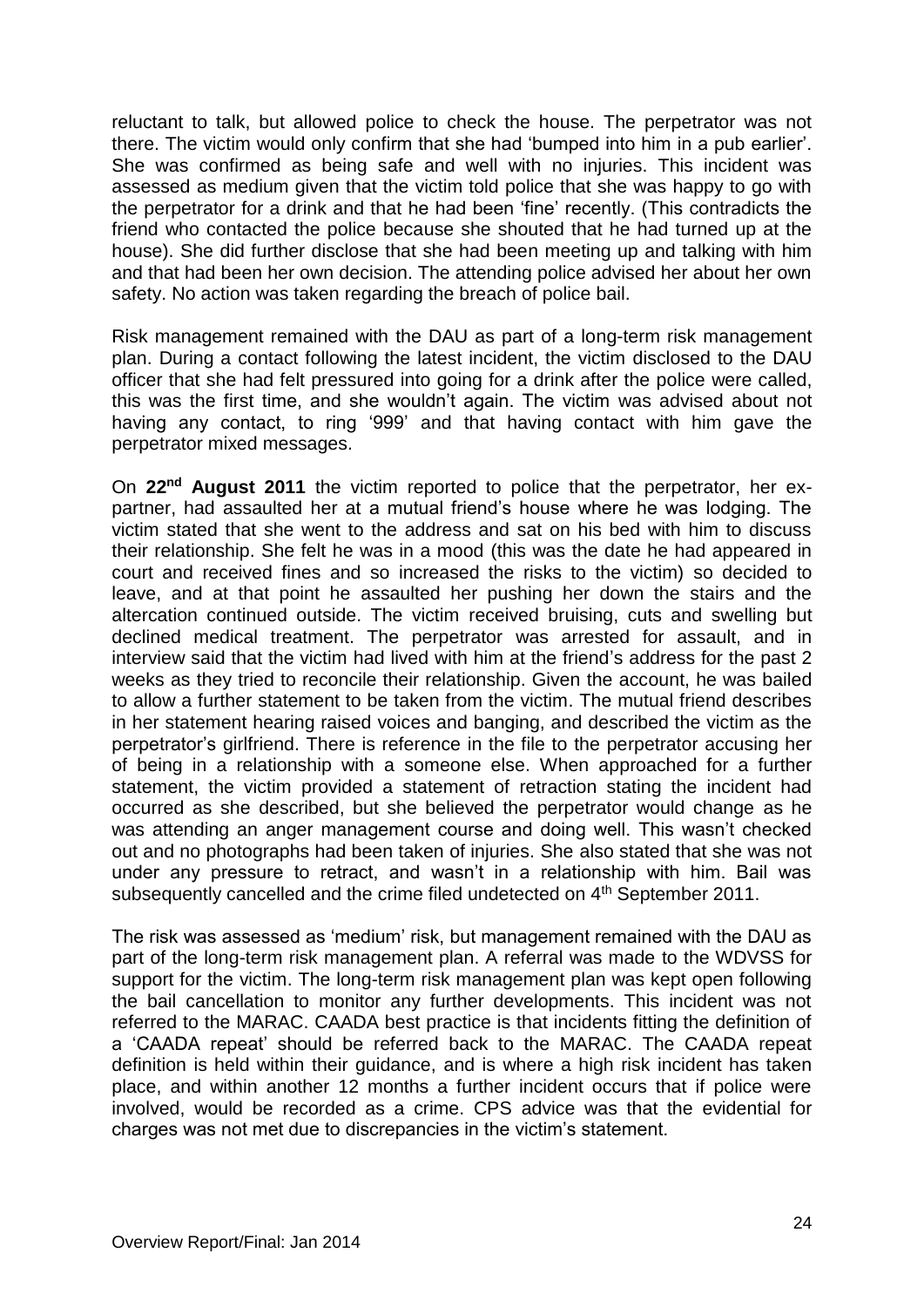On **25th September 2011** the ambulance service called police for assistance at the victim's address in Nuneaton. The perpetrator had argued with her, and then taken numerous tablets. Police assisted in ensuring that he attended hospital peacefully. On arrival, the perpetrator was upstairs, emotional and unwilling to go to hospital. There was no mention or suggestion of a domestic abuse incident and the victim was happy to accompany the perpetrator to hospital.

On **24th November 2011** a previous partner, Ms V, reports that the perpetrator had been sending threatening texts, and threatening to commit suicide. They had been a couple up to 8 years previously and had a child. Two weeks previously they had spent the night together, and Ms V was considering re-commencing the relationship, but following the threats has decided not to. Ms V decided not to proceed with a complaint. The incident was assessed as medium risk. Referral made to North Warwickshire Children's Team.

On **9 th December 2011** the ambulance service called police for assistance at the victim's address. The perpetrator had cut his wrists and taken 50 paracetamol tablets and alcohol, and needed to be persuaded to attend hospital. He was conveyed to hospital.

### *Analysis:*

Warwickshire Police have a robust policy of identification and risk assessment of domestic abuse, along with taking positive action to manage it. In the incidents detailed, the IMR author considers that those policies have been complied with, but with the following observations.

- It is rare that police get more than one chance to obtain evidence for a specific incident from a victim of domestic abuse. On 26<sup>th</sup> March 2011, CPS identified the statement of evidence obtained from the victim as being poor, and the IMR author's review of the information supports this. Efforts were subsequently made to take a further statement, but the nature of the relationship between victim and perpetrator had changed by that point, and she had changed her mind about both pursuing the complaint, and providing information about the incident. It isn't known whether a victimless prosecution could have taken place if the statement had been more detailed, given the subsequent withdrawal of complaint.
- At the time of contact on  $24<sup>th</sup>$  April, there was a backlog of inputting data onto CATs. This meant that the standard risk incident was not inputted until  $12<sup>th</sup>$ May 2011, some 18 days later. This delayed the referral to children's services by the same interval. This was 5 days after a subsequent high-risk incident was identified. Whilst not ideal, it is unlikely that this delay would have affected the risk management in this case.
- Regarding the contact on 24<sup>th</sup> April, the IMR author has spoken to the assessing officer, who recalled completing the assessment. He stated that the victim had answered all questions and had given a negative answer to DASH question 18 regarding strangulation. He does not recall the comment on the associated STORM incident print out in which it is recorded that the victim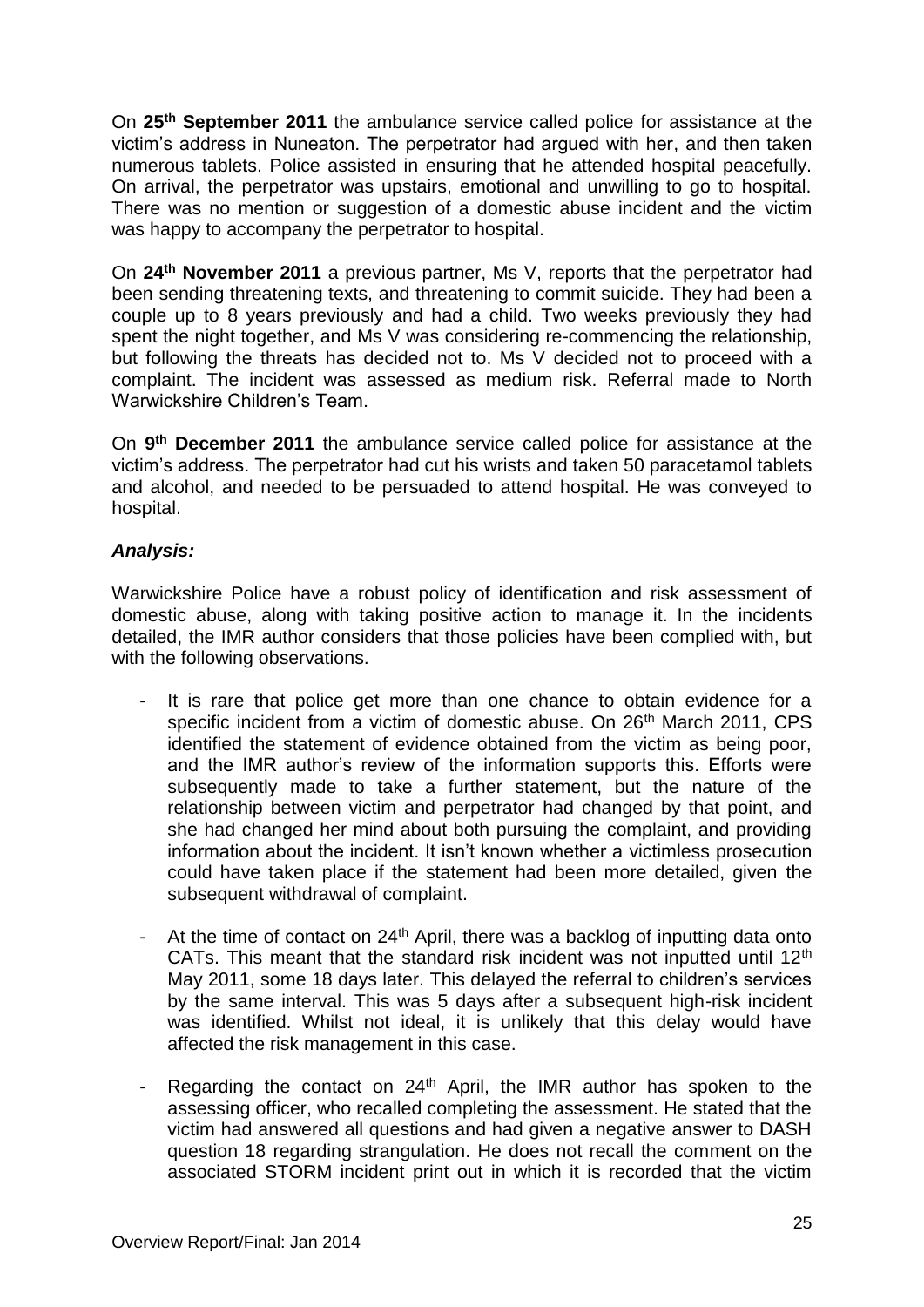stated that the perpetrator had tried to strangle her. The DASH was completed on 26<sup>th</sup> April 2011. The officer recorded the justification for the assessment level as;

- (i) Parties now live separately with no previous history of violence or immediate threat of violence.
- (ii) Victim refuses to disclose any matter and does not wish for police assistance.

However, with regard to point (i), there was a previous incident in March 2011 and an incident involving a previous partner of the perpetrator in 2008. It is also noted that point (ii) is often used as a reason for not taking action in domestic abuse cases and shouldn't be used as a reason for making a decision about low risk. Had the officer checked the history on STORM, then the risk assessment may have been medium.

- The incident on 7<sup>th</sup> May 2011 was assessed as high risk. However an officer with less than 2 years' service, and thus still a student officer, investigated it. Having reviewed the file, there isn't any written supervisory guidance/advice/instruction, or any indication that a supervisor had viewed the file until the date that the investigation was discontinued on 28<sup>th</sup> September 2011. Had the investigation commenced 2 days later, on Monday  $9<sup>th</sup>$  May 2011, then the re-organisation in Warwickshire Police would have meant that this would have been investigated by Local Investigations, and thus supervised by a Detective Sergeant. Notwithstanding the change of process following  $9<sup>th</sup>$  May 2011, it was not appropriate for a criminal investigation into a high risk domestic abuse incident to be conducted by a student officer alone, and definitively not appropriate to do so without robust supervision. Prior to 9<sup>th</sup> May 2011, the investigation should have been assessed and allocated to the appropriate resource, be it a CID officer, or by a non-CID officer with appropriate support, and all crime should be supervised with appropriate advice, and further report dates set for review of progress.
- The bail management in this case is poor. The perpetrator is first bailed to 13<sup>th</sup> June 2011, does not attend, but on  $15<sup>th</sup>$  June 2011, his bail is amended to  $12<sup>th</sup>$ July 2011. He does not attend, nothing appears to have happened as a consequence, and his bail is ultimately cancelled on 14th September 2011 despite it not being extended to that date.
- The police, whilst aware of the principle of referring repeat victims, as per the CAADA definition, to the MARAC, had not yet implemented a robust process for identification and referral of such repeats. This is evidenced in that a medium risk case involving a crime that occurred within 12 months of a previous high-risk case, hadn't been referred to the MARAC. The case in was assessed in isolation was a medium risk case and thus didn't get referred as its status as a repeat was not recognised.

#### *The Panel requested additional information as follows:*

- *Clarification regarding the process for reporting repeat incidents to MARAC:* It was noted that high risk repeat incidents are reported back to MARAC, but the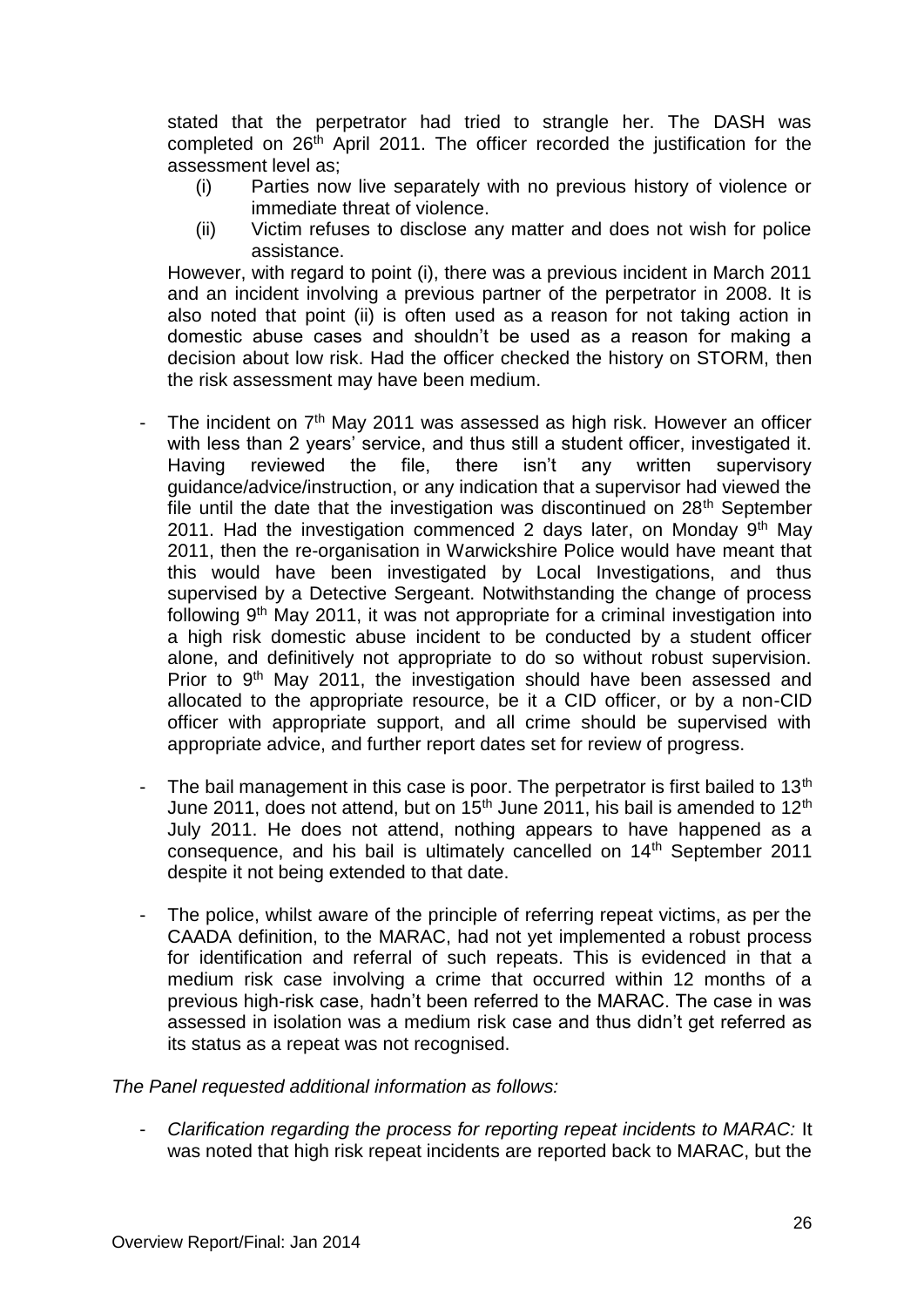system was at the time less robust if repeat incidents were assessed at a lower level of risk.

- *Why was there no medical examination following the throttling attempt:* It was clarified that the victim had no visible injuries or marks following the report of strangulation, and thus a medical examination was not sought. (It should be noted that a friend of the victim subsequently said that she did have marks on her neck after the incident, but there was a time delay before she reported it to the police, by which time injuries may have faded).
- *Why did the risk assessments vary over time – what risk assessments were used and during which periods:* Prior to April 2008, Warwickshire Police used a risk assessment that was in place in the West Midlands Police area. This was based on the South Wales model, and was chosen for use in Warwickshire because there was a possibility that Warwickshire Police would be merged with West Midlands Police. The West Midlands model was similar to the South Wales model and 'counted ticks' i.e. positive answers to set questions to determine whether the risk was judged to be standard, medium, high or very high. This risk assessment presented significant problems for Warwickshire because it was heavily weighted to high or very high risk assessment, and made it difficult to determine which incidents were the most serious.

The decision was then taken to change to SPECCS+, which was one of the then two ACPO approved risk assessments, along with the South Wales model. There was a phased introduction which commenced in Spring 2008. The phased aspect meant that officers dealing with domestic incidents applied the West Midlands model already in use, and then SPECCS+ was applied within the DAU to all incidents assessed as high and very high. The SPECCS+ model identified risk as standard, medium and high. The intention was to ultimately roll out SPECCS+ to all staff, but before that could be done, the decision was taken nationally to create one national risk assessment. This is DASH.

DASH was implemented in Warwickshire on 4th May 2010, and is still in use today. Officers dealing with domestic abuse incidents apply DASH at the time, to determine whether the risk is standard, medium, or high.

The DASH risk assessment is based on professional judgement. The history of a case is clearly a significant part of the information collation that informs the risk assessment. To that end, intelligence research is conducted on all reported incidents of domestic abuse prior to officers attending. The level of risk can increase and reduce over time based on the prevailing factors at the time of application. A simplistic example would be the potential reduction in risk that may occur when a perpetrator is sent to prison but continues perpetrating Domestic Abuse from the prison cell.

- *Clarification as to police involvement and actions when the perpetrator was taken to hospital handcuffed on 25th Sept 2011 (as identified in the WMAS chronology)*: The attending Inspector confirmed that the incident was one of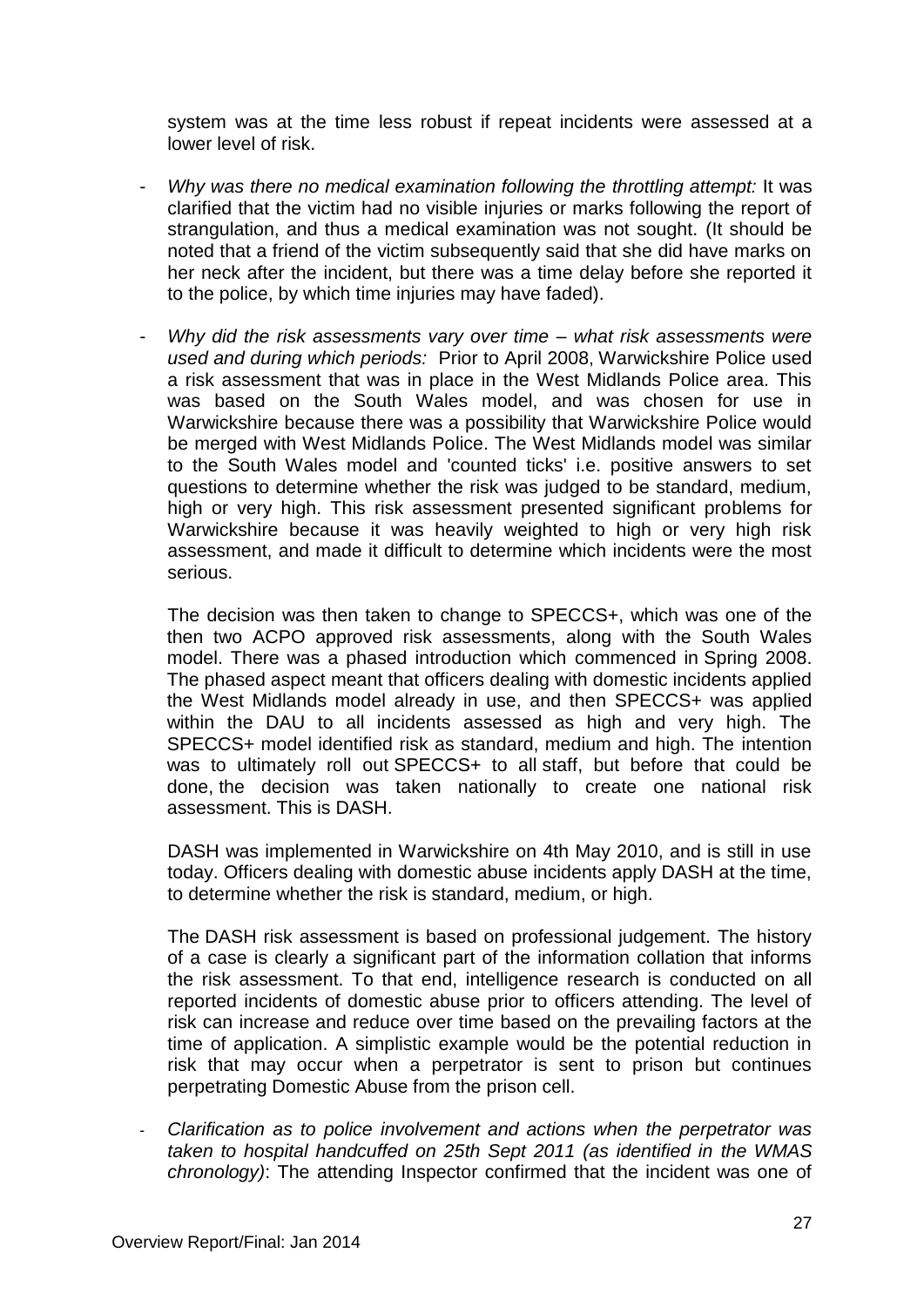welfare for the perpetrator who it was suspected had taken an overdose. He had to be persuaded to go to hospital. There is no reference to the use of handcuffs detailed on the STORM incident. The sergeant detailed on the STORM incident that the perpetrator and victim had had an argument. On interview the sergeant states that they attended to assist the ambulance service. On arrival they were met downstairs by the victim who appeared very blasé about the whole incident. The perpetrator was upstairs, sick, emotional and un-willing to go to hospital. After a short period of time, he agreed to go. The sergeant cannot recall who mentioned an argument, or indeed if anyone did, but does recall being told that the perpetrator had 'gone back on drugs recently' and that this had caused problems in their relationship. The sergeant went on to say that there had been no mention of a domestic related incident by either party to Police whilst dealing with the incident, and there had been nothing to suggest that there had been any domestic incident prior to Police arrival or earlier in the night, the victim was happy to accompany The perpetrator to the hospital.

- *Was there consideration of pursuing victimless prosecutions arising from crimes reported by the victim involving the perpetrator*: The panel were provided with a detail report relating to each incident and it was clear from the evidence that victimless prosecutions were considered. The IMR author did not consider that in any of these investigations, there was an opportunity to run a victimless prosecution and supports the decisions made at the time.
- *There were a number of incidents when it was clear that the perpetrator was in breach of bail conditions to not contact the victim*, *but no action was taken to arrest him*. The conditions that were breached had been issued by the police when they had previously granted bail to the perpetrator after an earlier arrest. However, Police bail conditions do not have the same status and powers as bail conditions issued by a criminal court. An arrest can be made when Police bail conditions are breached in order to mitigate any immediate threat, but it is not an offence in its own right to breach conditions of Police Bail. If there have been no other changes in circumstances since the Police Bail was initially granted, and no additional criminal offences have been committed, then the only possible outcome (other than to cite the event at any future trial) is to release the perpetrator on Police Bail again. In this case, on each occasion a breach occurred, officers interviewed the victim alone and were assured by the victim that all was well. However, it is recognised that victims of domestic abuse are often too frightened to say otherwise and rely on the police to enforce the conditions put in place to protect them from the perpetrator.

### *Lessons Learnt*

### *a) Good practice*

- When the victim rang to say that she wanted to withdraw her complaint, officers insisted on a face to face meeting, and made every attempt to ensure that she was not doing so under duress from the perpetrator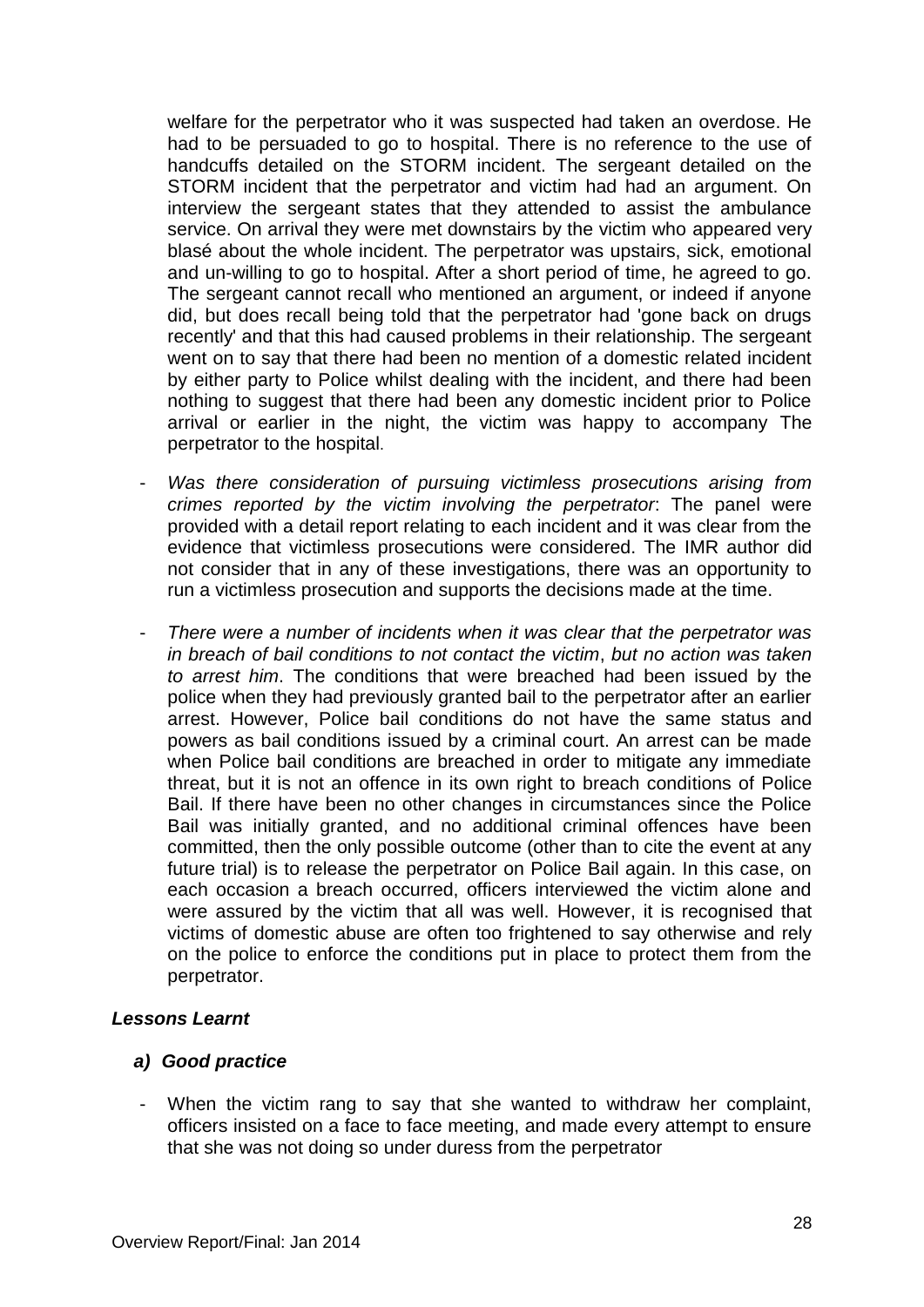- When police attended the house following a report from a friend of the victim, the victim was not at home – officers persisted in tracking her down to ensure that she was safe
- There is evidence that victimless prosecutions were considered
- On the occasions that the perpetrator had breached bail conditions, police took action to speak to the victim on her own.

#### *b) Areas for improvement*

- The statement taken on  $26<sup>th</sup>$  March 2011 suggests that the officer involved may not have had the right level of expertise. The investigation of domestic abuse requires the right level of investigative ability and resources including custody bail and associated bail conditions. This incident took place immediately before a large internal change programme on 9th May 2011, which fundamentally changed the structure of the force and how investigations would be managed. Since that date, domestic abuse incidents have been subject to review at the following daily tasking meeting on the respective policing area and all live investigations have been undertaken by trained investigators within the Local Investigations Dept. On 30th September 2013, a new large change programme will be implemented as part of the alliance between Warwickshire Police and West Mercia Police. This change programme will result in a dedicated investigative capability being created within the current Domestic Abuse Unit that will deal with investigations associated with 'high risk' cases, such as those connected to the relationship between the victim and perpetrator. Other domestic abuse related investigations will continue to be undertaken by the appropriate resource with oversight by the relevant policing area daily tasking meeting.
	- The time span between the incident and the inputting of contact of  $24<sup>th</sup>$  April was too long. Daily within the police 'Harm Assessment Unit', a process is undertaken to identify reported Domestic Abuse incidents that are 'high', 'medium' and 'standard' based on the DASH risk assessment. As a consequence of the Police IMR, additional daily prioritisation processes have been put in place to ascertain whether any of the incidents assessed as 'medium' or 'standard' risk are connected to any current or previously open 'high risk' cases. If any are so identified, they are then prioritised alongside those incidents assessed as 'high' risk. As part of the current change programme, it has been agreed that a new tier of supervision will be introduced into the Harm Assessment Unit. One responsibility of this incoming tier of supervision will be to manage the prioritisation processes.
- In all cases, but specifically where there is a delay between the time of report, and the actual application of DASH, the assessing officer should review all information available, including that information supplied to police by the initial caller. This would have enabled the answer regarding strangulation to have been challenged and may have affected the risk assessment. This learning has already been promulgated through the daily tasking meetings and also when DASH risk assessments are received into the Harm Assessment Unit to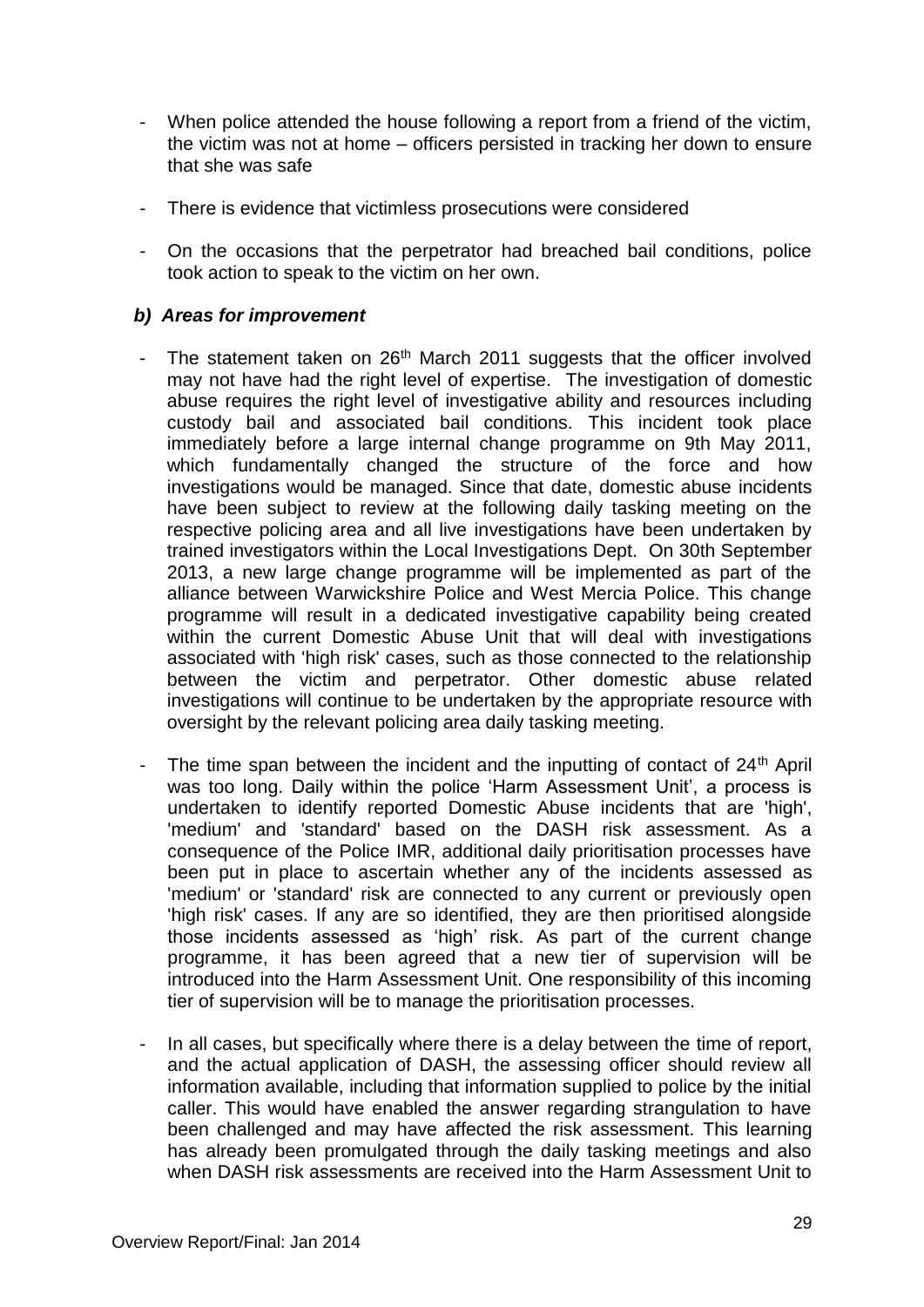ensure that all information is considered, and where necessary a reassessment of risk is undertaken. This will be subject to further direction through the DHR recommendations.

There needs to be a more robust process for identifying repeat incidents that meet the CAADA criteria for a further referral to MARAC. The MARAC Steering Group should consider the need to develop a robust process for identification of MARAC repeat cases from all agencies along with subsequent MARAC referral, as part of the MARAC Improvement Plan. The Warwickshire MARAC is still considering viable options for identification of MARAC repeats. However, Warwickshire Police (who make the vast majority of referrals to MARAC) now have a process in place to identify repeat cases amongst the DA incidents reported to it.

### *Agency recommendations:*

- To review the investigative decision-making process relating to 'high risk' domestic abuse incidents, to ensure that the appropriate level of skill and type of resources and supervision is allocated to each specific domestic abuse investigation.
- A review of the police Referrals & Assessment Unit (RAU) has taken place, and has identified the need for better levels of supervision and processes to facilitate more efficient management of caseloads of staff:
	- o Further work is already underway to develop a policy that identifies acceptable levels of inputting backlogs dependant on risk level, and that includes a mechanism for reporting when the levels are exceeded.
	- o A new process has already been introduced to actively manage and triage any backlog to identify any case that relates to either a preexisting or subsequent 'high risk' incident
	- $\circ$  A business case to introduce a new structure within the RAU with dedicated supervisory roles has been accepted as part of the new joint policing arrangements between Warwickshire Police and West Mercia Police. These posts will be in place by December 2013.
- The learning points from this IMR and the DHR as a whole to be shared with all police officers and staff using DASH to ensure that the risk assessments are applied with consideration of all available information.
- The MARAC Steering Group to be invited to develop a robust process for identification of MARAC repeat cases from other agencies along with subsequent MARAC referral, as part of the MARAC Improvement Plan.

### **3.1.2 Coventry & Warwickshire Partnership NHS Trust**

Coventry & Warwickshire Partnership NHS Trust provides secondary mental health care to the population of Coventry and Warwickshire through a range of in-patient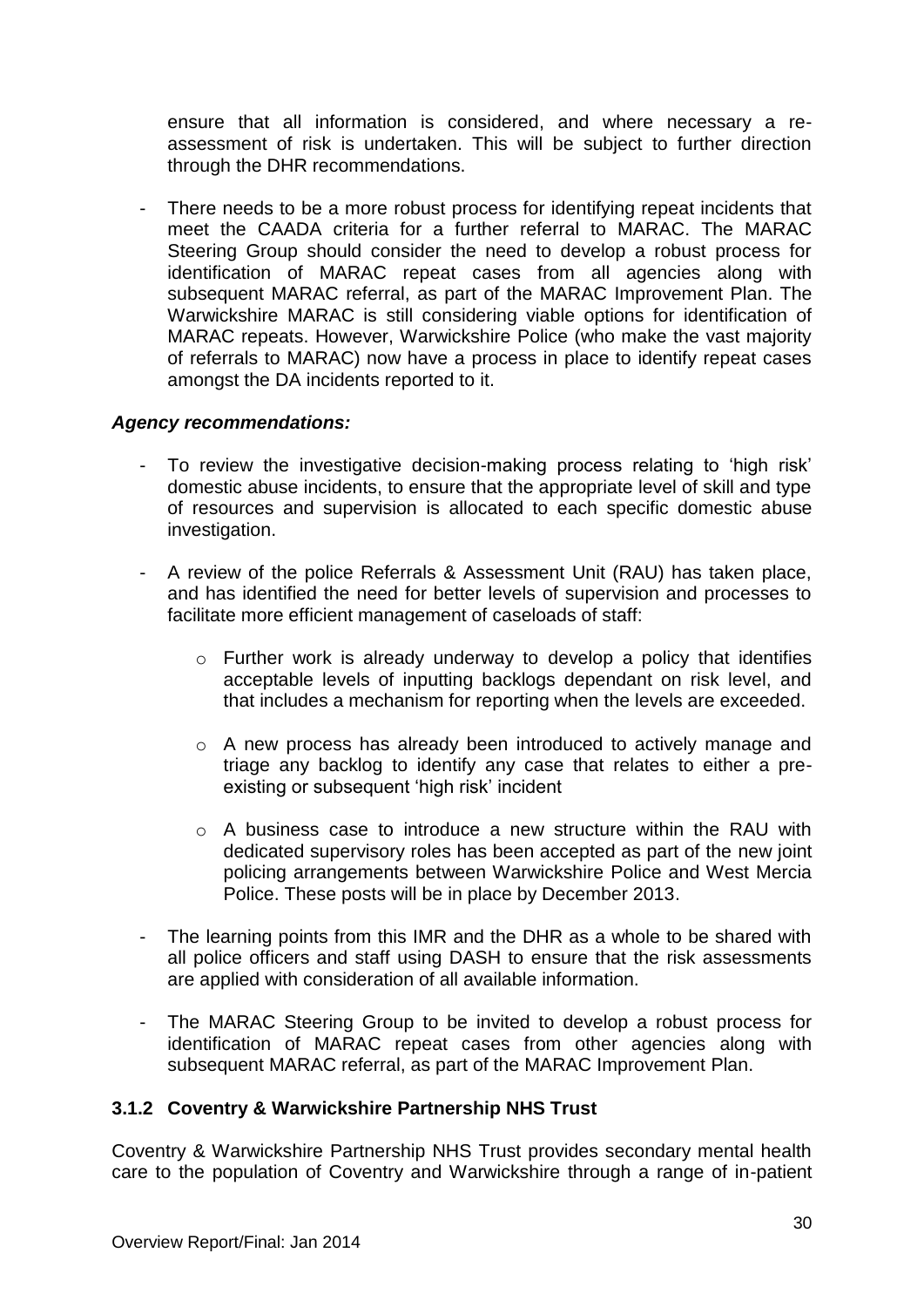and community based services. This includes the following services, that all accept referrals from service users, carers, police, social services, GPs, or other mental health teams when someone between the ages of 16 onwards who maybe experiencing a mental health issues:

- *Single Point of Access (SPA), Adult Mental Health Services:* provide multidisciplinary assessment and, if appropriate refer on to other services within CWPT and sign post to services outside of CWPT, offer home treatment as an alternative to hospital admission.
- *Adult Community Mental Health Services*: provide multidisciplinary assessment and on-going support .
- *Crisis Resolution and Home Treatment Team* provide multidisciplinary assessment and, if appropriate, offer home treatment as an alternative to hospital admission

### *Summary of involvement:*

The IMR submitted to the Panel took into account the findings of the Serious Incident Report.

*The victim*: There were 2 contacts with the victim, the first of which pre-dated her relationship with the perpetrator when she was referred for counselling in June 2009. The second contact was on 23rd December 2011 when the victim was assessed by a Senior House Officer at George Eliot Hospital following an overdose of paracetamol on the previous day. At the point of assessment the victim was assessed as being medically fit and ready for discharge from hospital. She stated that she had been with her current partner, the perpetrator, for about 18 months and described the relationship as having been very troublesome. She reported that she had discovered about three weeks ago that the perpetrator had been engaging in theft and 'antisocial' activities. The victim stated that she had not wanted to die but had wanted everything to stop. She denied any current drug or excessive alcohol use and her mood was recorded as euthymic, with no abnormalities of perception. In respect of her social circumstances she reported that she lived in her own home with her 20 year old son and stated that her partner lived with his parents. She went on to state that her plans for the future included getting away from her partner and getting on with her own life.

A Steve Morgan Risk screening was undertaken, in line with Trust Policy, where it was recorded 'stated abuse by other' as a concern and noted that the victim had been "previously physically abused by ex-boyfriend. Current partner had tried to strangle her when she was going to stop the relationship before"

The following Initial Management Plan was recorded and was agreed by the victim:

1) Fit to be discharged from psychiatric perspective

2) GP to review in one week's time and consider starting anti-depressants if feeling low in mood.

3) Crisis team details given and advised to contact if needed.

Additionally records indicate a referral to a Consultant Psychiatrist for an out patients appointment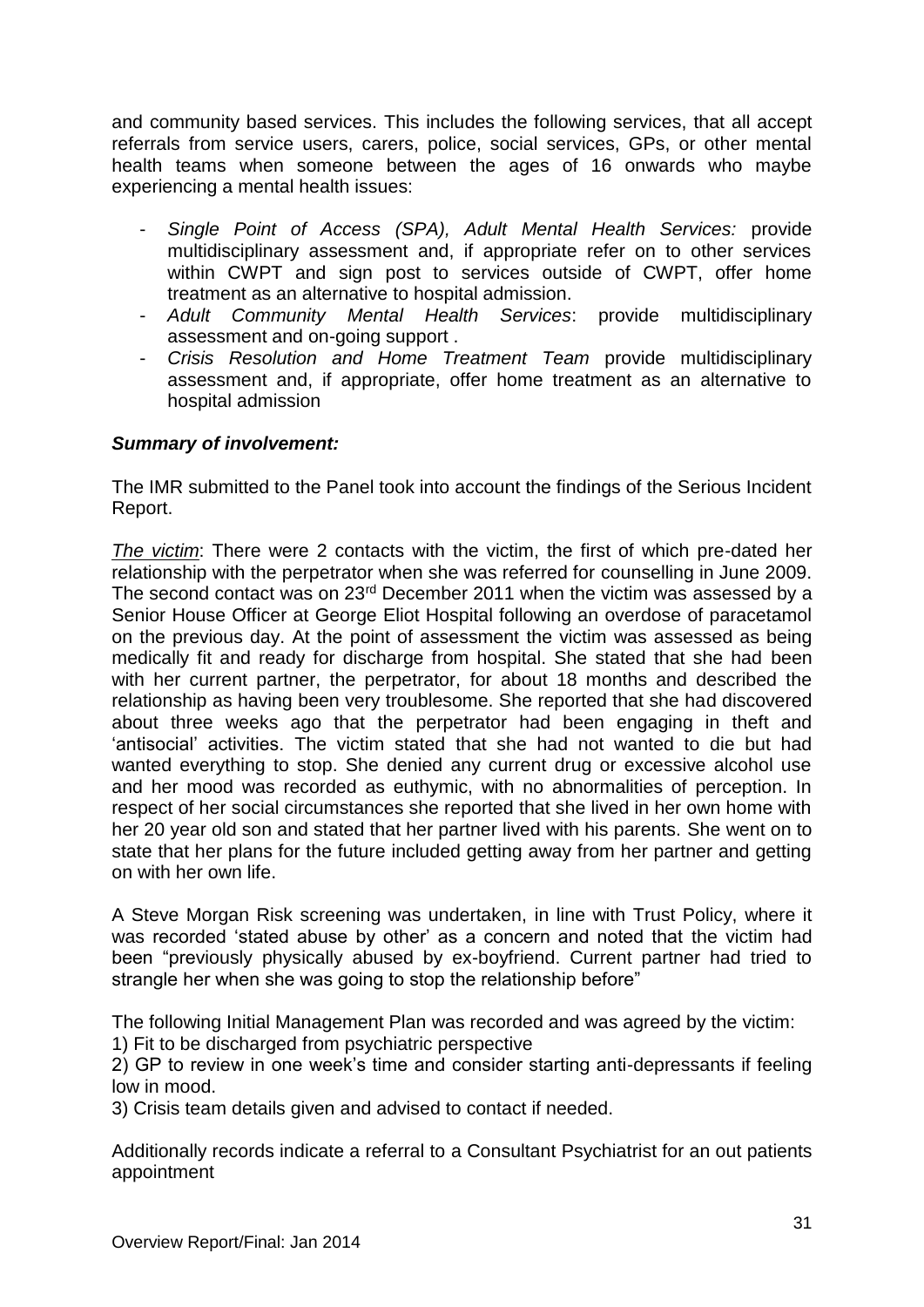*The perpetrator* was first referred to mental health services prior to his relationship with the victim, in May 2009, by his GP requesting assessment due to concerns about his mental health specifically poor self-esteem and low mood, risk of suicide and substance use. He was subsequently admitted to accident and emergency at George Eliot Hospital complaining of being "down and low". At this point he referred to the loss of employment and the recent break-up of his marriage and stated that he was using alcohol and cocaine daily and recently attempted to hang himself but was stopped by his wife. Records noted that he had 4 children who live with their respective mothers and that he was living at a friend's house Following psychiatric assessment he was offered hospital admission but this was declined in favour of follow up in outpatients and staying with his parents. He was advised to reduce alcohol intake and seek help with this, provided with Crisis Resolution Home Treatment team contact details and details of this episode to be passed to GP.

Following this incident the perpetrator was seen in outpatients on two subsequent occasions and in both appointments he reported that he has stopped drinking alcohol but was experiencing poor sleep and low mood. In the second appointment he referred to fleeting suicidal thoughts but no plans or intent. It is noted in the records that he states that he is living with his grandmother. He was risk assessed as being low in respect of harm to others and self.

In July 2009 the perpetrator was admitted to A & E following an overdose of Citalopram whilst under the influence of alcohol and cocaine. He stated that he was hearing voices telling him to kill himself and was admitted to the mental health unit at his request and remained there until his discharge 4 days later. At the point of discharge the risk of harm to self and others was recorded as low though it was noted this risk may increase with the use of substances. Having failed to attend subsequent outpatients appointments, he was sent an 'opt in' letter asking him to make contact with services. He did not reply to this letter and as such his care was discharged back to his GP on 2<sup>nd</sup> September 2009.

The perpetrator had no further contact with mental health services until he selfreferred to Improving Access to Psychological Therapies (IAPT) services on the 12<sup>th</sup> August 2011. In the subsequent assessment on the  $17<sup>th</sup>$  August 2011 he reported that he was back with his girlfriend (the victim) but that about 4 months ago they had split up after an argument that had culminated in him having 'trashed their flat' and "taking a girlfriend on the rebound". *(The timing of this relates to the "throttling incident" of April 2011 and ties in with reports of the victim and perpetrator resuming their relationship around September 2011).* The influence of alcohol in these events was noted but the assessment concluded that alcohol was not a primary problem at the point of assessment. The assessment also concluded that there was no current drug use.

Within the following appointment the perpetrator described "bottling things up" and getting angry occasionally and made reference to an incident in which he 'grabbed his girlfriend'. He referred several times through this appointment to the breakdown of this relationship being the main trigger to many of his current problems. He also said that he doesn't feel like seeing his children and cannot deal with them at the minute and that he is not seeing his children as much as he should be.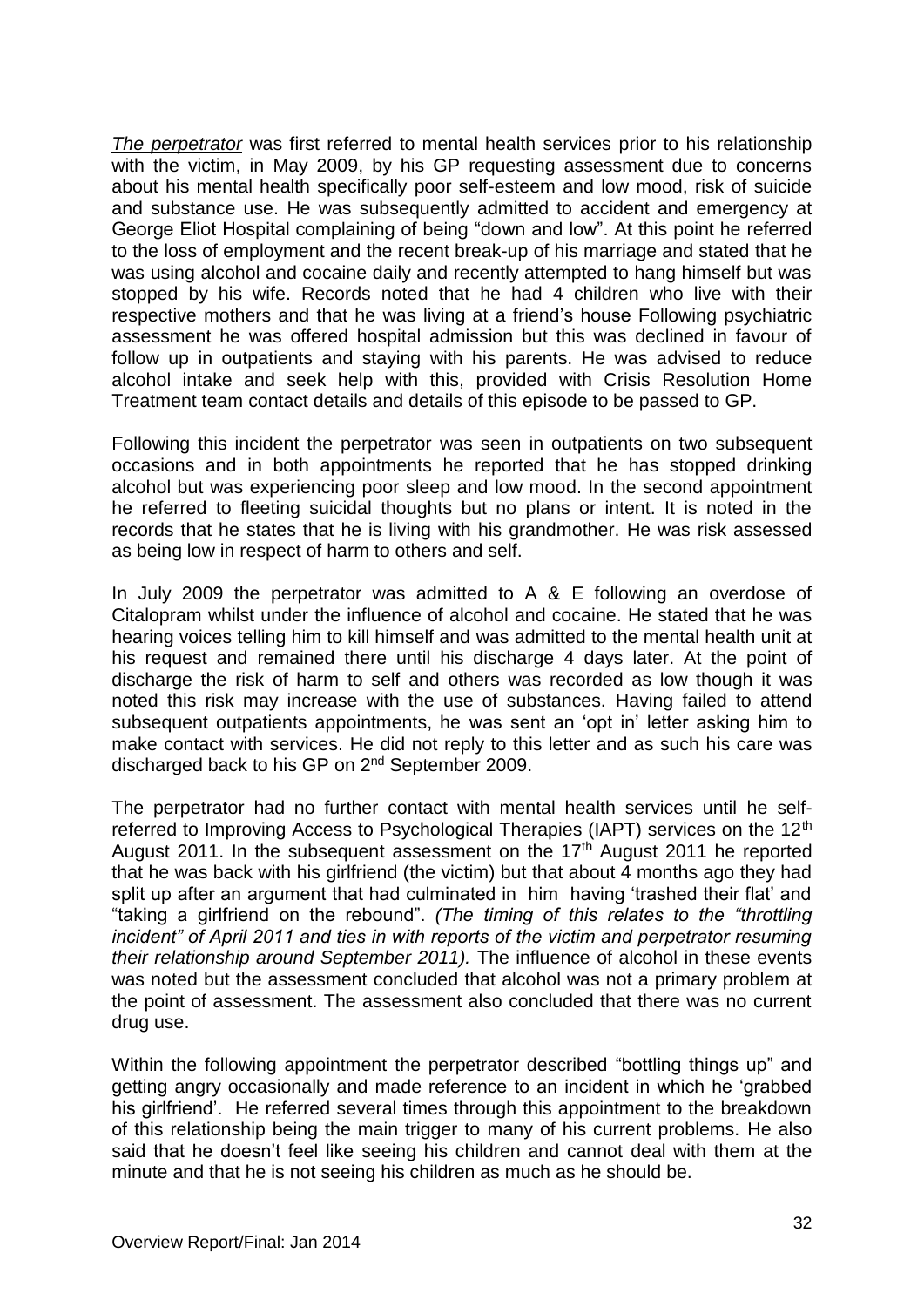On 26th September 2011 the perpetrator was admitted to A & E at George Eliot hospital following an overdose whilst under the influence of alcohol and cocaine. He reported that his partner (the victim) had asked him to leave, that he was worried about an impending court case, and the recent death of his grandfather. He also stated that he was not being allowed contact with his children by his ex-wife as she was concerned about his "unpredictable behaviour". Records show that he reported that social care were involved with his children at this time following an argument with his partner in the presence of his children (*this relates to the throttling incident in April)*. He denied any thought of self-harm/ suicide and stated that he did not know why he had taken the overdose.

The perpetrator was referred to the local Community Mental Health Team (CMHT) on the 29<sup>th</sup> September 2011 outlining the key issues as self-harm, alcohol dependence, relationship problems, recent bereavement, appearance in court, limited contact with children, and recent depression. Risk assessed as low to self, and others, and low regarding self-neglect. In response to this referral the perpetrator was offered an assessment appointment for the 2nd November 2011.

He had also been offered an appointment with IAPT for the 20<sup>th</sup> October 2011. He did not attend this appointment and consequently was sent a letter advising that if he did not make contact within two weeks he would be discharged from the service. There is no evidence that he made contact with IAPT services following this letter and as such he was discharged on  $8<sup>th</sup>$  November 2011 with a copy sent to his GP. The perpetrator also failed to attend to attend an outpatients appointment on the 24<sup>th</sup> October 2011 as well as the assessment appointment offered for the 2nd November 2011. A further appointment was offered initially for the  $30<sup>th</sup>$  November 2011 and then re-arranged by CWPT for the  $7<sup>th</sup>$  December 2011 but he also failed to attend this appointment.

On the 9th December 2011 the perpetrator was admitted to George Eliot Hospital following an overdose and self-harm. He was intoxicated and was taken by police to the hospital in handcuffs due to him being aggressive and violent. At this point he was not medically fit to be assessed by mental health professionals. On the 13<sup>th</sup> December he was considered to be medically fit and was assessed by mental health services. He reported that he had taken the overdose at his partner's house and also stated that this relationship had been 'on and off' over the past 6 months but that now it was over. He discussed wanting to re-start contact with his children indicating that there had not been any restrictions about this other than caused by his own avoidance. He was assessed as being high risk of self-harm but low risk to others, and low to moderate risk of self-neglect. The outcome of this assessment was that he was admitted to the mental health unit on a voluntary basis on the 16th December. Admission records differ from the previous contact in September in that they indicate that his home address is with his partner, the victim.

The perpetrator remained an inpatient at the Mental Health Unit until the 22nd December 2011 at which point he discharged himself against medical advice, though it was planned that he would be discharged on the following day. During this period of inpatient treatment there was a record of contact with undefined family members who visited him. A ward review was undertaken on the 19<sup>th</sup> December 2011 and it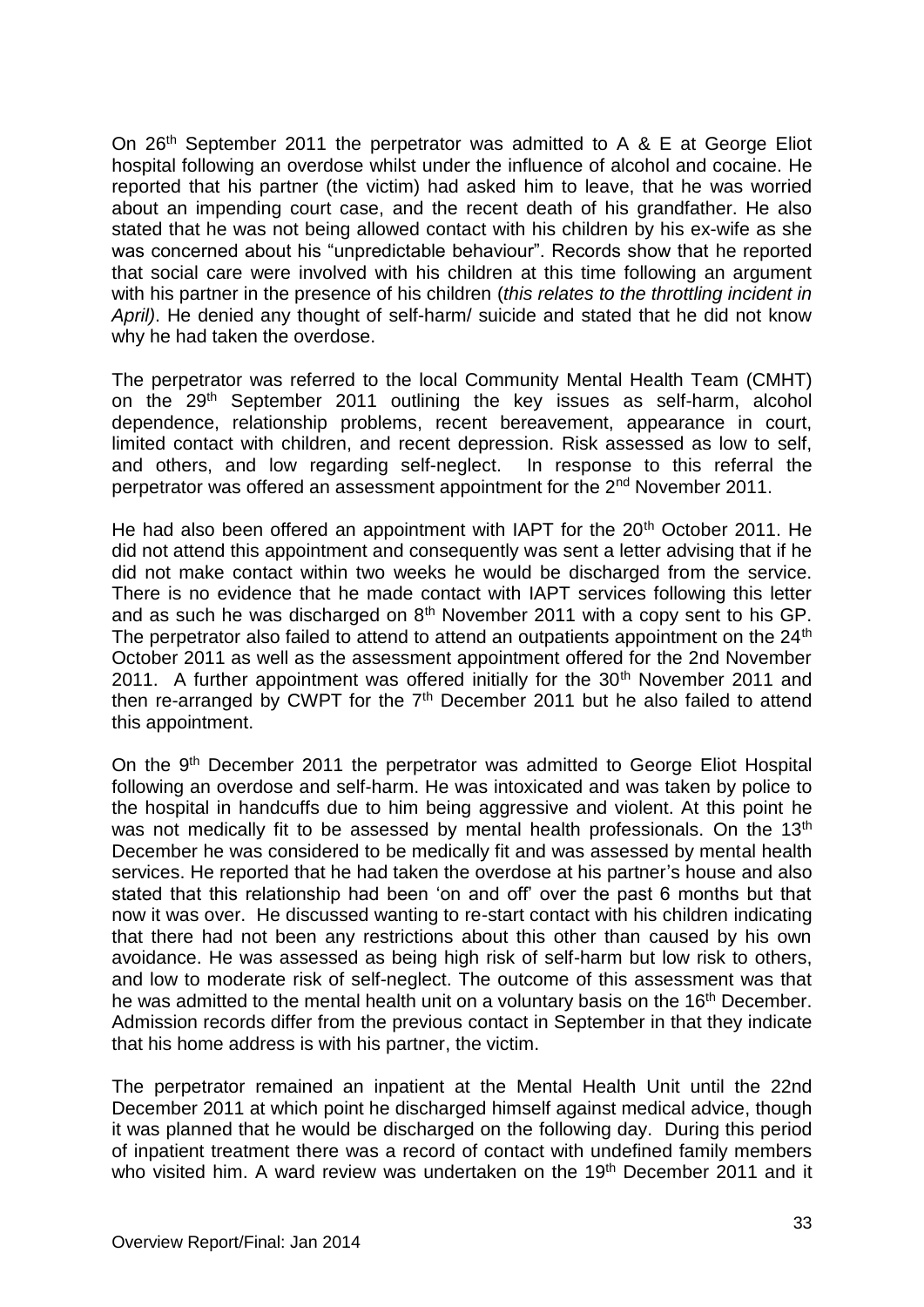was noted that he no longer wishes to die and wants to 'get his life back together', start again, get a job, and re-establish contact with his children. Prior to his discharge he was seen by the Trust link liaison nurse who made arrangements to see him following discharge on the 22<sup>nd</sup> December 2011. Nursing records indicate that 'family' were informed of his discharge.

The perpetrator attended the appointment on the 22<sup>nd</sup> December and reported that he had received an appointment for the Community Alcohol Service which he intended to keep. His appetite was described as poor but that he eats when encouraged to do so, and he reported racing thoughts and poor concentration. He described his Mum as supportive though he felt over observed. He reported protective factors of children and mum and states that he was not drinking, denied any thoughts of self-harm, though generally low mood. He was given advice about support available to him and the link liaison nurse records that he will liaise with the Community Mental Health Team regarding their assessment of the perpetrator and at this point he is closed to link liaison service.

CWPT's next and all subsequent contact with the perpetrator is following his arrest and is connected to assessing his mental health and meeting any identified needs during his detention.

### *Analysis:*

*The victim:* the initial referral for counselling was prior to the victim's relationship with the perpetrator. IAPT is a primary mental health care service aimed at people with mild to moderate anxiety and depression. The service provides a range of interventions from self-help techniques to Cognitive Behavioural Therapy (CBT)**.**  There is so little information recorded that it is not possible to draw any meaningful conclusions. From a Trust perspective, good practice in making clinical records is that they should contain a full account of any planned or provided care or the decision not to provide care and the decision making process that sits behind any outcomes should be explicit.

With regard to the second episode – the Mental Health Assessment following paracetamol overdose: all patients admitted to hospital following a suspected incident of self-harm/suicide are offered a mental health assessment once medically fit. In addition to the mental health concerns and the identified action plan there are recorded concerns that the victim's current partner had attempted to strangle her when she had previously attempted to end the relationship. There is no indication within the records that suggest consideration was given to further specific risk assessment such as DASH / CAADA which may have prompted referral to the multiagency risk assessment conference (MARAC). There is no indication within the records that the assessor discussed or signposted the victim to the support and choices available to victims of domestic violence and abuse. The noted actions do not provide an appropriate and proportionate response to the concerns raised in the risk screening process. There does not appear to be further investigation around the capacity or choice of the victim, children she may have contact with, or provision of information around support options for victims of domestic violence. CWPT has clear guidance within it's 'Domestic Abuse Policy' that requires staff to assess risk around domestic violence and abuse and to consider referral to MARAC, police,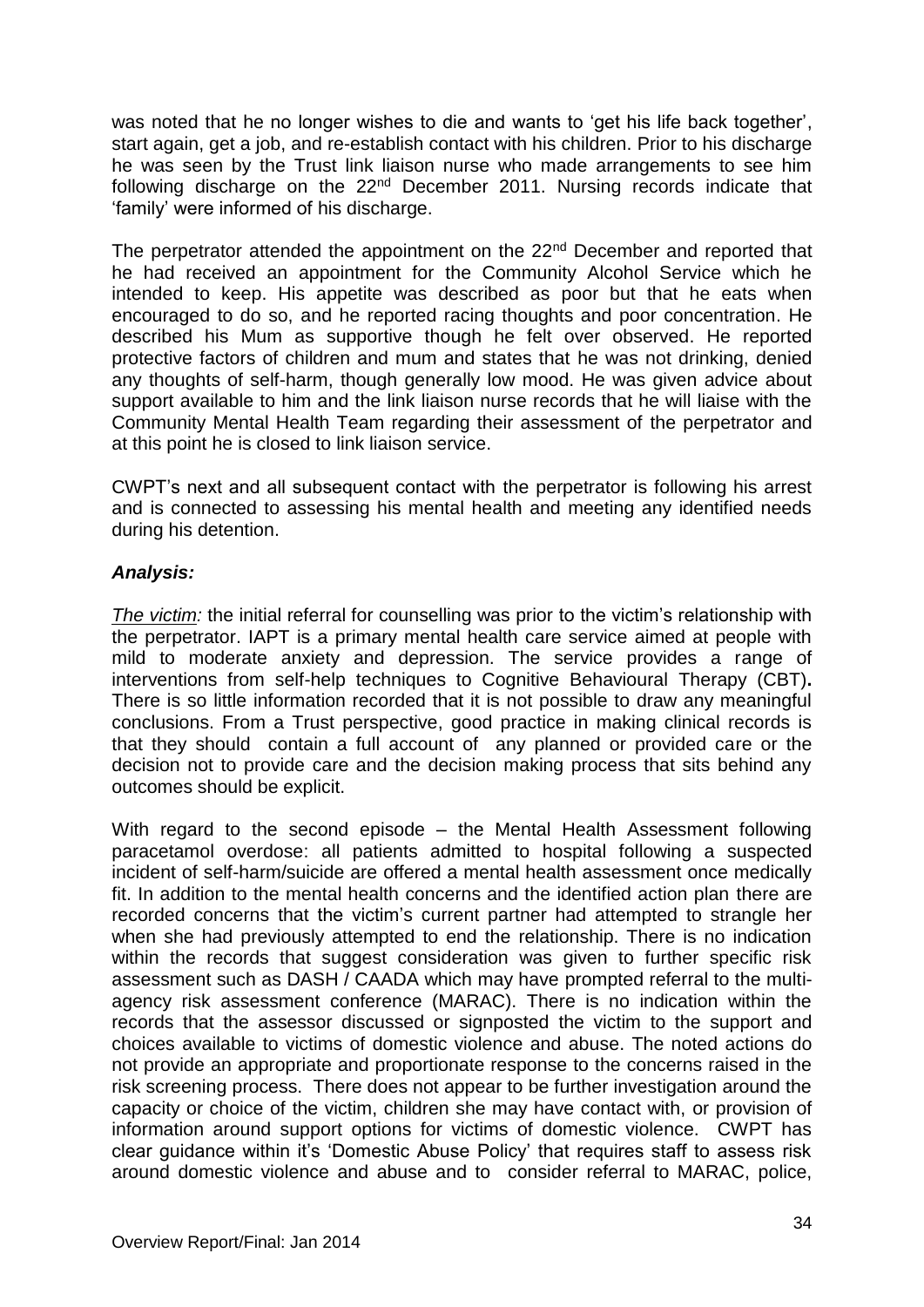social care etc, but this policy does not appear to have been followed in this instance and as such does not suggest gaps in the interagency practice, policies or procedures.

A review undertaken by a senior doctor identifies that the assessment overall was of a reasonable standard given that it established causative factors, mental state, commented on capacity and identified a follow up plan. In the opinion of the senior doctor it would have been reasonable in this case, given the concerns that were highlighted, for the junior doctor to have sought further detail around what was meant by a troublesome relationship and establish what plans the victim may have had around leaving her partner. There was no indication that consideration was given to placing these concerns into a multi-agency context by the assessor.

Training around domestic violence and abuse for junior doctors is very limited with 'safeguarding' training delivered within medical school focussing predominantly on children. When junior doctors join the Trust they are required to attend a three day induction session within which, at the time, included a 45 minute session covering safeguarding adults and children. Within this session there was reference to domestic violence and abuse which signposts to relevant policy and where to access further advice and support. The Induction programme is aimed at making all Trust staff aware of their corporate and clinical responsibilities, but it is the responsibility of individual practitioners and their manager to identify if any additional training is required. The Trust now offers domestic violence and abuse awareness training and DASH training. It is the IMR author's opinion that even if further assessment had been completed the homicide could not have been predicted or prevented.

*The perpetrator:* Referral to mental health services was first initiated by the GP in 2009. The perpetrator had some contact with community services through attendance at outpatients appointments and also a period of involvement with IAPT. In both 2009 and 2011 there were incidents of admission to accident and emergency following overdose with co-existing use of alcohol / drugs, in the context of breakdown of relationships.

There is no indication within the records of assessments that there is any exploration around potential domestic violence and abuse. Steve Morgan Risk screening undertaken at this time indicated that the perpetrator was viewed as presenting a low risk to self and others. In 2011 the records of IAPT assessment reflect a context of alcohol / substance use and relationship problems with the addition of specific reference to the perpetrator 'trashing the flat' following an argument and an incident in which he had 'grabbed' his girlfriend. Additionally there is reference within the assessment following the overdose in September 2011 that he had been involved in an argument with his partner in front of his children and that his ex-wife was not allowing him to have contact with his children. There is liaison between the IAPT worker and the doctor that assessed the perpetrator, but there is no indication within the records that there was any discussion regarding domestic violence or abuse or child safeguarding risks. Assessment following the overdose in December 2011 also notes that he is 'aggressive and violent' having to be brought to A & E by the police in handcuffs, and that the overdose was taken at his partner's home and refers to a 'messy break up'.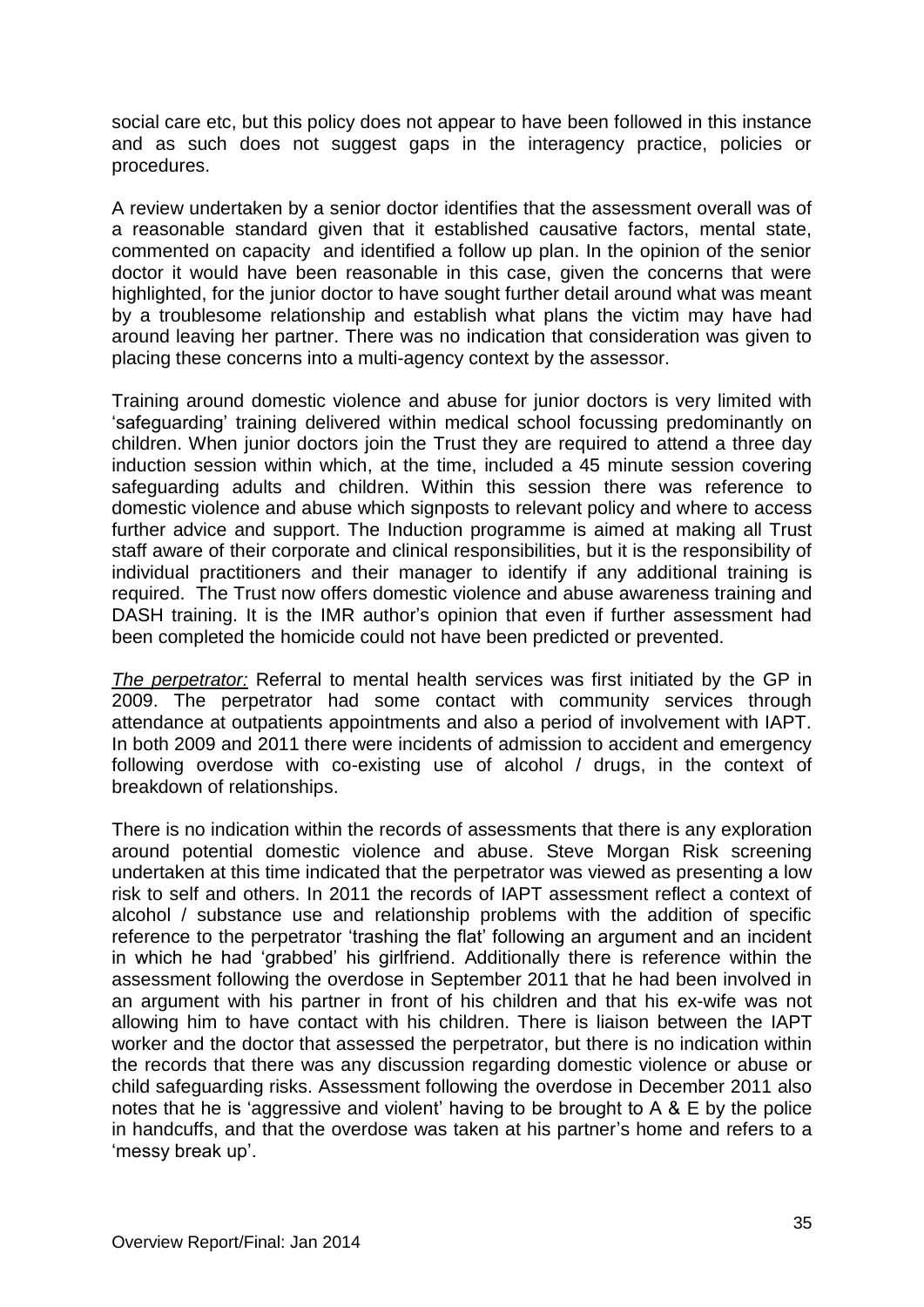Analysis has identified that each incident was considered as isolated and contained events, not recognising the theme of the perpetrator's behaviour as that of a perpetrator of domestic violence. The failure to link these noted events impacted upon the risk assessment process. None of the staff involved had received any specific domestic violence and abuse training at that time other than the brief element that is covered within 'level two' safeguarding adults and safeguarding children training which is the core training requirement for clinical staff. It is the IMR authors' view that there were indicators to instigate further consideration and assessment around the issues of domestic violence, in particular specific consideration of the risks that the perpetrator presented to others which was consistently indicated to be 'low', but that the ability of staff to recognise these indicators was poor due to not having received any specific domestic violence and abuse training.

The IMR author is also of the view that there should have been broader consideration of the perpetrator's circumstances as required by 'Think Family' (Refocused CPA 2008). However, had there been a greater knowledge and understanding of domestic violence it is the view of the IMR author that this would not have directly affected the outcome in this case as clinical staff were reliant on the perpetrator identifying who his partner was. The client was not identified as a perpetrator of domestic abuse, and therefore most interventions available to staff would be around attempts to manage the perpetrator's mental health, substance use and behaviours and the risk management of the client in relation to self-harm, rather than the direct protection of the victim.

It is clear that there were missed opportunities in assessment of the risks that the perpetrator presented to his partner. It is reasonable to expect that had the risks he presented within the context of domestic violence and abuse been recognised and more adequately assessed, that there would have been a more robust response to these risks including signposting to specialist domestic violence support services and consideration of a multi-agency response.

It is of note that there are significant delays incurred in the communication between mental health services and the perpetrator's GP with summary letters being sent as much as four months after the event being referred to. Whilst the communication sent did not relate specifically to concerns about domestic abuse and would not overtly impact upon the outcome in this case, it is essential the information relating to admissions, discharge, non-attendance at appointments, identified risks etc are communicated in a timely manner. By way of example - had this communication included information about risks to others there would have be significant delay in the sharing of this information with other professionals that may potentially have impacted on outcomes.

### *Lesson Learnt:*

### *a) Good practice*

- Action was taken to ensure that a psychiatric assessment was undertaken following the victim's overdose, prior to her discharge from A&E.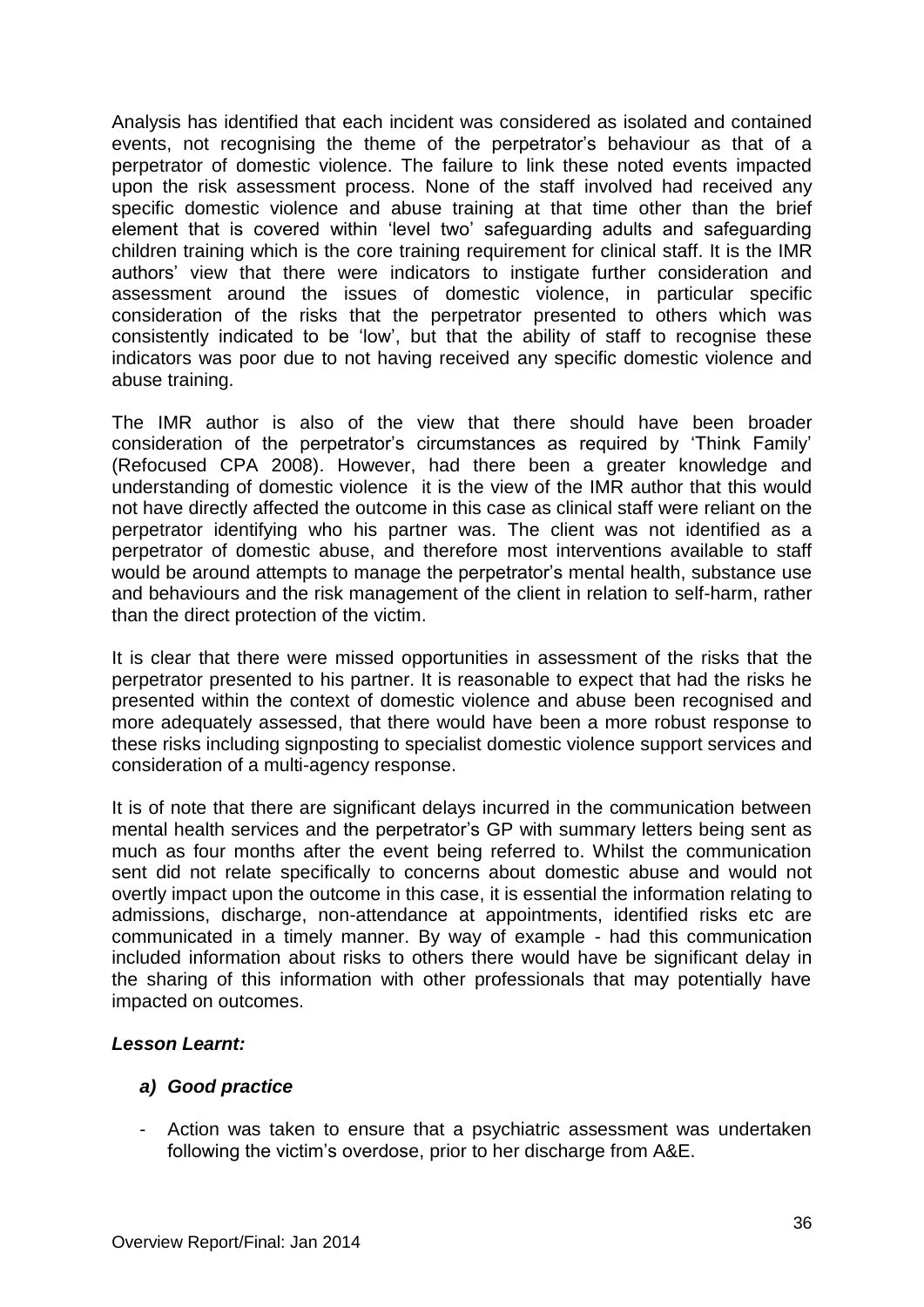- Mental Health referrals were dealt with appropriately and in a timely way.

### *b) Areas for improvement*

- Clinical staff, at a variety of levels, did not recognise indicators of Domestic Violence and Abuse (in respect of either victim and/or perpetrator) with this in turn impacting upon the assessment and management of risk. As risk relating to domestic violence was not identified, the interventions that staff established or undertook did not seek to address issues relating to domestic abuse.
- Staff had not received any specialist Domestic Violence and Abuse awareness training, either prior to the event, or subsequently. As such there is a clear basis for recommending that all 'client facing' staff to be required to attend DVA awareness training.
- In the case of 'transitory' staff such as 'bank' and agency workers, junior doctors in training, medical locums and similar there is a need to ensure that safeguarding training delivered as part of induction explicitly highlights domestic violence and abuse issues and signposts these staff to specialist advice and support both within and external to the Trust.
- Written communication to other agencies suffered significant delay. Although this did not have an impact upon the outcome in this instance it is clearly of concern and in other circumstances could have a direct impact on outcomes.
- The IMR authors are unaware of what screening processes in respect of domestic abuse are currently in place within A & E services at George Eliot Hospital.

### *Agency recommendations:*

- CWPT to establish a clear requirement for 'client facing' staff, particularly those undertaking assessment, to complete training regarding Domestic Violence and Abuse (DVA) awareness that is proportionate and relevant to their role. This needs to include understanding of indicators of domestic abuse from the perspective of perpetrators and / or victims, the impact upon victims, particularly children, knowledge around specific assessment tools such as DASH, support services available and professional responsibilities.
- To review the current safeguarding sessions delivered within induction to all staff, to ensure that it explicitly highlights domestic abuse issues and signposts to specialist advice and support available both within and external to the Trust.
- To review administrative procedures and support within community mental health services to ensure that correspondence to other agencies is completed within an appropriate timescale.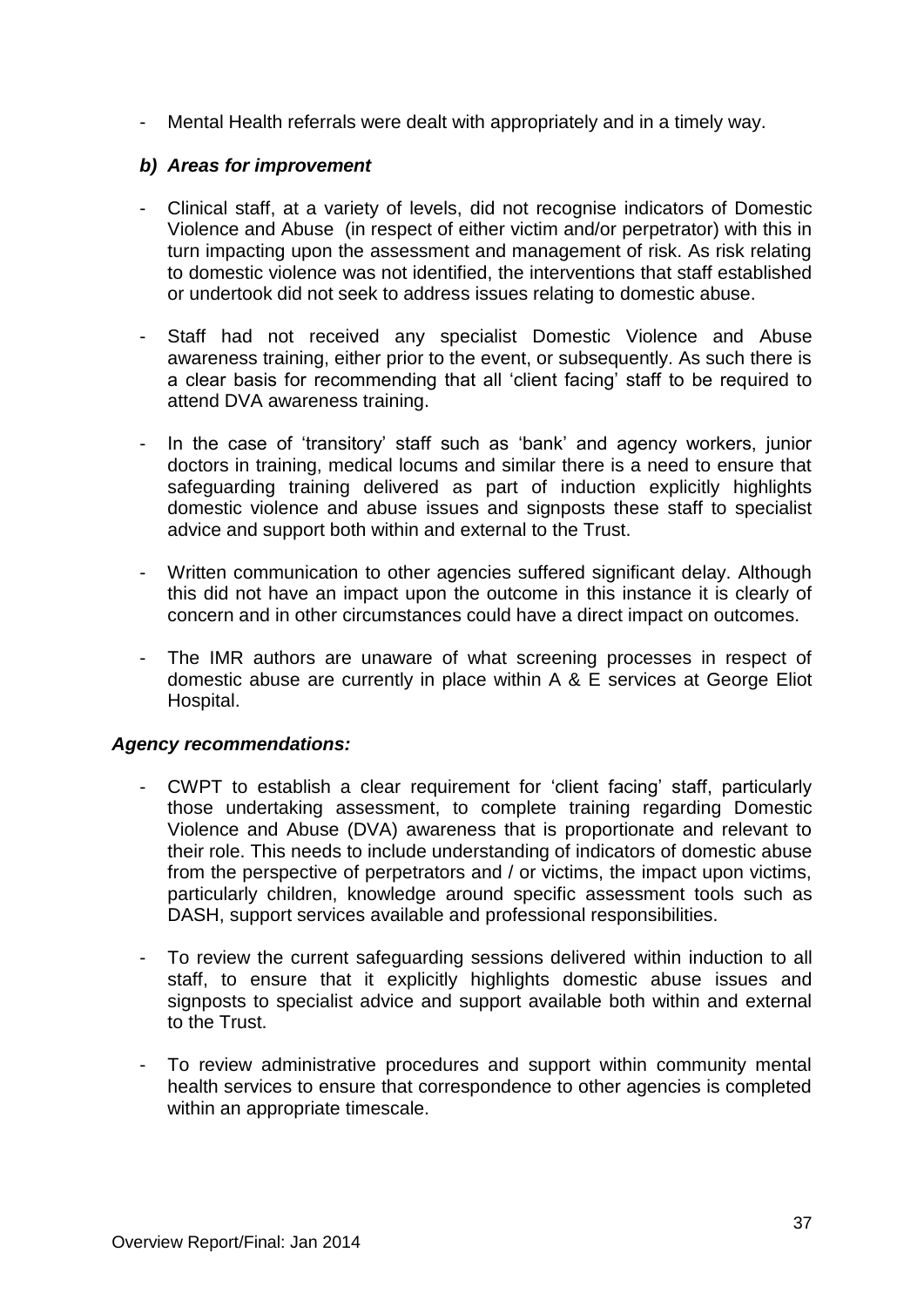### *Multi- agency recommendations:*

- To consider how information around domestic abuse is communicated between, and responded to, by the different health agencies within the context of deliberate self-harm and other mental health assessments within A  $8F$ .
- That all health agencies need to provide leadership at a senior level to develop a culture whereby domestic abuse is recognised and acted upon at all levels in the organisation.

### **3.1.3 Refuge and IDVA (Independent Domestic Violence Advocacy)**

Refuge (the UK's largest provider of specialist support services for victims of domestic violence) delivered an independent domestic violence advocacy (IDVA) service in Warwickshire during the period 1 January 2009 to 31 March 2012. The service was commissioned by Warwickshire County Council.

The role of IDVAs is to help keep victims and their children safe from harm from violent partners or family. Serving as a victim's primary point of contact, IDVAs normally work with their clients from the point of crisis, to assess the level of risk. They:

- $\triangleright$  discuss the range of suitable options
- $\triangleright$  develop plans for immediate safety including practical steps for victims to protect themselves and their children
- $\triangleright$  develop plans for longer-term safety
- $\triangleright$  represent their clients at the Multi-Agency Risk Assessment Conference (MARAC)
- $\triangleright$  help apply sanctions and remedies available through the criminal and civil courts, including housing options

These plans address immediate safety, including practical steps for victims to protect themselves and their children, as well as longer-term solutions.

In the service specification the small IDVA service was commissioned to support up to 120 victims at 'high risk' per year and represent clients across three county MARACs. However, there were approximately 1200 high risk victims reporting to Warwickshire police alone per year (from estimated police referrals). There was a clear need to prioritise to determine which 120 high risk victims the service would support. As a result, it was decided in October 2009 (with full knowledge, agreement and support from local partner agencies including the police, commissioners, and the county council's domestic violence coordinator) that Refuge's IDVA service would prioritise high risk clients in charged cases alone – i.e. cases that had been classified as 'crimes' and where the victim had been assessed as being at high risk of homicide or serious harm (i.e. either by scoring a minimum of 14 on the CAADA-DASH-ACPO checklist or by professional judgement).

All other cases would be referred to other support agencies in the borough – i.e. Warwickshire Domestic Violence Support Service (WDVSS), this being a generic domestic violence support service with a greater number of staff and hence capacity.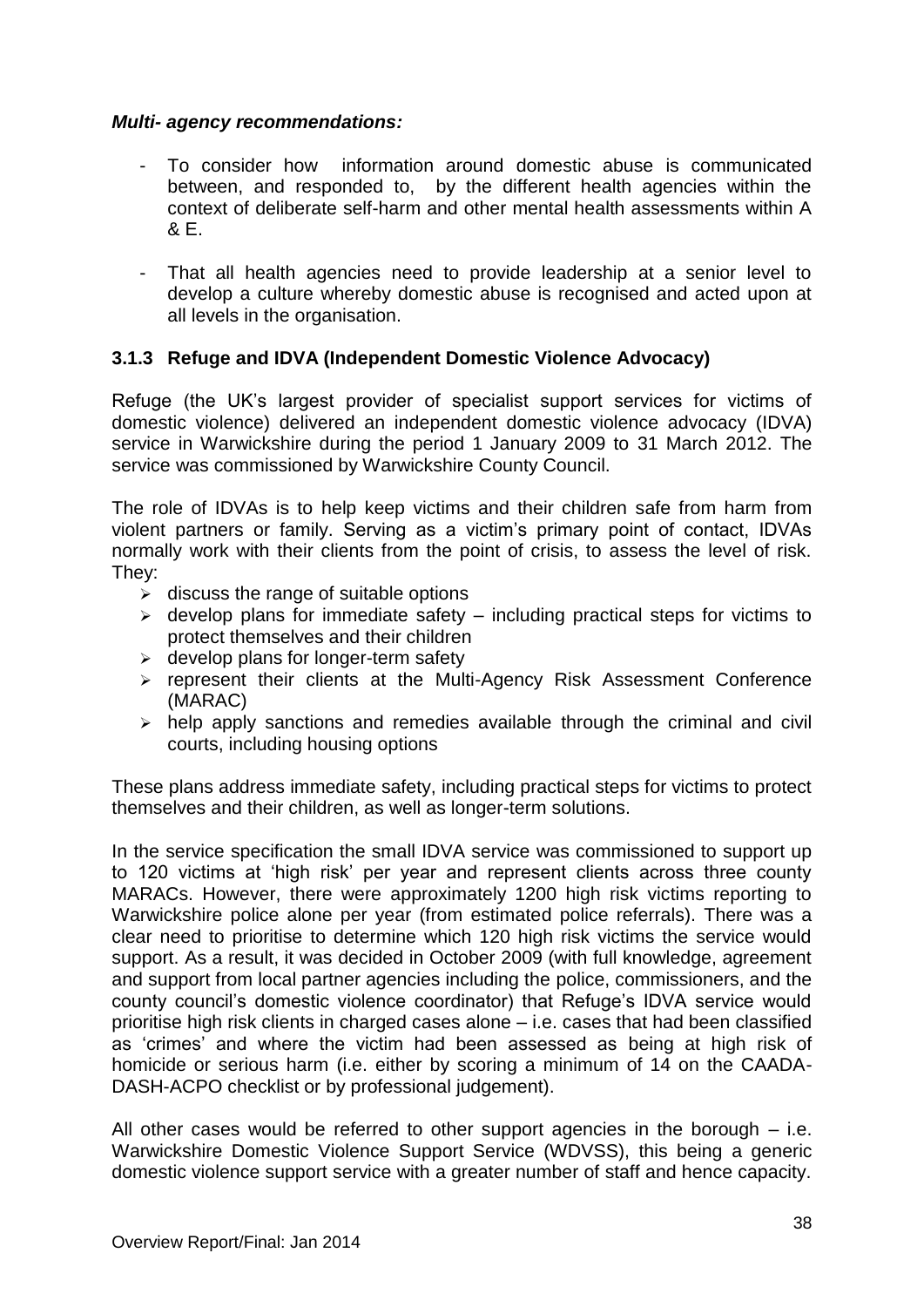Refuge also runs accommodation-based refuge services in the county. All domestic violence services were re-commissioned in a competitive tendering process in April 2012. Refuge was re-awarded the contract to provide refuge accommodation in Warwickshire but the IDVA service contract was awarded to Stonham Home Group so Refuge no longer provides an advocacy service in Warwickshire and nor does WDVSS.

*The Panel noted that the CAADA Quality Assurance Report identified that, based on the statistics, the IDVA service for North Warwickshire requires 3.5 full time IDVAs to adequately support the number of high risk victims being referred. This equates to a total of 8 IDVAs for the whole County compared to the 2 current posts. Government funding is available for one part time (0.5) post for the County, the remaining funding is provided by Warwickshire County Council.*

### *Summary of involvement:*

Refuge had no direct involvement with the victim, perpetrator or any of the children of the victim or the perpetrator. However, Refuge had indirect contact with the victim.

On **9 th May 2011** the victim was referred by email to Refuge's IDVA service by the police following an incident that had been reported to police on the  $7<sup>th</sup>$  May. The IDVA service had access to the police CATS system and the IDVA attempted to make contact with the victim on two separate occasions, on 11 and 17 May 2011, by telephone but there was no response on either occasion. No Refuge employee made any further attempts to contact the victim. The IDVA monitored the case – and the updates added by police – on the police CATS system.

On **16th June 2011** the IDVA attended the Multi-Agency Risk Assessment Conference (MARAC). The case had been referred to the MARAC by the police and was discussed at the conference. The IDVA's role in the MARAC is to represent the views of victims of domestic violence and to advocate on their behalf among the other agencies. The IDVA updated partner agencies at the conference that although the police had referred the victim in relation to the incident reported on 7<sup>th</sup> May and despite having made two separate attempts, she had been unable to make contact with the victim. The MARAC minutes state the following entry next to the IDVA box of the form: 'no contact – continuing attempts'.

The IDVA saw on the police CATS system that on **1 st June 2011** and on **23rd August 2011**, following repeat incidents, the police had referred the victim to Warwickshire Domestic Violence Support Service (WDVSS) – another voluntary agency in the borough also commissioned by Warwickshire County Council as explained in the background section above,

On **16th September 2011**, the day after the police had decided to take no further action against the perpetrator, the IDVA closed the case, recording on the case record that the Refuge's IDVA service would not be offered to the victim because no charges were proceeding and a referral was made to WDVSS on the same day, highlighting the following factors of the case:

- The correct name, address, date of birth and contact details for the victim.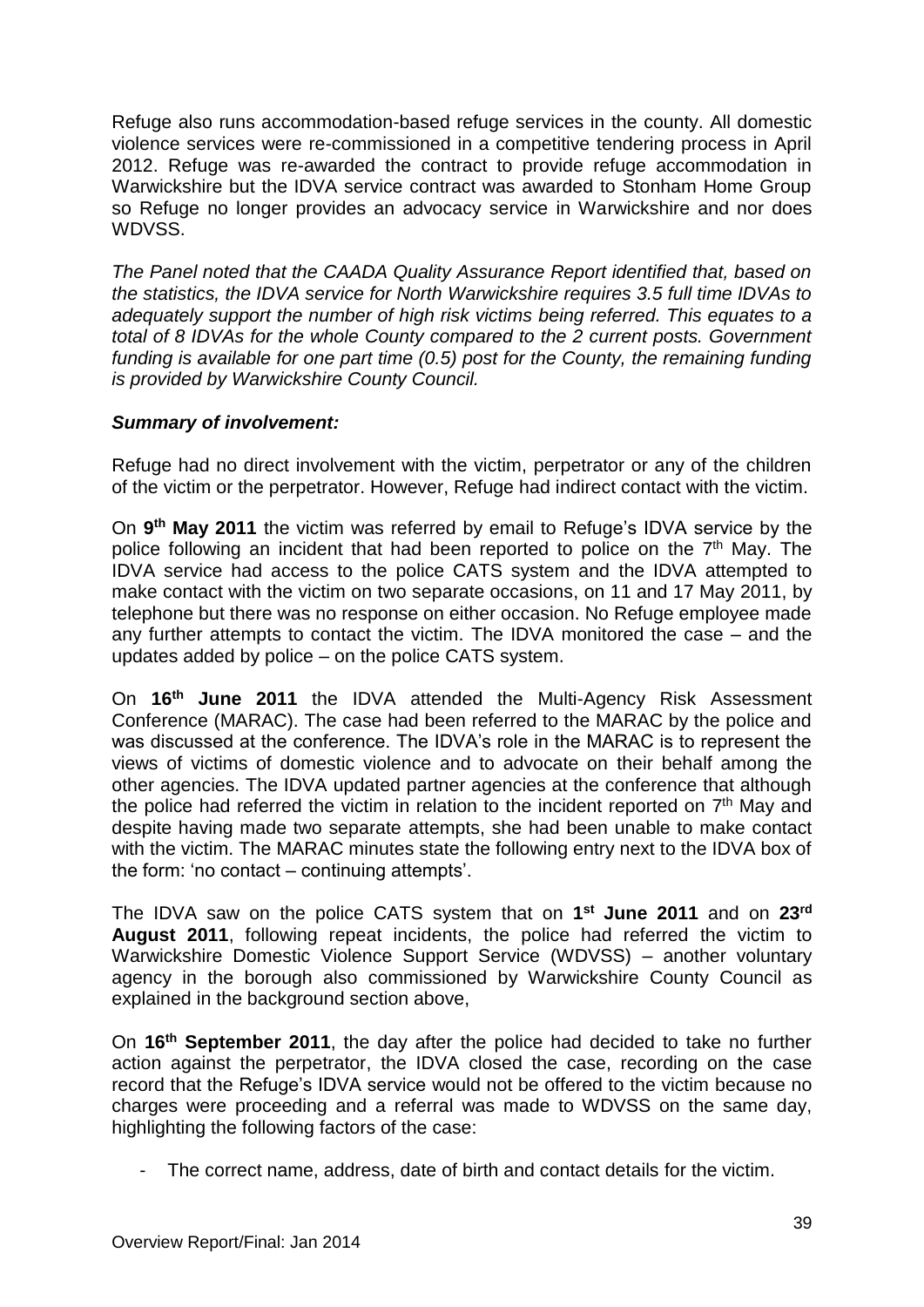- That children had possibly witnessed the attack [i.e. that there may be child protection concerns]
- The perpetrator's threat to kill [recognised risk indicator of homicide/ serious harm]
- The perpetrator's strangulation attempt [recognised risk indicator of homicide/ serious harm]
- That the perpetrator had not been remanded [i.e. offender may return which presents safeguarding concerns for woman and children]
- The lack of bail conditions restricting movement of perpetrator [i.e. offender may lawfully return which presents safeguarding concerns for woman and children]
- The name of the police officer in charge of case within Domestic Abuse Unit
- Advice to contact the victim by telephone, initially, owing to the risk of the perpetrator being at the property at the time of contact [which could put the victim at increased risk].

No Refuge employee had any further indirect contact with the victim.

### *Analysis*

Following referral to the Refuge's IDVA on  $9<sup>th</sup>$  May 2011, there were two attempts made to contact the victim by telephone but there was no response. The IDVA reported this to the MARAC on  $16<sup>th</sup>$  June - though the minutes record that attempts to contact were continuing, this was inaccurate, as no further attempts were made. Following the police decision in September 2011 to take no further action against the perpetrator for the incident reported on  $7<sup>th</sup>$  May, the IDVA referred the victim to WDVSS for ongoing support.

It is clear from the MARAC minutes that the victim was an appropriate MARAC referral on the basis of information that was disclosed to police on 7 May 2011 and that she was at 'high risk' of homicide or serious harm. Recognised dangerous risk indicators of the perpetrator's behaviour were shared among agencies at the MARAC. It is unclear why, following three separate subsequent incidents she was subsequently assessed as being at 'standard' or 'medium' risk. Domestic abuse is best understood as a pattern of controlling, intimidating, and frequently violent behaviour – usually characterised by a sequence of incidents. The incidents should have been viewed collectively – not in isolation. This is a recommendation that the Independent Police Complaints Commission (IPCC) frequently and publicly makes to police forces across the UK following investigations into domestic homicides that were preceded by police involvement. In this case the escalation in frequency of reports should have been identified as a sign of escalating risk to the victim in that it included:

- o A very serious reported incident of threats to kill and strangulation
- $\circ$  The perpetrator was not in custody
- o The bail conditions imposed on him were unlikely to protect the victim given his historic disregard for the criminal justice system.
- o The victim's address had been 'flagged, so all subsequent incidents should have been treated as urgent.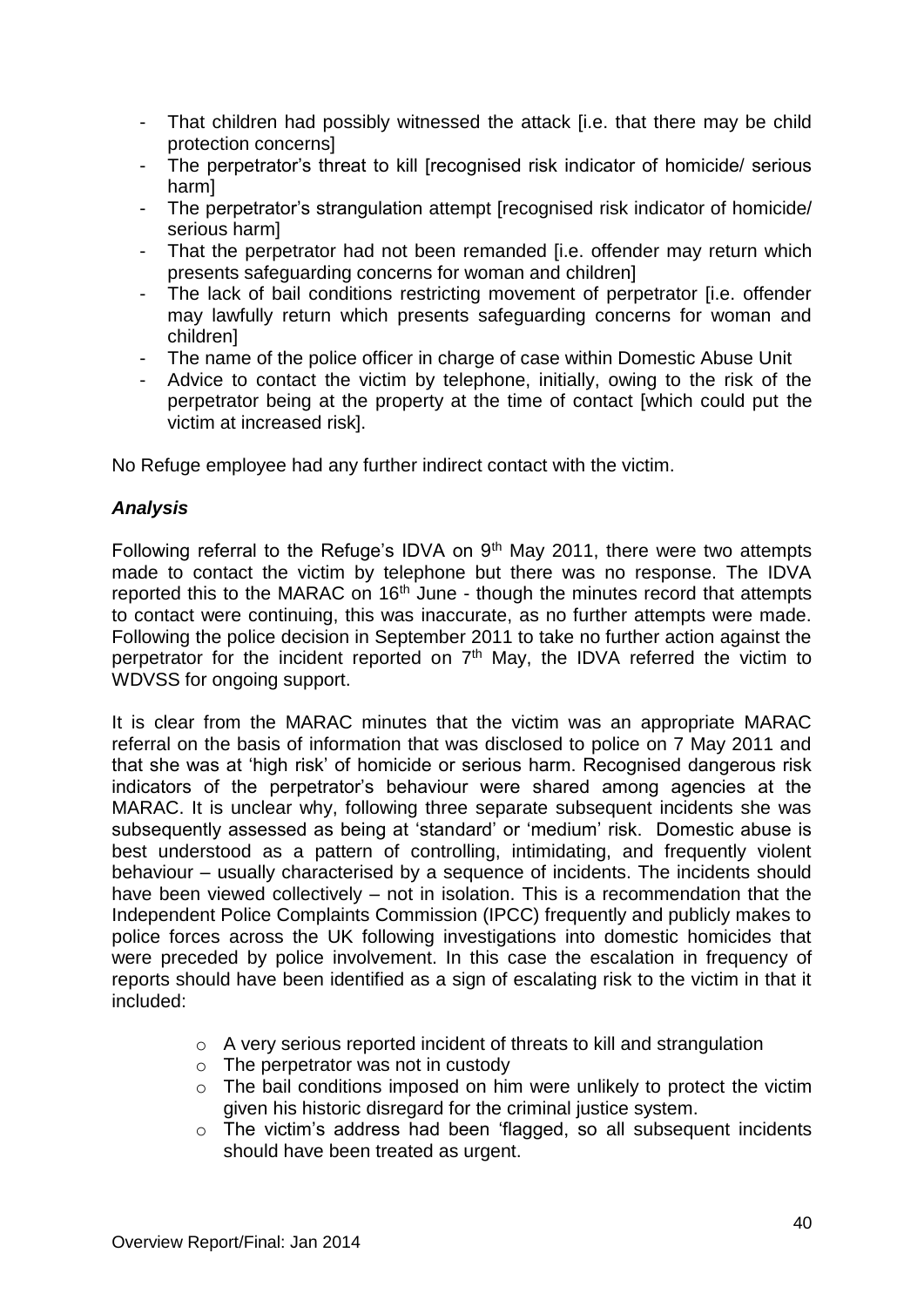The fact that police did not refer the victim to Refuge's IDVA service after the 7 May 2011 incident suggests that there may have been an assumption that the further incidents reported to police would not result in charges being laid, or not recognising that the repeat incidents made the case high risk. It would have been too early for the police to have formed that decision (before any investigation had been conducted).

# *Lessons Learnt:*

# *a) Good practice*

It is clear from the MARAC minutes that the victim was an appropriate MARAC referral on the basis of information that was disclosed to police on 7 May 2011 and that she was at 'high risk' of homicide or serious harm. Recognised dangerous risk indicators of the perpetrator's behaviour were shared among agencies at the MARAC.

# *b) Areas for improvement*

- It was agreed in October 2009 that Refuge's IDVA service would prioritise high risk clients in charged cases only – i.e. cases that had been classified as 'crimes' and where the victim had been assessed as being at high risk of homicide or serious harm. All other cases would be referred to Warwickshire Domestic Violence Support Service (WDVSS) – a generic domestic violence support service with a greater number of staff and hence capacity. This case has highlighted the importance of having clear written contractual agreements in place to make it explicit where responsibility for the case lies.
- Having been correctly referred to MARAC as being at high risk, it is unclear why, following three separate subsequent incidents she was subsequently assessed as being at 'standard' or 'medium' risk. The incidents should have been viewed collectively – not in isolation. This is a recommendation that the Independent Police Complaints Commission (IPCC) frequently and publicly makes to police forces across the UK following investigations into domestic homicides that were preceded by police involvement. In this case the escalation in frequency of reports should have been identified as a sign of escalating risk to the victim.
- The fact that police referred the victim to WDVSS instead of Refuge's IDVA service after the 7 May 2011 incident suggests that there may have been an assumption that the further incidents reported to police would not result in charges being laid, or not recognising that the repeat incidents made the case high risk. It would have been too early for the police to have formed that decision (before any investigation had been conducted).
- There were missed opportunities to arrest the perpetrator on several occasions for domestic violence related incidents reported to police and for breach of bail *(Note: Refuge were asked to provide dates and details of incidents when arrests should have been made but were unable to do so).*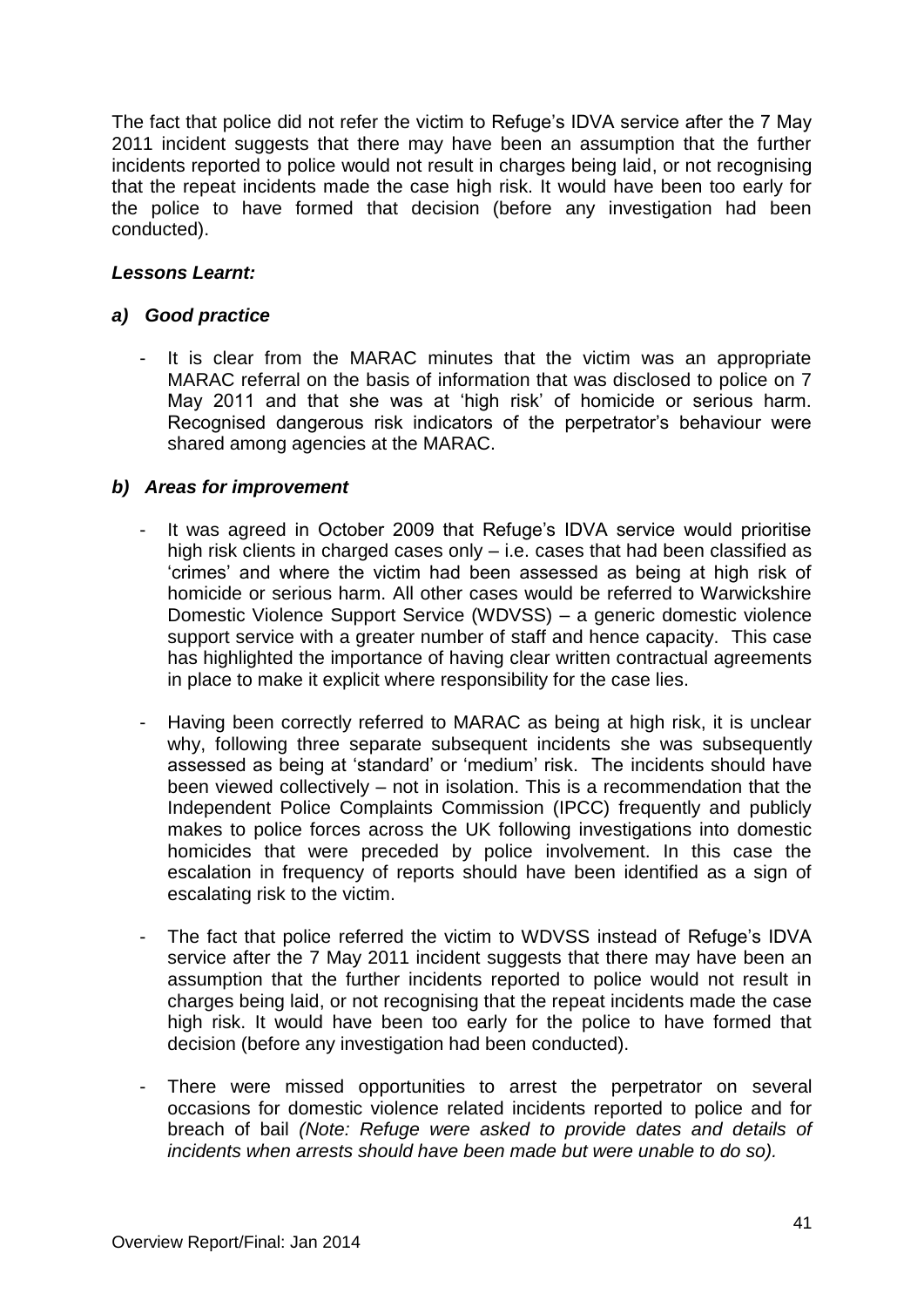- It was highlighted in the MARAC minutes that the perpetrator had breached community punishment orders on 8 occasions. It is unclear how this was allowed to happen. The police, knowing that the perpetrator had a total disregard for the criminal justice system should not have taken the risk of releasing him on police bail (in May and again, later in August) knowing that he was unlikely to respect the bail conditions given his historic disregard for such conditions, and knowing that a woman (and possibly children) could consequently be at risk of further harm. (*Note: The Panel have identified that the minutes did not reflect the full position – though the perpetrator had not attended on 8 occasions, reasons were given and included supporting medical evidence from the perpetrator's GP. Actions taken were therefore appropriate.)*
- It is unclear from the MARAC minutes relating to the meeting on 16 June whether agencies knew that the police had also made referrals to WDVSS, though WDVSS were present at the MARAC meeting themselves and could have shared this information. This would have clarified whether another domestic violence support service had successfully made contact with the victim
- It is unclear from the MARAC minutes relating to the meeting on 16 June whether Refuge's IDVA had made continuing attempts to contact the victim (i.e. an update on past practice) or whether she was at that time making continuing attempts to contact the victim (i.e. an agreed action point).

#### *Agency recommendations:*

- Refuge to ensure that any change of operational practice from the service specification to be documented in writing and is treated as a formal appendix to the contract and to the specification signed by both Refuge and the commissioning body.

### *Multi-agency recommendations:*

- There should be mandatory, comprehensive training in domestic violence including in risk assessment for all police officers and staff of Warwickshire police.
- That Warwickshire police ensure that they take positive action to:
	- $\circ$  arrest perpetrators of all alleged crimes relating to domestic violence when the opportunity arises
	- o collect evidence including at initial call-out to increase chance of prosecution
	- $\circ$  detain perpetrators when possible and at every opportunity to increase safety of victims
- That Warwickshire Police take action to consistently enforce bail conditions and deny bail conditions to those who have a proven track record of breaching/ disregarding bail/ injunctions/ community punishment orders.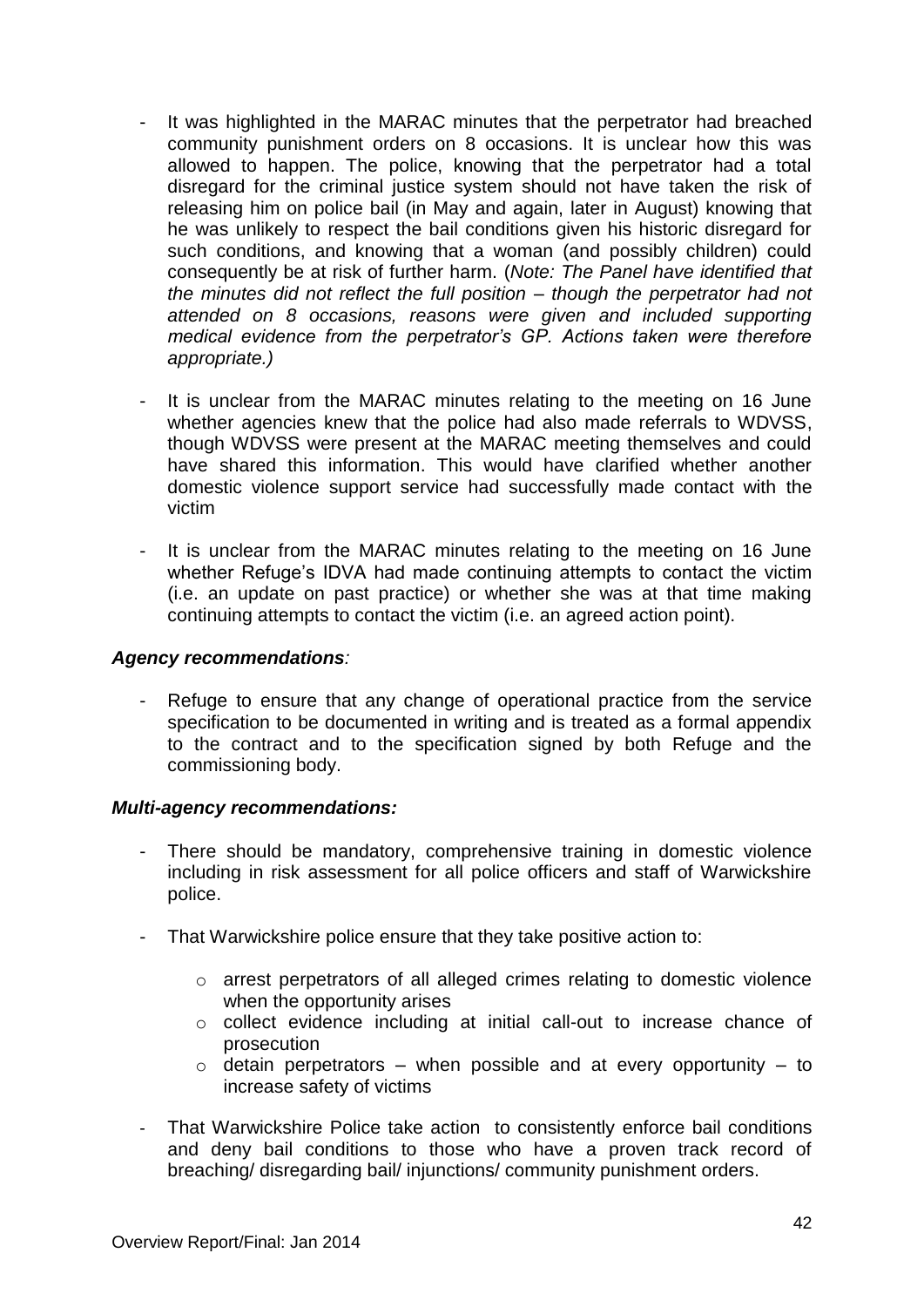- That the Community Safety Partnership works with the Safer Warwickshire Partnership Board to put in place clear, written policies for all agencies in the county explaining when and how to refer to specialist domestic violence support services e.g. Refuge (for accommodation services) and Stonham Home Group (the organisation now running IDVA and outreach services in the county) to ensure vulnerable victims do not fall through the cracks.
- That clear SMART action points are included in MARAC minutes following all MARAC meetings to prevent ambiguity.

### **3.1.4 Warwickshire Domestic Violence Support Services**

Warwickshire Domestic Violence Support Services is a voluntary organisation which exists to support those experiencing domestic violence by offering a range of help and support services.

### *Summary of involvement:*

On **28th March 2011** an email referral was received from police. Telephone contact was made with the victim to following day when she declined support. A further referral was received from the police on **1 st June 2011** but an attempt to make contact received no response.

The final referral was received from IDVA on **16th September 2011**. Three attempts were made to contact the victim on 20<sup>th</sup>, 26<sup>th</sup> and 27<sup>th</sup> September. Contact was made on 27<sup>th</sup> September 2011 and she responded that no support was required. The worker making contact remembers that the victim was angry at being contacted.

### *Analysis:*

It is usual practice to try to contact a victim 2 or 3 times. It is not known why only one attempt was made to contact the victim following the referral on 1<sup>st</sup> June 2011. There is no record of a referral received from the police on 23rd August 2011. *(The Panel noted that Warwickshire Police confirmed from their X drive records that the referral was encrypted and password protected in the usual way and that the email and winzipped attachment was sent a 17.01hrs, with a message timed at 17.04hrs stating that the email had been successfully relayed).* 

There is no requirement to feedback to referrer on the outcome or failure to make contact.

### *Lessons learnt:*

### *a) Good practice*

- WDVSS have set up a drop in centre since August 2011. The new procedure is that any failure to make contact will be referred to the drop in centre for follow up.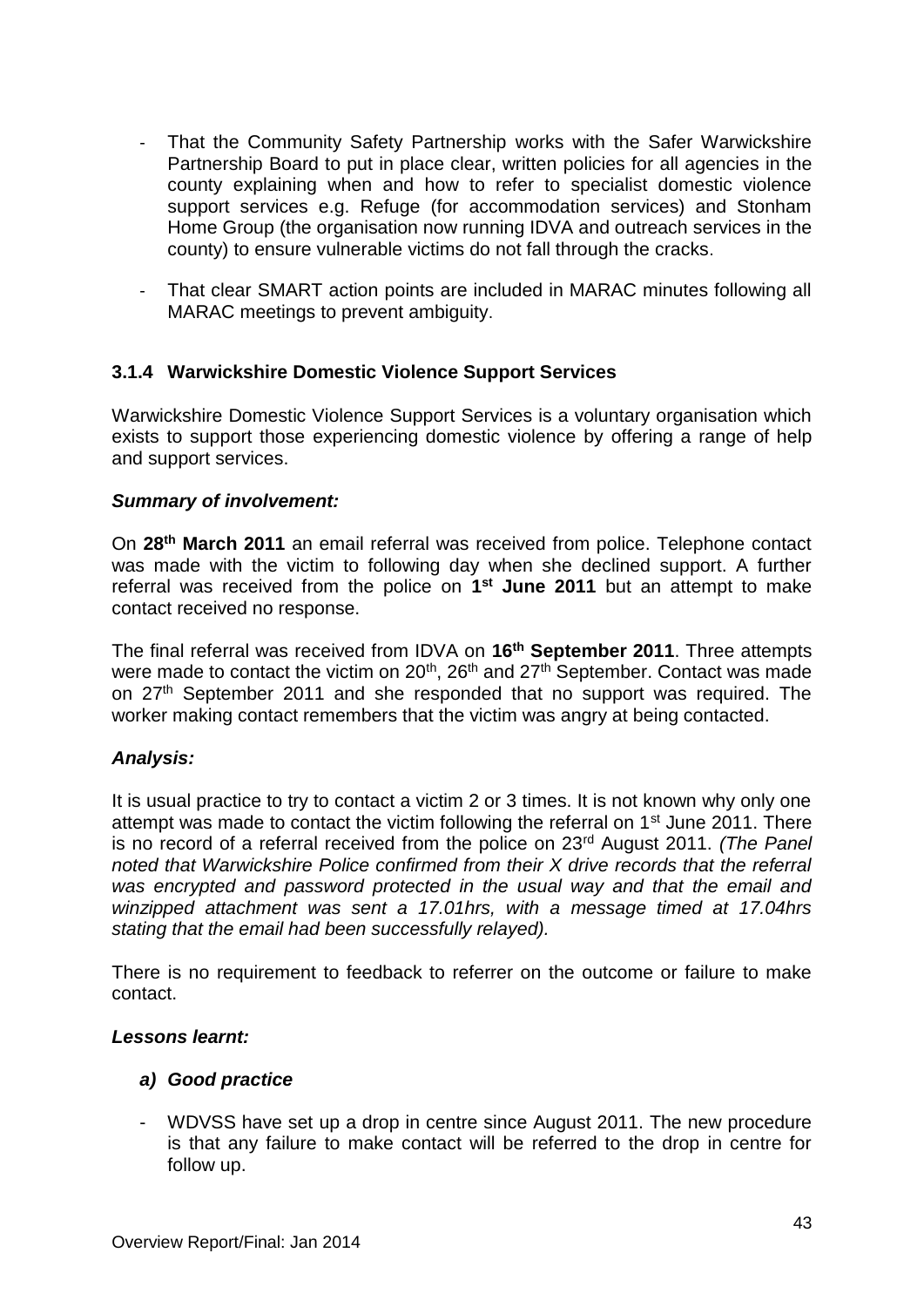### **b) Areas for improvement**

Panel discussion identified a learning point regarding the lack of a feedback loop to alert referrers of failure to make contact. A series of referrals within a short timescale combined with lack of contact or refusal of support could potentially be flagged to identify alternative options.

### *Agency recommendations:*

- No recommendations were identified by the agency within the IMR.
- However, the panel identified that a process needs to be put into place to ensure that feedback is requested and given on the outcome of referrals, especially if no contact can be made or support is declined, so that alternative options can be explored.

### **3.1.5 Primary Care**

Primary Care had contact with the victim through the Medical Centre where she was a registered patient. The Arden PCT Cluster was the main commissioner of primary care services at the time the initial review took place and therefore acted as lead contact for this part of the review with the GP practice where the victim was a registered patient. The perpetrator was registered at the same GP practice as the victim but did not consent to medical information being disclosed to the panel and the GP Practice did not consider releasing any information without consent on the grounds of public interest.

Arden Cluster also had contact with other GP practices for the other named persons provided as part of this review. The relevant GP Practices were contacted and information was requested relating to all contacts with named individuals. This process was subsequently queried by the GP practices who had sought advice from their medical defence union as to whether their patients had consented to their information being shared. The Associate Director of Nursing for the Arden Cluster sought advice from the chair of the DHR panel and it was agreed that only information relating to the victim would be initially submitted to the Domestic Homicide Review and the Panel could make a further request for additional information if deemed relevant.

### *Summary of Involvement:*

The electronic records show that the victim had regular contact with the Medical Centre. When she first registered with the practice the victim had indicated that she had no partner and this remained unchanged on the electronic records. On three contacts the victim informed the Medical Centre that she had been or was in a relationship.

The majority of the contacts were in relation to the monitoring and management of medical conditions that were unrelated to domestic abuse. There were some contacts in relation to injuries that are noted on the electronic records. On 2nd March 2008 a hand written letter was received from A&E at George Eliot Hospital informing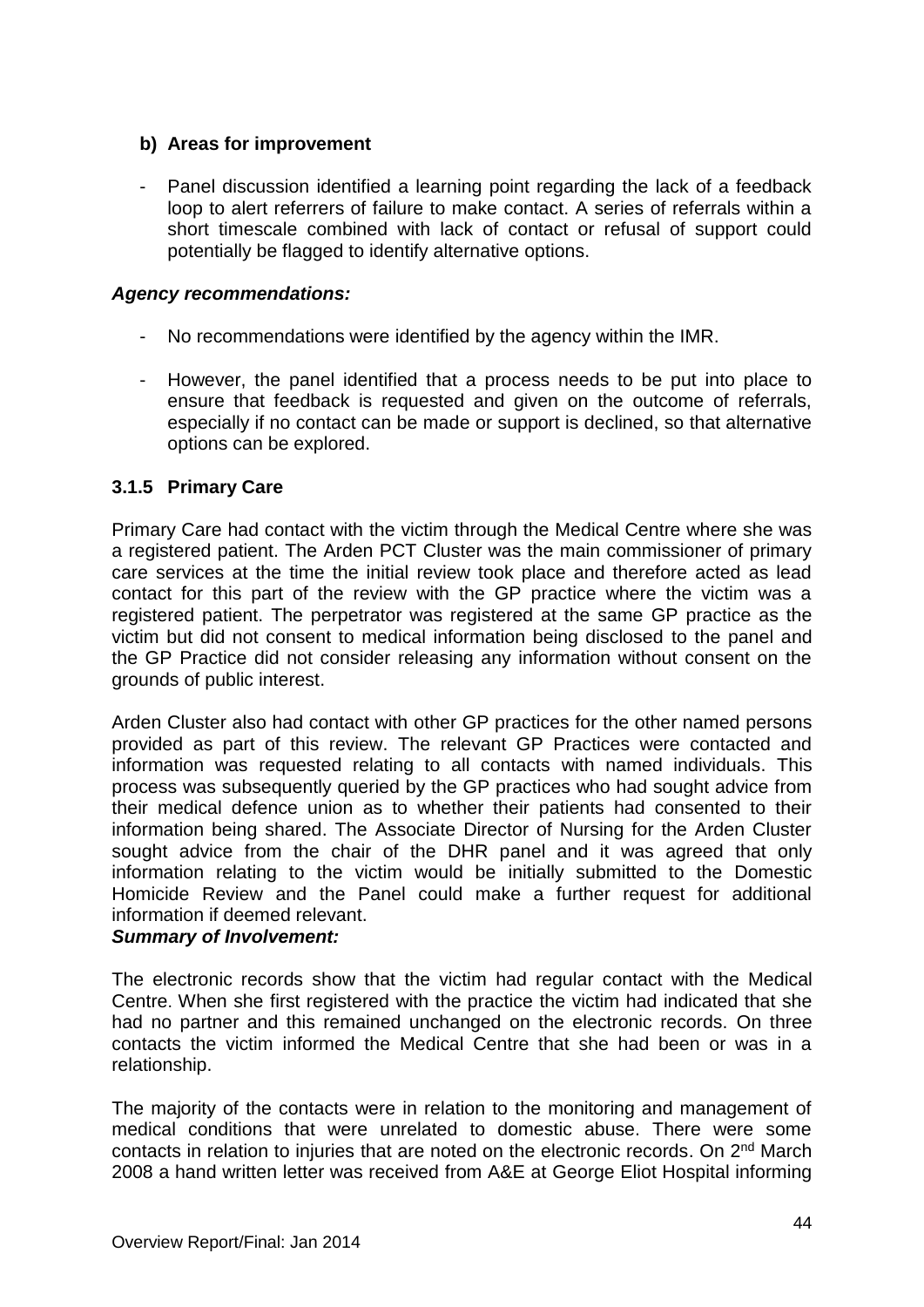the practice that the victim had attended A&E for a "sprain  $-$  chest". On 14<sup>th</sup> September 2009 it is recorded that she had contact with a GP in regards to a scald, it is noted that the injury was accidental, and had occurred 2 days prior to the GP appointment. On 20<sup>th</sup> March 2011 the electronic records note that the victim attended A&E, George Eliot Hospital for a right foot injury. The clinical letter informing the Medical Centre of the A&E attendance was unreadable. It is unknown what actions the Medical Centre undertook to ascertain information in regards to this A&E attendance.

The victim also had contacts with the Medical Centre in regards to low mood that appear to have been related to relationship issues. On **26th May 2009** records noted that she was "weepy emotional, not coping, mood swings, check bloods and review". At a review appointment on 2<sup>nd</sup> June 2009 the victim was commenced on Prozac and a review of this medication occurred on 23rd June 2009. On the **24th June 2009** the victim attended an appointment at the practice with a counsellor and it was noted that there were "relationship & family issues". On **17th May 2010** she saw a practice nurse in regards to a urinary tract infection and it was noted that there had been "no recent change of sexual partner".

On **1 st June 2011** the victim had contact with the same previous GP with regards to a chest infection and it was noted that she "feels low again, last 8 weeks, says has been terrorised by ex- boyfriend, police involved, may need to have SSRI (an antidepressant) again, review after antibiotic review".

The electronic records indicate that the Medical Centre was made aware that the victim had taken an overdose of 60 x 500mg paracetamol with a bottle of wine on **22nd December 2011**. On the **30th December 2011** the Medical Centre received a discharge summary by fax; this was a self-harm attempt form from George Eliot Hospital, Nuneaton. The discharge summary indicated that the victim had been assessed as low risk and that she was to have follow-up by her GP after one week. She had not sought a follow up appointment. The fax was handwritten and difficult to read.

# *Analysis:*

Contacts indicated that the victim had been or was in a relationship but do not indicate that she was co-habiting with anyone. Although both the victim and the perpetrator were registered with the same Medical Centre at the same address the electronic system does not identify any relationship between registered patients. An electronic address search can however identify all registered patients at the same address. It is unknown whether the Medical Centre had asked the victim to review her relationship status after the initial registration entry. The electronic records indicate that the victim did not attend a review appointment; it is routine practice that individuals arrange their own follow up appointments within primary care.

It was noted that correspondence from George Eliot Hospital to the practice was often hand-written, and sometimes difficult to read. After discussion with the Medical Centre it is highly probable that the correspondence was not received on the date of A&E attendances, correspondence regarding patients is added to the electronic records as per date of intervention to keep a chronological record of events and it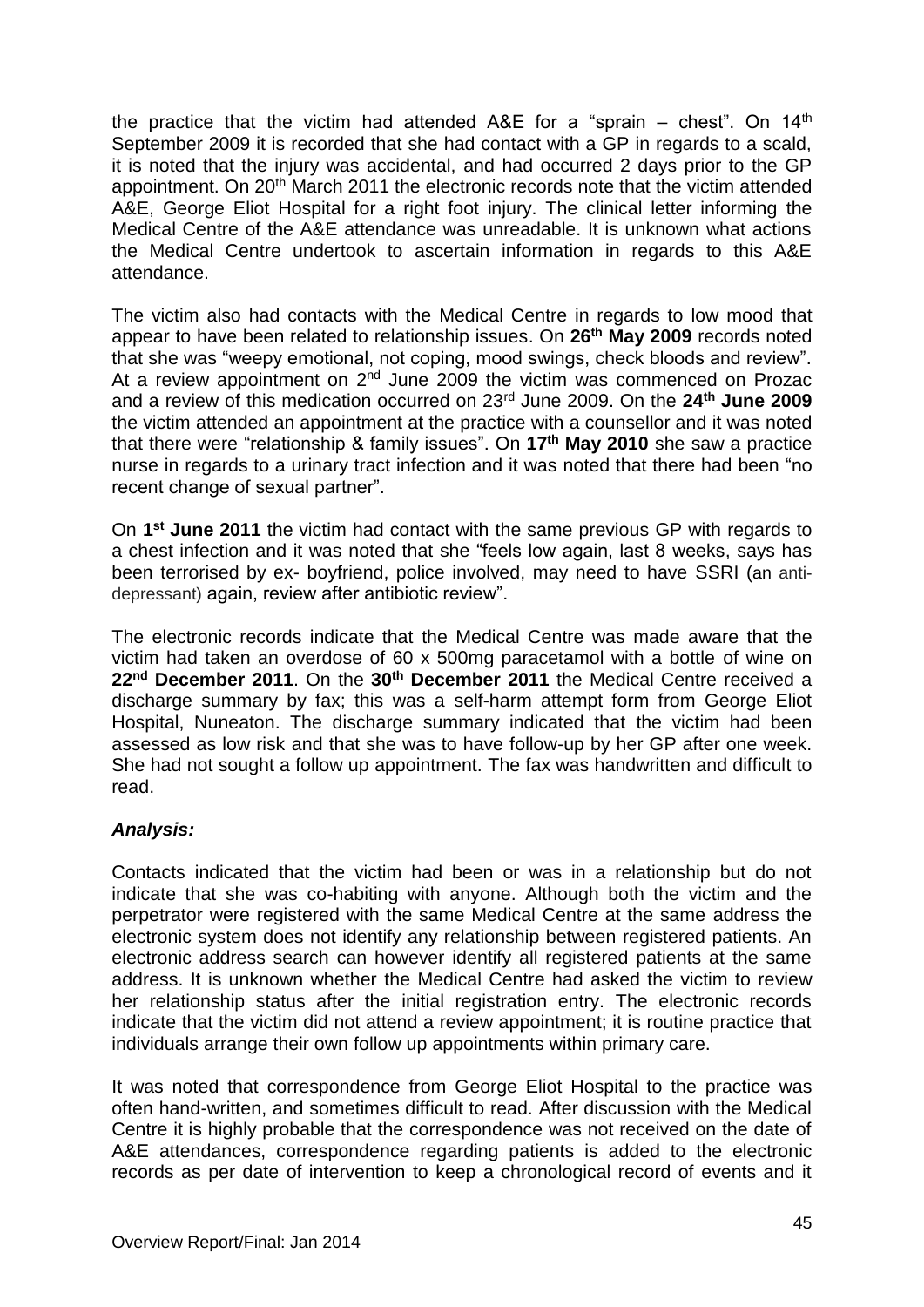has not been practice to add a note on the record to state when the correspondence was received. The overdose incident notification was faxed to the practice on 30<sup>th</sup> December 2011 by George Eliot Hospital eight days after the overdose. The letter detailed that the victim had been advised to follow up with GP in one week's time and this would not be normal practice for the GPs. The letter was sent over the Christmas period and this may have contributed to the letter being delayed in being faxed

The last training completed for staff at the Medical Centre on safeguarding children and safeguarding vulnerable adults was held in 2010. It is unclear whether this included any training relating to domestic abuse.

Though she disclosed being terrorised by an ex-boyfriend, the IMR stated that the incidence and type of injuries known to the Medical Centre were not of a level to alert staff to consider domestic abuse being an area of concern. There was no flagging on the electronic system for risk of domestic abuse; however the GP who received the information was informed by the victim that the police were informed of issues with her boyfriend in June 2011. No other agency contacted the Medical Centre with concerns that she was at risk of domestic abuse

*Additional Information requested by the Panel:*

- *a) Failure to engage with IAPT:* it was confirmed that there was no feedback recorded to inform the GP that the victim failed to attend counselling.
- *b) Further clarification regarding regular urine infections:* It was confirmed that practice nurses explore sexual issues and are aware of sexual abuse indicators relating to repeated infections. However, records show that the victim had a long history of infections indicating an underlying problem and this was not suggestive of sexual abuse.
- *c) Information about relationship:* records currently do not link people living at the same address, and unless the patient informs the practice of a change in circumstances, status is not changed on the system. This is addressed in the recommendations
- *d) Non-specific injuries:* it was noted that the victim reported 4 non-specific injuries to either A&E or her GP over a period of 3 years; these including a sprain to her chest, a scald, a cat scratch and a foot injury – other than the cat scratch, no explanation is recorded for the other incidents. This seems a high number of incidents for someone who is otherwise healthy.

#### . *Lessons learnt:*

### *a) Good practice*

No examples of good practice were identified.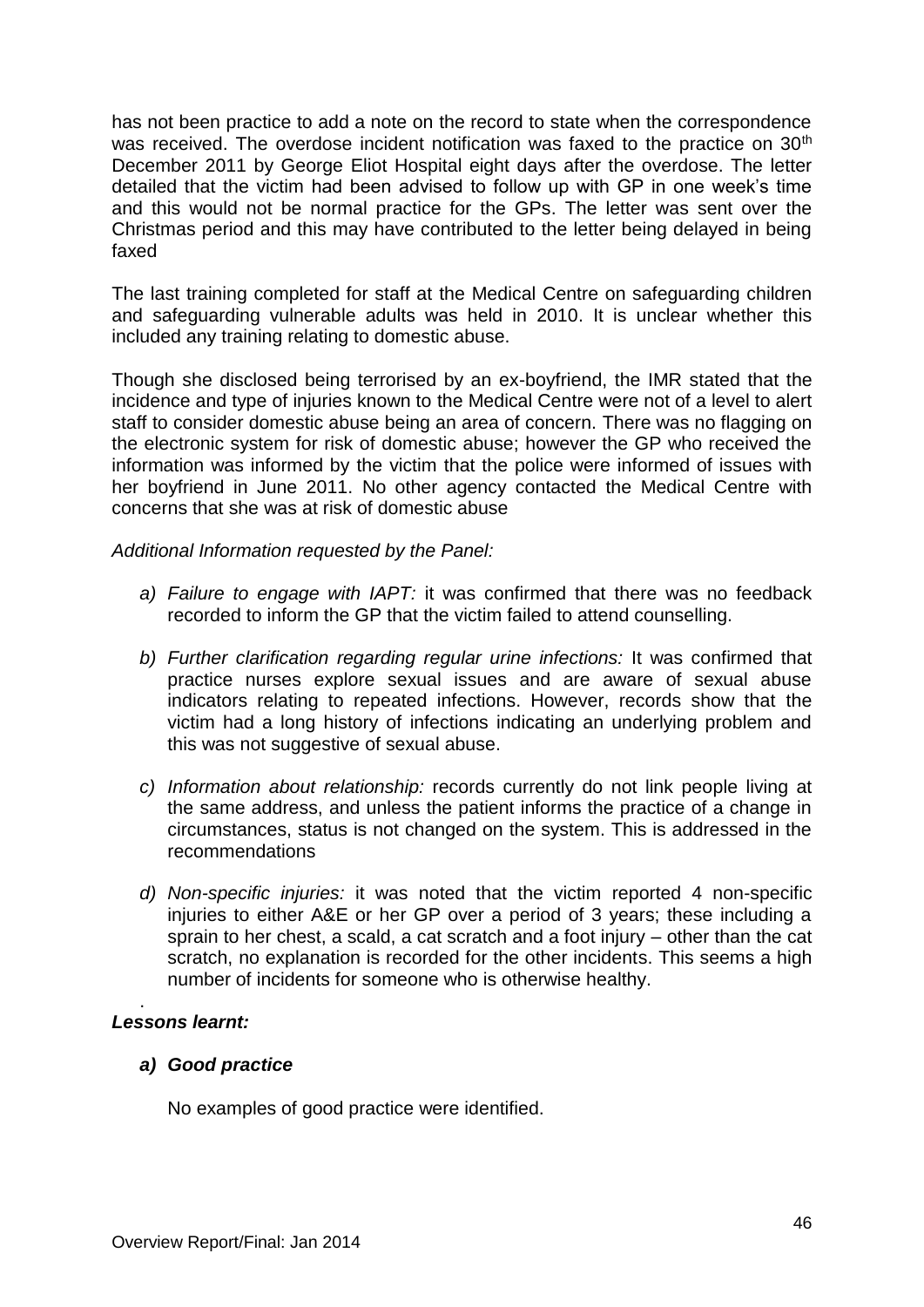### *b) Areas for improvement*

- The use of a flagging system to indicate a risk of domestic abuse would be helpful and enable GPs to take the opportunity to ask appropriate questions to enable the victim to disclose abuse and be signposted to support services. There are lessons to be learnt regarding information sharing and opportunities to look at good practice elsewhere and CAADA guidance has been recently released.
- Information received by the practice is entered onto the electronic records system on the date which the occurrence happened, not when it was received. A closer audit trail of the system would identify when the data was, and by whom, inputted and this would help identify undue delays.
- Although both the victim and the perpetrator were registered with the same Medical Centre at the same address the electronic system does not identify any relationship between registered patients.
- It is essential that essential information, such as an overdose incident notification, is faxed immediately to the GP practice to mitigate any delay in follow up and that there are not undue delays due to bank holiday periods.
- Staff training on safeguarding children and safeguarding vulnerable adults needs to incorporate domestic abuse and regularly refreshed. *(It is the view of the panel that this really should be stand-alone training on domestic abuse, to avoid it being dominated by the safeguarding content.)*

### *Agency Recommendations:*

- When information in relation to correspondence is added to the electronic records a note of the date the information is received must be made in the record.
- Flagging system for Domestic Abuse history to be introduced onto Electronic record system
- Software producer for the GP practice IT system to be consulted to identify if an update to the electronic records system can be made to enable the system to make automatic links of registered patients by address
- Safeguarding and Domestic Abuse training to be completed by all staff at the Medical Centre, including awareness of MARAC process.
- Medical Centre to introduce a system to ensure that unreadable & unclear correspondence received is requested in a legible format from the agency sending correspondence and to escalate concerns if a pattern or theme is spotted with an agency.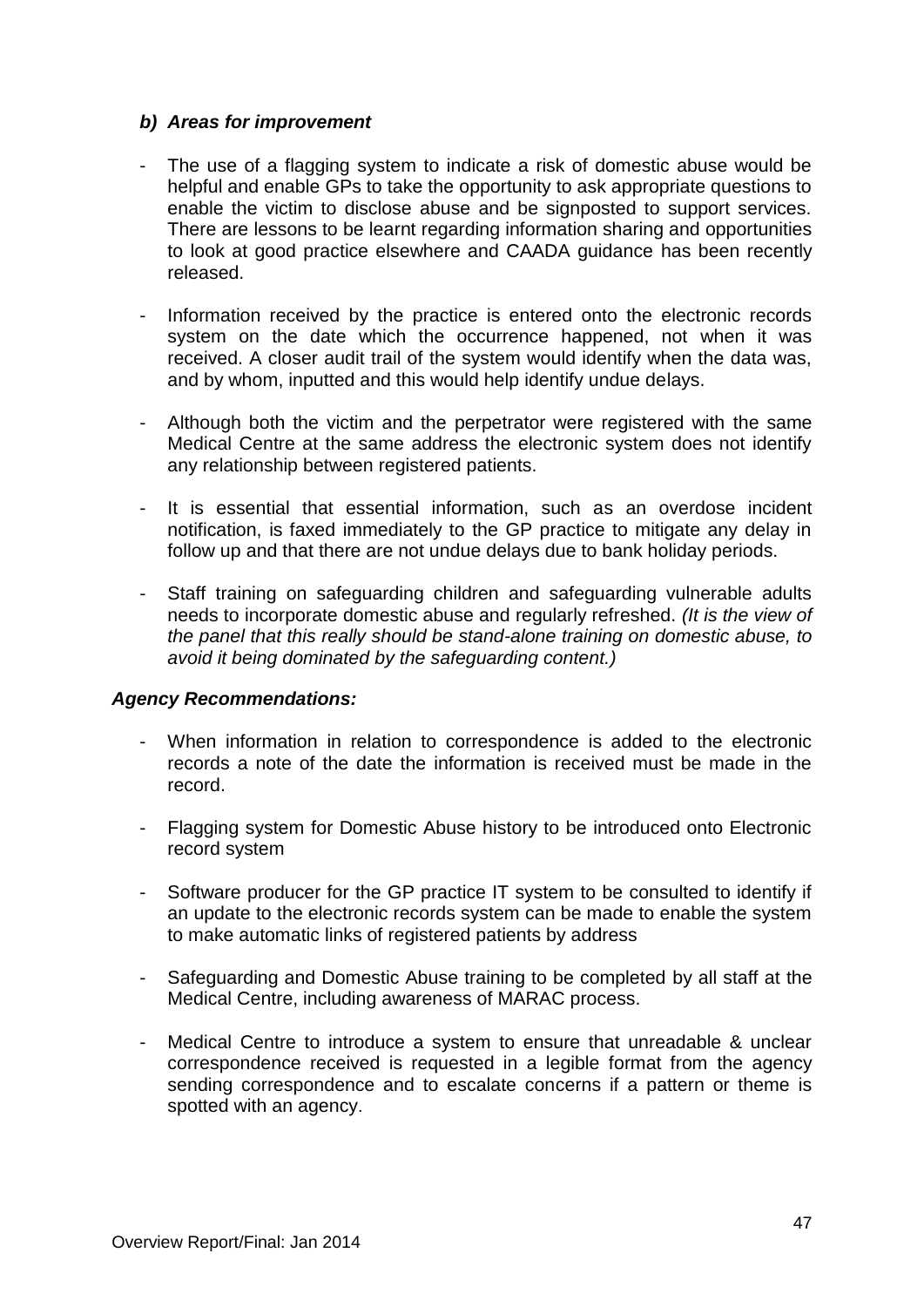- Procedures must be tightened up across agencies to reduce delays in sending correspondence to GPs especially related to a serious incident such as attempted suicide.
- That there is clarity for the respective agencies of follow up arrangements following an attempted suicide and less reliance on the patient to make contact for follow-up.
- That the CWPT serious incident review considers whether the assessment of the victim being identified as low risk at the time of the attempted suicide was the correct level of risk.
- That information from the MARAC process is shared with GP practices along with the new CAADA Guidance for GPs.
- To ensure that reduced staffing services over Christmas and New Year or other holiday periods do not negatively impact upon communication to other health and social care agencies.

# **3.1.6 Warwickshire Children's Services**

### *Summary of involvement:*

*The victim:* Warwickshire Children's Services had no contact with the victim who had no children residing with her.

*The perpetrator*: The only contact with the perpetrator was in July 2011 to follow up Ms V's allegation that he had given his daughter alcohol (see below) when she had contact with him, but the children's team were unable to contact him on the phone number provided by Ms V. The emergency duty team were asked for an Appropriate Adult for a PACE interview on  $2<sup>nd</sup>$  January 2012, but police subsequently decided to give him a rest period and interview the following day.

*Ms V and child T*: North Warwickshire Children's Team received three referrals in relation to the perpetrator. Although Ms V reported that he had perpetrated domestic abuse during their relationship, it was not until July 2011, eight years after their relationship had ended, that a referral was received. Ms V reported that the perpetrator had given T some alcohol over the weekend during an overnight access visit and when Ms V had challenged him, he had threatened to 'kill her'. Ms V was offered advice about keeping herself safe but no domestic abuse risk assessment (DASH) was undertaken. The second referral from the Police was in November 2011 after Ms V had briefly resumed contact with the perpetrator. When she asked him to leave her alone, he began sending her threatening text messages. When it was established that T no longer had face to face contact with the perpetrator and was therefore safe, Ms V was offered advice about what she could do to protect herself. The third referral was following the death of the victim when a letter was sent to Ms V offering her and T support if needed.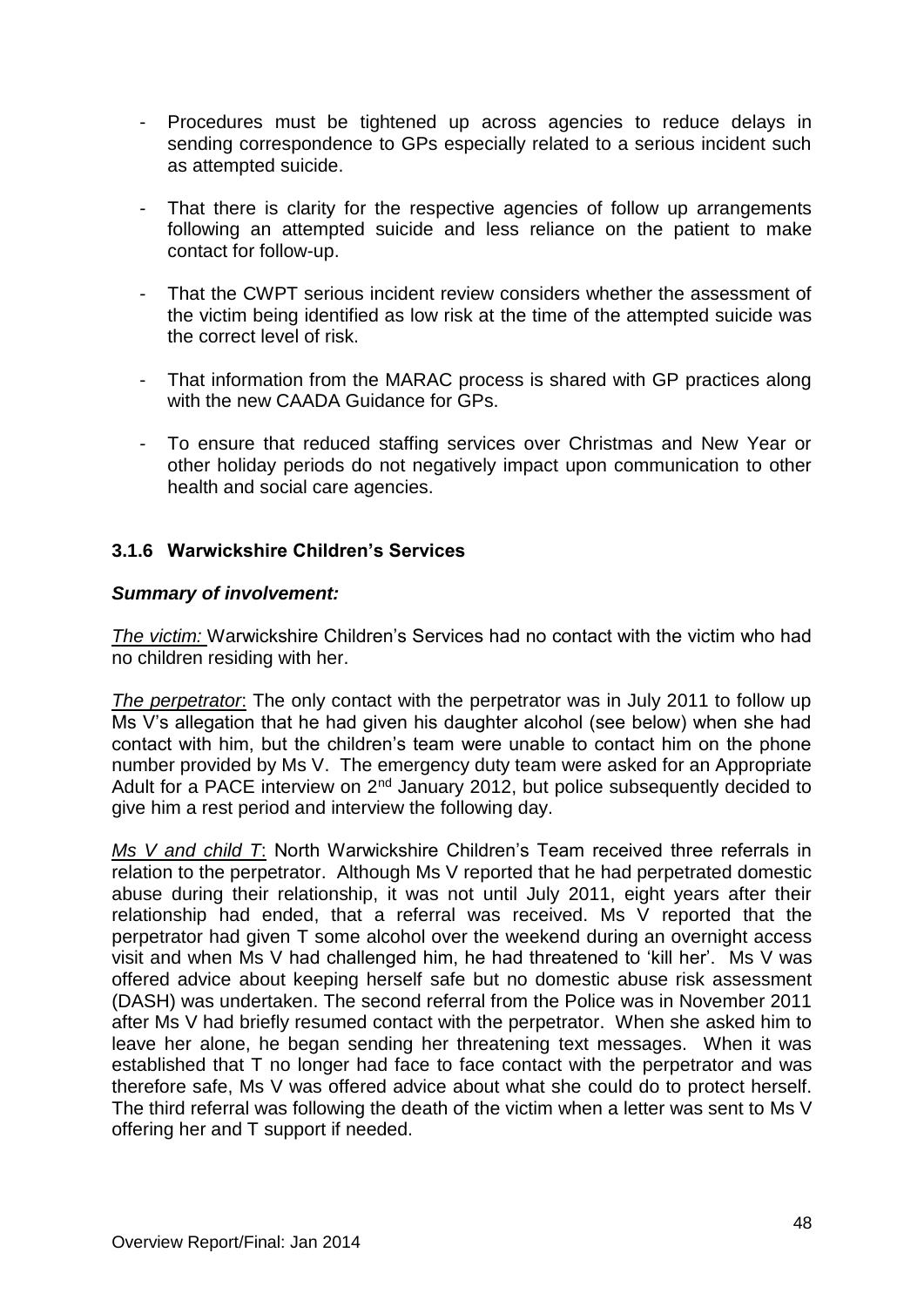*Ms Z and her children including child Y*: Bedworth Children's Team received their first referral in December 2008 following a domestic abuse incident between Ms Z and the perpetrator. Given that the perpetrator subsequently moved out of the family home and the children were safe, a decision was made to take no further action, although Ms Z was offered advice about how to obtain an injunction. Furthermore, given that Ms Z reported she was finding Y's behaviour challenging, she was advised to contact her GP about obtaining help with this. In November 2010, Bedworth Children's Team were notified by the Police about an incident where Ms Z and her partner visited the perpetrator's address and threatened him. The children were not present. Given that the incident was 'triggered' by child contact problems, Ms Z was offered support and advice if needed, but did not take up this offer. Following the MARAC meeting in June 2011 when the victim disclosed that the perpetrator had attempted to strangle her, in front of his children, Bedworth Children's Team contacted Ms Z to carry out an Initial Assessment in order to ascertain the contact arrangements for the children with their father. At this point, it was established that Y was staying with the perpetrator and the other children were visiting him alternate weekends. By August 2011, it was recorded that Y had returned to mother's care and given Ms Z's concern about their father's violence towards his partners, she now wanted to prevent all the children having contact with him. She was advised to seek legal advice to achieve this. Given that Ms Z was still finding Y's behaviour challenging, Bedworth Children's Services, with her agreement, tried to initiate a CAF to provide access to support but this was ultimately abandoned as Ms Z did not turn up to the meetings. The final referral from the Police was following the victim's death. Bedworth Children's Team arranged to make contact with the family with a view to facilitating Trauma Care counselling for the children.

# *Analysis:*

Children's Services involvement with Ms V and her child T and Ms Z and her three children focussed primarily on ensuring that the children were protected from harm and that both women knew where to obtain advice and support to keep themselves safe.

With regard to child T, the risks were in relation to the perpetrator giving alcohol and exposure to domestic abuse between himself and his partners. Ms V took steps to curtail this contact and following the incident where he gave alcohol, T never had face to face contact with the perpetrator again. The North Warwickshire Children's Team responses to all the referrals were appropriate. However, when Ms V reported the threat to kill from the perpetrator no assessment of the risk posed to Ms V was undertaken i.e. no evidence of the DASH being completed. This may have identified risks not previously identified.

With regard to Y and siblings, the risks were primarily in relation to them being exposed to domestic abuse between their father, mother and other partners (and it was known they were present when the perpetrator assaulted the victim in April 2011). With regard to the first two referrals received, the responses from Bedworth Children's Team were appropriate - in the first instance as Ms Z separated from the perpetrator and the children were not present when the second incident occurred.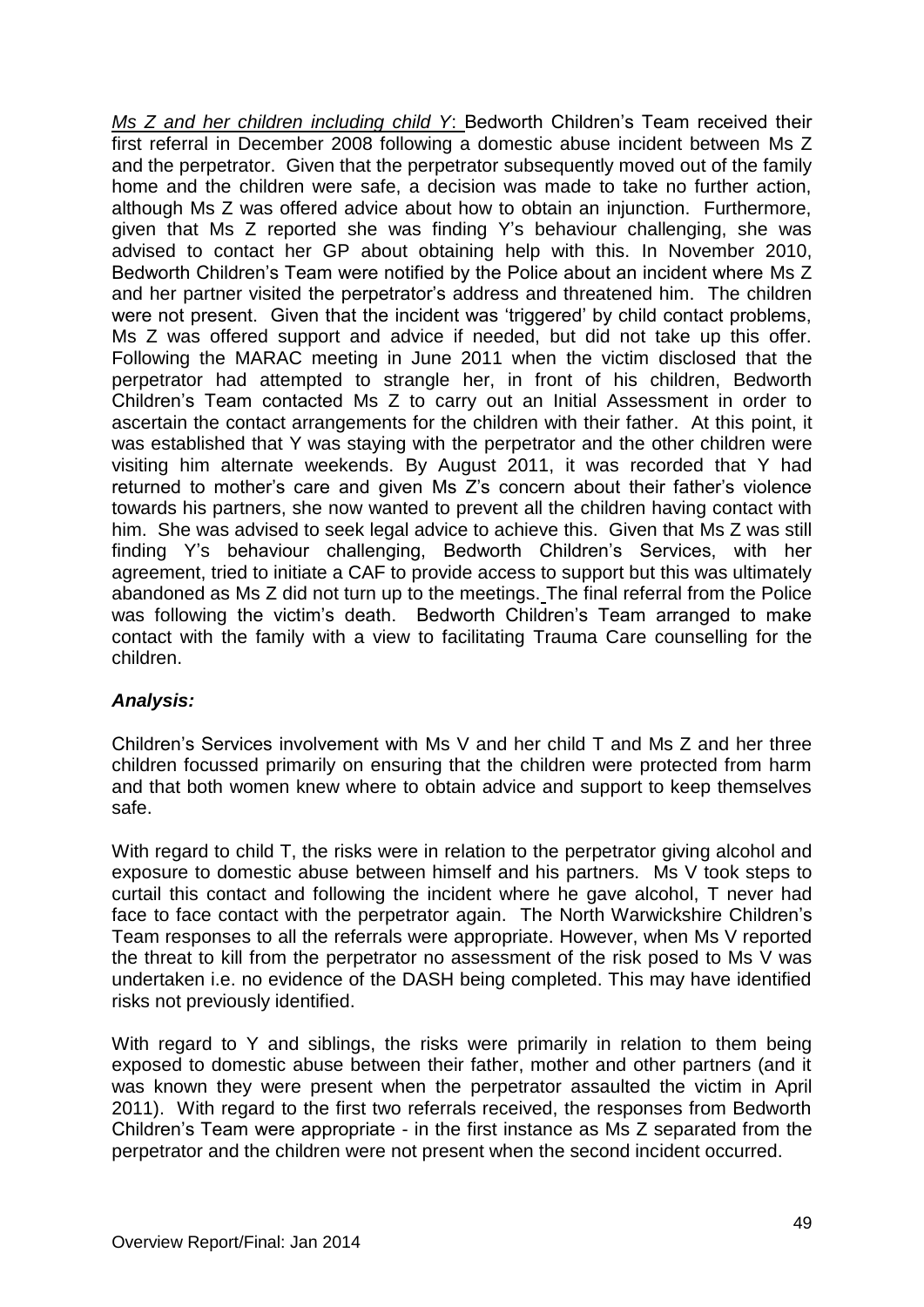With regard to the third referral, it was over a month before the Bedworth Children's Team was able to make contact with Ms Z to complete an assessment and ascertain the contact arrangements for the children, by which time Y had elected to move in with the perpetrator. However, when Ms Z was finally contacted in July 2011, despite sharing with the Social Worker that her relationship with the perpetrator had been violent, she felt confident that as the children hadn't mentioned that the perpetrator had been violent towards the victim, there were no contra-indications to them having contact and she was sure they would talk to her if they were worried. Some two weeks later when the assessment was completed, Ms Z confirmed that the children had witnessed domestic abuse towards the victim and by now Y had returned to her care. She had agreed to seek legal advice and she intended stopping the children having any further contact with their father. Nevertheless, Y would have been living with the perpetrator for nearly two months and the other children were having some contact at weekends. It is possible therefore that they were exposed to incidents of domestic abuse between the perpetrator and The victim and this is regrettable.

Had the assessment commenced in June when Y had elected to live with the perpetrator, then Children's Services could have taken steps to ensure Y returned to mother's care. However, when the assessment was completed in August, because of the steps that Ms Z was taking to prevent the children having contact with their father, they were safe from harm.

*Additional Information requested by the panel:*

*a) Clarification as to whether all referrals were sent to Children's services in a timely manner:* The records show that all referrals were made except the civil matter relating to the alleged theft of Ms Z's laptop by the perpetrator, which was appropriate. The only gap was the delay in Children's services being unaware that a child had witnessed domestic abuse until the MARAC meeting. This was due to a gap in the paperwork relating to recording full names and home addresses of children.

# *Lessons learnt:*

# *a) Good practice*

- Children's Services involvement in this case revealed a history of domestic abuse towards the perpetrator's former partners but this never came to the attention of Children's Services when he was in the relationship with either Ms V nor during his relationship with Ms Z, save for the one incident that precipitated their separation. Furthermore, these mothers continued to allow the four children to have contact with their father, which one might speculate was because both women continued to be intimidated by the perpetrator. Once this became known to Children's Services, the focus of the intervention was to support Ms V and Ms Z to cease the contact (and the exposure to domestic abuse) and protect them from harm. This case evidences that even where a victim of domestic abuse is able to end her relationship with the perpetrator and no longer expose the children to harm by witnessing such abuse within that relationship, if the children continue to have contact with the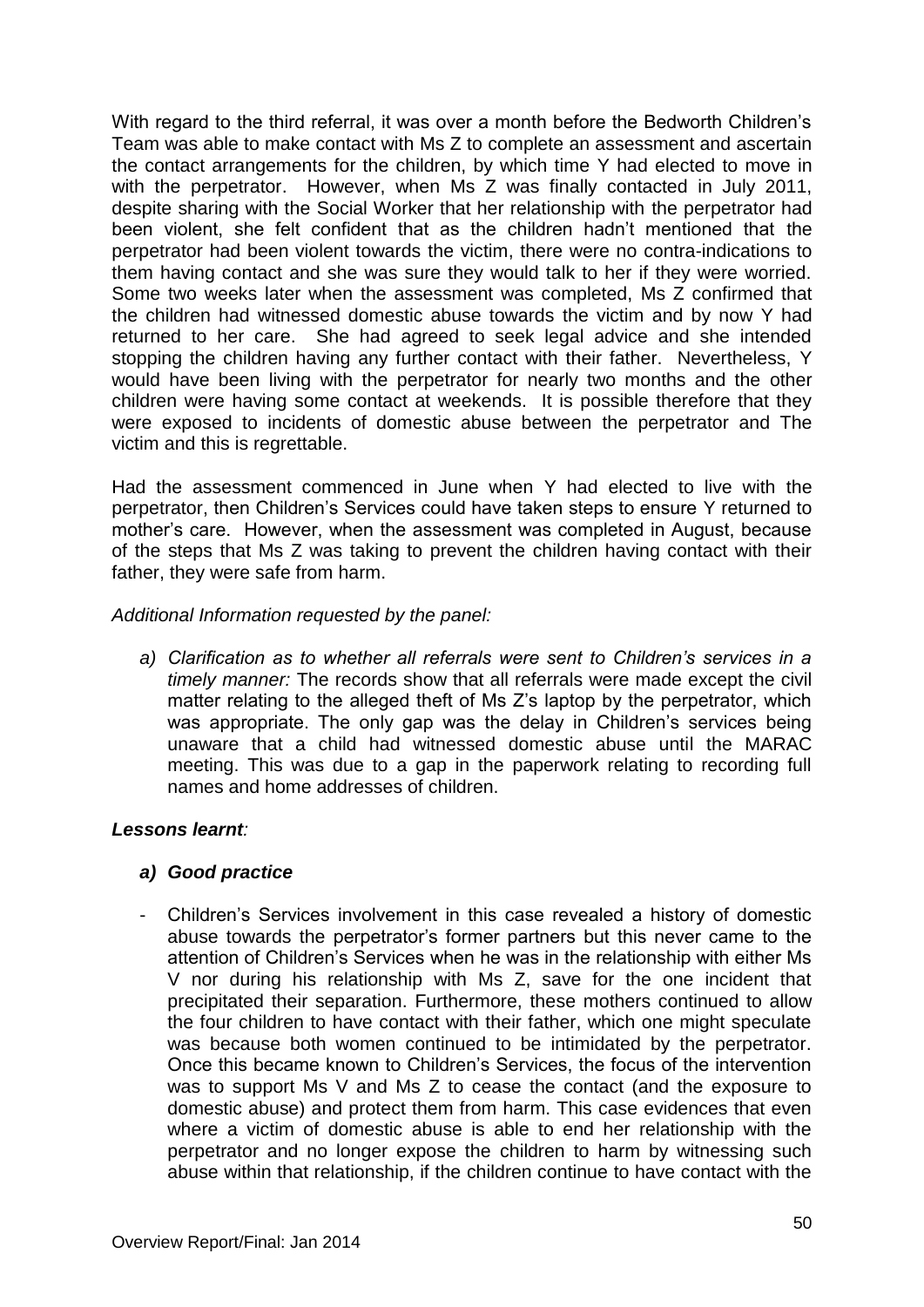perpetrator, they will still be exposed to incidents of domestic abuse in any new relationships. Had Children's Services not responded to the referrals received in respect of both Ms V and Ms Z, these contact arrangements may have continued for a much longer time.

- Children's Services involvement in this case did not commence until 2008 in respect of Ms Z's children which was prior to the setting up of the MARAC, the creation of the Police Liaison Children's Manager post and a revision of the protocol for domestic violence referrals from the Police to Children's Services. It should however be noted that Children's Services responses were appropriate following every referral, save for the delay in completing an assessment following the information that was presented to the MARAC concerning the victim in June 2011, which led to Y living with his father for around two months and siblings having contact at weekends. It should be noted however that Y was nearly twelve and had chosen to stay with him. Even if Children's Services had become aware earlier, Y may still have not returned to Ms Z's care until ready to do so.

### *b) Areas for improvement*

- In the knowledge that women such as Ms V and Ms Z may continue to be intimidated by a partner such as the perpetrator or feel powerless to prevent their children having contact with their father, victims of domestic abuse who separate from violent partners need to have confidence in the legal process to support non-contact with these non-custodial parents.

### *Agency recommendations:*

- To ensure and reinforce that Children's Teams follow the existing guidance in respect of referrals where children may be at risk of significant harm and the protocol for Domestic Abuse referrals in a timely manner.
- Where domestic abuse is disclosed to Children's Services an appropriate member of the team should undertake a domestic abuse risk assessment with the victim or refer to a specialist domestic abuse service for a risk assessment on their behalf, as per the Warwickshire MARAC Operating Protocol<sup>2</sup>

### *Multi-agency recommendations:*

That officers/agencies investigating or reporting domestic abuse incidents are reminded of the importance of recording the full names and home addresses of any children witnessing domestic abuse – this is especially important when they are visiting a parent and are not residing at their usual home address.

<sup>-</sup><sup>2</sup> [http://www.talk2someone.org.uk/professional/documents-and-strategies/multi-agency-risk](http://www.talk2someone.org.uk/professional/documents-and-strategies/multi-agency-risk-assessment-conference-marac)[assessment-conference-marac](http://www.talk2someone.org.uk/professional/documents-and-strategies/multi-agency-risk-assessment-conference-marac)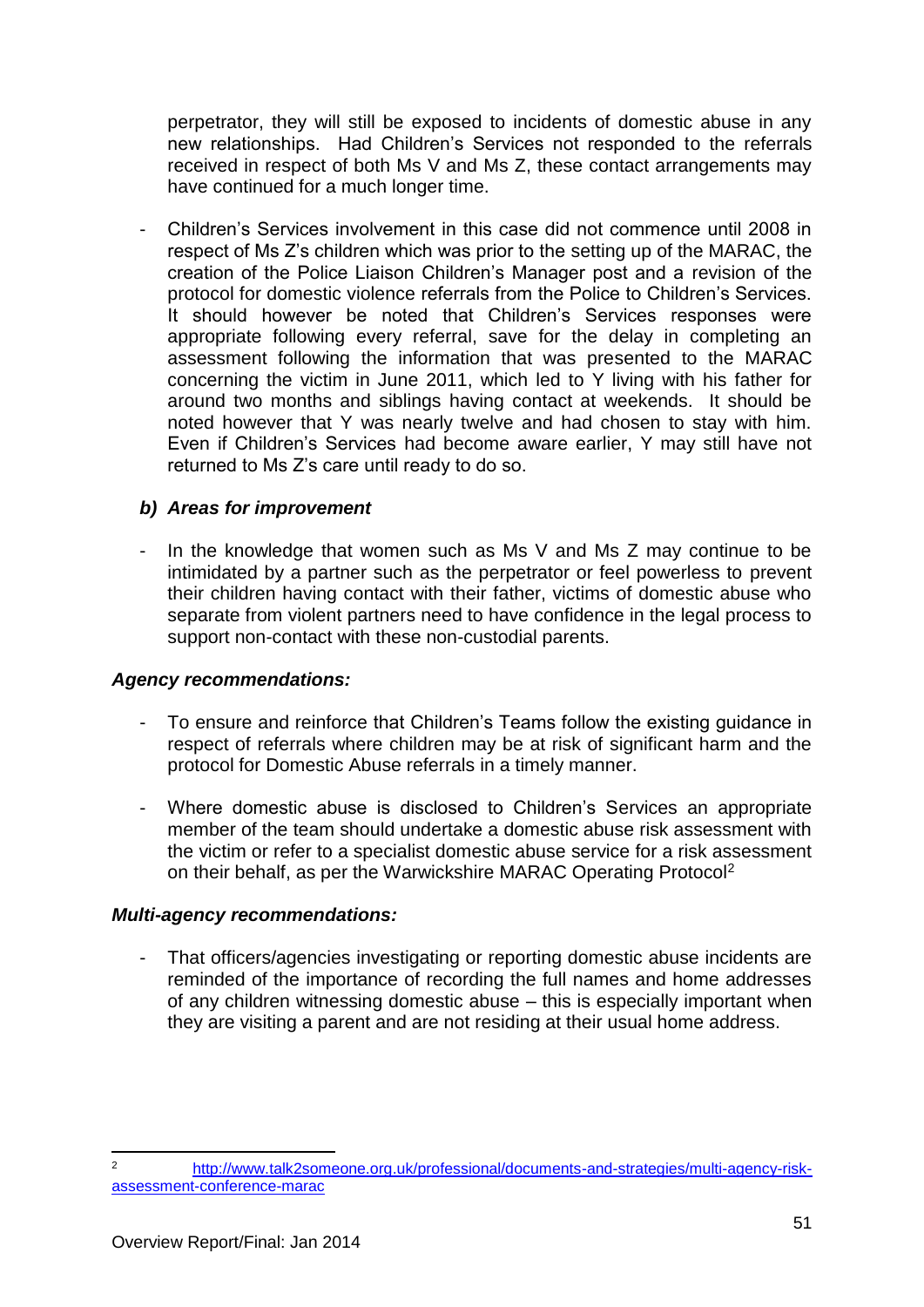# **3.1.7 Warwickshire Probation Trust**

### *Summary of Involvement:*

The perpetrator appeared at Nuneaton Magistrates Court on 22 August 2011 for driving offences committed whilst driving the victim's car: Fail to Stop; Fail to Report an Accident; Careless Driving; and Driving Not in Accordance with Licence (provisional licence). The Court requested an Oral Report stating sentencing purposes as 'punishment' and 'public protection'. A risk screening was completed by the Oral Report author, and assessed the perpetrator as Low Risk of Serious Harm (LROSH). He was sentenced to 150 hours Unpaid Work. He only completed 9 hours' work before he was arrested for Murder on 02 January 2012.

A brief summary of his previous convictions resulting in previous Community Orders is set out below.

| 11-04-2001 | Burglary & Theft Dwelling | Punishment<br>200 Hours Community<br>Order and £203 costs                                                            |
|------------|---------------------------|----------------------------------------------------------------------------------------------------------------------|
| 15-01-2002 | <b>Common Assault</b>     | £350 Fine and £150 Compensation                                                                                      |
| 07-11-2002 | Theft                     | Community Punishment<br>and<br>Rehabilitation Order 12<br>Months<br>Supervision and 90 hours Community<br>Punishment |
| 05-03-2004 | <b>Theft Shoplifting</b>  | 12 Months Community Rehabilitation<br>Order with Supervision and specified<br>Activity                               |
| 17-05-2005 | <b>Criminal Damage</b>    | 12 months Conditional Discharge with<br>£175 compensation and £70 costs                                              |

### *Analysis:*

The index offences for which an Oral Report was requested by the Court on 22 August 2011 were 'Failure to Stop After an Accident' and other driving related offences. The 'script' for the oral report states "following an argument with his partner, the perpetrator took keys and drove his partner's car". Previous convictions (not seen by the Oral Report author) contain details of Police Bail with Conditions "not to attend address in Nuneaton" and "not to contact the victim".

Officer 1 completed a risk screening without access to the full list of previous convictions. The initial screening was therefore inaccurate, as it omitted to reference current and previous bail conditions not to contact the victim. In the view of the IMR author, the perpetrator was incorrectly categorised as Low Risk at the Oral Report stage. As a result he was made subject to a Basic Layer 1 OASys (Offender Assessment System) assessment at commencement on Unpaid Work (UPW) and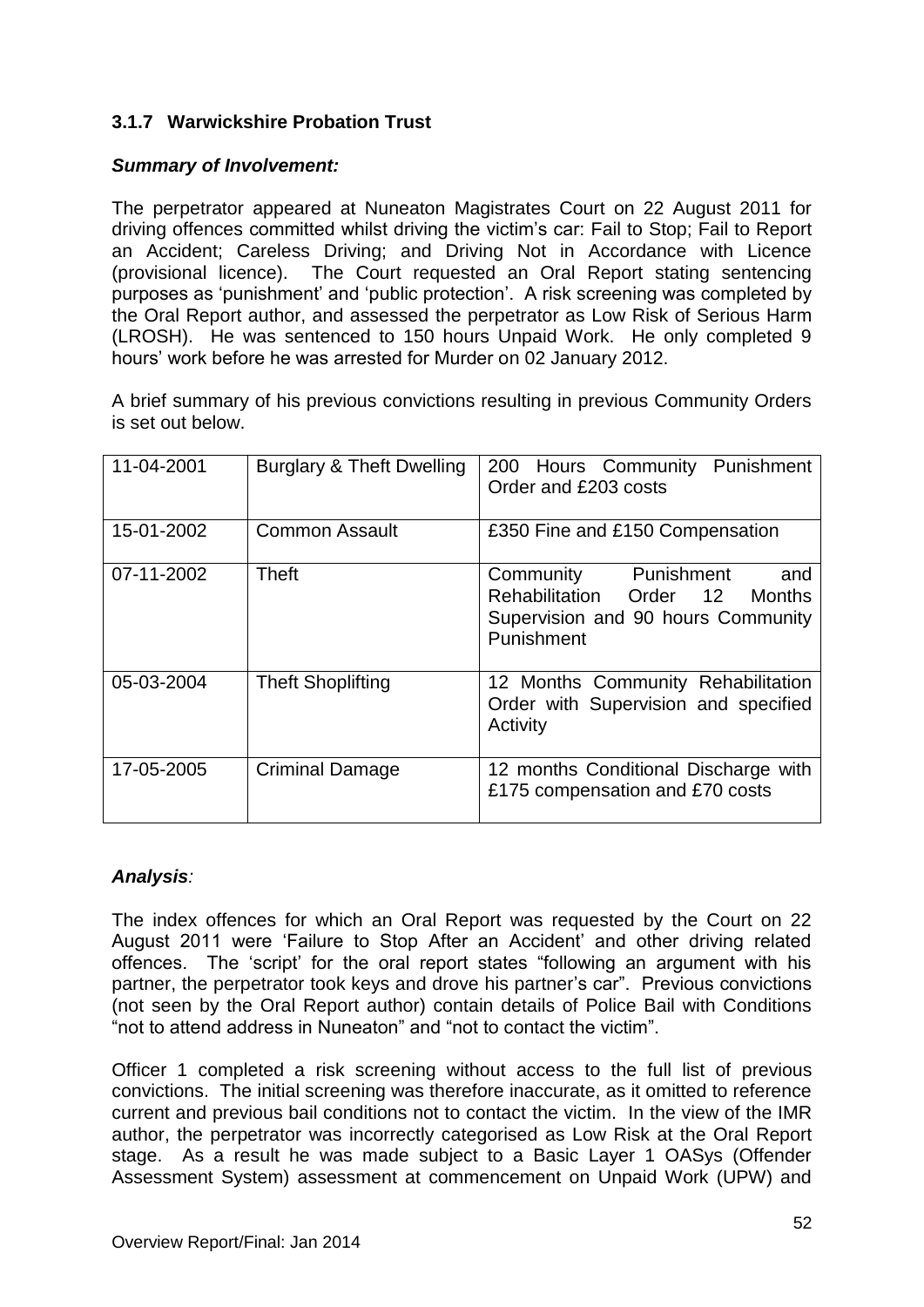the incorrect classification was confirmed. As it was a Basic Layer 1 OASys, Offender Group Predictor (OGP) and Offender Violence Predictor (OVP) scores were not calculated.

In interview, officer 1 stated she sometimes completes screening without previous convictions if they are not available. The supervising officer stated she was absolutely clear that this is not common practice in the team and not defensible. The officer could not offer an explanation as to why she was unable to obtain previous convictions, or why she went ahead and completed the screening without alerting the Court to the need for a brief adjournment. She also could not explain why she did not ask a manager for assistance or indicate to Unpaid Work that an appropriate and defensible screening had not been possible.

Officer 2 stated that previous convictions are often not available to Unpaid Work at the Post Sentence Assessment Interview (PSAI) Induction due to processing delays and that, in such circumstances, she feels it is acceptable to accept the screening completed at the Pre-Sentence Report (PSR) stage. Officer 2 stated she probably did not have the previous convictions when completing the Initial Sentence Plan (ISP), but the Offender Group Reconviction Score (OGRS – a 'static' actuarial predictor of risk) had been completed accurately by the Unpaid Work administrator so, on balance, the IMR author believes that the previous convictions were available to officer 2, but despite this, the Domestic Abuse Bail Conditions were not picked up. The comments of the Case Administrator for officer 1 supported those of the supervising officer in that she was clear all officers and administrators are aware of the need for previous convictions before completing risk screenings. She said however, that sometimes the officers took responsibility for forwarding previous convictions to Unpaid Work and sometimes administrators, so the system is not consistent. In the view of the IMR author the deficiencies relate to the knowledge and capability of officer 1, the knowledge of officer 2 and the system for processing pre-cons and risk screening immediately post PSR.

The perpetrator only completed 8 hours of Unpaid Work between 22 August 2011 and 02 January 2012. He provided a range of explanations including illness of his grandfather, medical certificates from his GP for 'low mood' and, eventually 'inpatient psychiatric treatment'.

Enforcement was managed appropriately. Verification was not sought for the grandfather's illness and death, but the situation was monitored carefully and limited to 2 acceptable absences. On balance this was appropriate, although further guidance on the practice of verification for the illness of offender's significant others may be helpful. Verification for other absences was sought proactively and obtained from both GP and In-Patient Treatment.

Domestic abuse checks were not carried out as they should have been because domestic abuse had not been identified as a relevant issue. Although Unpaid Work staff can have only limited input on domestic abuse issues this could have become significant in the event of Breach of Unpaid Work, when electronically monitored curfews are routinely considered as sanctions. The Offender Assessment System review compounded the original failure to identify domestic abuse issues.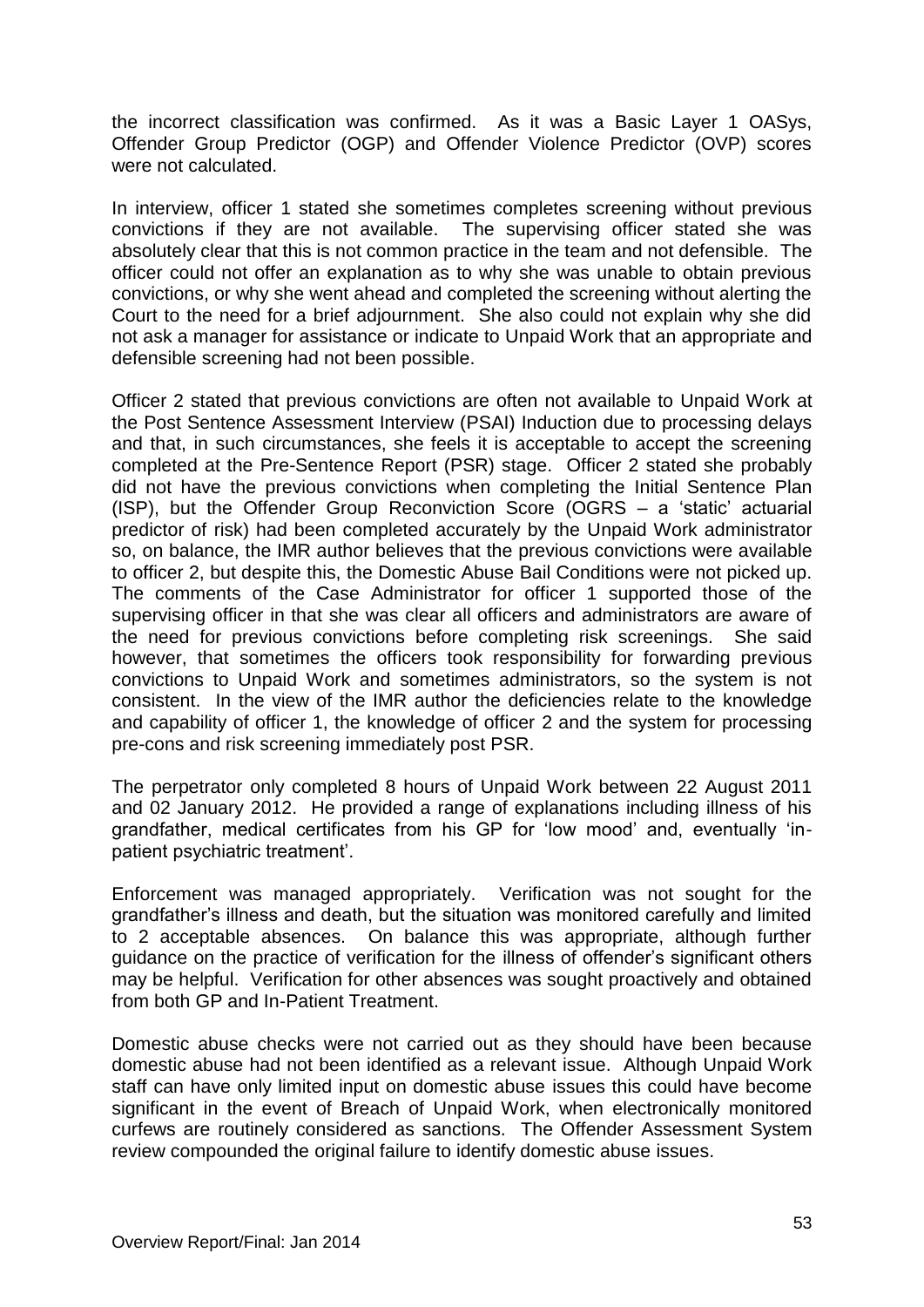The options for Unpaid Work staff to promote victim safety are limited, but the victim was also not identified as at risk due to failure of the original risk screening. This meant that the opportunity for a community sentence with more potential to improve her safety was not considered. In addition the potential opportunity to liaise with Police Public Protection staff when the perpetrator was discharged from In-Patient Treatment was missed.

### *Lessons learnt:*

### *a) Good practice*

- Enforcement was managed appropriately. Verification was not sought for the grandfather's illness and death, but the situation was monitored carefully and limited to 2 acceptable absences. On balance this was appropriate. Verification for other absences was sought proactively and obtained both from GP and In-Patient Treatment.
- There are elements of good practice in the management of the perpetrator's case, particularly in relation to liaison with Mental Health Services by the Unpaid Work manager.

### *b) Areas for improvement*

- *Risk Assessment*: The Oral Report author (officer 1) stated she did not have access to previous convictions before completing the risk screening. The risk assessment was therefore innaccurate, having ommitted significant information about an alleged pattern of domestic abuse. (An attachment to the previous convictions made it clear that The perpetrator was on police bail in relation to allegations involving The victim). This error was repeated in the screening conducted as part of a Layer 1 Offender Assessment System, when officer 2 did did not access the previous convictions and accepted, in good faith, the screening completed by officer 1, a qualified probation officer, 4 days before. A defensible risk screening cannot be completed without access to previous convictions. Officer 1 therefore appears to have disregarded clear policy and procedural requirements by signing a risk screening without completing the mandatory checks. This included stating that the perpetrator did not have a history of domestic abuse when in fact he did and was currently on bail for alleged offences against his partner, the victim. The conduct of officer 1 is now the subject of a disciplinary investigation.
- **Risk Management:** Further guidance on the practice of verification for the illness of offenders significant others may be appropriate. Domestic abuse checks were not carried out as they should have been because domestic abuse had not been identified as a relevant issue. Although Unpaid Work staff can have only limited input on domestic abuse issues this could have become sigificant in the event of breach of Unpaid Work, when electronically monitored curfews are routinely considered as sanctions. The Offender Asssessment System review compounded the original failure to identify domestic abuse issues.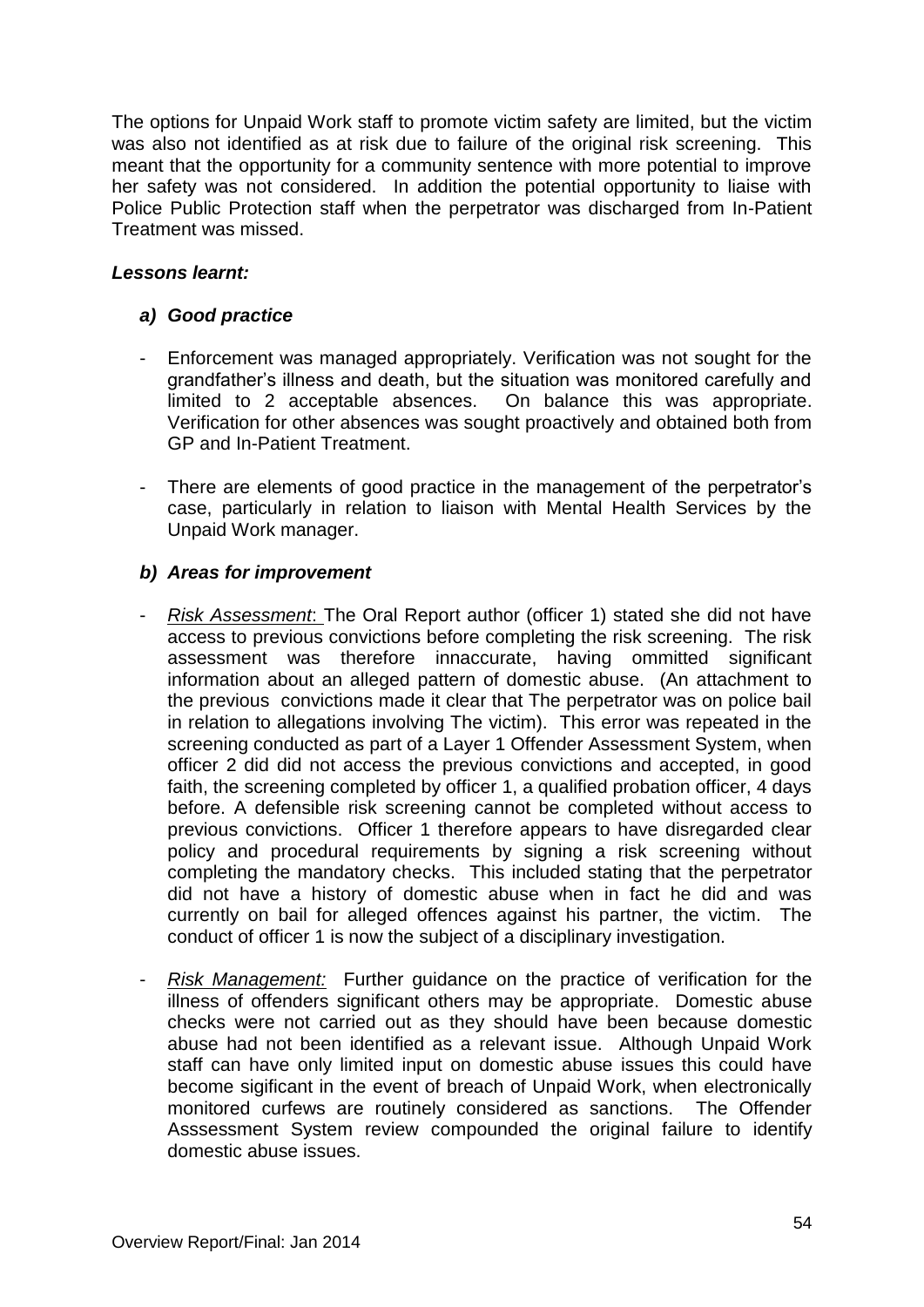- Although there are elements of good practice in the management of the perpetrator's case, particularly in relation to liaison with Mental Health Services by the Unpaid Work manager, the omissions within the risk assessment subsequently compromised the risk management of this case. Officer 2 (who was allocated this case) explained that she had trusted the accuracy of the screening completed at court and did not see it as her role to verify the facts. As a result the Offender Assessment System assessment did not identify a history of domestic abuse, which, if identified, would have led to management oversight by the Unpaid Work supervising officer and interagency liaison with the police Domestic Abuse Unit.
- Overall the deficiencies identified relate to failure to follow established procedure by Officer 1 or to notify colleagues of this omission and the lack of knowledge and confidence of Officer 2. It is unlikely that identification of domestic abuse history at the commencement of Unpaid Work would have had a significant impact on the management of the case because the Unpaid Work intervention is primarily focussed on administering punishment. However identification at the Oral Report stage, if it had occurred, should have alerted the court to the need for a brief adjournment to gather information and may have triggered consideration of a different sentencing proposal to the court. It is very important to note that there is no guarantee of the sentencing outcome of a court, but, as a proposal, a Community Order with a Supervision Requirement would have made sense in the context of the information that should have been available. IF that had been accepted and become a court disposal it MAY have facilitated more proactive assessment and management of the perpetrator's risk

### *Agency Recommendations:*

- The actions, set out below, that have been agreed in relation to the Serious Further Offence (SFO) investigation already conducted, have been implemented within the agreed timescales:
	- o Previous convictions must be used to inform every Pre-Sentence Report risk screening or their absence should be noted and corrected as soon as possible:
		- All court duty staff to be reminded of this core practice expectation
		- Advice to be taken from Human Resources regarding capability or disciplinary action regarding the conduct of Officer 1
		- Area Office Administrators to review court administrative practice to ensure pre cons are collected and passed to UPW immediately post sentence
		- Unpaid Work operational managers (UPW OMs) to be reminded that pre cons must be checked before risk screenings are signed. Also that in signing risk screenings they are confirming they are satisfied themselves that the information is accurate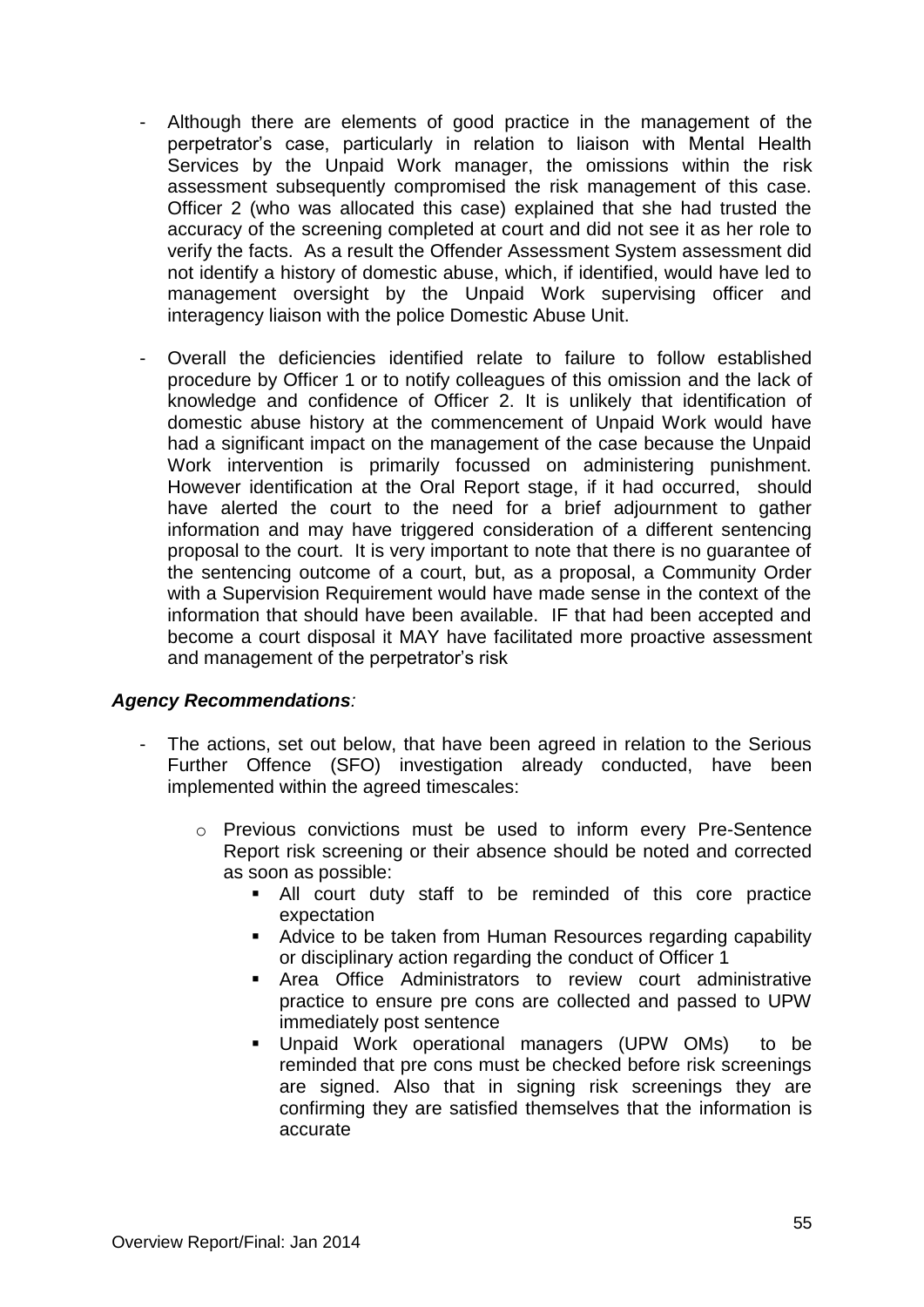- o Potential for inconsistency and inappropriate judgements in relation to enforcement when offender reporting illness or death of significant others: Unpaid Work manager has circulated guidance to all operational managers on decision making in relation to this issue.
- In this case sufficient information should have been available to enable the Probation Trust to identify a domestic abuse risk; to make an appropriate proposal to the court and to manage the case based on that knowledge. This did not happen because the officer did not follow agreed procedure and the risk screening incorrectly stated there was no history of domestic abuse. This emphasises the importance of inter-agency checks at the commencement of Probation supervision and, in particular checks with the Police Public Protection Team. Approximately 65% of Probation Trust commencements in Warwickshire have domestic incident call out information recorded on the Police records. Approximately 35% have a history recorded in the last 12 months. The average number of previous call outs per identified case is 3.9. The administration of the checks against police records on *commencement* is carried out by a post holder funded by the Community Safety Partnership on an annual basis. The funding does not include cover for sick leave, annual leave etc. or resourcing for Unpaid Work commencements. The administration of checks in advance of sentence at *court* is carried out by liaison between Police and Probation staff in the justice centres *if* there are indications of risk identified through risk screening. It is therefore recommended that:
	- o Police, Probation and CPS to consider prioritising resource allocation to the information exchange process
	- $\circ$  That the Court Service/sentencers tolerate adjournments for this to take place where it is recommended by the Probation Court Duty Officer.
- That information provided by friends and family is shared with the Offender Manager who is preparing post-sentence assessments as this will be of significant help in developing the perpetrator's profile

# **3.1.8 South Warwickshire NHS Foundation Trust**

South Warwickshire NHS Foundation Trust provides a range of hospital based and community health services, including child health services, for the population of Warwickshire.

# *Summary of involvement:*

The agency had no contact with either the victim or the perpetrator, but had contact with the children of the perpetrator through the child health service. The information was held in community child health records only. The only contacts relate to behaviour management advice given by the school nurse to Ms Z in relation to her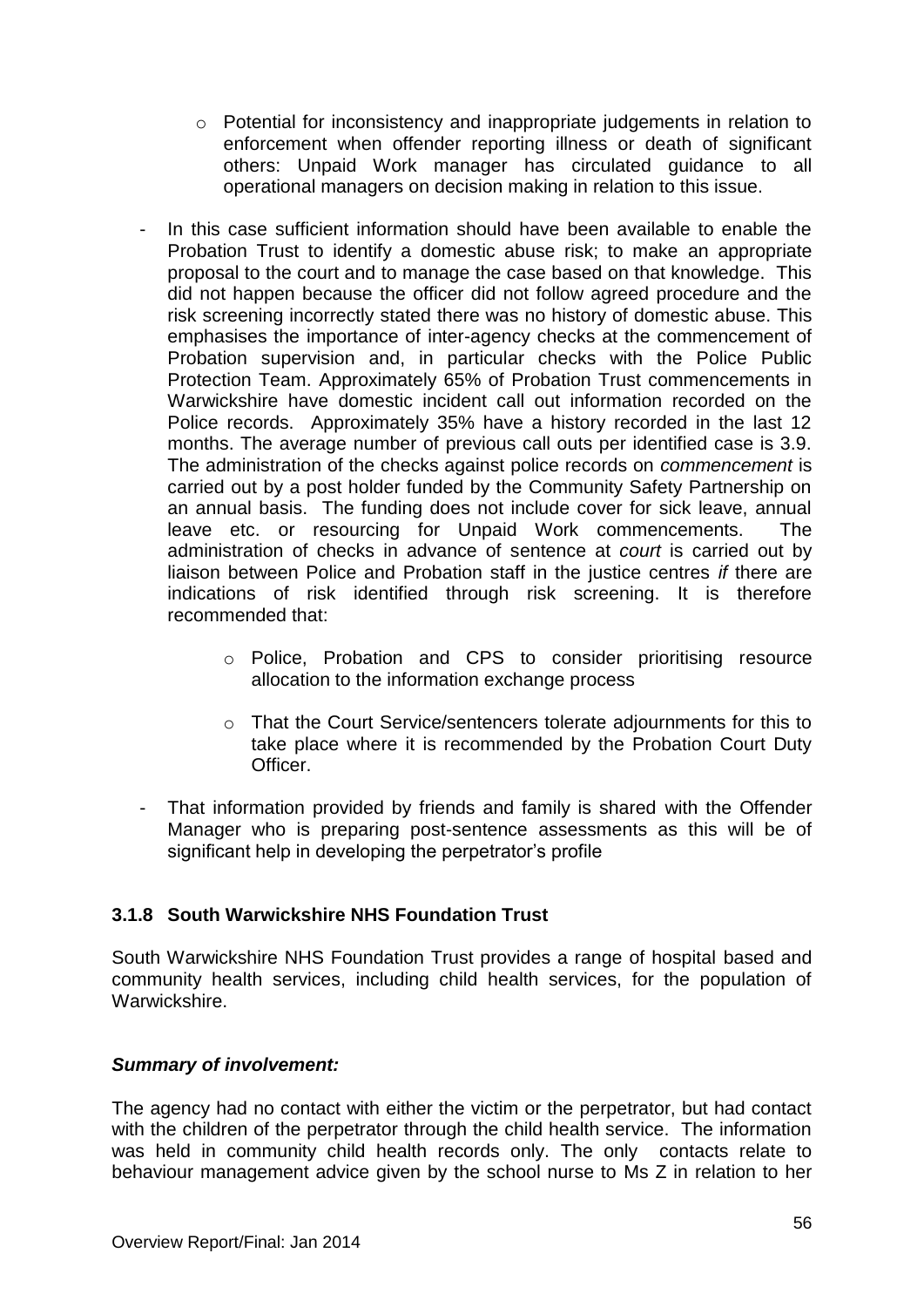child, Y. Ms Z reported that she and her partner (the partner is not named in the records) argue on occasion. There is no record of MARAC information in any of the records.

# *Analysis:*

The records reviewed showed that the children had accessed appropriate health services. The school nurse had offered behaviour management advice to Ms Z and she had accepted this advice and support. When Ms Z had said that she sometimes argued with her partner in front of Y which caused difficulties, advice was given and the possibility of seeking support from Relate services was suggested by the school nurse. Work on practical strategies was completed by the nursery nurse with Ms Z. Ms Z reported by telephone that Y's behaviour had improved and all the family working together on positive behaviour had encouraged Y. This seemed to be a proportional response to Y's behaviour and the strategies suggested were reported to have had a positive effect. No further support was requested following this. No MARAC information was recorded in the records reviewed so the IMR author was unable to assess if opportunities were missed in this case. The response by health staff on the information they had was appropriate and proportional.

# *Lessons learnt:*

### *a) Good practice*

- Appropriate support was provided by the child health service.

# *b) Areas for improvement*

- There have been developments in practice, though not as a direct result of this case:
	- o From April 2012 health visitors receive notification of 'medium' risk domestic abuse incidents from Warwickshire Police when the victim is pregnant and or there are children under five years of age in the household.
	- o The Safeguarding Children Named Nurses attend MARAC conferences and share information with health visitors, school nurses and other health professionals if appropriate.

### *Agency recommendations:*

- South Warwickshire NHS Foundation Trust Review all recommendations from the DHR and complete on action plan relating to the recommendations as appropriate.

# **3.1.9 West Midlands Ambulance Service**

### *Summary of involvement:*

West Midlands Ambulance Service had limited contact with the victim, the perpetrator and the victim's son, having received six separate 999 calls to attend to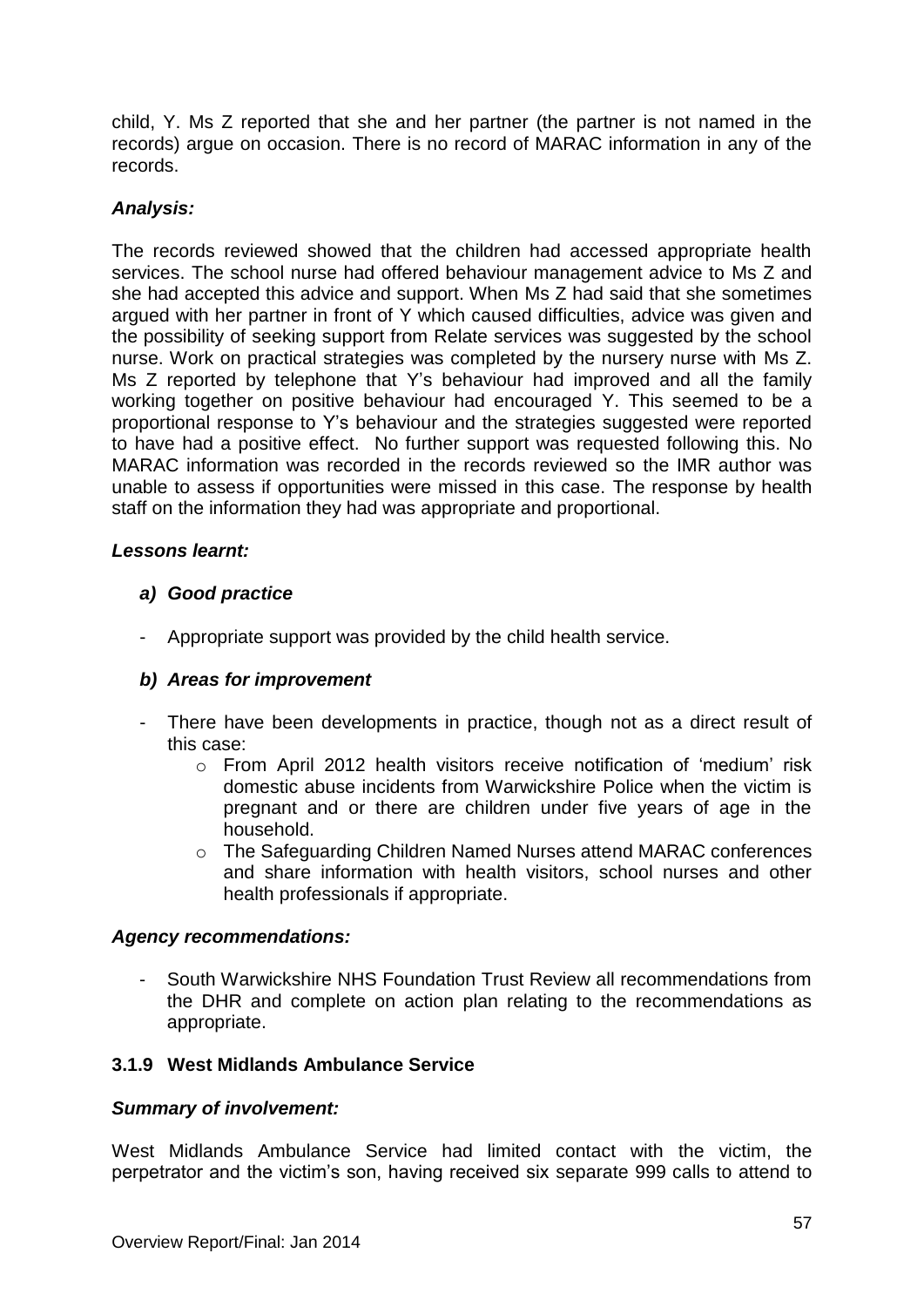the three individuals involved between 28<sup>th</sup> July 2011 and 22<sup>nd</sup> December 2011. Four of the callouts involved issues around overdoses and the use of alcohol and two of the calls were for assaults. The call by the victim's son in July 2011 has no relevance to the domestic homicide. However one of the assaults cannot be linked to any other individuals as no details of the attacker are known by West Midlands Ambulance Service.

On **22nd August 2011** at 20:29 there was a call from Warwickshire police asking for an ambulance to attend to the victim at the home address due to her being assaulted by her partner. The victim was complaining of rib and arm pain but refused treatment so was left in the care of the police officer on scene.

On **26th September 2011** at 18:35 a 999 call was received from the victim requesting an ambulance due to the perpetrator having taken an overdose. On arrival the history given to the crew was that the perpetrator had taken an overdose and had also used cocaine and alcohol. It was stated that the perpetrator had taken the overdose due to him having an argument with his ex-partner. The perpetrator was transported to hospital for further assessment.

A 999 call was received on **9 th December 2011** from the victim to attend to the perpetrator who had cut his wrists, taken an overdose and was under the influence of alcohol. The victim stated on the call that the perpetrator had told her to leave the property so she was sitting in her car outside, it was also stated that the perpetrator's behaviour could be unpredictable and he still had the razor blade on his person that he had used to cut his wrist. An ambulance was dispatched and police back up was requested but on arrival of the ambulance the perpetrator absconded so no treatment could be administered and the case was left in control of the police.

On the **22nd December 2011** at 00:57 a 999 call was received to attend to the victim due to her taking an overdose with alcohol. The victim had taken over 60x 500mg paracetamol tablets and was conveyed to hospital for treatment. At 02:47 a second 999 call was received this time from the police asking WMAS to attend the home address again. The victim had left the hospital without being treated and the hospital had contacted the police asking them to do a safe and well check. The police found the victim at home and deemed her to still require treatment so requested WMAS transport her back to the hospital.

# *Analysis:*

Due to the nature of the service provided by WMAS the staff only saw the individuals for a short time period and in an emergency situation. WMAS staff acted appropriately and in line with all policies and procedures for each incident. Due to the size of WMAS and the number of staff employed, it is quite usual for no member of staff to attend to the same address on more than one occasion and out of the 6 incidences only one member of staff had attended twice, dealing with two different family members.

WMAS alerted other agencies appropriately with details being passed to the police service and full handovers to the Accident and Emergency staff on each transfer to the hospital. However it would have been good practice for a referral to have been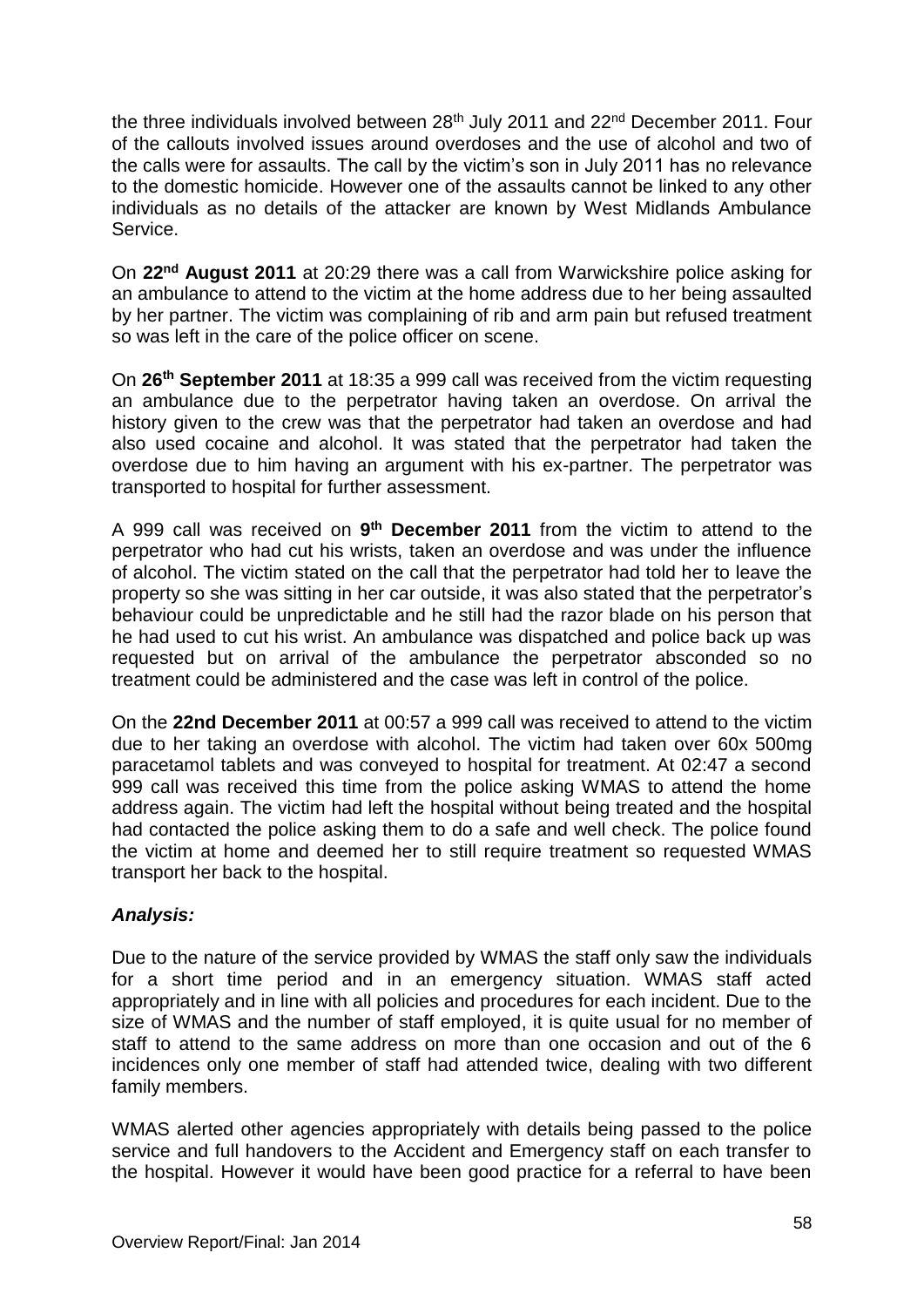made to social services so more professionals could have been made aware of the events taking place which in turn may have painted a picture or filled in some blanks for other agencies.

### *Lessons learnt:*

Since this case in 2011 changes have taken place with the in-house referral system at WMAS. The question set used to complete referrals has been changed and also a lot of work has been done to raise more awareness around the need for referrals to be made even when other services are on scene e.g. the police. This awareness has been raised by articles in the WMAS weekly briefing paper which is distributed to all ambulance staff and is also available in paper format on all stations and via the internet. Also the mandatory training sessions have been updated to cover domestic violence on a wider scale.

### *Agency recommendations:*

- WMAS to continue to raise awareness on Domestic violence and the need to report any concerns through the safeguarding process.
- To improve communication between services to highlight potential at risk individuals and families so these cases can possibly be picked up using early warning signs.

### **3.1.10 George Eliot Hospital**

*The victim:* A&E services at George Eliot Hospital had contact with the victim on three occasions, once in 2008 and twice in 2011. The first two visits were for minor attendances and electronic records reviewed for these events document that no follow up was required.

The victim's third presentation at A&E on **22nd December 2011** was significant in terms of an attempt at self-harm. On this occasion the victim initially left the A&E Department before treatment was initiated. Staff recognised the risks to the individual and contacted the Police who subsequently contacted the ambulance service following which the subject was retrieved and returned to A&E for assessment and treatment. The victim was transferred into the A&E assessment area for observation and treatment and was seen by a Psychiatrist the following day **(23rd December)** when she was assessed as being medically fit for discharge. The outcome of the risk assessment was:

Risk of suicide - low Risk of self- harm - low Risk of neglect - low Risk for others – low

The impression was that this was an impulsive overdose and disclosure was recorded relating to physical abuse noted by ex and current boyfriend. The victim was assessed as fit to be discharged for the GP to review in one week's time and to consider starting her on antidepressants if she is feeling low in mood. The Crisis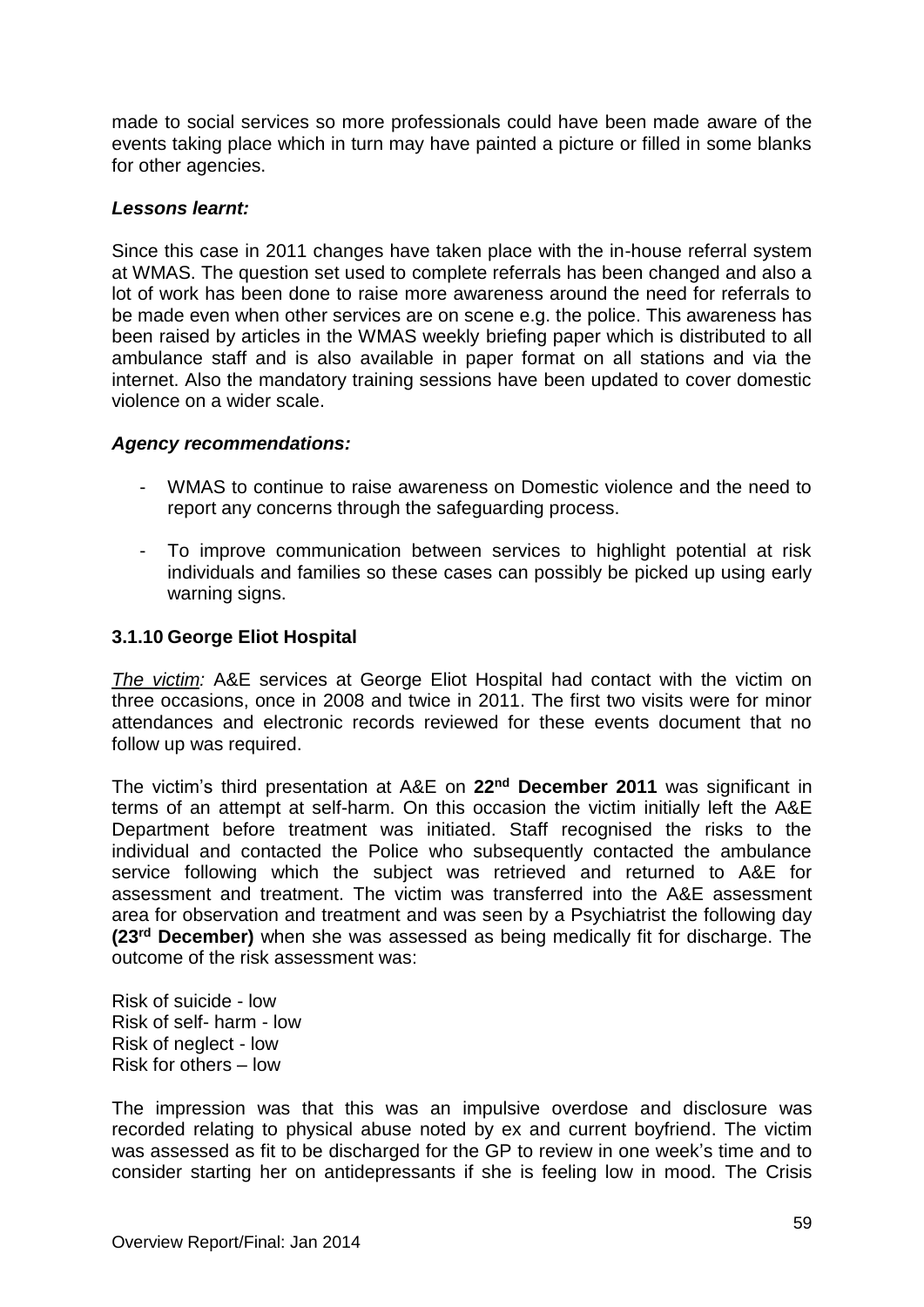team number was given and the victim was advised to contact crisis team if needed. No domestic abuse risk assessment was undertaken and no information regarding domestic abuse services was provided.

*The perpetrator* attended the A&E department eleven times between 2008 and 2011, five times as the result of self-harm. The last occasion was in December 2011 prior to his admission to the mental health unit for assessment.

### *Analysis:*

It was not until the period of medical management and treatment had concluded that the victim disclosed previous incidents of physical abuse by an ex-boyfriend and current boyfriend. Records do not contain any evidence of how the disclosure was explored or what actions were identified as a result.

### *Lessons learnt:*

### *a) Good practice*

- No areas of good practice were identified.

### *b) Areas for improvement*

- There was a missed opportunity on the victim's last contact with the hospital in terms of recognising and responding to the disclosure of domestic abuse, providing information and support to the victim and ensuring that multi-agency considerations were explored or discussed with her. It is clear that improvements are required in order to ensure that lessons are learnt from the DHR are implemented across all partner agencies to improve awareness and ensure that victims are provided with appropriate advice and support.

### *Agency recommendations:*

- To raise the profile of domestic abuse in both adult and child safeguarding training sessions. *(The Panel is of the view that there needs to be separate training on domestic abuse and that is is not sufficient to only link it with safeguarding training).*
- To target front line staff in A&E with specific domestic abuse training to enable them to identify people at risk and initiate appropriate supportive and protective actions.
- To develop and implement a Domestic Abuse Policy in collaboration with partner organisations.
- To engage with the Warwickshire Against Domestic Abuse Campaign to explore ways of improving detection of abuse and support for victims of abuse.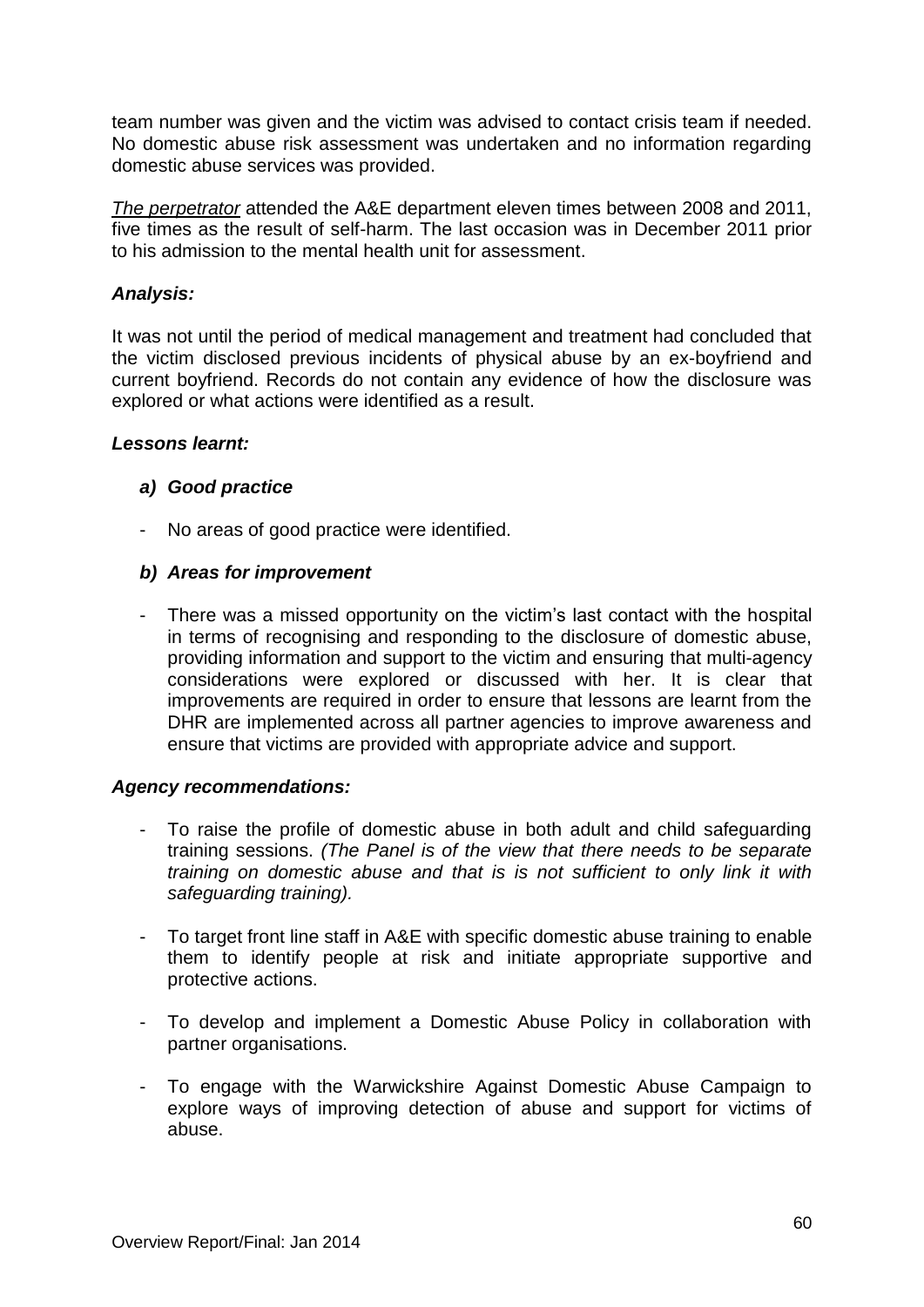- To ensure that the profile of domestic abuse is not only raised under the umbrella of both child and adult protection, but in its own right

### *Multi-agency recommendations:*

Public awareness campaign e.g. production of information leaflets / posters which can be distributed throughout agencies.

### *The Panel asked for the following additional information:*

*With regard to the victim leaving the hospital before treatment, what is the hospital's DNA policy and would this ensure follow up in domestic abuse cases?* 

*The Panel asked about ownership at a senior level – for example are senior managers aware of domestic abuse issues, including the role of MARAC and the DASH risk assessment process?* The response was that it was unlikely that there was senior management awareness of the processes. GEH does intend to appoint a domestic abuse lead. *The Panel highlighted the need for leadership from the top of the organisation, otherwise staff training won't impact on practice – for example, training staff to use DASH does not mean they will use it, unless there is a clear expectation from senior management that this is a priority. It is also important that GEH fully engage with the MARAC and ensure that the representative attends – this could be written into the job description of the new domestic abuse lead.* The IMR author acknowledged the need for a wider understanding of domestic abuse at a senior level and intended to raise this at a meeting in February 2014.

*With regard to the Domestic Abuse Policy, the Panel advised that GEH should seek external validation of the Policy. The Panel were unclear as to how the policy would improve practice at the front line and commented that training for front line staff must be adequately resourced and supported by senior management. Panel members offered to review the Policy and give feedback, and offered to share knowledge and experience.* 

*Overall, the Panel noted that the IMR submitted by GEH was not robust and was only based on electronic records and case notes, rather than speaking to staff to find out what prevents them from responding appropriately to disclosures of domestic abuse. The Panel are of the view that this reflects the need for cultural change within the organisation in order to properly embed better awareness and practice regarding domestic abuse, and that this must be led from the top. The Panel were not assured that the organisation fully grasp this.*

# **3.2 Information from friends, family and employer**

Family and friends of the victim were identified from the police investigation and invited to contribute to the review, along with the victim's employer. In view of the delay of the trial, further letters were sent to all 8 contacts following completion of the trial to repeat the offer of involvement. One direct relative represented the family and contributed in writing and by telephone, one close friend of the victim was interviewed, as was her employer. A further long standing friend of the victim wished to be involved but was prevented from doing so by ill health. In addition the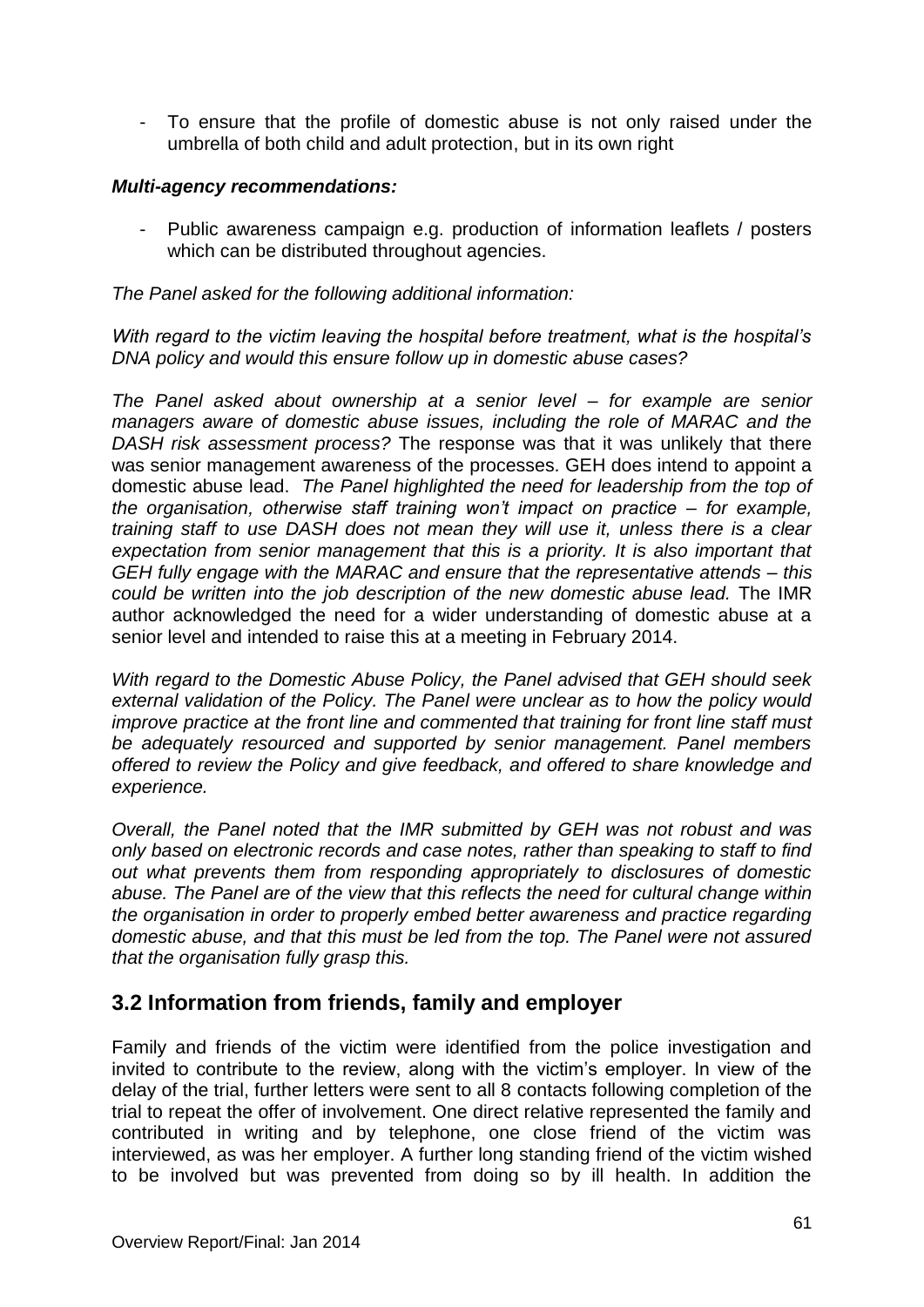perpetrator and his family were invited to contribute, but declined. The Panel also received a copy of the trial transcript which provided additional information from friends, family and other witnesses. This summary is therefore based on information from family and friends through written submission, interview, or as witnesses at the trial. All contributions were consistent in their views and information.

The victim grew up in Lancashire and moved to the Midlands when she was 18 and pregnant with her son. She was happy and outgoing and presented as confident and independent. She had two previous long term relationships which were also abusive. Prior to meeting the perpetrator, her second long term relationship had ended, leaving her feeling vulnerable and lonely. She was described as someone who needed people around her, and perhaps wasn't always as confident as she appeared. A popular, attractive and vivacious person, she was also clever and hard working - owning her own house and car, and having a good job, compared to the perpetrator who was unemployed and appeared to have no fixed address. She met the perpetrator in March/April 2010 and he moved in within a few days of them meeting. The perpetrator was described as initially charming, though manipulative, and her family liked him and thought they were a good match. Though the victim had many friends, her extended family lived some distance away and so rarely saw them together as a couple. There was regular telephone contact with her parents, though the victim didn't tell them about his violence towards her.

Their relationship was described as mixed – though the perpetrator could be charming and would "look after her", he could quickly turn nasty. He was described as a liar and a thief who stole from her and wrote off 3 cars, leaving her with increased debt. Over time, he isolated her from her friends, and she became more secretive, hiding the fact that she had reunited with him later in 2011. She started a new job during the time they were back together, but told work colleagues that she was single. Friends warned her about the risks of going back to him but she thought she could handle him – she saw herself as "the boss" in the relationship. However, there was also evidence that she was sometimes frightened of him (but "if she was afraid, she wasn't afraid enough"), that she predicted he would kill her, and at times, friends stayed overnight with her and "slept with hammers under the pillow". Due to the perpetrator's strength and size along with his volatility, friends warned her that he was more dangerous than anyone she had been previously involved with.

The possible reasons for the victim withdrawing complaints made to the police were identified as probably due to the perpetrator saying sorry and appearing to make amends, and the victim not wanting to involve his children (who witnessed the throttling incident). Mixed views were expressed about whether it was because of fear of reprisals, though she did tell friends that the "police have no power to do anything" – for example bail conditions didn't stop him from approaching her. However, a key factor appears to be her reacting badly to being referred to as a "victim" and this seems to have been a major barrier to her accepting help from agencies – she believed she could deal with it herself and that it would be a sign of weakness to accept help. Her suicide attempt in December 2011 was out of character and an indication of how bad it had become.

The evidence from family and friends and from the trial, paints a picture of a volatile relationship, with the perpetrator driven by jealousy and aggression. He was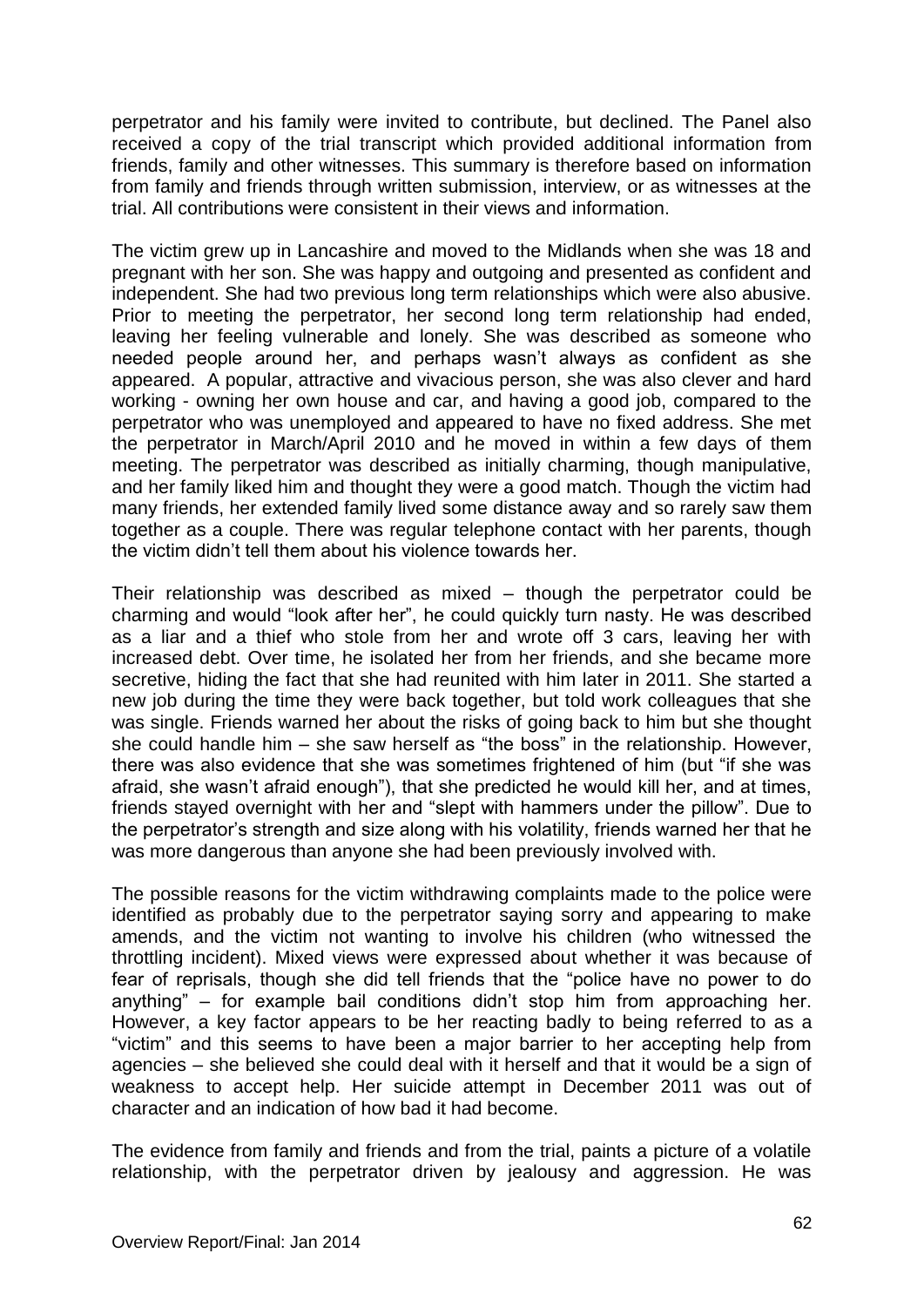considered to be a bad influence on her – for example, she started drinking more heavily when she was with him, he allegedly introduced her to drugs, and they frequented pubs that she wouldn't previously have entered. The victim told friends and family that she was ending the relationship, and that they had agreed that he would move out after the New Year.

# **3.3 Processes**

# **3.4.1 Multi-Agency Risk Assessment Conference (MARAC)**

Multi-Agency Risk Assessment Conferences (MARACs) are regular local meetings where information about high risk domestic abuse victims (those at risk of homicide or serious harm) is shared between local agencies. By bringing all agencies together at a MARAC, and ensuring that whenever possible the voice of the victim is represented by the IDVA, a risk focused, co-ordinated safety plan can be drawn up to support the victim. The main purpose of the MARAC is to:

- $\triangleright$  Share information across agencies to increase the safety, health and wellbeing of victims, both adults and children
- $\triangleright$  Determine whether the perpetrator poses a significant risk to an individual or the wider community
- $\triangleright$  Jointly construct and implement a risk management plan that professional support to those at risk and reduces the risk of harm
- $\triangleright$  Reduce repeat victimisation
- $\triangleright$  Improve agency accountability
- $\triangleright$  Improve support for staff involved in high risk domestic abuse case

MARAC is not a statutory requirement though overlaps with statutory processes; it is not a case management process but focuses on the victim and checks that agencies are doing as much as possible to provide support and reduce risks. Good practice guidance and principles is available from CAADA and processes can vary nationally. All cases assessed as high risk are considered by the MARAC in Warwickshire.

There are currently over 260 MARACs are operating across England, Wales and Northern Ireland managing over 57,000 cases a year. The Warwickshire MARAC operates geographically across 3 areas and as such holds 3 meeting per month as follows:

- Warwickshire North MARAC (covering Nuneaton and Bedworth Borough and North Warwickshire Borough)
- Warwickshire Rugby MARAC (covering Rugby Borough)
- Warwickshire South MARAC (covering Warwick District and Stratford on Avon District|)

The role of MARAC coordinators and administrators is to:

- $\triangleright$  help to establish communication between all parties
- $\triangleright$  give information to partner agencies about the MARAC process
- $\triangleright$  work with the chair to identify agency gaps
- $\triangleright$  establish links with these agencies to enable them to take part in the MARAC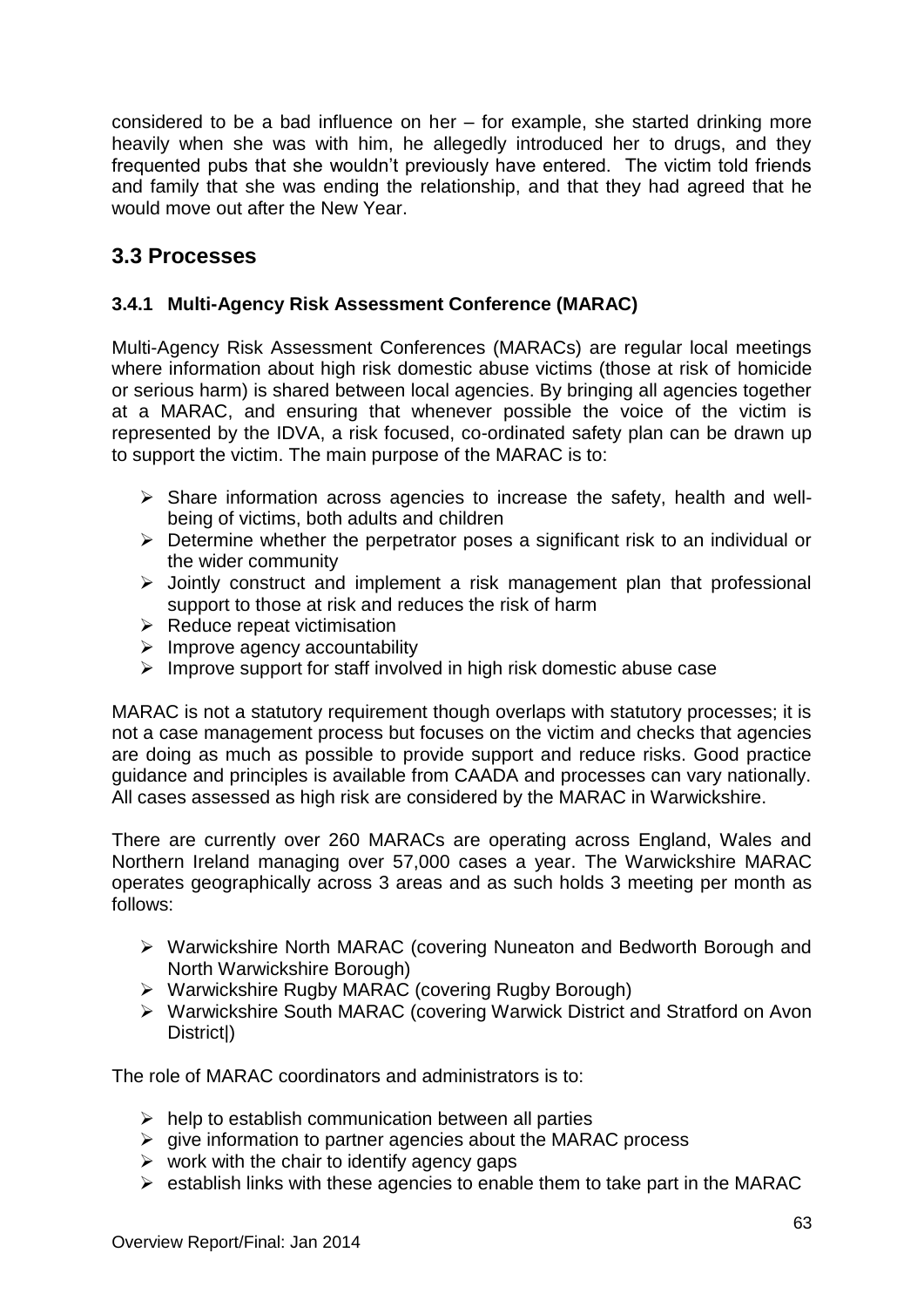At the time of the referral of the victim to MARAC, Warwickshire's MARAC coordinator was employed by Warwickshire Police, jointly funded by Warwickshire County Council, and based in the Protecting Vulnerable Person's Unit at Warwickshire Police. As the MARAC co-ordinator was a member of police staff, the process for receiving police referrals was different to that of referrals from other agencies. For police referrals the MARAC co-ordinator populated the nominal table with information found on the Domestic Abuse Unit's high risk case management spreadsheet. This, along with the details of referrals from other agencies, was then emailed to all MARAC agencies for research prior to the meeting. During this period, the allocated Domestic Abuse Officer would prepare the case information to be shared at the MARAC meeting.

Warwickshire has a MARAC Steering Group that provides strategic governance to the MARAC in order to ensure consistency across the 3 geographical areas, to reduce repeat victimisation and reduce levels of harm posed to high risk victims across Warwickshire. The Steering Group therefore completed an IMR of the Warwickshire MARAC to identify lessons that could be learnt.

Warwickshire North MARAC was assessed by CAADA in 2012 as part of the MARAC Quality Assurance Programme. The DHR Panel received a copy of the preliminary report and note that the findings are consistent with the findings of the IMR.

### *Summary of involvement:*

The victim was referred to the MARAC by Warwickshire Police following the incident reported on  $7<sup>th</sup>$  May 2011. The case was discussed at the Warwickshire North MARAC on 16<sup>th</sup> June 2011. No further referrals were received by the MARAC, nor was there a need for further follow-up identified. The minutes of the MARAC meeting record a brief outline of the case, the reason for high risk, a brief summary of the perpetrator's offending history, and the actions agreed.

# *Analysis:*

Between April 2011 and March 2012, the average number of cases heard at the North MARAC was 25 per meeting, the lowest being 13 cases and the highest being 38 – the latter being at the June 2011 MARAC when this case was discussed. CAADA recommend that a maximum of 20 cases should be considered at any given MARAC to ensure that attendees remain focussed and give each case the level of attention that it deserves. In this case, if the referrals were discussed in the order they were listed (it is not known whether they were taken out of order), this case was listed as case number 30 out of 38. Documentary evidence shows that information about the case was distributed to MARAC agencies prior to the meeting.

There is no information as to whether the victim was aware of the referral to MARAC, whether she had consented to this, or if not, the grounds on which information was being shared. The information suggested that the perpetrator may have children, but the lack of any details meant that MARAC agencies were unable to research any records relating to children. This ties in with the Police IMR regarding delays in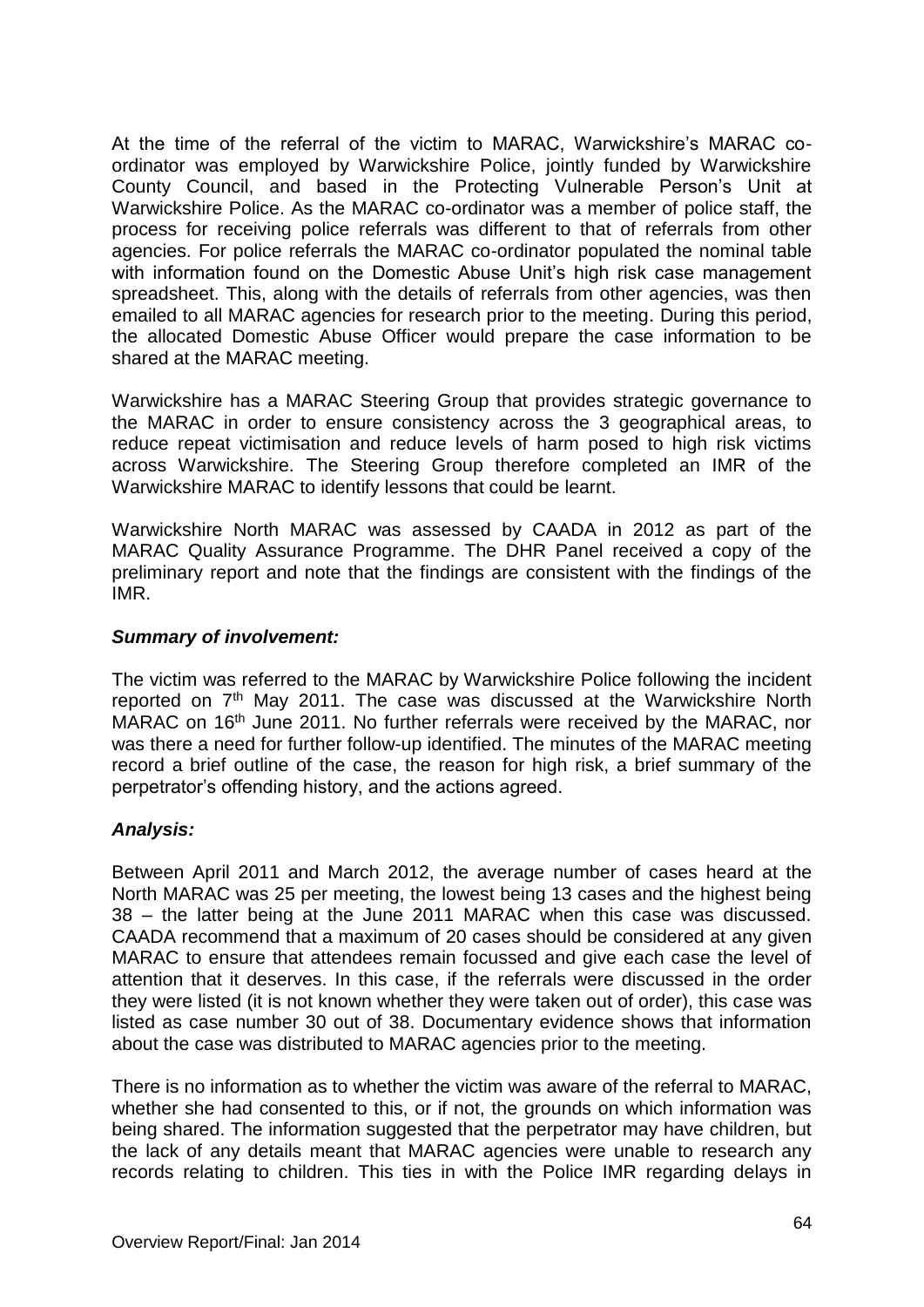inputting to CATs and the Children's Services IMR which identifies that the names of children (who were present during the incident) were not known to them prior to the MARAC meeting.

No information on the further incident of  $25<sup>th</sup>$  May 2011 was provided to MARAC. resulting in agencies not being aware of the change in circumstances or risks posed to the victim. Furthermore, on 15<sup>th</sup> June 2011 (the day before the MARAC meeting), the perpetrator failed to appear in court and a warrant was issued for his arrest. Custody records indicate that he was arrested the same day and his bail conditions were varied. This new information was also not available to the MARAC.

The minutes of the MARAC include a record of the initial interventions/referrals made, but this is incomplete. For example, the minutes indicate that no referral had been made to WDVSS, although it is now known that WDVSS received a referral from the police on 1st June 2011. This referral may have been related to the repeat incident of 29<sup>th</sup> May 2011 which was not passed to the Domestic Abuse Unit. The minutes also imply that the IDVA was continuing to attempt to contact the victim (in contrast to understanding of the Refuge/IDVA as set out in their IMR). The minutes template used at the time was not an effective record of the meeting. The minutes don't reflect the detail of the discussion of the case or the rationale of why actions were agreed or not pursued. Most importantly, they do not record the risks posed, how these risks will be addressed, by whom and by when – the very essence of the MARAC. They are therefore not a defensible record of the actions taken. Although there is a section for details on criminal justice developments, this had not been completed. The template also lacked anywhere to record the support agency identified for the victim, who would update the victim after the meeting, and any actions that were considered but dismissed. The minutes are not comprehensive as they do not record the contribution from agencies at the meeting, and either information was not shared, or it was shared but not recorded. For example, the minutes show that CWPT only knew the perpetrator, though we now know that the victim was referred to the IAPT service in 2010. Probation provided no information though knew the perpetrator well. WDVSS provided no information, though we now know that referrals were received and the victim refused the service. All of this information would have helped the MARAC develop the risk management plan – without it, the meeting was making decisions without knowing the full situation. The minutes show that two MARAC members did not attend the meeting, or send deputies or notes from their agency.

### *Lessons learnt:*

# *a) Good practice*

- All cases assessed as high risk are referred to the MARAC

# *b) Areas for improvement*

- The high number of cases presented to the MARAC meeting held on 16<sup>th</sup> June 2011 suggests that not all cases are likely to have the same level of focussed discussion. Whilst attendees remain committed, it is inevitable that attendees become tired both mentally and emotionally and it has to be asked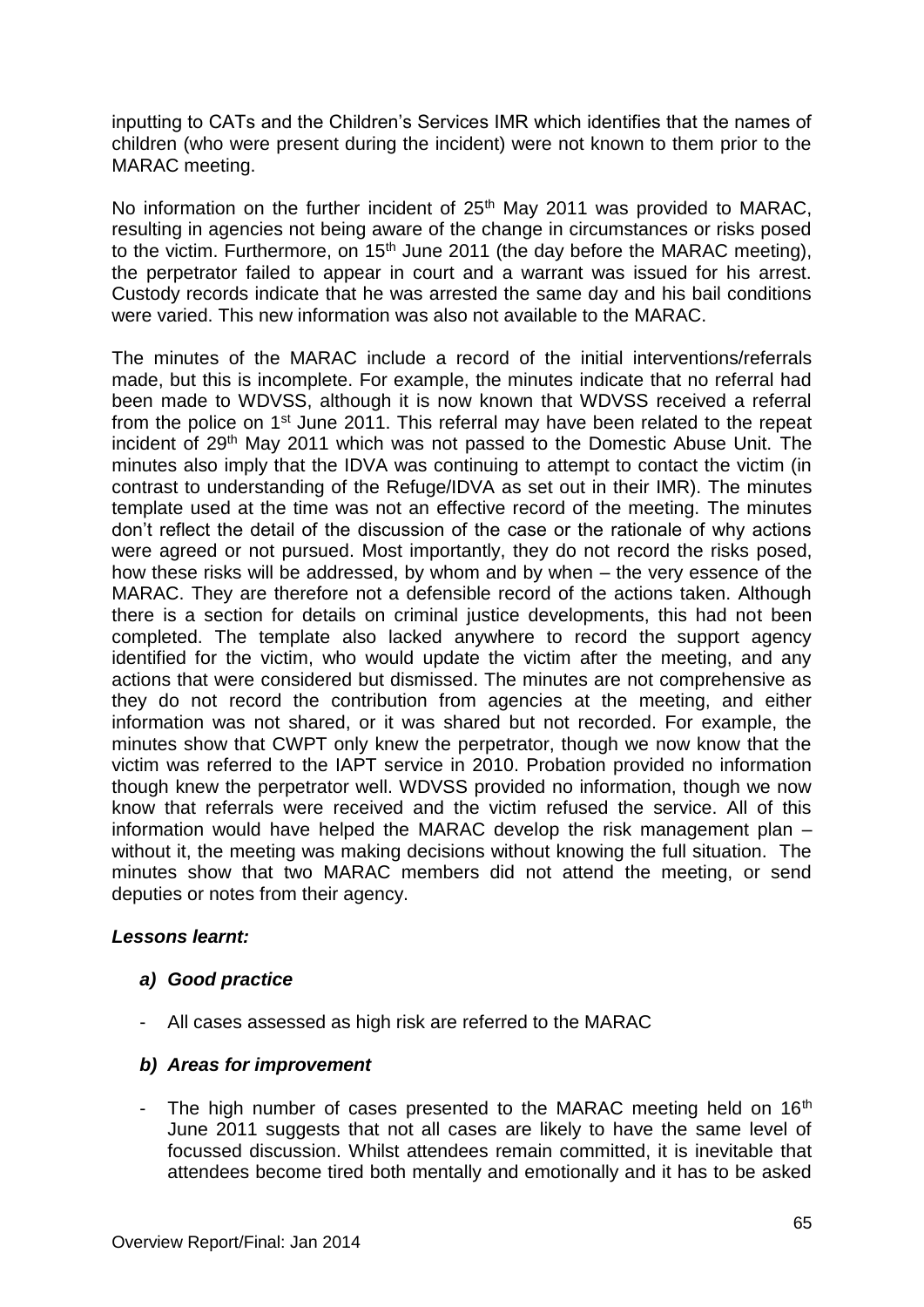whether case number 30 will have the same quality of discussion as case number 1. Agendas need to be planned in line with CAADA recommended best practice – i.e. a maximum of 20 cases per meeting.

- It is important to establish whether the victim consents to have their information discussed at MARAC or whether the case is taken forward without consent. CAADA have produced an Information Sharing Without Consent Form which agencies can use in order to come to a balanced and defensible decision as to whether to share information without the victim's consent. Clearly, though consent is not compulsory, it is better to have the victim's consent wherever possible and the ability to explain how the MARAC works and what it can offer will be instrumental in obtaining this. There should also be processes for giving feedback to the victim after the meeting. Furthermore, it is essential that all information is accurate and comprehensive, including the names of any children.
- It is essential that repeat incidents and other critical information identified subsequent to the referring incident are reported to the MARAC, otherwise the meeting will make decisions that are not based on a full understanding of the circumstances and the risks.
- The minutes of the MARAC did not provide a comprehensive and full record of the meeting. The template used at the time was not effective and therefore not a defensible record of the actions taken. The template used had not been fully completed, and so there were gaps in the information available to the meeting, and the template also had gaps that meant that the main focus of the discussion was not recorded including the rationale underpinning the actions agreed.
- The minutes indicate that information about the victim and perpetrator that was known to agencies was not effectively shared. These omissions may have been for a number of reasons including agencies not effectively researching the case, not understanding they needed to contribute what they knew, not feeling able to contribute or thinking their information wasn't relevant, or deciding not to share information for legitimate reasons.
- It would appear that neither individual agencies or the MARAC had a robust system in place to identify and re-refer victims to the MARAC following any further domestic abuse incidents in a 12 month period. If this had been the case, the victim would have been re-referred following repeat incidents on 29th May 2011 and 22<sup>nd</sup> August 2011.

### *MARAC Steering Group recommendations:*

- To develop and ensure implementation of an induction programme for new MARAC agencies and representatives to support them in understanding their roles and the requirements of MARAC agencies.
- To complete the revision of the MARAC Operating Protocol to ensure that it is compliant with the CAADA checklist.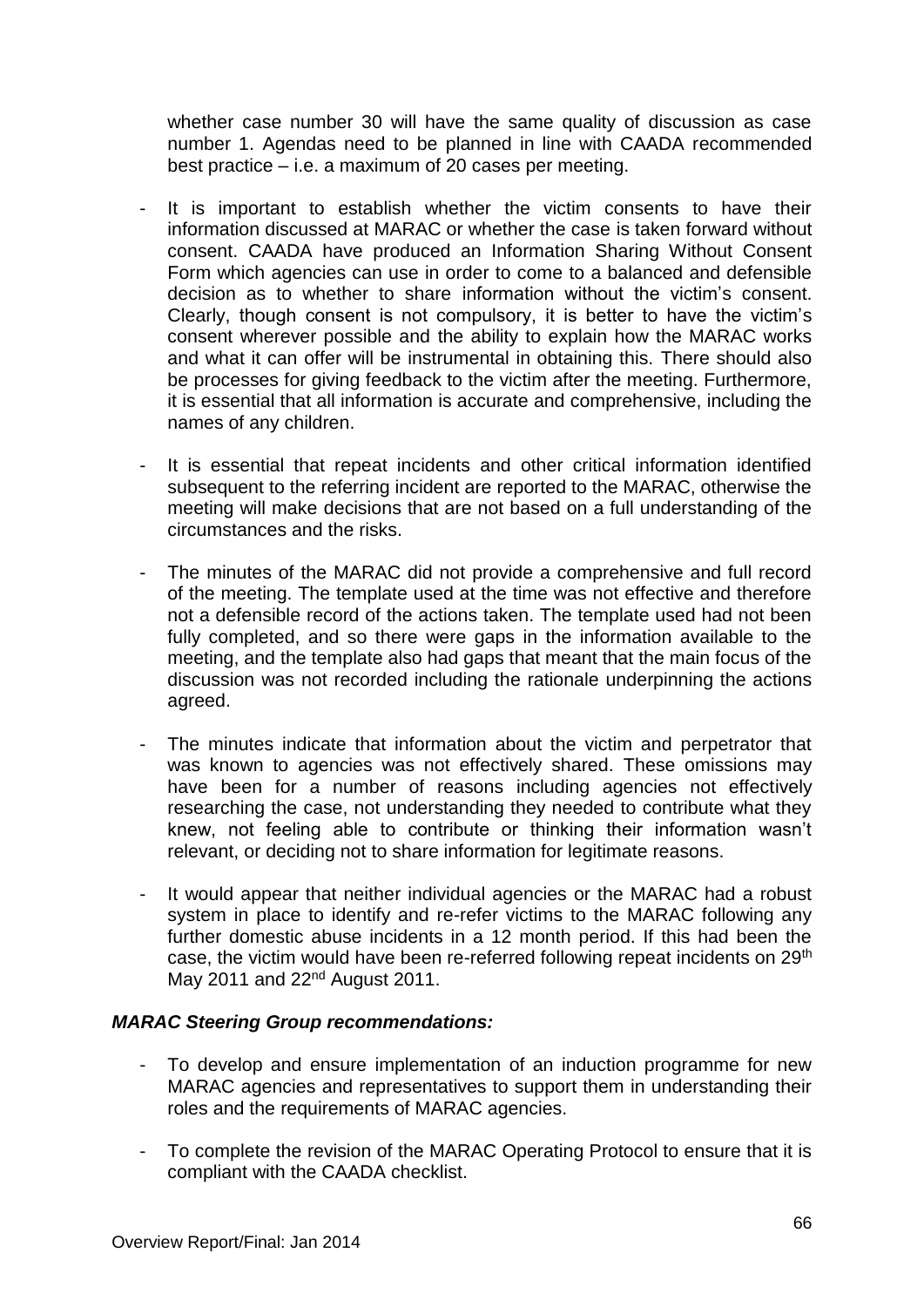- To complete the MARAC Information Sharing Protocol to ensure that it is compliant with the CAADA checklist.
- To improve and re-format the MARAC minutes template to ensure that it includes:
	- o Whether the victim is aware of the referral
	- o The contribution of each agency
	- o Detail of the discussion of the case
	- o The rationale of why actions were agreed or not pursued
	- o The risks identified, how these risks will be addressed, by whom and by when
	- o Identification of the support agency for the victim
- To clearly define the role of the IDVA in relation to the MARAC, including the requirement to contact the victim prior to the meeting and to ensure that there is clarity about ongoing contact
- The MARAC Steering Group should make a formal decision regarding the flagging of files, and inform all agencies of the outcome
- Remind all agencies of their responsibilities relating to attendance, including sending deputies and/or written notes in the absence of the usual representative.
- In view of the high number of cases referred to the North MARAC, to split the monthly meeting into 2 (if less than 20 cases referred, the second meeting can be cancelled).
- MARAC Steering Group to complete a feasibility study as to whether a multiagency web-based database for MARAC cases (e.g. Paloma's MODUS database) would be beneficial.
- To implement all the additional recommendations of the CAADA Quality Assurance Report that are not covered above.

### **3.4.2 Risk Assessment – DASH**

A key issue emerging from the chronology and IMRs is that risk assessments of domestic abuse incidents involving the victim and perpetrator varied over time:

th April 2011: Standard Risk 7<sup>th</sup> May 2011: High Risk th May 2011: Medium Risk nd August 2011: Medium Risk

To gain a better understanding of the risk assessment process, the Panel received a presentation from an independent consultant who delivers CAADA risk assessment training and who ran training sessions for front line workers in Warwickshire during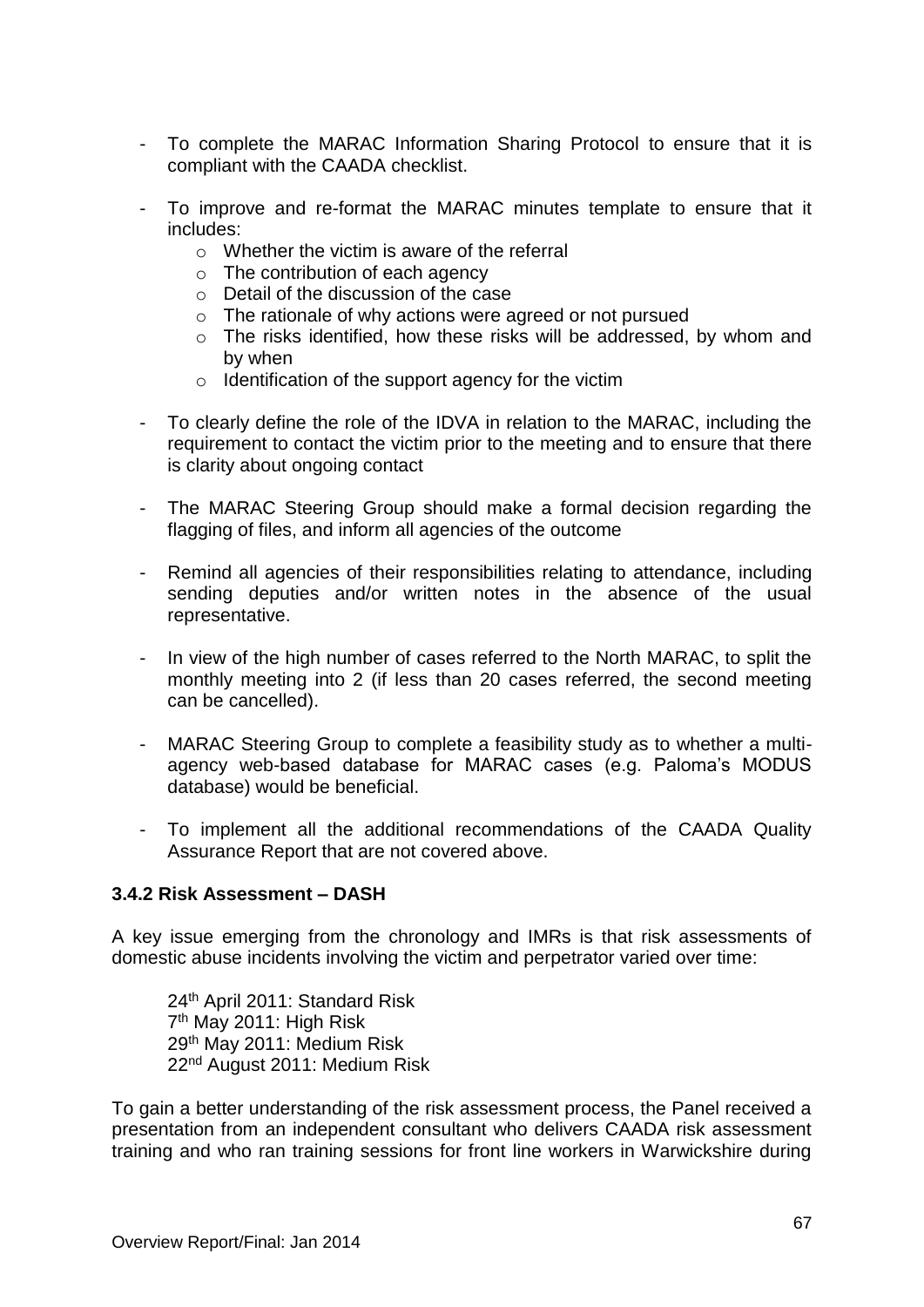2011. The aim of the DASH (Domestic Abuse Stalking and Honour Based Violence) Risk Assessment is to:

- $\triangleright$  Help front line practitioners identify high risk cases of domestic abuse, stalking and 'honour'-based violence.
- ▶ Decide which cases should be referred to MARAC and what other support might be required. A completed form becomes an active record that can be referred to in future for case management.
- $\triangleright$  Offer a common tool to agencies that are part of the MARAC process and provide a shared understanding of risk in relation to domestic abuse, stalking and 'honour'-based violence.
- $\triangleright$  Enable agencies to make defensible decisions based on the evidence from extensive research of cases, including domestic homicides and 'near misses', which underpins most recognised models of risk assessment.

The checklist is aligned to the Association of Chief Police Officers (ACPO) policy and is designed to be a snapshot of risk at a particular time. The form contains 24 questions, with the police form using 27 questions, and the number of ticks are tallied up with 14+ ticks being classified as high risk. Good practice identified by CAADA is that people should be offered support if there are at least 10 ticks. It was also noted that the terminology has changed – originally, there were 3 terms used: Standard Risk, Medium Risk and High Risk. This has now changed to 2 terms of High Risk and Non High Risk.

CAADA guidance sets out the recommended referral criteria to MARAC as having 3 elements:

1*. Professional judgement: if a professional has serious concerns about a victim's situation, they should refer the case to MARAC. There will be occasions where the particular context of a case gives rise to serious concerns even if the victim has been unable to disclose the information that might highlight their risk more clearly. This could reflect extreme levels of fear, cultural barriers to disclosure, immigration issues or language barriers particularly in cases of 'honour'-based violence. This judgement would be based on the professional's experience and/or the victim's perception of their risk even if they do not meet criteria 2 and/or 3 below.* 

*2. 'Visible High Risk': the number of 'ticks' on this checklist. If you have ticked 14 or more 'yes' boxes the case would normally meet the MARAC referral criteria.* 

*3. Potential Escalation: the number of police callouts to the victim as a result of domestic violence in the past 12 months. This criterion can be used to identify cases where there is not a positive identification of a majority of the risk factors on the list, but where abuse appears to be escalating and where it is appropriate to assess the situation more fully by sharing information at MARAC. It is common practice to start with 3 or more police callouts in a 12 month period but this will need to be reviewed depending on your local volume and your level of police reporting.* 

It was confirmed that the form used within Warwickshire is designed to capture professional judgement. Within police procedure, 3 lower risk incidents do not trigger a referral to MARAC unless the case is already known to the committee. It is also quite possible that agencies are not aware of disclosures made to other agencies – i.e. 3 agencies may each have one disclosure. Once accepted into the MARAC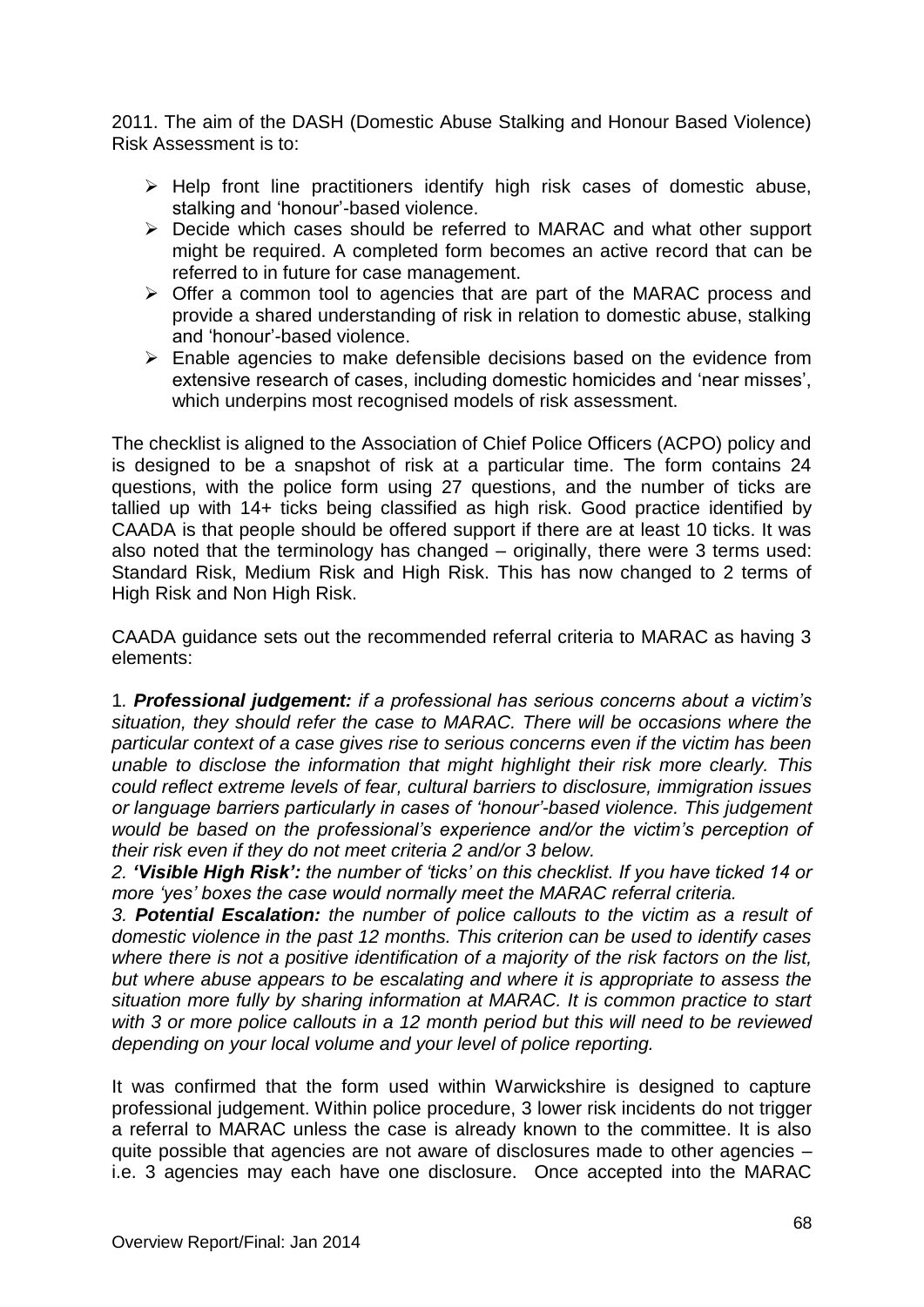process, any further incident where a crime has been committed within 12 months, regardless of the risk level, is referred back to the MARAC.

### *Analysis*

The following issues were identified in relation to this case:

- $\triangleright$  Each incident appears to have been risk-assessed in isolation of the wider context or previous incidents – the view of the panel was that each incident was probably correctly assessed based on the circumstances at the time, but it raises a question as to whether subsequent incidents following the  $7<sup>th</sup>$  May assessment should have been assessed as high risk on the basis of the seriousness of the previous incident, a sign of escalation, and the fact that the perpetrator was in breach of bail conditions to not contact the victim or visit her address.
- $\triangleright$  Professional judgement is essential when a victim either doesn't co-operate fully in the process, retracts, or subsequently underplays the level of risk
- $\triangleright$  The risk assessment process is applied to the victim only there is no assessment of the risks posed by the perpetrator and is therefore not a full assessment of the circumstances. However, it was noted that MARAC does look at the perpetrators actions as well and the DASH risk assessment of 29<sup>th</sup> May 2011 also noted that the perpetrator posed high risks.
- $\triangleright$  It is unclear why the subsequent incidents were not referred back to MARAC. The incident of 29<sup>th</sup> May did not meet the CAADA criteria of a repeat incident as it did not involve a crime being committed – however, the incident happened after the throttling incident and prior to the MARAC meeting and should therefore have been included in the information presented to agencies. The incident of 22nd August 2011 should have been referred to MARAC as a repeat incident as it did involve an assault and thus met the CAADA criteria. The impact of this is that MARAC were not aware of the escalation of incidents between May and September 2011. It could also be argued that had MARAC been aware of these incidents, the breach of bail conditions would have been clearly identified, as would the information identified by Children's Services relating to the perpetrators history of abuse against previous partners.

### *Lessons Learnt:*

### *a) Good practice*

- The DASH form used in Warwickshire has been designed to capture professional judgement in addition to checklist ticks.
- There is a clear policy that repeat incidents where a crime had been committed within 12 months must be referred back to MARAC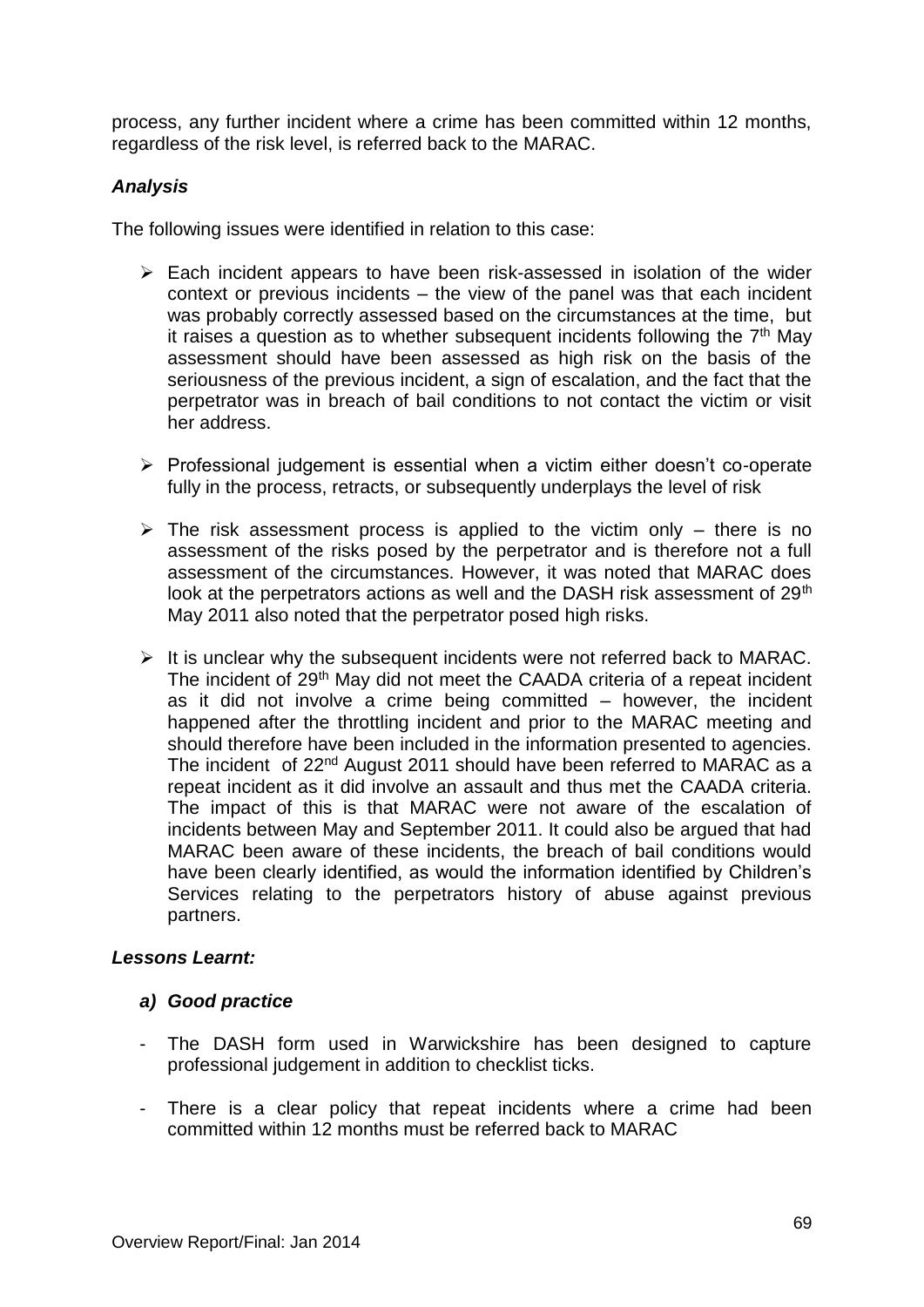### *b) Areas for improvement*

- It can be argued that each incident should be risk assessed in the context of the whole picture – that is, by taking into account previous incidents – i.e. each incident should not be assessed in isolation. However, if the policy on escalation is followed correctly, repeat incidents should be re-referred to MARAC regardless of the level of risk of the new incident
- There needs to be a risk assessment of the risks posed by the perpetrator as well as the risks posed to the victim
- It is essential that repeat incidents are referred back to MARAC regardless of the seriousness of the specific incident, in line with local policy.
- There has been an over-reliance on DASH being used by the Police DASH should be used by all agencies as a tool to determine risks and identify when a multi-agency approach is required. DASH was endorsed as the preferred domestic abuse risk assessment tool by the Warwickshire Safer Communities Partnership in January 2010.

### *Recommendations:*

- To develop and implement multi-agency training on the use of DASH to assess risks and ensure that risk assessments are in line with CAADA guidelines, specifically in relation to the use of professional judgement in cases where the victim is unable or reluctant to fully disclose information that might highlight the risks more clearly
- To improve processes to ensure that all repeat incidents are referred to MARAC
- To explore the options for developing risk assessments of the risks posed by perpetrators, and linked to this, the identification of serial abusers

# **3.5 Summary/overview of what was known to agencies**

The perpetrator was well known to police and probation due to his history of offending including a pattern of breaching community punishment orders. This included 12 previous convictions for 24 offences including driving offences, burglary/theft, assault and criminal damage. In addition, he was arrested, but not charged, for 4 domestic abuse incidents including assault occasioning actual bodily harm, criminal damage, threats to kill, and theft from the victim. There was one known incident reported to the police of domestic abuse involving a previous partner.

Following the MARAC meeting in June 2011, during the involvement of Children's Services with the previous partners and children of the perpetrator, there were disclosures that evidenced that the perpetrator was a serial domestic abuser, with a history of violence towards women and making threats to kill. These incidents had not been referred to police at the time but provide historical information regarding a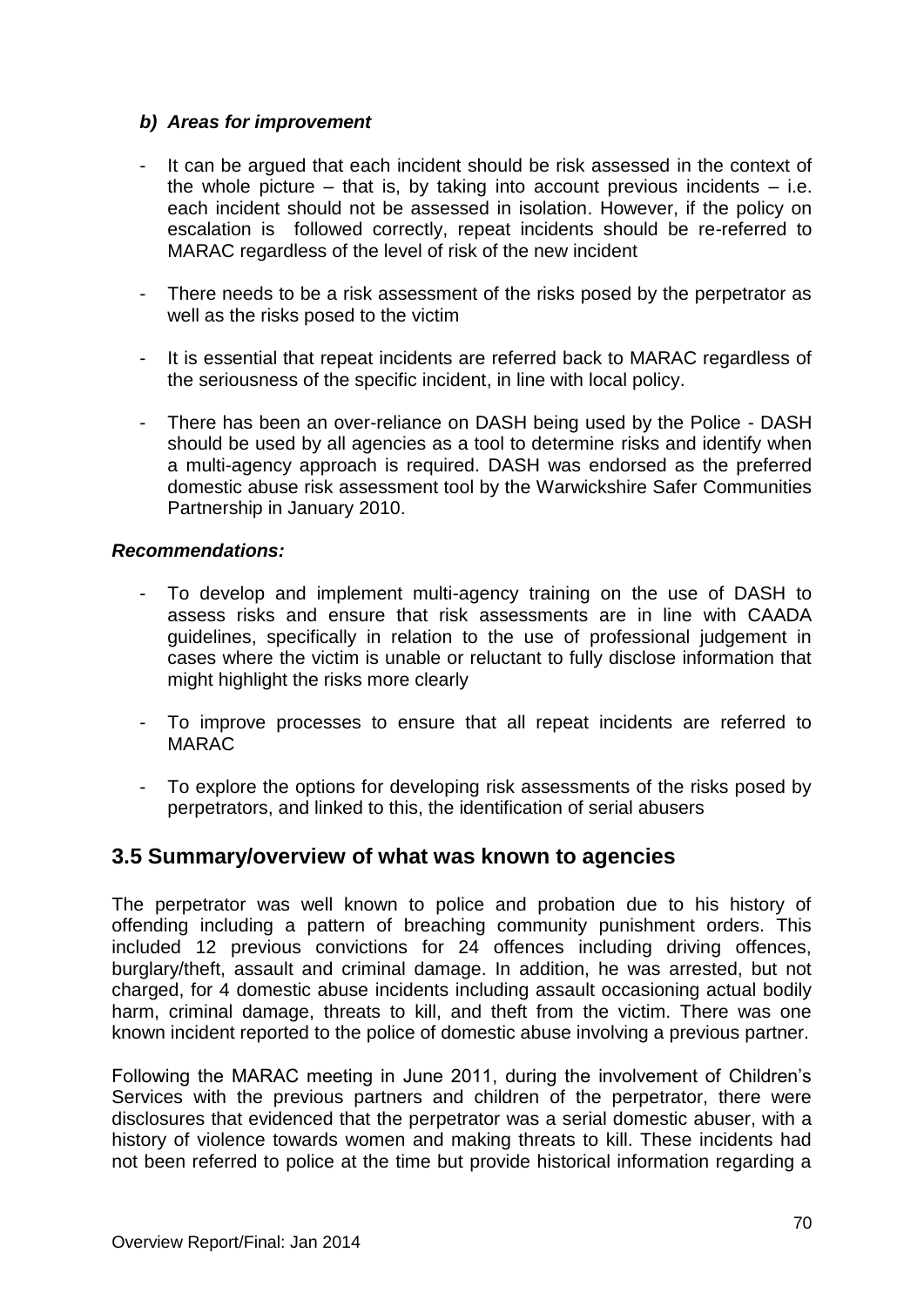pattern of behaviour that support the judge's summing up that the perpetrator is a risk to any woman he is in an intimate relationship with.

It is unsurprising that the full extent of the perpetrator's history of domestic abuse was not known to agencies given that research has shown that a woman is on average assaulted 35 times before her first call to the police (Jaffe 1982) and that only 35% of all incidents are reported to the police (Home Office 2002).

The perpetrator was known to mental health services between 2009 and 2011 – each episode was linked to low mood and suicide attempts, and he was subsequently diagnosed with a moderate depressive illness. A pattern emerged of presentation to A&E following self-harm/overdose at a time of crisis, usually linked to relationship breakdown or difficulties, followed by a failure to consistently engage in ongoing counselling or follow up treatment. It was identified that alcohol and drug misuse were key factors, and the perpetrator was advised to seek support in addressing this. However, records suggest that he did not engage with follow up support. At appointments during late 2011, the perpetrator made several references to "trashing the flat", "grabbing his girlfriend" and arguing in front of the children. These were not however followed up within the context of domestic abuse.

The victim had contact with the police on 5 occasions between March and August 2011 as a result of domestic abuse incidents. On each occasion the victim subsequently withdrew her complaints, or wouldn't provide sufficient evidence to press charges. The victim was given appropriate advice and support by the Domestic Abuse Unit, including putting locks on doors and windows. Each incident was referred to either the Refuge (IDVA) or WDVSS. However, their attempts to make contact with her were unsuccessful and on the occasions that telephone contact was made, the victim refused support.

The victim made disclosures of domestic abuse to health professionals including her GP and the clinician who completed the psychiatric assessment following her overdose in December 2011. Research has identified that medical staff are more likely to hear about incidents than the police (Home Office, 1999) and are in a good position to signpost people for support. However, on these occasions, though the indicators of domestic abuse were identified and recorded, no risk assessment was completed and no strategy was put into place to protect the victim and no advice appears to have been given.

# **3.6 Analysis against Terms of Reference**

**TOR1: To establish whether it was known, or could have been suspected, that the perpetrator posed a serious risk to the victim or other partners, and whether any action could have been taken to prevent the homicide. To establish whether the homicide was predictable or preventable.**

There was a known history of domestic abuse between March 2011 and August 2011, with police attending 5 incidents, one of which was a serious assault in front of the perpetrator's children which resulted in the case being referred to MARAC. A pattern was emerging of criminal damage, theft from the victim and threats to kill. By August/September 2011, it was known by Children's Services that the perpetrator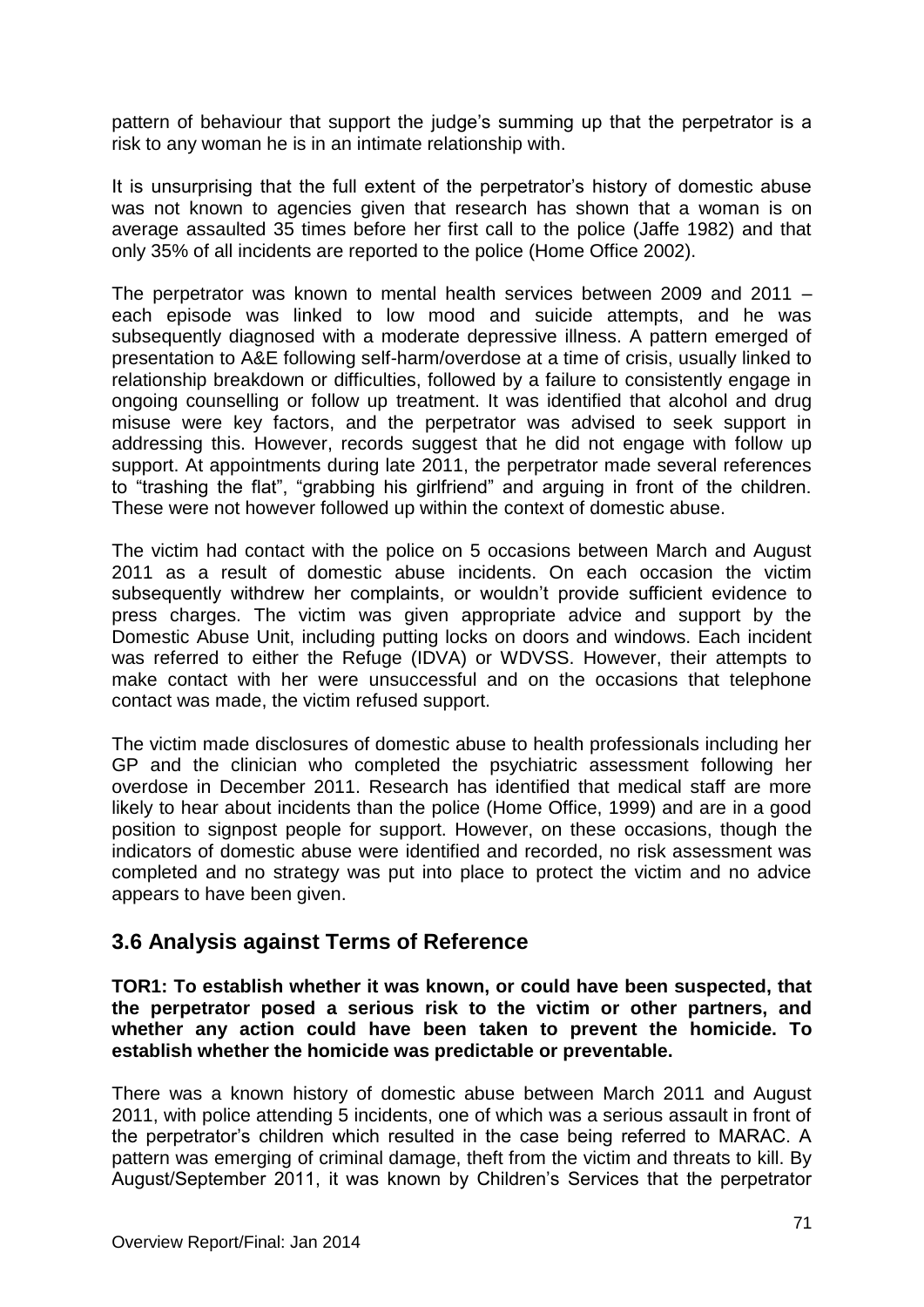had been abusive and violent in previous relationships. There was an escalation of incidents emerging throughout the year that indicated a clear cycle of abuse that was based on creating fear, and causing disruption to her life, rather than regular physical assaults. Appropriate actions were taken by Police on each occasion, including fitting locks, giving advice to the victim, tracking down the victim to ensure she was safe and referring the victim for support from Refuge or WDVSS.

However, incidents did not result in any convictions, due to lack of evidence as the victim either withdrew charges, or failed to co-operate with police in providing sufficient evidence to secure a successful prosecution. There were examples of good practice in line with CPS guidance – for example police officers insisted on interviewing the victim when she rang to withdraw complaints, and also tried to ascertain whether she had been coerced into doing so. There was evidence that victimless prosecutions were also considered.

On several occasions, the perpetrator was found to be in breach of police bail conditions to keep away from the victim. Police bail conditions are used pre-charge, whilst an investigation continues and CPS advice is taken on progressing charges and do not have the same status and powers as bail conditions issued by a criminal court. An arrest can be made when Police bail conditions are breached in order to mitigate any immediate threat, but it is not an offence in its own right to breach conditions of Police Bail. If there have been no other changes in circumstances since the Police Bail was initially granted, and no additional criminal offences have been committed, then the only possible outcome (other than to cite the event at any future trial) is to release the perpetrator on Police Bail again. In this case, on each occasion a breach occurred, officers were assured by the victim that all was well. However, evidence from friends suggests that this was a critical issue in that it gave the victim a message that the police were powerless to stop him.

Both the victim and perpetrator had contact with mental health services during December 2011 respectively, the last contacts being the week before the homicide, when the victim disclosed she was trying to end a relationship with an abusive partner (who had tried to strangle her when previously trying to leave the relationships), and the perpetrator referred to grabbing his girlfriend and trashing property. These were separate contacts with different clinicians and, unless the home address was flagged, no link would have been made between them. However, though mental health issues were responded to appropriately, with both individuals issues relating to domestic abuse were not explored further or support offered.

With regard to whether the homicide could have been predicted, there was clear evidence that the victim was at high risk of serious harm or homicide, based on the following factors:

- there had been a serious throttling incident and repeated threats to kill
- there was an emerging pattern of escalation (which does not necessarily mean each successive incident has to be more severe than the previous one)
- the victim stated in May 2011 that he would kill her
- the evidence from friends suggest that the risks were very high he was perceived as dangerous and they, and the victim, believed he was capable of killing her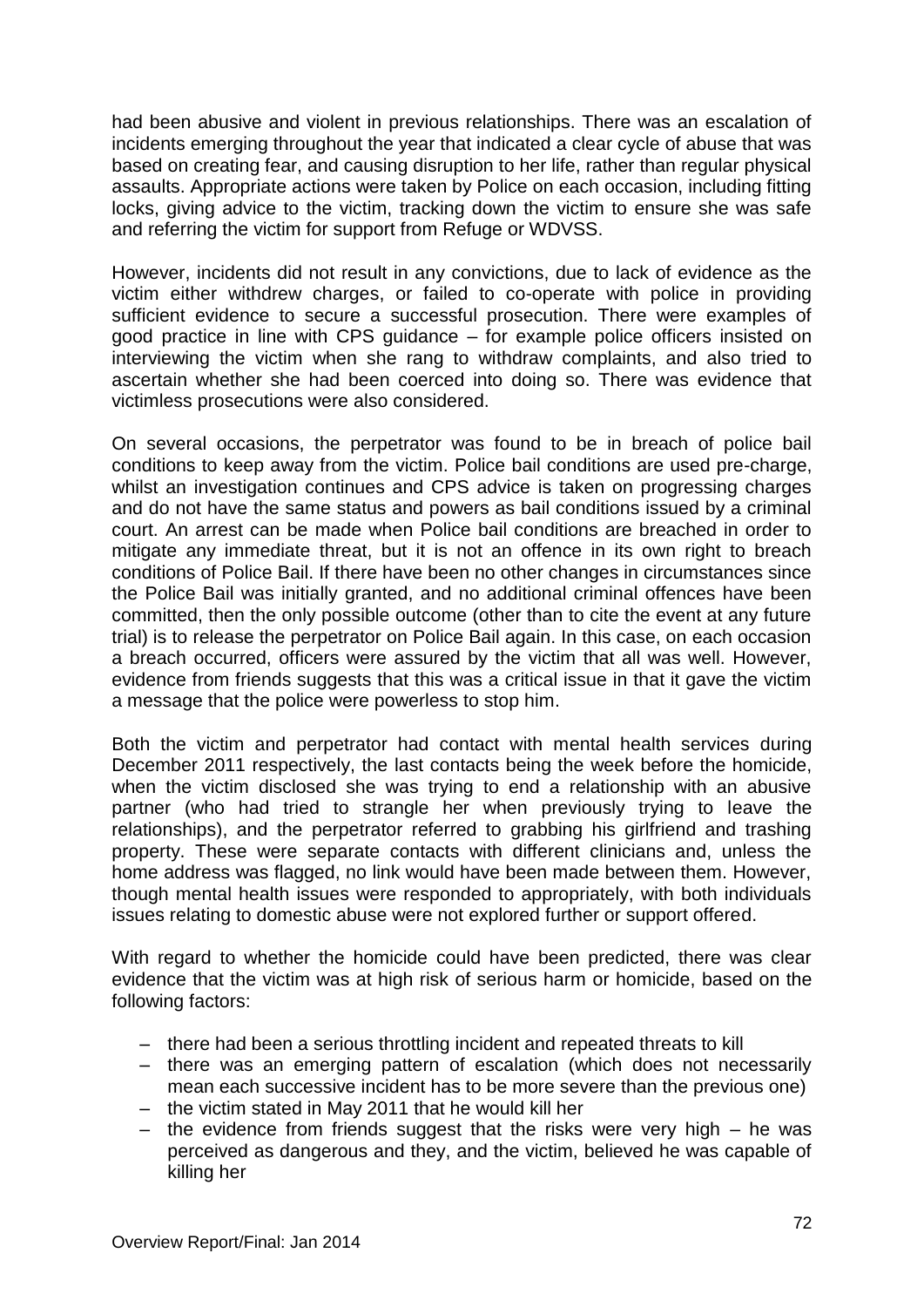- there was evidence from mental health services that the perpetrator had issues relating to anger and the breakdown of relationships
- the victim was trying to end the relationship

All cases referred to MARAC are cases where the victim is deemed to be at "high risk of serious harm or homicide" and this case represented a fairly typical profile. Most of the incidents were at a fairly low level, with the throttling incident somewhat under-played. CPS advice on each incident was that the evidential test was not met and charges could not therefore be progressed, and there was insufficient evidence to purse a victimless prosecution. The DASH tool is based on predictors of serious harm and the Panel are of the view that serious harm could therefore be predicted. The fact that the victim refused to accept support increased the risk of harm. However, it is difficult to judge whether the homicide, as opposed to serious harm, could have been predicted.

No single agency held the full information about the circumstances and wider context, much of which was known only to the victim and her close friends. Though the case had been referred to MARAC, not all information known to agencies was shared, including information relating to further incidents. Additional information elicited about the perpetrator's previous relationships was also not discussed at a MARAC meeting (see TOR2 below). Though this would have given agencies more intelligence about the level of risk, it would not necessarily have meant that the homicide was predictable. A significant missed opportunity was the failure to complete the DASH risk assessment when the victim presented at A&E the week before the homicide. Completion of a risk assessment at that stage may have elicited additional information that demonstrated that the risks had increased (e.g. the intention to separate).

With regard to whether the homicide could have been prevented, it is the view of the Panel, that on balance, the homicide could not have been prevented for the following reasons:

- Had the MARAC had access to all the information available about the victim and perpetrator, and a better assessment of risk, it is unlikely that this would have made any difference to the outcome given the reluctance of the victim to engage with agencies and accept support
- There were regular attempts by support agencies to engage the victim and offer support – she did not see herself as a victim and was clear about her decision to decline support
- Despite appearing to understand the level of risk posed by the perpetrator (i.e. predicting that he would kill her and understanding that he was capable of doing so), she also appeared to believe that she could handle him. This is not unusual within a cycle of abuse.

The evidence of the trial points to a set of circumstances on New Years' Eve that made the homicide inevitable – the relationship ending, the social environment feeding his intense jealousy, fuelled by alcohol, combined with the kindness and trust of the victim permitting him to continue living in her home over the holiday period. If the hospital had been flagging files and the psychiatrist had checked this and was able to access the previous MARAC minutes pre-discharge, a call might have been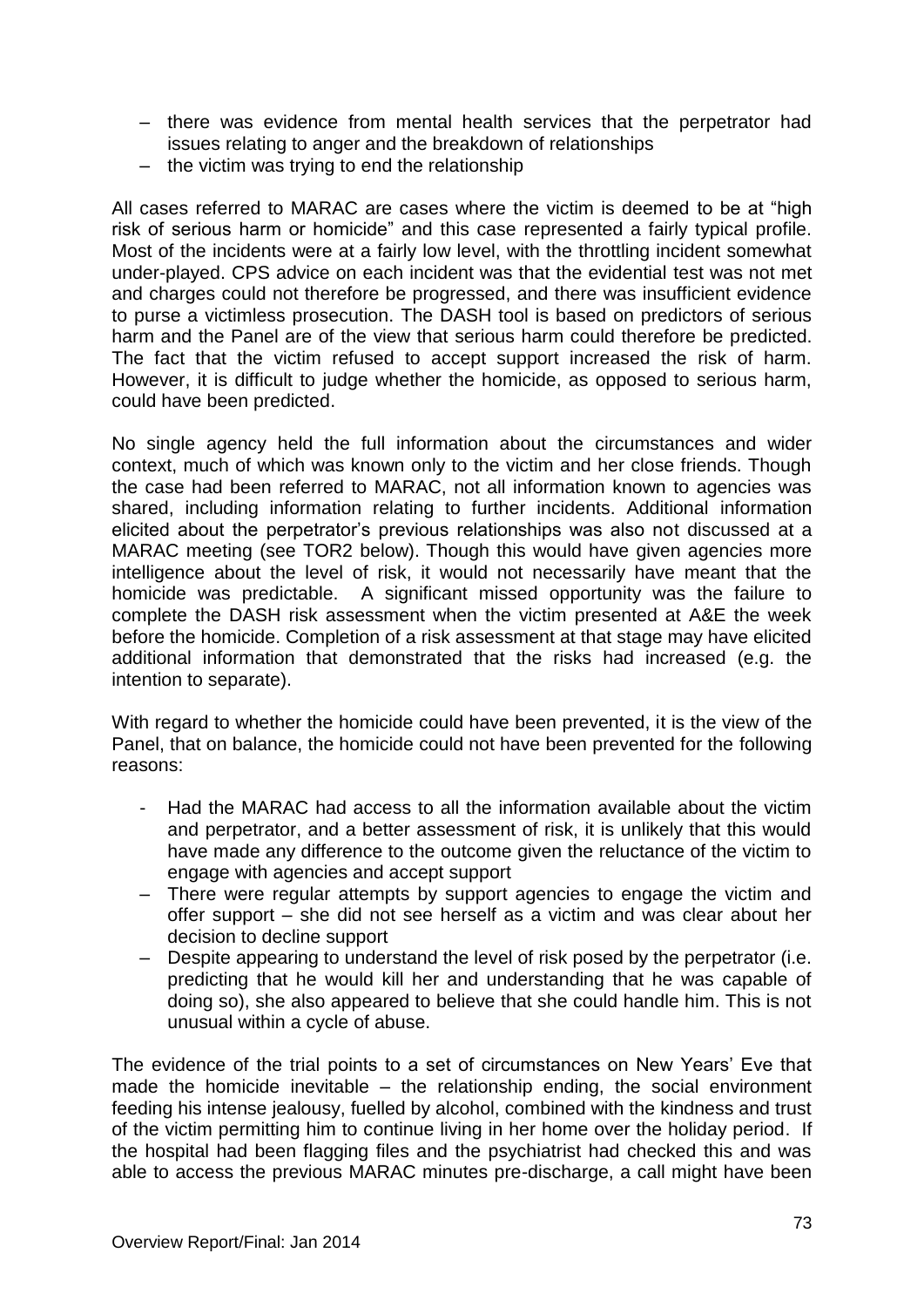made to the DAU officer who managed the victim and a safety plan could have been devised, e.g. regular welfare checks for a period. As they didn't flag files appropriately this did leave a missed opportunity for a plan to be developed. However, based on the history, it seems unlikely that, had the victim been signposted to domestic violence support on 23<sup>rd</sup> December, it would have either not been accepted or made any difference to the decisions made and chain of events – the victim had told family and friends that she was separating from the perpetrator and that he was moving out on the Tuesday after the New Year holiday. This was corroborated by the perpetrator when he gave evidence at the trial – the victim therefore appeared to believe that this was an amicable agreement.

### **TOR2: To establish how effective agencies were in identifying the victim's vulnerability to domestic abuse and the level of risk to which she was exposed, and whether the single agency and inter-agency responses were appropriate and proportionate in supporting the victim and her family.**

All incidents reported to the police were assessed using the Domestic Abuse Stalking & Harassment (DASH) Risk Assessment Process – the process is in line with recognised best practice, focuses on the victim and allows professional judgement as well as tick boxes. However, each individual incident was risk assessed in isolation of the wider context, thus providing a risk assessment score of each specific incident at that point in time, but not of the full circumstances:

th April 2011: Standard Risk 7<sup>th</sup> May 2011: High Risk th May 2011: Medium Risk nd August 2011: Medium Risk

It is to be expected that the seriousness of individual incidents will vary over the time – however, the important factor is how each incident fits within the bigger picture. For example, the incident of 24<sup>th</sup> April related to theft from the victim and though she mentioned an attack, she refused to give more information about it. In fact, this incident was the serious attempt to throttle the victim. The next incident of  $7<sup>th</sup>$  May included criminal damage and threats to kill, plus the more detailed disclosure of the attempt to throttle her in April, so is correctly assessed as high risk. The next incident on 29th May was triggered when the perpetrator turned up at the house, in breach of police bail conditions. As the victim went out for a drink with him, was subsequently found safe and well, and insisted that "he had been fine", it was assessed as medium risk, though it was also noted that the "risk from the perpetrator may be high". The three incidents together demonstrate escalating abuse and the unwillingness of the perpetrator to accept that the relationship was over. The fact that the victim probably managed to diffuse the situation herself (by agreeing to go for a drink with him) does not reduce the overall level of risk. Though the incident of 7<sup>th</sup> May was referred to MARAC and discussed on 16th June, the repeat incident on 29<sup>th</sup> May was not brought to the committee's attention. Though it did not meet the CAADA criteria for a repeat incident (because no crime was committed) it was important information because of the breach of police bail conditions and indicated the level of risk. This was a missed opportunity that would have given agencies better information on which to make a judgement about overall risk and how best to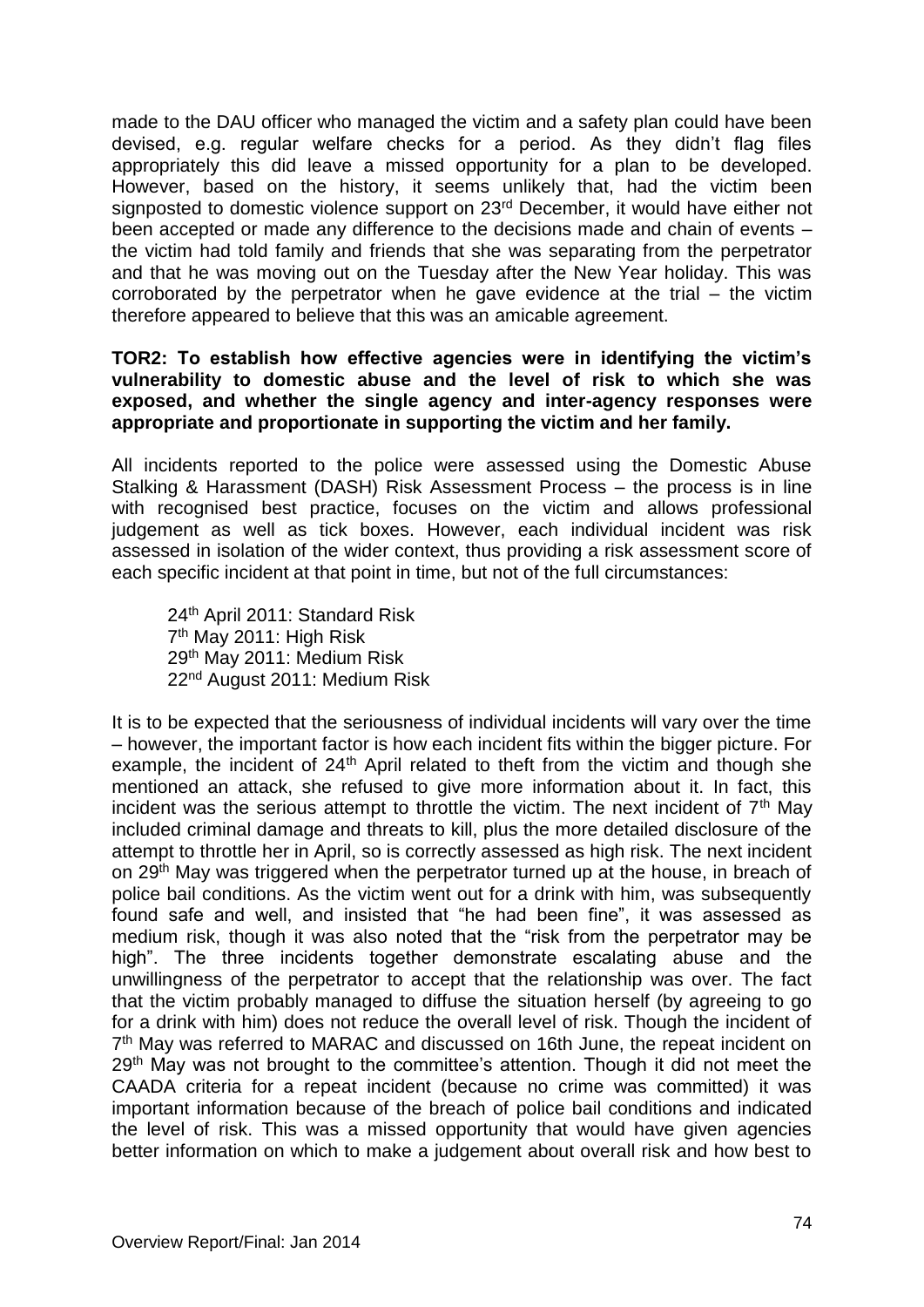manage it, though it is unlikely that it would have changed the outcome for the reasons set out in TOR 1 above.

The perpetrator had a record of breaching community orders and police bail conditions, with warrants issued for his arrest in terms of breaching civil actions (CSA) this altogether provides a picture of an individual with little regard for authority or the law and suggests he believes he can act as he likes. This should be seen as a significant risk in itself.

It is known that attendance at court increases the risk to victims of domestic abuse and the assault on 22<sup>nd</sup> August occurred in the evening following his court appearance for the driving offences. The officer investigating the driving offences and overseeing the case should have recognised this potential increase in risk to the victim and considered engaging with the DAU around developing a risk management plan. However, it is doubtful if thus would have had changed the outcome as it is still unlikely she would have engaged.

The subsequent assault on 22nd August 2011 did result in the victim sustaining bruising and cuts, but she retracted her statement and said she believed he would change. CPS advised that the evidential test for pressing charges was not met due to inconsistencies in the evidence. The victim told police the perpetrator had told her that he was attending anger management sessions – however, there is no evidence to support this. The risk assessment of medium does not appear to adequately reflect the wider history, the incident was not recognised as escalation, and was not re-referred to MARAC. Had this incident been re-referred to MARAC, it would have created an opportunity for Children's Services to share the additional disclosures that had been made by the perpetrator's previous partners. Furthermore, this incident was just a couple of weeks prior to the date that the police decided to take no further action against the perpetrator for the May incidents, bail was cancelled and the IDVA closed the case. Had the case been re-referred to MARAC there would have been an opportunity for agencies to consider all of the new information that was available and discuss the level of risk going forward and agree how this could have been managed. Though this would have been better practice it is doubtful whether it would have significantly impacted on the outcome due to the reluctance of the victim to engage - the case was referred to WDVSS who made contact after 3 attempts, when the victim declined support and was allegedly angry at being contacted.

Subsequent contacts with any agency prior to the homicide were when the perpetrator was admitted to hospital and referred to mental health services, and the victim's overdose on 22nd December, this being the day the perpetrator was discharged from hospital. In both of these events there was a missed opportunity to respond to domestic abuse issues – though the indicators of abuse were recognised and recorded, there was a failure to complete a DASH risk assessment, and to put in place a strategy or offer signposting for appropriate support. It would also appear that no links were made to the case being known to MARAC – this raises issues about how cases are flagged and how medical staff can get easy access to information about known risks of domestic abuse. This does however raise issues about how large numbers of medical staff, including transient staff such as trainee doctors, can be sufficiently expert in domestic abuse issues, in addition to all the other elements of their roles. The answer to this is not necessarily more training, but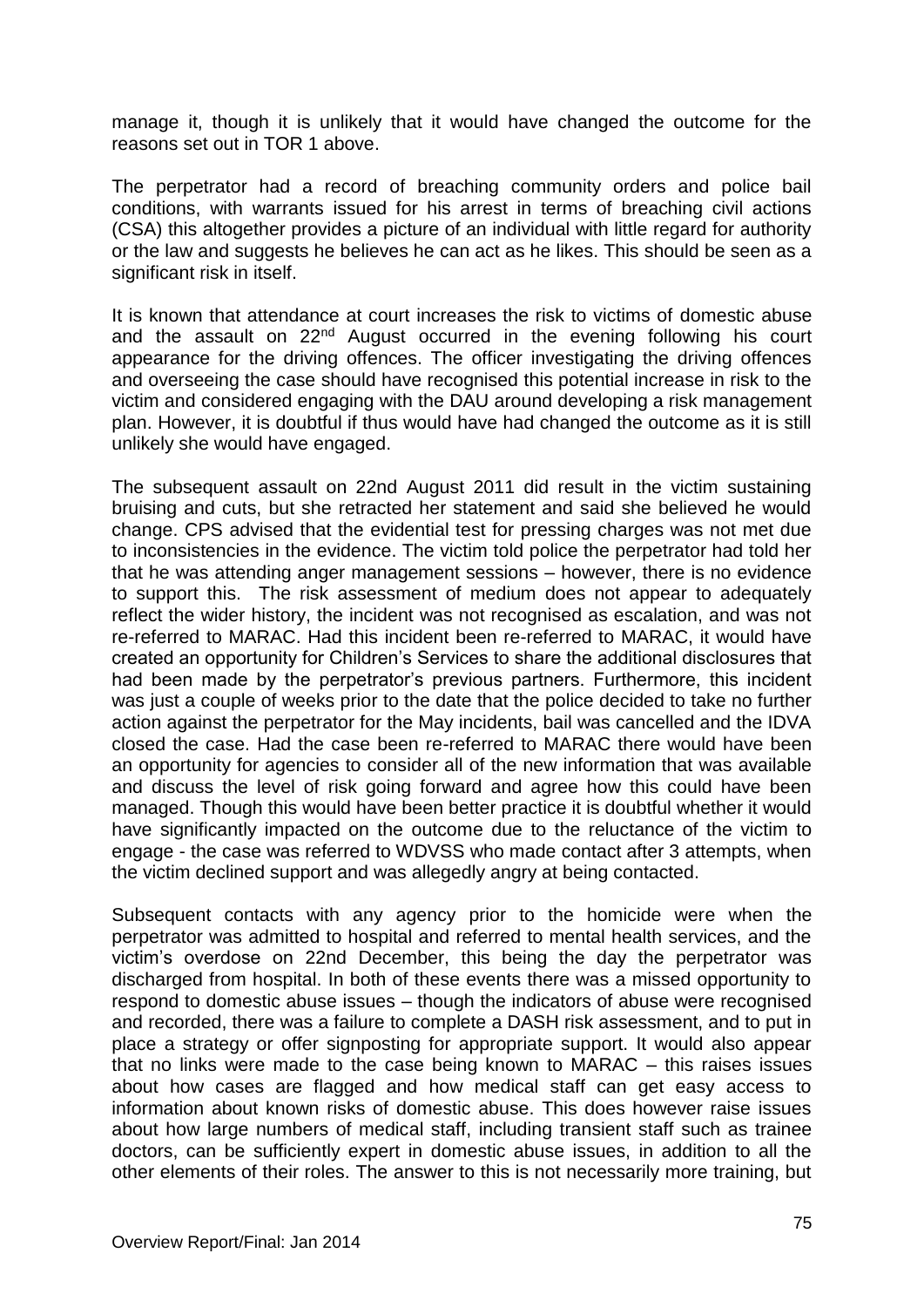supporting front line staff with easy access to people who do have the expertise required – for example, in some areas of the country there have been trials involving IDVAs being based within A&E departments, who can respond quickly to referrals.

The review has also highlighted the emphasis on risk assessments being victimfocussed. Whilst it is essential that the victim is put at the centre of the assessment, this case also raises issues about serial abusers – that is, how are known perpetrators identified and how are the risks that they pose to others assessed? For example an initial incident may not be serious, but if it is perpetrated by someone known to present high risks to partners, how can this be factored in and influence the overall risk assessment and risk management plan? It should be noted that "Claire's Law" (where anyone can ask for access to information held by police about an abusive past) would not have assisted in the case, as the perpetrator had never been convicted of an offence relating to domestic abuse and there was only one previous incident on police records, which contained no detail.

It is known that the victim told her GP that she was being terrorised by an exboyfriend and that the police were dealing with it. This provided a further opportunity to offer signposting for support. We know from friends of the victim that she reacted badly to police referring her for support because she did not see herself as a victim. However, the different relationship someone has with a health professional may mean that they are more open to accepting advice or a referral for support, perhaps because it is not linked to the criminal justice system and pressure to press charges.

### **TOR3: To establish how easily the families of both victims and perpetrators of domestic abuse are able to access appropriate and timely support.**

This case highlights the difficulties in providing support to someone who is unwilling to accept it, who believes that they can handle it alone. This is not uncommon – the cycle of abuse results in victims trying to manage the situation themselves, being unable to see a way out and being ground down and isolated from friends and family. Under no circumstances should a reluctance to engage ever be considered to be the "fault" of the victim or a sign that they really do not want support – it must be recognised that this is often a direct result of the impact of the abuse, and the victim being drawn into a controlling relationship. This does not alter the fact that agencies depend upon what the victim tells them, and that the sharing of information is within the victim's control. The review has identified that friends of the victim held information that was not known to the agencies. On all occasions, police made referrals to agencies offering support to victims of domestic violence – Refuge who provided the IDVA service to women at serious risk, and WDVSS, these being the organisations contracted to provide support in Warwickshire at the time of the incidents. There was a clear pattern of agencies making attempts to contact the victim and on the occasions that contact was made, she declined support. As records only identify brief details regarding contact, it is impossible for the Panel to judge the quality of the service offered – for example, we do not know what information was given to the victim, or whether she received advice on how to access support in the future if she changed her mind.

The Refuge IMR identified the pressures on the service to support high risk victims across the county. The service was commissioned to employ 2 IDVAs to support 120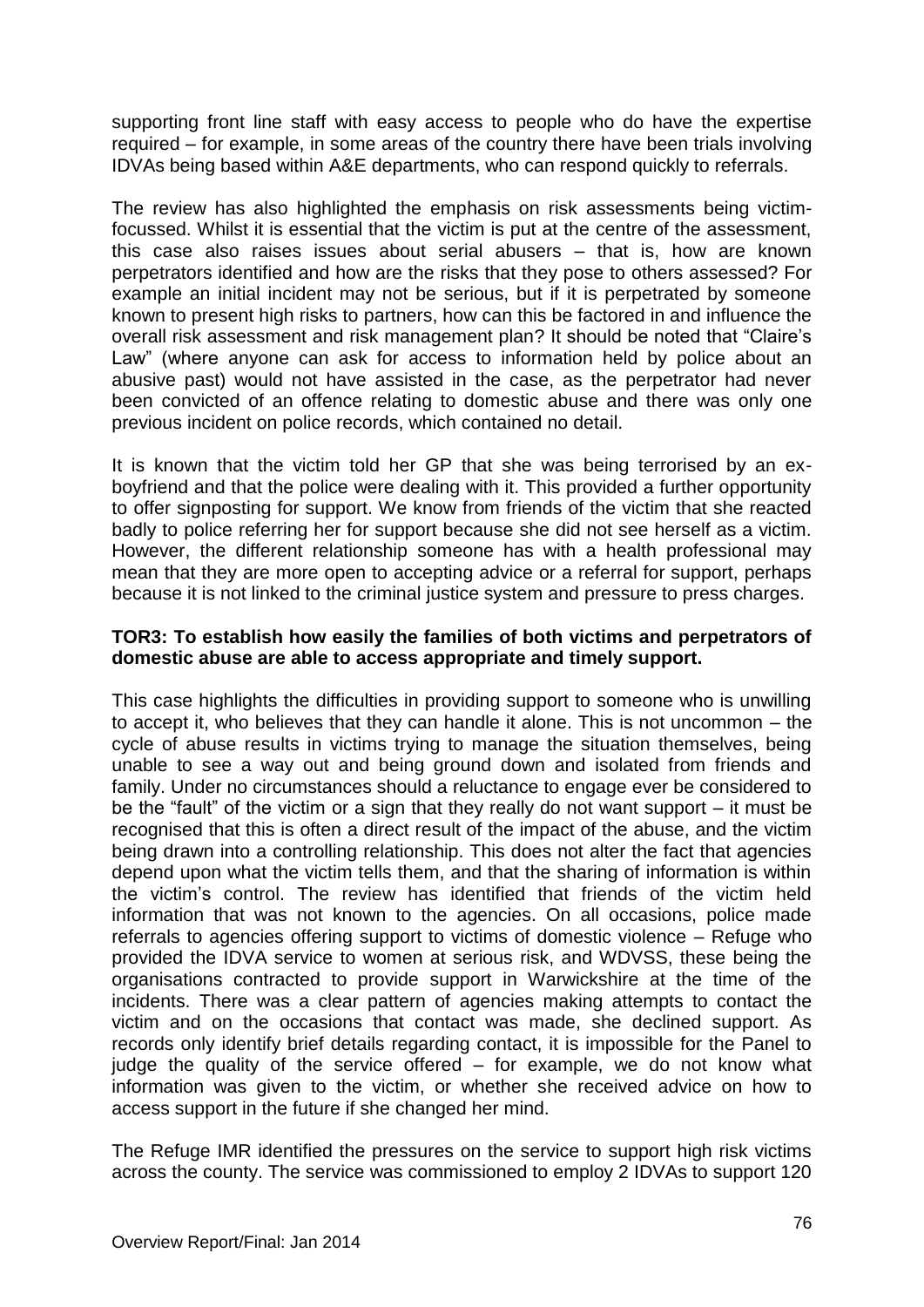of the 1200 high risk victims across Warwickshire, and priority was given to those cases where criminal charges were proceeding. The CAADA QA report identifies that 3.5 posts are required to cover demand in the Northern MARAC area, with 8 posts needed to cover the whole county, clearly indicating that the service is grossly over-stretched. All cases that do not meet the criteria for referral to the IDVA were referred to WDVSS, this being a generic domestic abuse support service with more staff and greater capacity. Some incidents were referred to IDVA and some referred to WDVSS and whilst this meant that different agencies attempted to offer support, there was a lack of clarity as to which agency was taking the lead role in trying to engage the victim. The countywide helpline was in place at the time providing a single point of contact for all affected by domestic abuse, including friends/ family and professionals. This number was publicly advertised and the police included it in letters to victims following police reports. Following the re-modelling of services in April 2012 the helpline now sits with the domestic abuse support service that provides all commissioned community based domestic abuse support for the county, from outreach through to IDVAs. The decision to reduce the number of contracts was to address the feedback from individuals that the pathways were too complicated with too many services and not knowing where to go. All agencies need to include the link to the Warwickshire Against Domestic Abuse website on their safeguarding websites.

The review identifies the lack of any feedback loop to alert referrers of a failure to make contact, or that support was declined. There was no multi-agency strategy in place to identify cases where there is a repeated failure to engage the victim in a high risk case.

We do know from friends that she had reacted very strongly to being referred to as a victim during one discussion with a police officer – that she considered herself to be strong, and that accepting help would be seen as a weakness. She was not seen by others as the stereotypical "domestic abuse victim". This theme was consistent across all family, friends and employer – those who were not aware that she was subject to domestic abuse were shocked by her murder as they had no suspicion that she was in an abusive relationship, assuming that a strong independent woman could not be subject to domestic abuse. Friends who were aware of the abuse and the level of risk felt helpless and are of the view that agencies must try and help someone understand the level of risk – *"if she was afraid, she wasn't afraid enough"….."any woman dealt with by the domestic abuse agencies should be told that in these circumstances most men will continue to be violent and the risks that they take by returning to these men are great".* However, friends had warned her of the risks, and when the she returned to the perpetrator she became isolated from her friends during the last few months of her life, including lying to people about being with him over the Christmas period. This raises a question about how friends and family can seek advice themselves from domestic violence agencies, on how they can best support someone in this situation, when the person themselves is reluctant to accept support. It also raises issues about how domestic abuse is portrayed in promotional literature and in the media, as this often reinforces the stereotypical image of a downtrodden, "cowed" victim.

Very often, when someone discloses abuse of any kind, it is a one off, unique opportunity to help them. This was highlighted in the police IMR – "*it is rare that*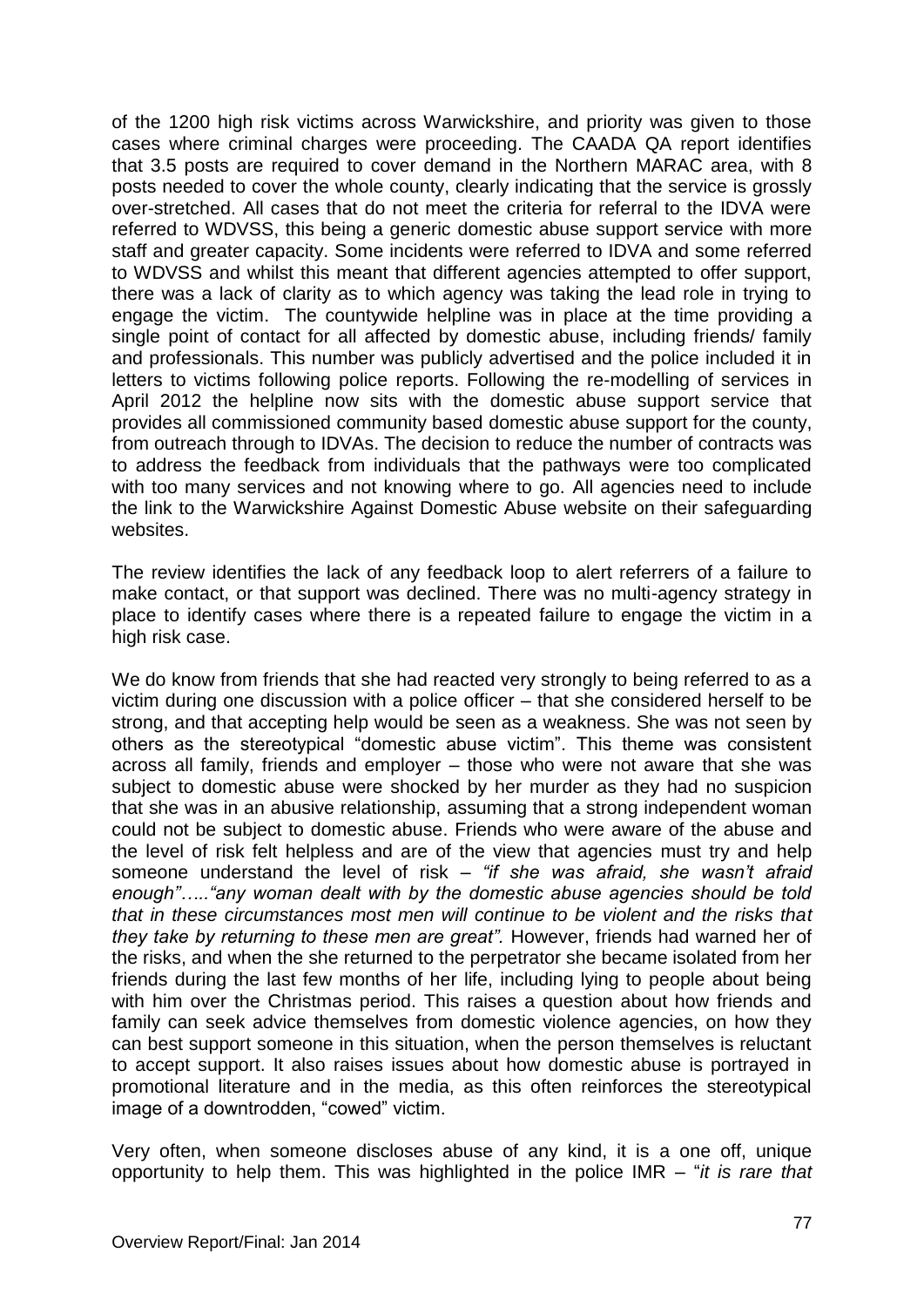*police get more than one chance to obtain evidence for a specific incident from a victim of domestic abuse.....efforts were subsequently made to take a further statement but the nature of the relationship between victim and perpetrator had changed by that point, and she had changed her mind about pursuing the complaint, and providing information about the incident.".* People change their mind for many reasons – perhaps because the perpetrator has shown remorse, or promised to change, or because they have thought through the consequences of pursuing action (in this case, the implications of involving children as witnesses), or because of fear of repercussions…..or simply because the victim doesn't believe the police have the power to make any difference. None of the incidents in this case resulted in immediate charges or an application for court bail. CPS guidance highlights that delays in processing charges will often increase the risk of withdrawal or retraction by the victim as well as potentially jeopardising the victim's safety.

There was clear evidence from friends that by September 2011, the victim believed that the police were powerless to stop him as they didn't have the grounds to arrest him, and bail conditions were ineffective in keeping him away from her – this will have increased her feeling of isolation. It would have required skilled support to persuade her that, only by pursuing complaints and providing sufficient information to support a prosecution, would the police be able to protect her through the criminal justice system. In future the new domestic violence protection orders (DVPOs) that will be rolled out across England and Wales from March 2014 could be used. Domestic violence protection orders are a new power that fills a gap in providing protection to victims by enabling the police and magistrates to put in place protection in the immediate aftermath of a domestic violence incident. A perpetrator can be banned with immediate effect from returning to a residence and from having contact with the victim for up to 28 days, allowing the victim time to consider their options and get the support they need.

Despite the reluctance of the victim to accept support, she did disclose to her GP that she was "being terrorised" by an ex-boyfriend, and indicated to the clinician completing the psychiatric assessment on 23rd December that she was in an abusive relationship. Like many primary care patients, the victim had usually booked appointments with the same GP at the practice. The relationship with a GP or other health professional is very different to the relationship a victim would have with police, and provides a unique opportunity to discuss the issues with someone who isn't directly involved with the criminal justice element of incidents. These were missed opportunities to further explore the domestic abuse issues with the victim and signpost back for support from voluntary agencies, rather than just assuming that the issues are being dealt with through police involvement.

It would appear that the victim was not aware of the referral to MARAC and it is unlikely that she had consented to this. Discussion with the victim prior to the MARAC meeting would have created another opportunity to offer support, and would have given a clear message that agencies had serious concerns about her safety and considered her to be at high risk.

As the perpetrator and his family declined to be involved in the review, it is not possible to establish from their perspective what support may have made a difference. However, it is known that the perpetrator disclosed issues relating to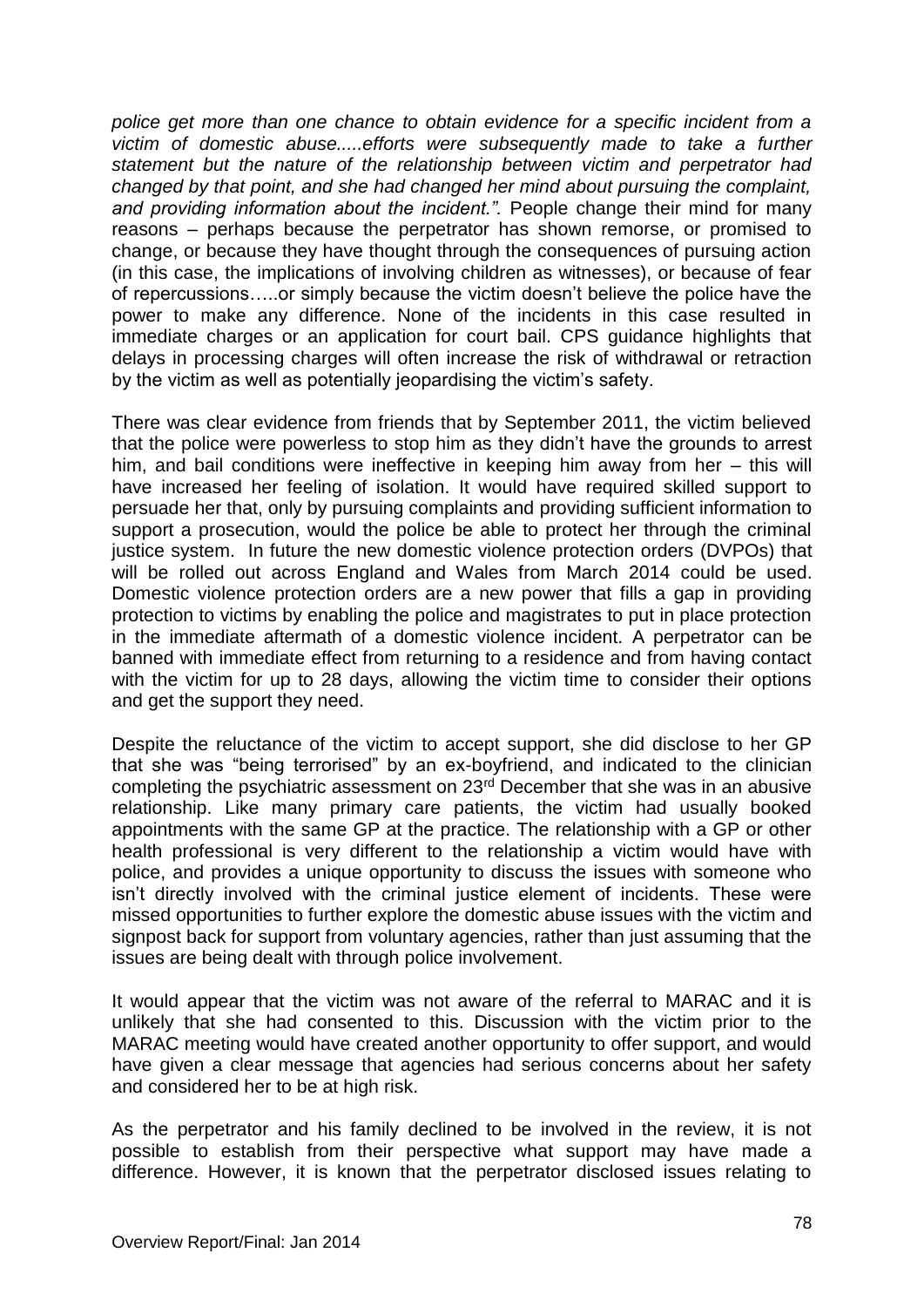potential domestic abuse to health professionals, for example, he referred to relationship problems, "trashing the flat" and "grabbing his girlfriend". However, these comments were not further explored and opportunities were therefore missed to either adequately assess the risk the perpetrator posed to the victim, or to engage the perpetrator in appropriate support to manage his anger and violence.

### **TOR4: To establish how well agencies work together and to identify any gaps and/or changes that are required to strengthen inter-agency practice, policies and procedures to improve the identification of, and safeguarding of, people subject to domestic abuse in Nuneaton and Bedworth, Warwickshire, and perhaps more widely, in the future.**

The review has identified a number of weaknesses in the MARAC process and agencies implementation of MARAC procedures, and has identified changes that need to be made to strengthen inter-agency practice. Minutes show that two agencies did not attend the meeting when the case was discussed, and did not send deputies. Panel discussion also identified that, for some agencies, attendance appeared to depend on the interests of the manager concerned, rather than the agency being committed to sending a representative. However, most representatives do show a high commitment to attending the MARAC and sharing information within and across agencies.

The MARAC meeting of 16<sup>th</sup> June 2011 considered a high number of cases and it is questionable whether the case  $(30<sup>th</sup>$  on the list) could realistically receive the same level of discussion of cases earlier on the agenda. The minutes of the meeting were poor – they did not identify the victim's consent to the referral, did not record the detail of the agency discussion, the risks posed, how these would be managed and by whom, or the rationale for decisions taken. There was a dispute identified in the IMRs regarding the accuracy of the actions agreed  $-$  i.e. implying that there were continuing attempts being made to contact the victim, which was not the case.

It is clear from the minutes and the IMRs that not all agencies had identified information that was known to them at the time and there was a failure to share information with the MARAC. In some cases, this was because the information sent to agencies did not include the names and dates of birth of the perpetrator's children who were present during the incident. Delays in inputting data onto CATs meant that Children's Services did not know the names of the children until the date of the meeting, almost 6 weeks after the incident.

Though the case had been correctly referred to the MARAC following the attempted throttling incident, information regarding the repeat incident of 29<sup>th</sup> May had not been shared, and neither was the MARAC meeting aware that the perpetrator had been arrested the day before the meeting and his bail conditions varied. This was critical information that would have enabled a more accurate multi-agency assessment of the risks. In the absence of this new information, combined with a lack of information being shared by agencies who also knew the perpetrator or victim, the MARAC made decisions without knowing the full situation and the extent of the risks. Regardless as to whether this would have impacted on the outcome, this identifies the need to improve practice.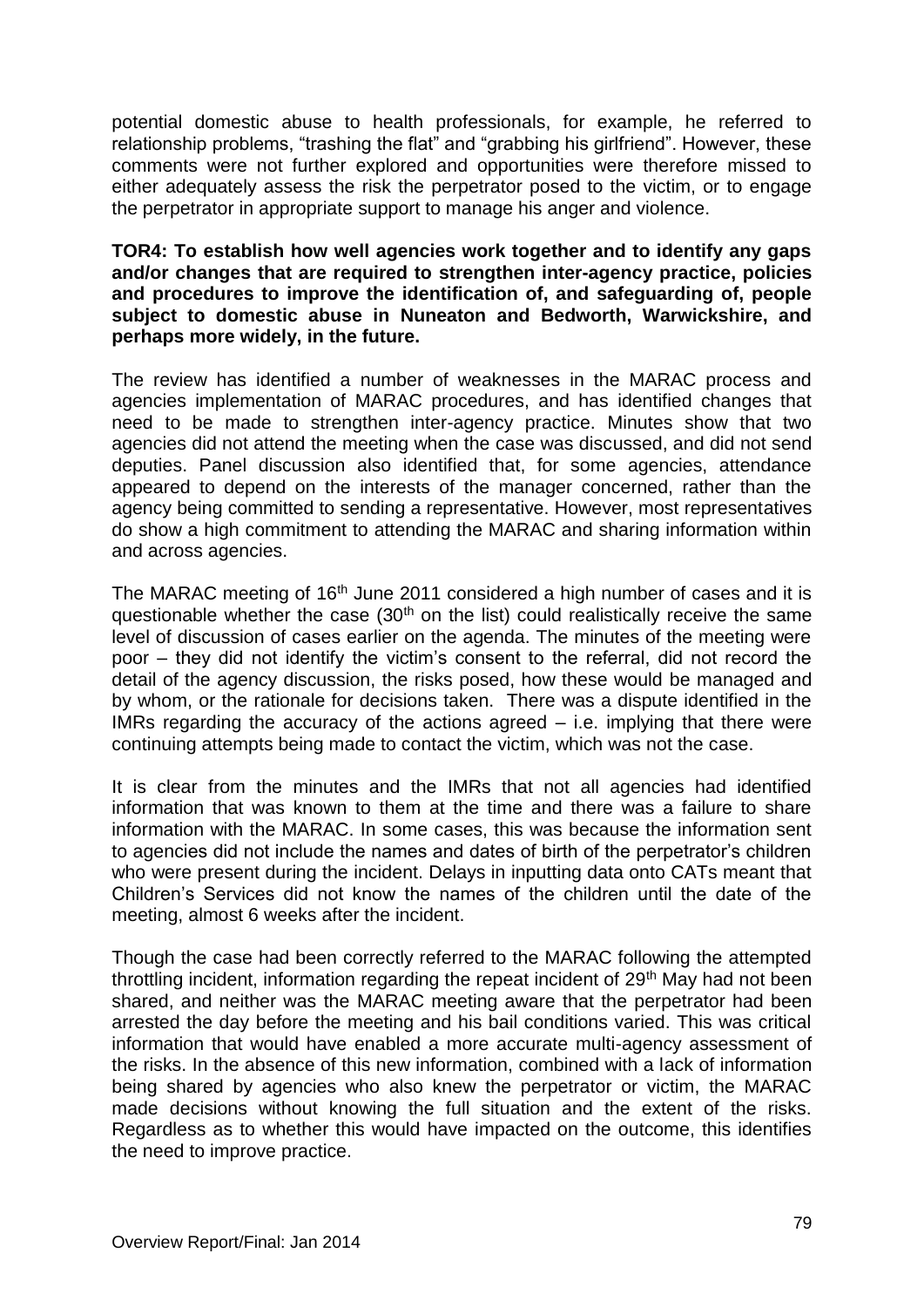The further incident in August 2011 was also not identified as a repeat incident and was not therefore re-referred to the MARAC. Had it been, it could be argued that agencies would have had further discussion and greater awareness of the risks posed by the perpetrator, including the sharing of information now held by Children's Services regarding the perpetrator's history of domestic abuse with his previous partners. Though it may not have made a difference to the outcome, this was a missed opportunity to review the risks and develop a more appropriate risk management plan, particularly given the increased risk posed by charges and bail conditions being dropped in September, leading to the closure of the case by IDVA.

The review also identified that procedures had not been followed when the Probation Service prepared a Pre-Sentence Report in August 2011, for an offence in February, where the perpetrator had left the scene of an accident, (whilst, it subsequently transpired, driving the victim's car without her consent). On that occasion the Pre-Sentence Report author completed the report without a risk screening, in contravention of expected procedures, which meant the history of domestic abuse and its possible connection to the car accident, was not identified. This emphasises the importance of inter-agency checks and in particular, with the Police Public Protection Team. It is unlikely that identifying the history of domestic abuse would have impacted significantly on the management of the case, but it would have alerted the court to the need for a brief adjournment to gather more information and could have triggered a different sentencing proposal. At the very least, it may have facilitated a more proactive assessment and management of the perpetrator's risk.

Though both the victim and the perpetrator had made disclosures to health professionals that identified indicators of domestic abuse, these were not followed up. Cases were not flagged, and though DASH risk assessments are routinely completed by police, the evidence suggests that other agencies, and particularly A&E, are not aware of the need to use these proactively to assess risks. This links back to the CAADA QA Report identifying the need to increase referrals to MARAC from agencies other than the police. If agencies are not aware of the history of abuse and previous referral to MARAC, they are not going to be aware of the need to refer repeat incidents – incidents that may not necessarily have been reported to the police. Generally, the review highlights a broad lack of awareness and training across agencies relating to domestic abuse.

### **TOR5: To identify from both the circumstances of this case, and the homicide review processes adopted in relation to it, whether there is learning which should inform policies and procedures in relation to homicide reviews nationally in future and make this available to the Home Office**

A critical factor in this case was the fact that a breach of police bail is not a crime and that the police are powerless to take action unless a crime has been committed, other than remove the perpetrator from the scene. This appears to have had a significant impact on the victim, who told friends that police were unable to stop him from returning to her property. Breach of bail conditions is however a key indicator of risk, and in this case was part of a wider pattern of the perpetrator breaching community orders and appearing to have a total disregard for the criminal justice system. Of all the questions listed on the DASH Risk Assessment currently used in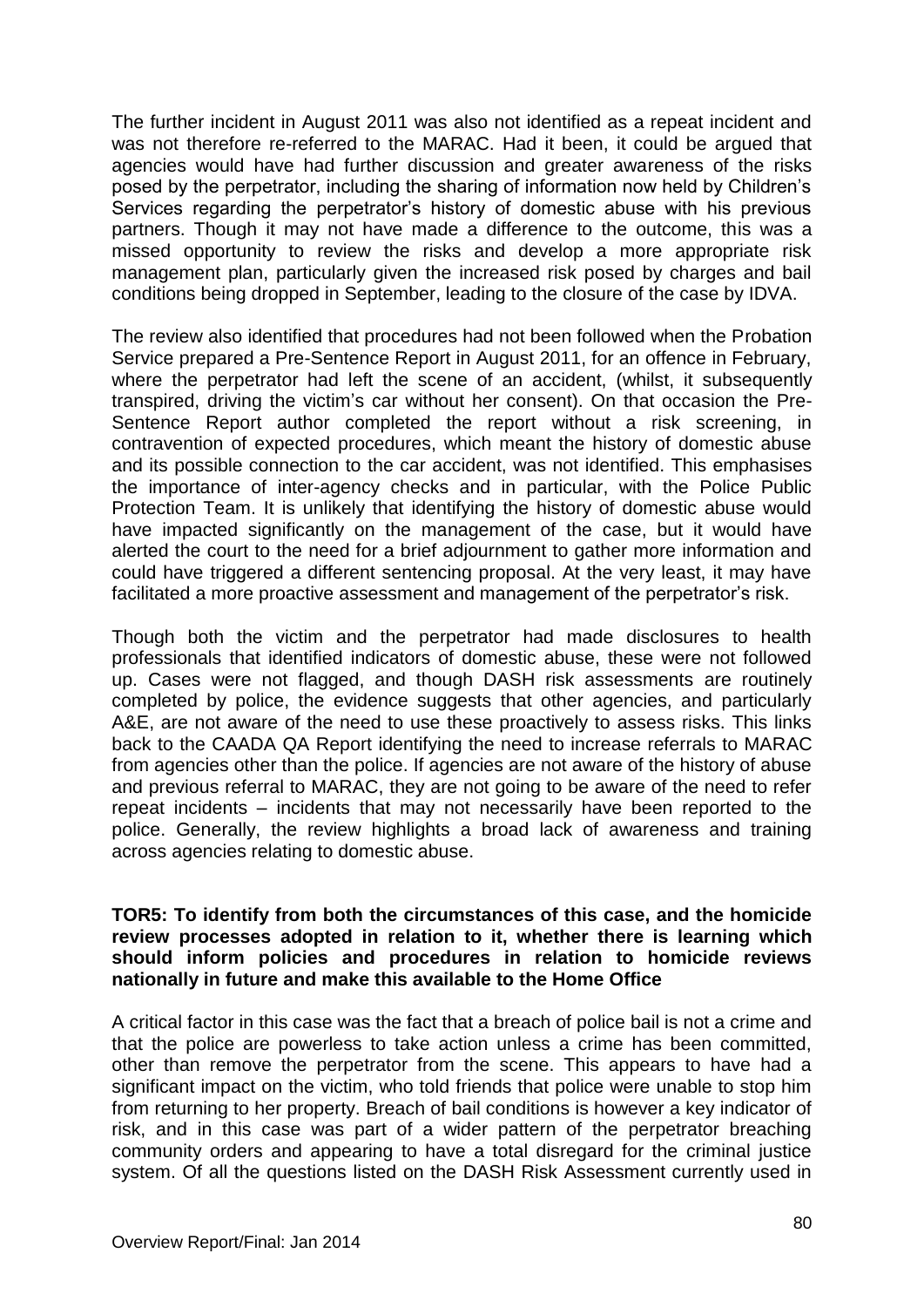Warwickshire, breach of bail conditions is not considered to be a high risk indicator. Furthermore, if breach of bail conditions does not result in a crime being committed, the incident doesn't meet the CAADA definition of a repeat incident that requires to be reported back to MARAC. This is a gap that needs to be closed. This raises national issues relating to the sanctions that police need to be able to employ when police bail conditions are breached, as well as issues that need to be addressed within CAADA quidance on repeat incidents, especially in cases where the initial statement/evidence is insufficient for immediate charging and an application for court bail. However, the roll out of Domestic Violence Protection Orders may offer a better alternative to police bail in the future.

The biggest barrier to completing the DHR within the recommended timescale was the delay in waiting for the completion of the trial due to the impact of the mis-trial. This not only delayed the involvement of family and friends, who are listed as potential witnesses in the trial, but in this case, CWPT were asked to delay their Serious Incident Review, which in turn impacted on the agency's ability to effectively complete an IMR. Whilst it is understandable that the trial must not be jeopardised, and the key factor in that case was the need to establish the impact of the perpetrator's mental health, this meant that, by the time the Serious Incident Review and IMR were completed, some staff had left the organisation, or could not recall detail due to the time lapse. Contact with family and friends also took some time to arrange to enable people to contribute at their own pace.

Some agencies, particularly some health agencies, do not seem to understand the requirement to co-operate with a DHR, with delays in receiving information whilst the agency took advice from its Caldicott Guardian or legal team. In one case this resulted in the query being passed around several managers in the organisation, with no-one knowing who was responsible for making the final decision to release the information to the panel. This was particularly a problem in relation to releasing information about the perpetrator where the standard response is to refuse to disclose information without consent with no consideration of the public interest.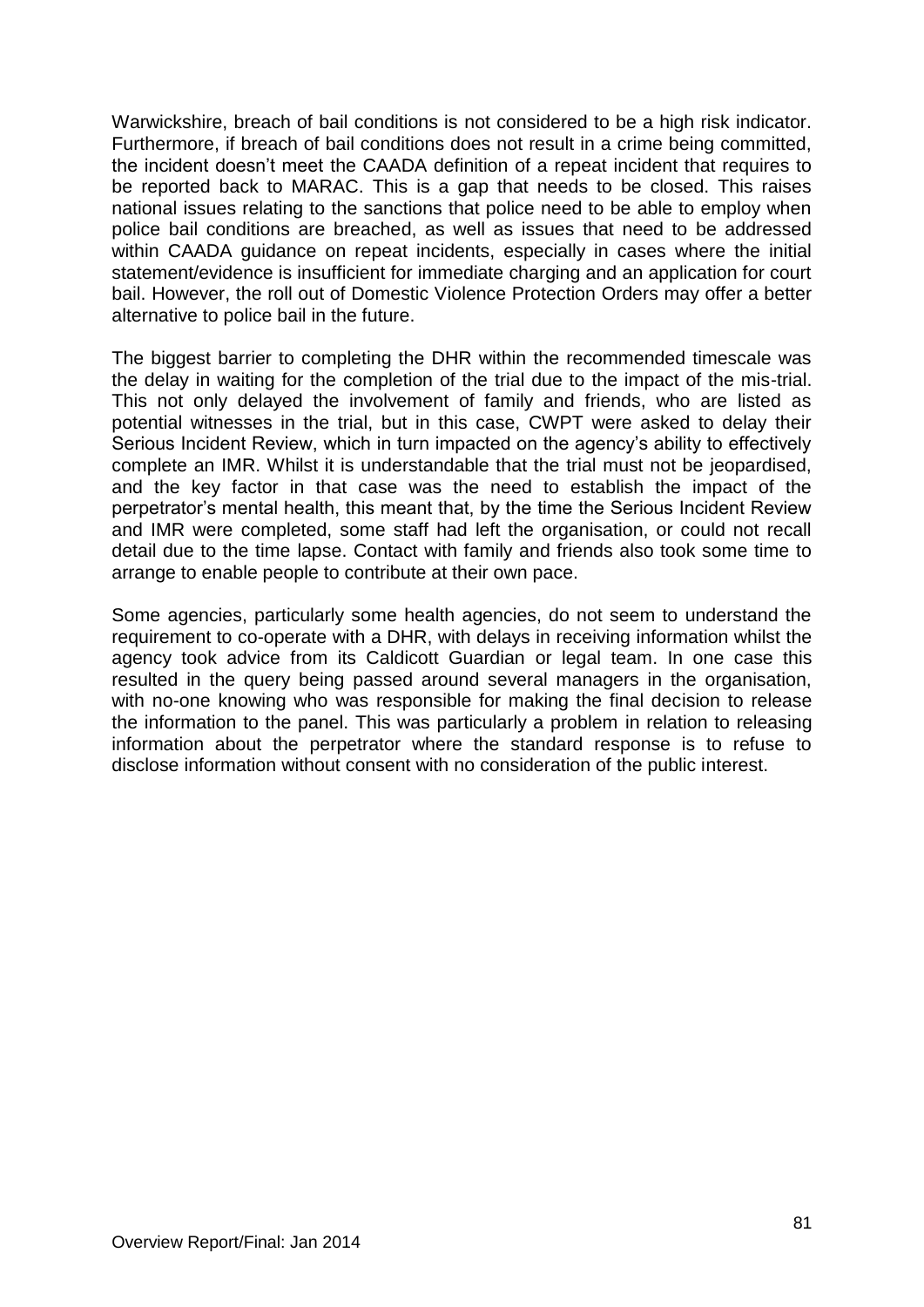# **SECTION 4: CONCLUSIONS & RECOMMENDATIONS**

## **4.1 Conclusions & Lessons Learnt**

The general consensus of the review panel was that serious harm to the victim could have been predicted but it is less clear as to whether homicide could have been predicted, and that agency intervention is unlikely to have prevented the victim's death, given the information that has come to light through the review. No single agency held the full information about the circumstances, some of which was only known to the victim and friends. It is difficult to judge whether, had full information been shared in a timely manner, the multi-agency picture would have been different. There was a history of domestic abuse and clear evidence that the victim was at high risk of serious harm, based on the following factors:

- there had been a serious throttling incident and repeated threats to kill
- there was an emerging pattern of escalation
- the victim stated in May 2011 that he would kill her
- $-$  the evidence from friends suggest that the risks were very high  $-$  he was perceived as dangerous and they, and the victim, believed he was capable of killing her
- there was evidence from mental health services that the perpetrator had issues relating to anger and the breakdown of relationships
- the victim was trying to end the relationship

However, this is a fairly typical profile of many similar high risk domestic abuse cases referred to MARAC. The probability of homicide in similar cases with these factors is usually low, though this statement needs a cautionary note as it is not known whether this is because the risks were not as well managed in this case compared to other cases, and the risks would have been increased due to the victim's lack of engagement with support agencies. Though the review has identified a number of weaknesses in inter-agency practice related to domestic abuse, including improvements that are required to the MARAC process and how agencies implement MARAC procedures, the panel does not feel, on balance, that this would necessarily have impacted on the outcome. The Panel believes that the homicide could not be prevented for the following reasons:

- The pattern and extent of the abuse was only known to the victim and a few close friends – when police were involved, the victim was reluctant to provide detailed evidence to support charges and would usually withdraw complaints
- There were regular attempts by support agencies to engage the victim and offer support – she did not see herself as a victim and was clear about her decision to decline support
- Despite appearing to understand the level of risk posed by the perpetrator (i.e. predicting that he would kill her and understanding that he was capable of doing so), she also appeared to believe that she could handle him.

None of this is unusual within a cycle of abuse and creates challenges for statutory agencies and voluntary organisations within the field of domestic abuse to reach out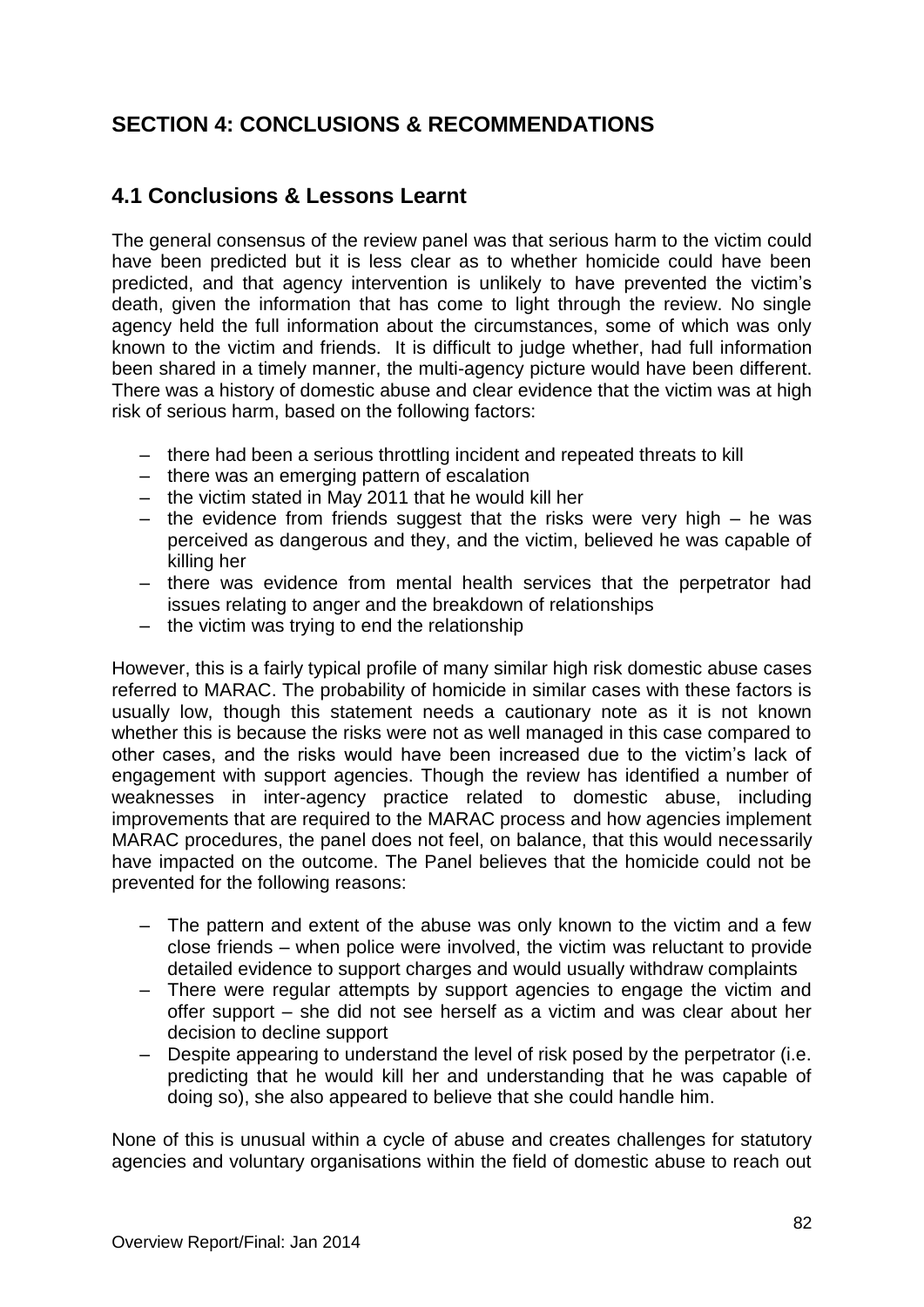to victims and work effectively with them to both fully identify the risks and to put in actions to reduce them.

The lessons learnt by each individual agency have been set out in agency reports along with individual agency recommendations for improving both internal procedures and multi-agency working. This section summarises the overarching lessons that have been learnt from the review. Though it is unlikely that these would have impacted on the outcome, it is clear that practice could be improved and could therefore make a difference to how victims at risk of serious harm or homicide are supported across Warwickshire in the future.

### **4.1.1 The implementation of MARAC processes by agencies, and the MARAC administrative procedures that were in place at the time, were inadequate**

Multi-Agency Risk Assessment Conferences (MARAC) are a mechanism by which agencies come together in a partnership forum to consider high-risk domestic abuse cases. The purpose of the MARAC is to share information across agencies, to identify risks and to develop a safety action plan to support the victim. Though not a statutory requirement, they overlap with statutory processes. CAADA (Co-ordinated Action Against Domestic Abuse) is a national charity that provides professional advice and support to agencies, including good practice guidance. CAADA also operates a Quality Assurance programme, assessing the performance of the local MARAC against the standards of practice.

The effectiveness of the MARAC hinges on 2 elements – robust local procedures that support best practice, and agencies implementing them correctly. There were significant weaknesses in the administration of the MARAC and how procedures were implemented, and this was not in line with CAADA best practice. In summary this included:

- Absence of some agencies from the meeting
- Agencies not sharing information known to them
- All known information about the case not being shared resulting in the MARAC making decisions about risk that were not based on all the facts
- Lack of information regarding the victim's consent to share information
- Lengthy agenda (38 cases)
- Poor minute taking and no record of the risks posed and the rationale for decisions and actions taken
- Failure to refer repeat incidents

Research<sup>3</sup> into supporting high-risk victims of domestic violence indicates that MARACs (and IDVAs) have the potential to improve victim safety and reduce revictimisation and therefore may be a highly cost-effective measure. The research identified that the three areas that are central to a MARACs' effectiveness are enhanced information sharing, appropriate agency representation, and the role of the IDVA in representing and engaging the victim in the process. Factors which were seen as supporting effective practice included having strong partnership links

-

<sup>3</sup> Supporting high-risk victims of domestic violence: a review of Multi-Agency Risk Assessment Conferences (MARACs) *Nerissa Steel, Laura Blakeborough and Sian Nicholas*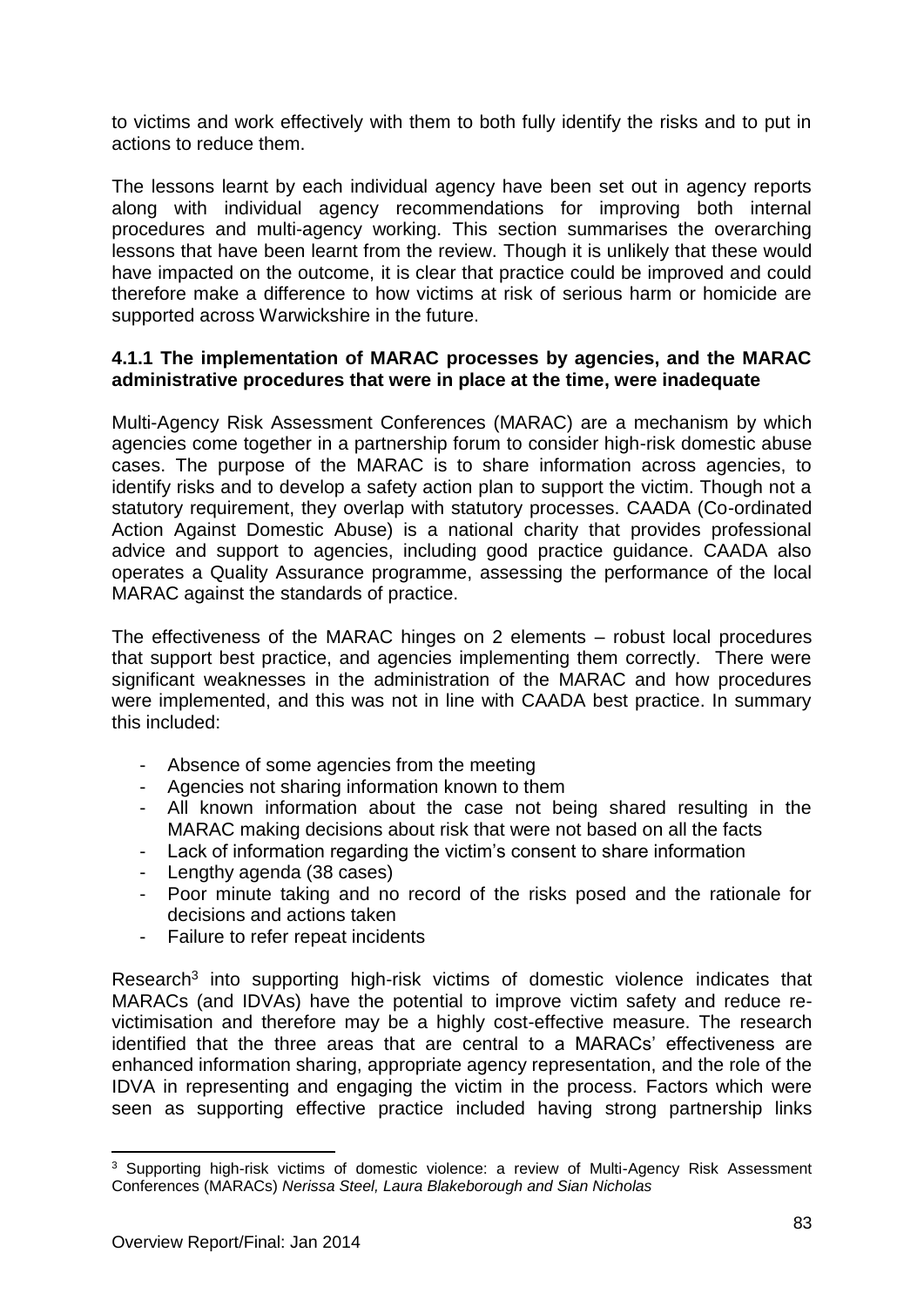(including a commitment from agencies to tackle domestic violence in general), strong leadership (through the MARAC chair), good co-ordination (through a MARAC co-ordinator) and the availability of training and induction. The findings of this review are consistent with this research.

### **4.1.2 Information that was known by agencies was not shared in a timely way.**

This issue has been highlighted in relation to the sharing of information at the MARAC, as referred to in 4.1.1 above. However, the failure to effectively share information extends beyond the formal MARAC process and was a key theme across agencies. There were delays in inputting data onto the CATS database resulting in a delay of almost 6 weeks before Children's Services were aware of the names of the children who had witnessed abuse. Inter-agency checks were not properly completed by the officer from the Probation Trust as part of the presentence screening. The case was not flagged, so health professionals were not aware of the history of domestic abuse when this was disclosed to them. There is also a lack of clarity as to how health agencies, particularly A&E, communicate with each other and share critical information. Each of these examples relate to circumstances when it was quite lawful to share information. Info sharing in itself will not always reduce risk - on receipt of the information agencies need to use the information and respond through action e.g. updating safety plan, flagging files to alert members of staff, welfare check instigated etc..

It is, however, also important that agencies make informed decisions about sharing information and only share when it is safe to do so, preferably with the victim's consent, to ensure that the victim is not placed at greater risk. This requires a greater understanding by agencies, and front line staff, about the nature of domestic abuse and how this aligns to the Data Protection Act. There seems to be a real issue for NHS agencies regarding sharing information with each other, and not just with external agencies. The new Code of Practice on information sharing in the NHS is due to be published shortly by the Health and Social Care Information Centre (HSCIC) and should give some clarity on this issue.

### **4.1.3 There were missed opportunities by agencies to identify indicators of domestic abuse, or when they did, to assess the risks or develop appropriate strategies to address the issues or offer timely support.**

All agencies should ensure that all front line staff are able to spot the signs of domestic abuse, know how to identify the risk that a victim is experiencing and be able to take quick and effective action to manage this risk. The Home Office publication "Domestic Homicide Reviews: Common Themes Identified as Lessons to be Learned" identifies that there appear to be gaps in awareness and understanding of what constitutes domestic violence and abuse especially where the power and control aspects of domestic violence have not been recognised. This finding is mirrored in this case, with a pattern of the perpetrator using fear and threats rather than regular physical violence.

The victim had made disclosures to her GP and other health professionals, but on each occasion does not seem to have been asked for more information, and disclosures were not followed up or referred on to the appropriate agencies. This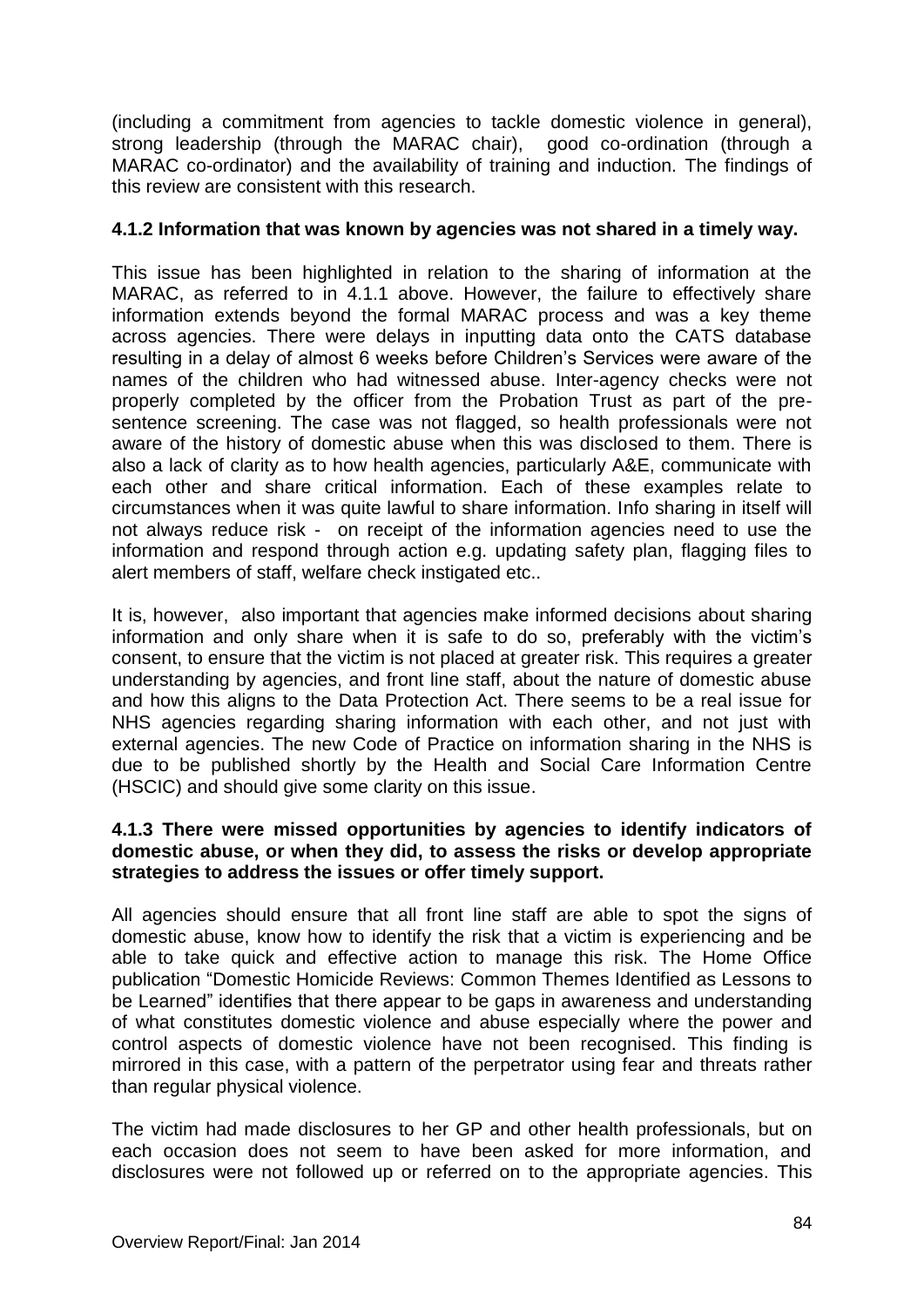suggests a culture whereby it is perceived that domestic abuse sits outside of the role, or is perceived as a private matter. This has identified the need for improved training and awareness on domestic violence and abuse for GPs and healthcare professionals as well as flagging the importance of front line staff being able to easily access specialist support when required. However, this also needs to be supported by senior management ownership of the issues. It is essential that GPs are aware of the guidance published by the Royal College of General Practitioners (RCPG), Identification and Referral to Improve Safety (IRIS) and CAADA on responding to domestic violence. Clinical Commissioning Groups can also commission the IRIS project, which is a general practice-based domestic violence and abuse training support and referral programme, based on collaboration between primary care and third sector organisations specialising in domestic violence abuse. The Department of Health is also funding some roll-out of IRIS through its Innovation, Excellence and Strategic Development (IESD) Fund.

The role of the IDVA service is critical in supporting front line staff with specialist advice, as well as reaching out to victims of abuse. Ideally, the IDVA service should be used more flexibly – for example by being available where victims are most likely to disclose abuse, such as in A&E departments or GP practices. However, this has resource implications for services that are already seriously over-stretched. In the Government Action Plan to end violence against women and girls<sup>4</sup> the Home Office has committed to provide £3.3m in every year up to 2015 for IDVAs and MARAC coordinators, who provide vital support to high-risk victims of domestic violence. Warwickshire County Council received funding for IDVAs in the 2011/12 – 2014/15 allocation – however, this funding was only sufficient for one part time IDVA post across the whole County. Given the current economic climate, and further cuts to public spending, it is highly unlikely that resources will be available to increase the current IDVA service to meet CAADA recommendations.

### **4.1.4 The inability to apply sanctions following breaches of police bail conditions led to the victim believing that police were powerless to act**

CPS guidance highlights that delays in processing criminal charges will often jeopardise the victim's safety and will increase the risk of the victim withdrawing from the process and retracting complaints. In the event of criminal charges resulting in an initial court appearance, a bail hearing will be held whereby the court may impose bail conditions prohibiting the perpetrator from contacting the victim, known as Post-Charge Bail. However, this is only an option once the CPS have reviewed the case and made a decision to charge.

Police bail, known as Pre-Charge Bail, can be used in three scenarios:

- where there is insufficient evidence to charge with an offence and it is necessary to continue to investigate without the suspect having to be held in custody (s 37(2) PACE)
- where the police consider there is sufficient evidence to charge but the case has been referred to the CPS for a charging decision (s 37(7)(a) PACE)

<sup>-</sup><sup>4</sup> Call to End Violence to Women and Girls: Action Plan, HM Government March 2011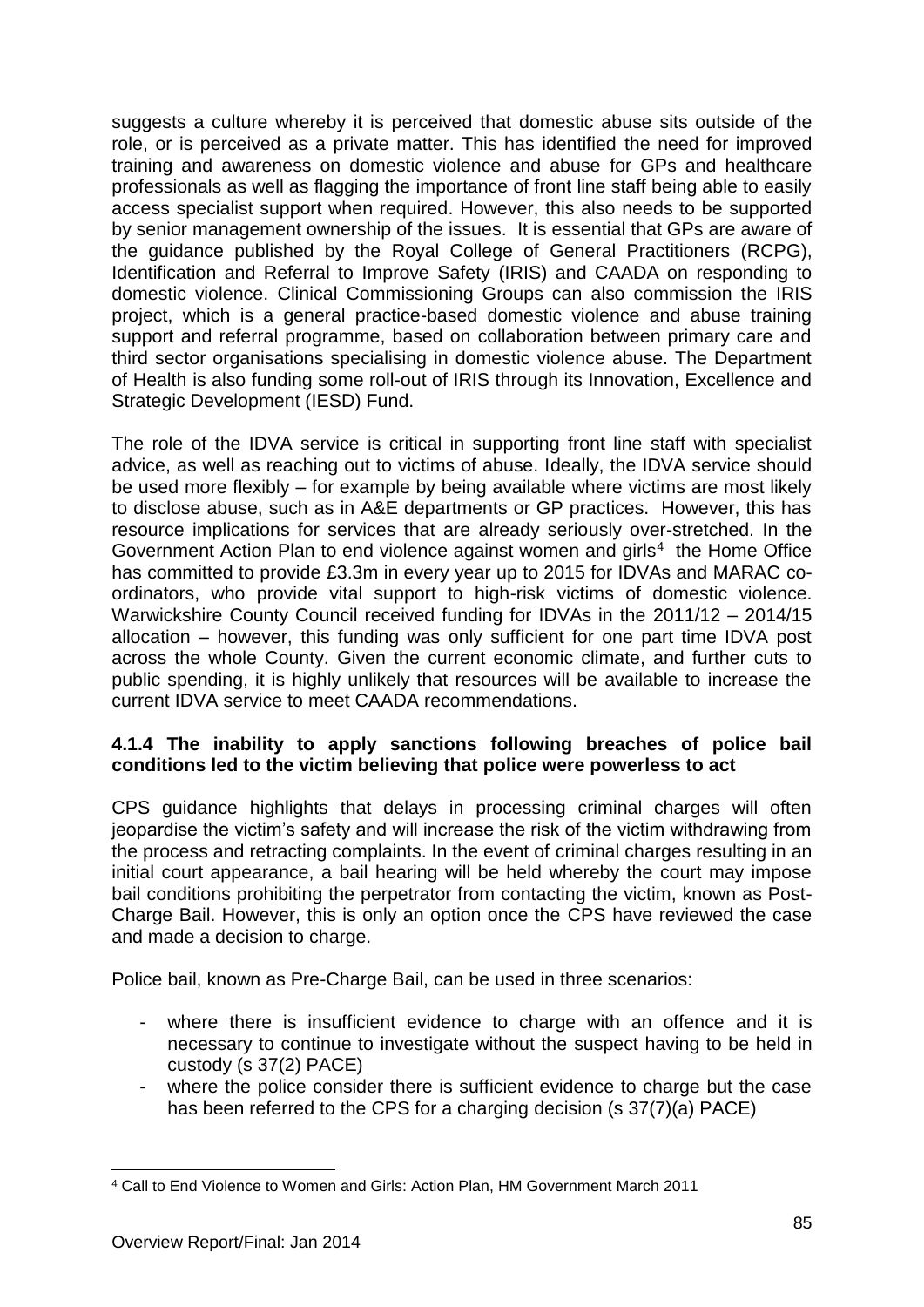- Where there is sufficient evidence and the person is charged with an offence (s 37(7)(d) PACE).

Police are required to refer all cases of domestic abuse to the CPS for a decision to charge. It is not therefore unusual for alleged perpetrators of domestic abuse to be released on police bail subject to ongoing police investigation, and pending a decision from CPS. In this case, the reported incidents required further police investigation before charges could be considered, with the CPS asking for further statements. Police followed the correct process, submitting evidence to the CPS for consideration. On each occasion, the CPS advised that the evidential test was not met. The victim was generally reluctant to provide information to the police, and usually withdrew her complaint fairly soon after her initial statement. CPS guidance was followed by the police on each occasion, to interview the victim and obtain a statement of retraction. Throughout the process, the perpetrator was released on police bail with conditions not to contact the victim or go to her address. The bail conditions relating to the May incident were varied over time, before being lifted in September 2011 when the decision was taken to not proceed with charges.

The police have a power of arrest where conditions imposed on pre-charge bail have been breached (see section 46A PACE 1984 as inserted by CJPOA 1994 Section 29 (2)). Where a person has been re-arrested, section 37 C (2) (b) PACE gives the police the power to release (again) "without charge, either on bail or without bail". Section 37 C (4) states explicitly that if a person is released on bail under section 37 C (2)(b), then that person shall be subject to whatever conditions applied before the 're-arrest'. It appears that there is no power to change conditions of bail at this point. This contrasts sharply with a breach of court bail (post charge bail) - Section 7 of the Bail Act 1976 confers power upon the Police to arrest a person if there are reasonable grounds for believing that that person is likely to break any of the conditions of his bail or has reasonable grounds for suspecting that that person has broken any of those conditions. A person so arrested must be brought as soon as practicable, and in any event within 24 hours of his arrest, before a Justice of the Peace of the Petty Sessions for the area in which he was arrested.

Police bail conditions do not therefore have the same sanctions as court bail conditions – the perpetrator can be removed from the premises, but unless a criminal offence is committed, will simply be released again on bail. On each occasion, the victim stated that she was safe, implied the perpetrator was there with her consent, and that the perpetrator was "fine". CPS guidance makes several references to breach of bail conditions as an indicator of high risk, along with abuse happening in the presence of children and threats being made after the attack. All three risk factors were present during May 2011.

The evidence presented to the Panel clearly indicated that the victim felt that the police were powerless to protect her from the perpetrator. She was aware that no action was taken against him for breaching bail conditions, and that the police had no powers to hold him in custody. As she also felt unable to accept support from the IDVA, and became more isolated from friends, her sense of isolation would have been significant. This is a significant issue and a breach of police bail conditions should result in some kind of sanction, initiate a new risk assessment and potentially be considered as a reason for re-referral to MARAC.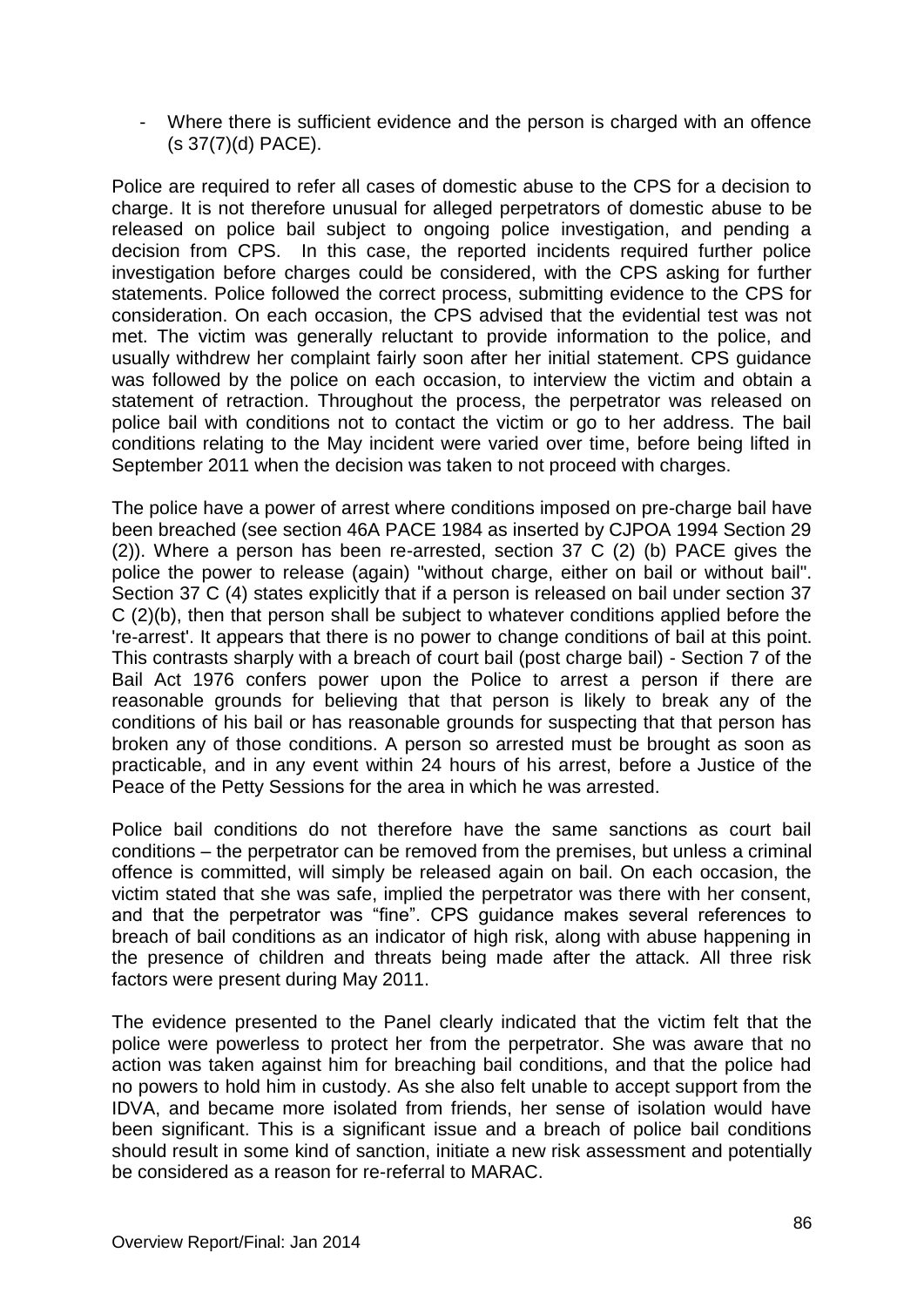### **4.1.5 Each incident was risk assessed in isolation of the wider history and circumstances**

Risk assessment is not a predictive process and there is no existing accurate procedure to calculate or foresee which cases will result in homicide or further assault and harm. However, a number of high risk factors have been identified as being associated with serious harm and homicide through researching many cases. Warwickshire uses the DASH (Domestic Abuse Stalking and Honour Based Violence) Risk Assessment, which is aligned to the Association of Chief Police Officers policy. Any professional using the DASH risk identification checklist must be trained in its use. This is crucial to understanding what the high risk factors are and how they apply in each situation, and what needs to be done to keep the victim safe.

Each incident reported to the police was assessed using the DASH process. The review identified some inconsistencies, with risks changing over time, due to each incident being risk assessed separately as a specific incident. As the Domestic Abuse Unit maintains a database of high risk victims, there should be oversight of all incidents relating to a named victim. However, it is still essential that the overall risk to the victim is assessed taking into account the history and all episodes. This is especially important in cases where intimidation and harassment are being used to create fear – for example, minor damage to property, texts or contact with the victim may not be perceived to be serious threats, or even constitute a criminal offence, when considered in isolation, but build up a pattern of abuse that indicates a high level of escalating risk to the victim. It is essential therefore that DASH risk assessments take into account the whole circumstances, and are used at other key points – for example, when the victim withdraws her complaint, when bail conditions are breached, and when a decision is made not to charge and/or rescind bail conditions. It is essential that any risk assessment should also consider the risks posed by the perpetrator, not just assessed from the victim's perspective.

The review identified that, though DASH was used routinely by police, it was not used by other agencies. This included episodes when the victim disclosed abuse to health professionals, including when she attended A&E. Though the indicators of abuse were recognised and recorded, no risk assessment was completed and no action taken to protect or support the victim. In some instances, this may have been because the victim referred to the police already being involved – however, this information, or assumption, should not prevent front line staff from completing the risk assessment and offering support to the victim. Given the different relationships with health professionals the victim may disclose additional information to them, leading to a higher risk classification. It is known that some victims disclose different information to different professionals, sometimes to tell just enough, but not enough to raise high concerns. No professional should assume that just because the police are involved or have risk assessed that the victim has disclosed everything. As risks can change over time, especially if there is an escalation of incidents, each agency should always do their own assessment. The Panel also noted that when Children's Services identified a history of abuse against previous partners, that DASH was not used to assess risks. In cases where perpetrators have continued contact with expartners due to contact with their children, there may continue to be risks to both the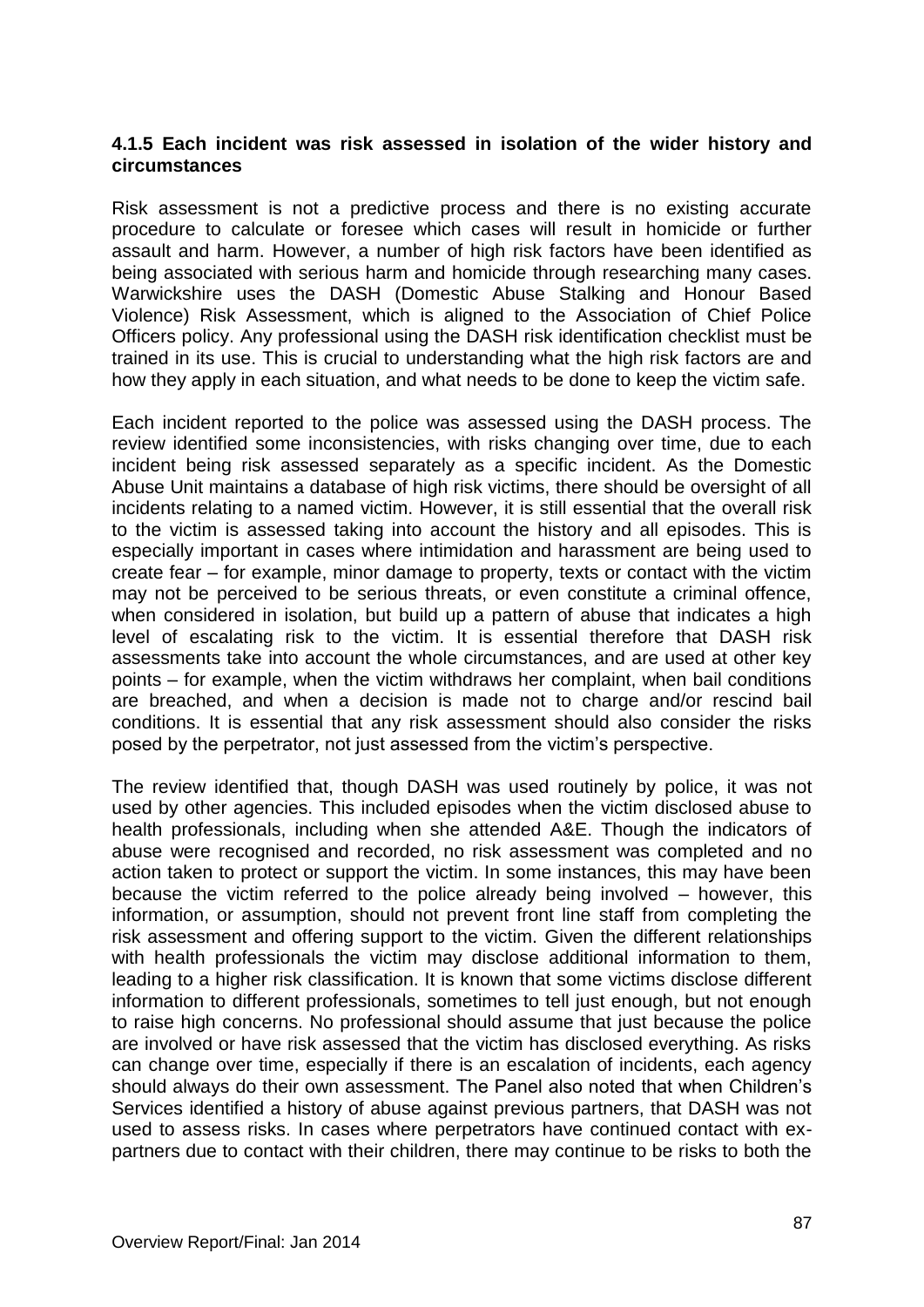victim and her children. It is essential therefore that DASH is used to identify risks and ensure that safety management plans are implemented where required.

### **4.1.6 There was a failure to refer repeat incidents to MARAC, who did not therefore have the full information available to enable an effective understanding of the escalation of risk and to develop an appropriate risk management plan**

Nearly 1 million women experience at least one incident of domestic abuse each year as reported in latest cross-government Violence Against Women and Girls Strategy. Victims of domestic violence are more likely to experience repeat victimisation than victims of any other types of crime (British Crime Survey Reports), and 76 per cent of all Domestic Violence incidents are repeat<sup>5</sup>. Women experience an average of 35 incidents of domestic violence before reporting an incident to the police<sup>6</sup>, with a third of all incidents being reported to the police being repeat incidents.

Since 2001 the CPS has issued clear guidance to prosecutors on bringing domestic violence cases that makes it clear that whatever form it takes, domestic violence is rarely a one-off incident. It is often a series of incidents, often increasing in frequency and seriousness, capable of a cumulative effect on the victim. Indeed the new national definition of domestic violence and abuse which was adopted in March 2013 was drafted to recognise this very point:

*Any incident or pattern of incidents of controlling, coercive or threatening behaviour, violence or abuse between those aged 16 or over who are or have been intimate partners or family members regardless of gender or sexuality. This can encompass but is not limited to the following types of abuse:*

- *psychological*
- *physical*
- *sexual*
- *financial*
- *emotional*

*Controlling behaviour is: a range of acts designed to make a person subordinate*  and/or dependent by isolating them from sources of support, exploiting their *resources and capacities for personal gain, depriving them of the means needed for independence, resistance and escape and regulating their everyday behaviour.*

*Coercive behaviour is: an act or a pattern of acts of assault, threats, humiliation and intimidation or other abuse that is used to harm, punish, or frighten their victim."* 

*This definition, which is not a legal definition, includes so called 'honour' based violence, female genital mutilation (FGM) and forced marriage, and is clear that victims are not confined to one gender or ethnic group.*

CAADA defines a case at MARAC as one between the same victim and perpetrator(s), where the victim has been identified as meeting the MARAC threshold for that area. A repeat MARAC case is one which has been previously referred to the MARAC and at some point in the twelve months from the date of the

<sup>-</sup><sup>5</sup> Flatley, Kershaw, Smith, Chaplin and Moon (July 2010) BCS - Crime in England and Wales 2009/10, Home Office

<sup>6</sup> Yearnshaw 1997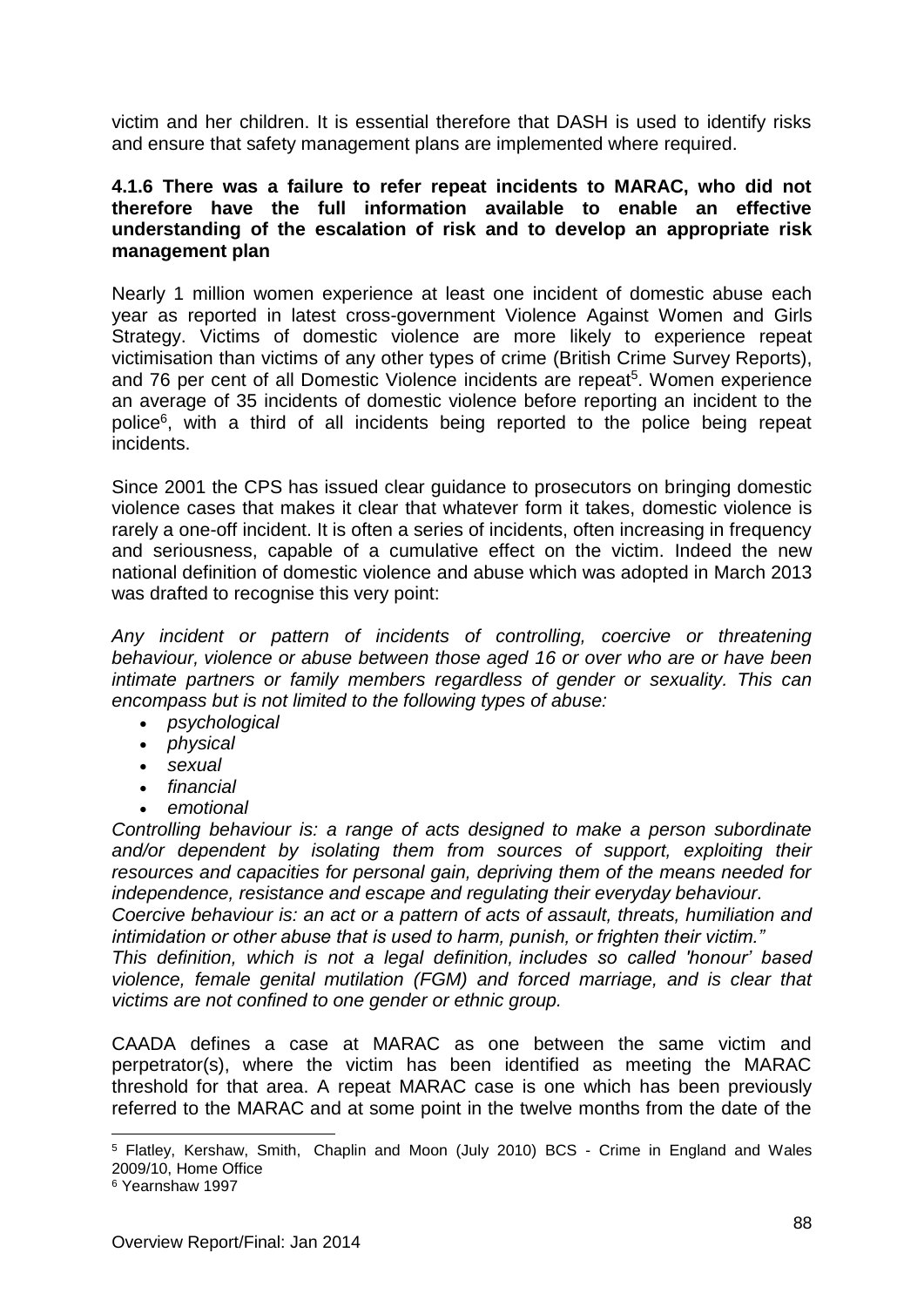last referral a further incident is identified. Any agency may identify this further incident (regardless of whether it has been reported to the police). A further incident includes any one of the following types of behaviour, which, if reported to the police, would constitute criminal behaviour:

- Violence or threats of violence to the victim (including threats against property)
- A pattern of stalking or harassment
- Rape or sexual abuse

Where a repeat victim is identified by any MARAC agency, that agency should refer the case to the MARAC, regardless of whether the behaviour experienced by the victim meets the local referral threshold of visible high risk, escalation or professional judgement. To identify repeat victims of domestic abuse regardless of to whom it is reported, all MARAC agencies should have the capacity to 'flag and tag' their files following the latest referral so that they are aware if a service user/client experiences a repeat incident.

The review has identified an issue with the definition that the "further incident would constitute criminal behaviour" – in the case of the incident of  $29<sup>th</sup>$  May 2011, though there was clear evidence of breach of bail conditions, there was no identifiable criminal offence. The incident, however, occurred before the MARAC meeting and so should have been reported to MARAC regardless of whether the definition was met, to ensure that agencies were aware of the full information to inform their discussion. The further incident in August 2011 was not reported to MARAC as a repeat incident, though the CAADA criteria was met, regardless of whether or not it resulted in charges.

### **4.1.7 There were no strategies in place for identifying and engaging high risk victims who repeatedly decline support.**

People who are not abused find it hard to understand why anyone would stay in an abusive relationship or refuse to co-operate with police to enable criminal charges to be successfully pursued. Victims are often wrongly blamed for failing to engage with support agencies. However, a reluctance to engage can be for many reasons abusers use verbal, emotional, and physical violence along with apologies, promises, and affection to control their victims. A victim may feel that the abuse is their fault, or hold on to the hope that the abuser will change. Along with abuse, there may be genuine love. Victims may feel tremendous shame and embarrassment and use denial as a way of coping with the abuse. Above all, abuse wears people down; the victim develops strategies to try to manage the abuse, and falsely believes that they can handle it better alone. Abusers isolate their victims from friends and family, and this may be reinforced when friends also feel powerless to help someone who returns to the abuser against their advice.

Existing research indicates that MARACs and IDVAs have the potential to improve victim safety and reduce re-victimisation. However, this tends to depend on the successful engagement of the victim in the process. In this case, attempts were made to engage the victim and provide support – this was timely though usually limited to between one and three attempts to make contact. On the occasions that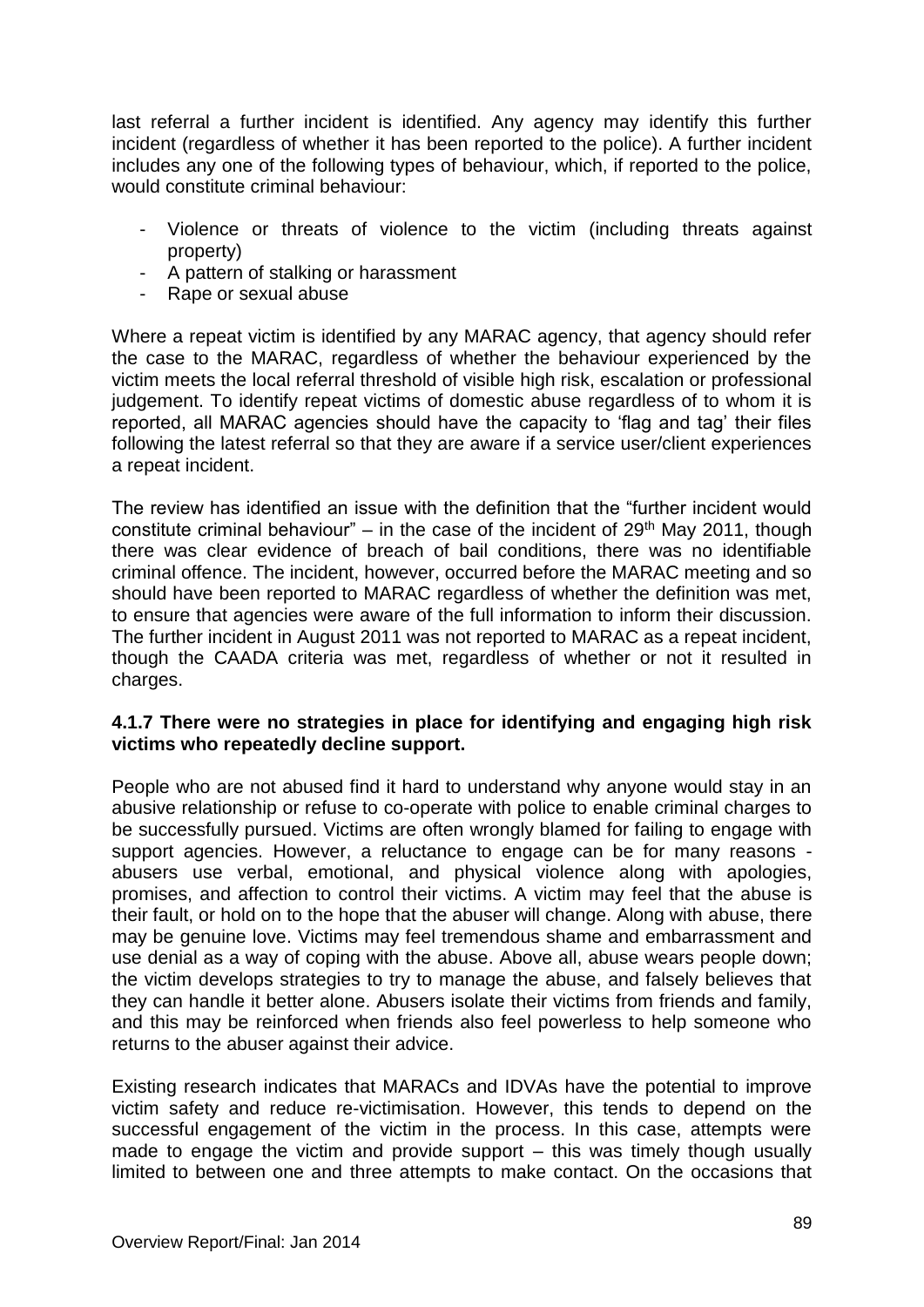contact was made, the victim declined support. There was clear evidence from friends that she reacted strongly to being referred to as a "victim" and considered herself strong enough to cope alone. This raises a number of issues about engaging victims successfully as clearly it is victim's choice and decision to decline support and as such must be respected. The case identifies the need to develop a strategy that addresses the following issues:

- The publicity relating to domestic abuse often using images of women who meet a stereotypical perception of a "battered woman" rather than highlighting that domestic abuse may be a hidden secret of many women, regardless of class, ethnic origin or wealth
- Maintaining a balance between respecting personal choice and ensuring easy access to support services
- The importance of developing trusting relationships over time with those in regular contact with the victim
- Being clear about which agency is responsible for case management and what strategies are being deployed to engage the victim
- The level of resources available to support victims and ensuring that they are deployed in the most efficient way to avoid duplication of efforts, or assumptions that another agency is offering support

### **4.2 Recommendations**

The recommendations of the panel are set out below. The Panel analysed agency IMRs during the first stage of the DHR, prior to the mis-trial that caused a lengthy delay in completing the review. It should therefore be noted that many of the recommendations set out in this report have already been implemented by the MARAC and by key agencies. The Action Plan arising from this review will therefore give timescales that may pre-date completion of the report. It is not the role of the DHR Panel to confirm or evidence which actions have already been completed - the Nuneaton & Bedworth Community Safety Partnership will need to assure itself that these actions have therefore been fully delivered.

There were some common themes identified leading to a duplication of recommendations across agencies. These have been grouped together recognising that some recommendations may be a bigger issue for some agencies than others. Agencies may wish to consider working in partnership to action some of these recommendations to share learning and solutions.

### **Safer Warwickshire Partnership Board**

- 1. Safer Warwickshire Partnership Board to develop Domestic Violence and Abuse Procedures that include:
	- a. Clear, written policies for all agencies in the county explaining when and how to refer to specialist domestic violence support services e.g. Refuge (for accommodation services) and Stonham Home Group (the organisation now running IDVA and outreach services in the county) to ensure vulnerable victims do not fall between services.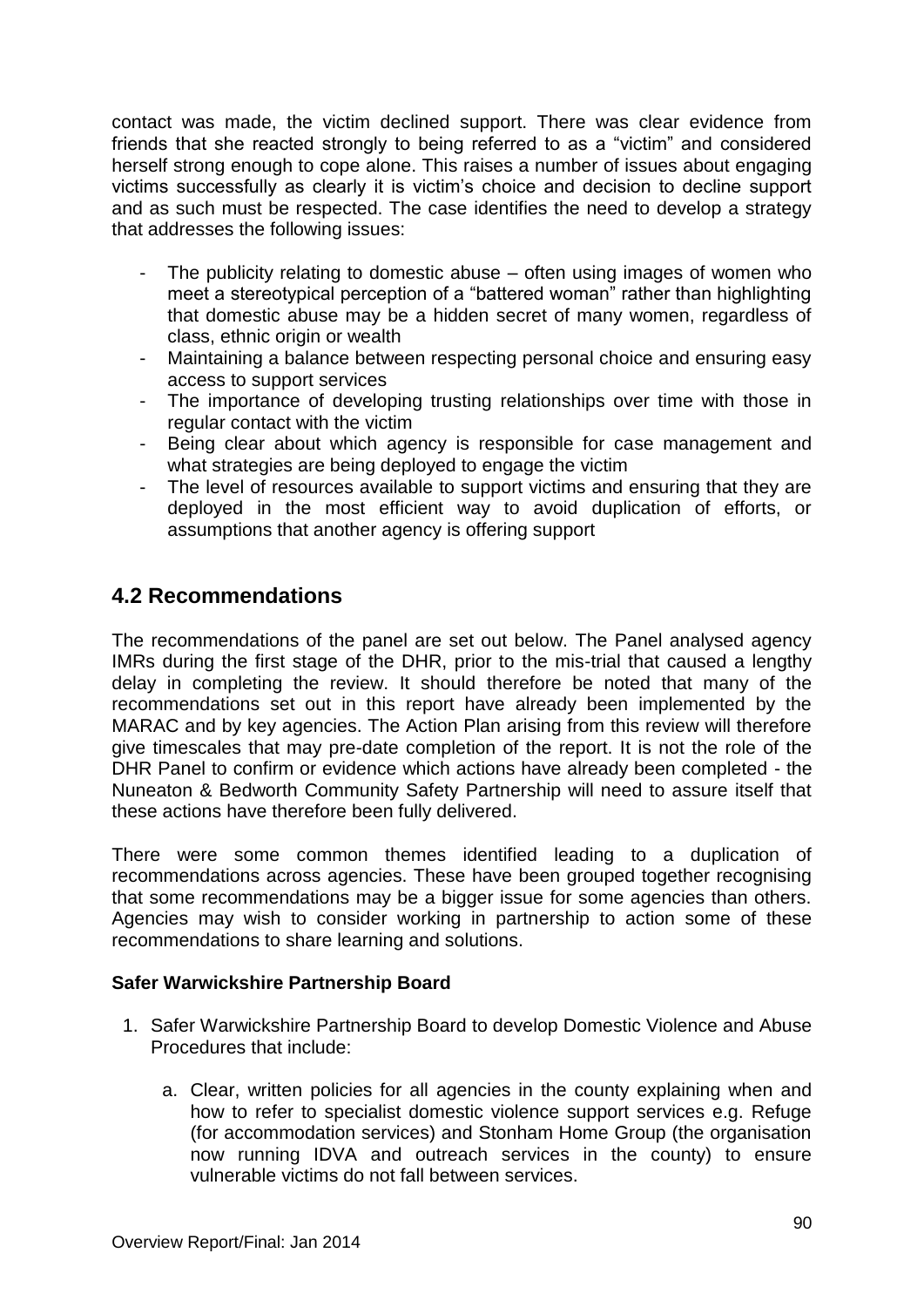- b. A process to ensure that feedback is requested and given on the outcome of referrals, especially if no contact can be made or support is declined, so that alternative options can be explored.
- c. A reminder to officers/agencies investigating or reporting domestic abuse incidents of the importance of recording the full names and home addresses of any children witnessing domestic abuse – this is especially important when they are visiting a parent and are not residing at their usual home address
- 2. Safer Warwickshire Partnership Board to direct the MARAC Steering Group to take the following actions to improve the DASH risk assessment process and :
	- a. Develop and implement multi-agency training on the use of DASH to assess risks and ensure that risk assessments are
		- i. in line with CAADA guidelines
		- ii. use professional judgement in cases where the victim is unable or reluctant to fully disclose information that might highlight the risks more
		- iii. take into account the history and full circumstances of the case
		- iv. repeated when circumstances change i.e. following a withdrawal of statement, a breach of police bail conditions and when a decision is made not to charge
	- b. Explore the options for developing risk assessments of the risks posed by perpetrators, and linked to this, the identification of serial abusers.
- 3. Safer Warwickshire Partnership Board delivers a public awareness campaign (e.g. production of information leaflets / posters which can be distributed throughout agencies) that addresses the myths about stereotypical victims of abuse.
- 4. Safer Warwickshire Partnership Board develops an Information Sharing Protocol, with accompanying guidance, for all partner agencies regarding sharing information within DHRs. This should include guidance on collecting information in a timely way so that any information that cannot be shared with the Panel pre-trial has been secured internally, thus avoiding the difficulty caused by staff moving on or forgetting detail.
- 5. The Chair of the Safer Warwickshire Partnership Board raises with the Home Office and with CAADA the following national concerns:
	- a. The lack of sanctions available to police regarding breaches of police bail.
	- b. The need for CAADA to revise the guidance on the definition of repeat incidents, to include incidents where bail conditions have been breached
- 6. The Chair of the Safer Warwickshire Partnership Board raises with the CPS the following national concern: that the CPS explores whether there are opportunities to speed up the process for progressing charges to reduce the risks of withdrawal or retraction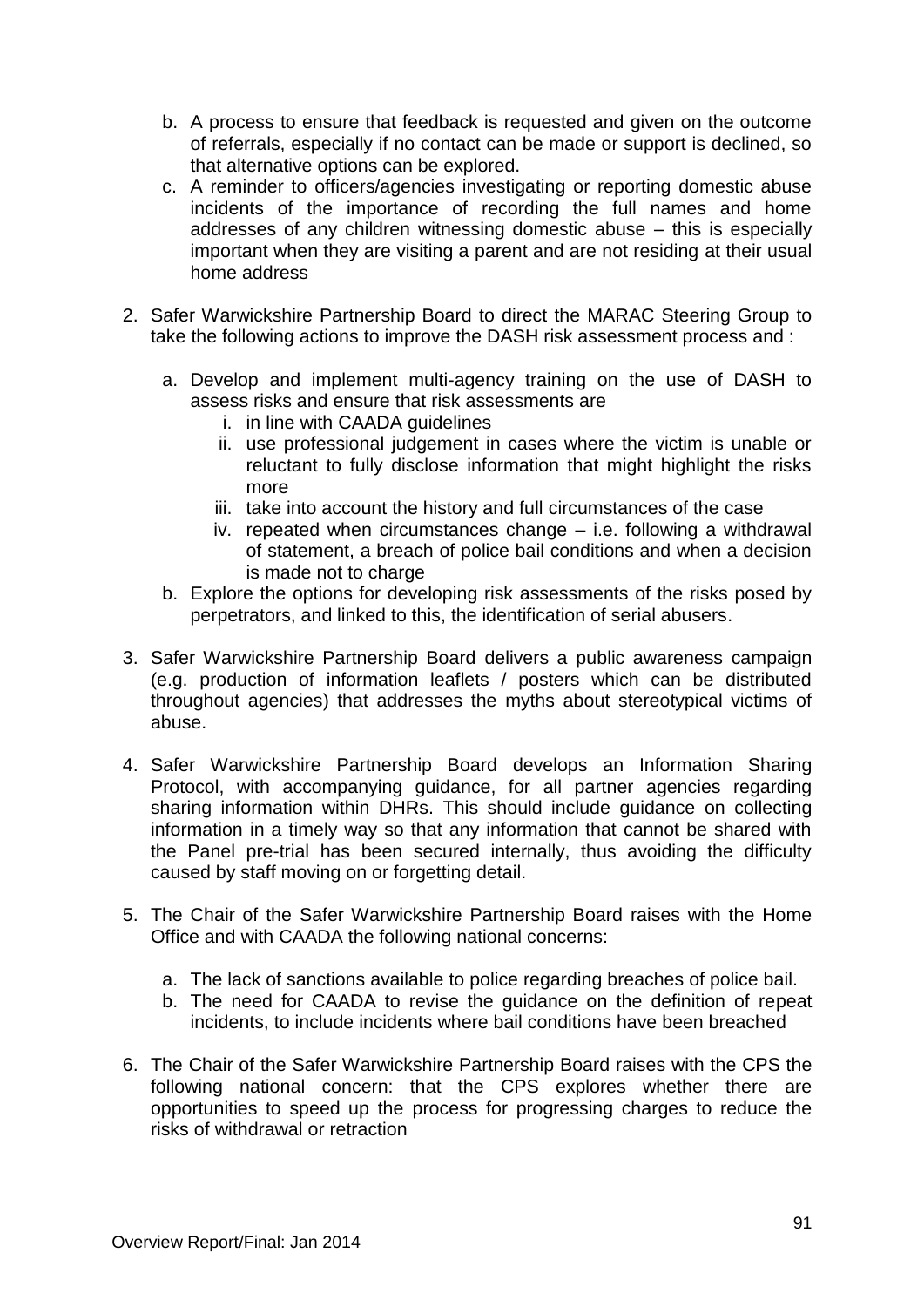### **Warwickshire County Council – Community Safety and Substance Misuse**

7. Warwickshire County Council, as the commissioner of domestic abuse services, completes a review of the IDVA service to ensure that resources are maximised and deployed effectively to adequately support high risk victims across the County. This should include exploring alternative, flexible models of multiagency support. The findings of the review should be reported to the Safer Warwickshire Partnership Board and identify the strategy for managing workload within the context of diminishing resources.

### **MARAC Steering Group**

- 8. The MARAC steering group develops and ensures implementation of an induction programme for new MARAC agencies and representatives to support them in understanding their roles and the requirements of MARAC agencies.
- 9. The MARAC steering group implements the following improvements to MARAC processes and procedures, ensuring that these are all compliant with CAADA guidance and checklists:
	- a. Completes and circulates the revision of the MARAC Operating Protocol
	- b. Completes and circulates the MARAC Information Sharing Protocol
	- c. Improves and re-formats the MARAC minutes template to ensure that it includes:
		- i. Whether the victim is aware of the referral
		- ii. The contribution of each agency
		- iii. Detail of the discussion of the case
		- iv. The rationale of why actions were not pursued
		- v. The risks identified, how these risks will be addressed, by whom and by when
		- vi. Identification of the support agency for the victim to feedback the outcome of the MARAC to the victim
		- vii. That clear SMART action points are included in MARAC minutes following all MARAC meetings to prevent ambiguity.(refuge)
	- d. Clearly defines the role of the IDVA in relation to the MARAC, including the requirement to contact the victim prior to the meeting and to ensure that there is clarity about ongoing contact
	- e. Makes a formal decision regarding the flagging of files, and inform all agencies of the outcome and the procedure for doing so
	- f. Reminds all agencies of their responsibilities relating to attendance, including sending deputies and/or written notes in the absence of the usual representative
	- g. In view of the high number of cases referred to the North MARAC, to split the monthly meeting into 2 (if less than 20 cases referred, the second meeting can be cancelled).
	- h. Completes a feasibility study as to whether a multi-agency web-based database for MARAC cases (e.g. Paloma's MODUS database) would be beneficial.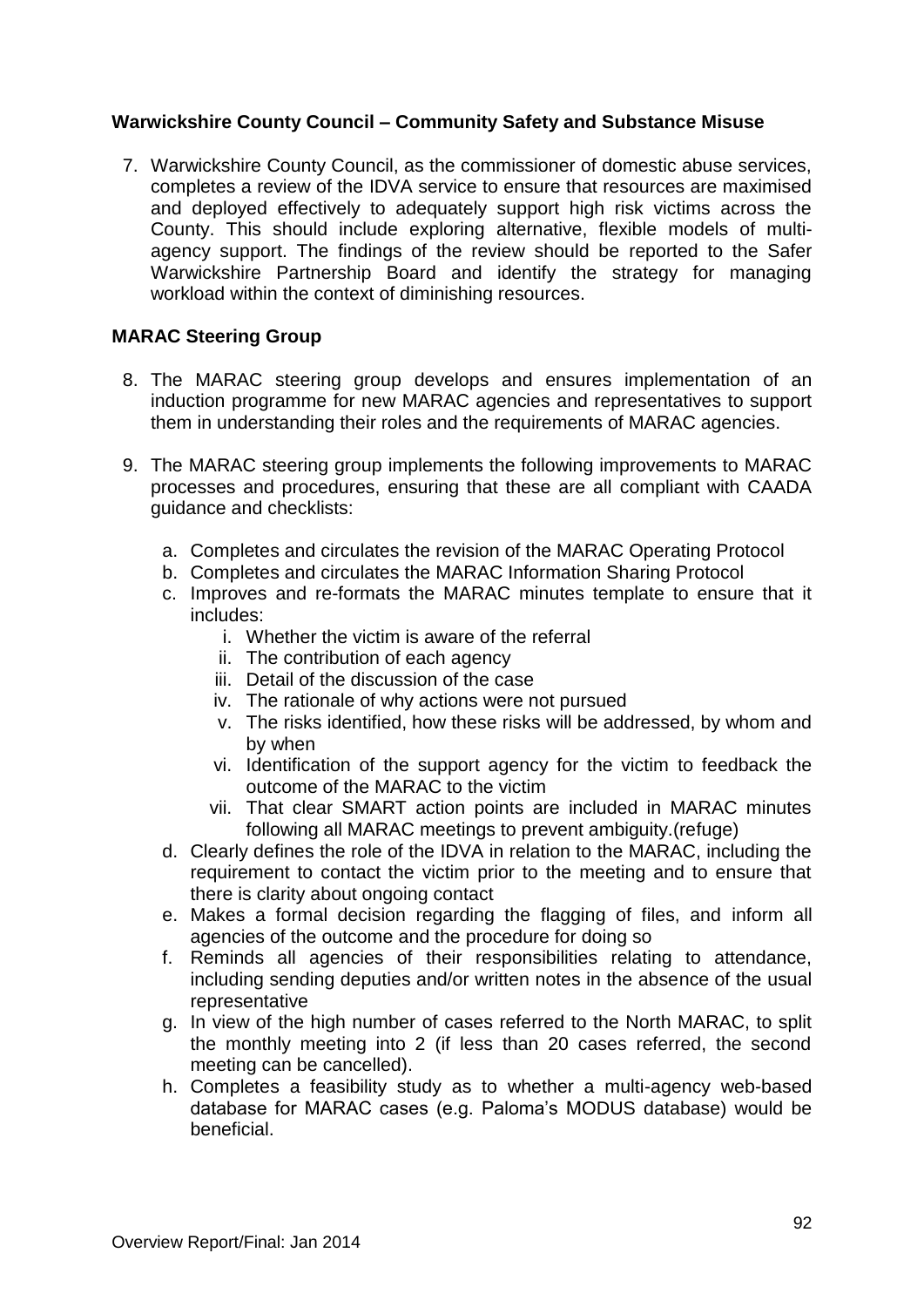- 10.The MARAC steering group develops a robust process for identification of MARAC repeat cases from other agencies along with subsequent MARAC referral, as part of the MARAC Improvement Plan.
- 11.The MARAC steering group ensures that all recommendations of the CAADA Quality Assurance assessment have been implemented.

### **Warwickshire Police**

- 12.Warwickshire Police review the investigative decision-making process relating to 'high risk' domestic abuse incidents, to ensure that the appropriate level of skill and type of resources and supervision is allocated to each specific Domestic Abuse investigation.
- 13.Warwickshire Police ensure that the findings of the review of the police Referrals & Assessment Unit (RAU), which identified the need for better levels of supervision and processes to facilitate more efficient management of caseloads of staff, has been fully implemented, including:
	- a. Development of a policy that identifies acceptable levels of inputting backlogs dependant on risk level, and that includes a mechanism for reporting when the levels are exceeded.
	- b. Embedding the new process that has already been introduced to actively manage and triage any backlog to identify any case that relates to either a pre-existing or subsequent 'high risk' incident is working effectively
	- c. That the business case to introduce a new structure within the RAU with dedicated supervisory roles has been fully implemented. (This was accepted as part of the new joint policing arrangements between Warwickshire Police and West Mercia Police with new posts to be in place by December 2013.)
- 14.Warwickshire Police share the learning points from the IMR and the DHR as a whole with all police officers and staff using DASH to ensure that the risk assessments are applied with consideration of all available information.
- 15.Warwickshire police ensure that they take positive action to:
	- a. Arrest perpetrators of all alleged crimes relating to domestic violence when the opportunity arises
	- b. Collect all available evidence including at initial call-out to increase chance of prosecution (always assume the victim will not support the prosecution.)
- 16.Warwickshire Police to review the DASH "aide memoire" card to include breach of bail conditions as a high risk indicator

### **Local Criminal Justice Board**

- 17.The local Criminal Justice Board to improve the process for completing interagency checks by:
	- a. Considering prioritising resource allocation to the information exchange process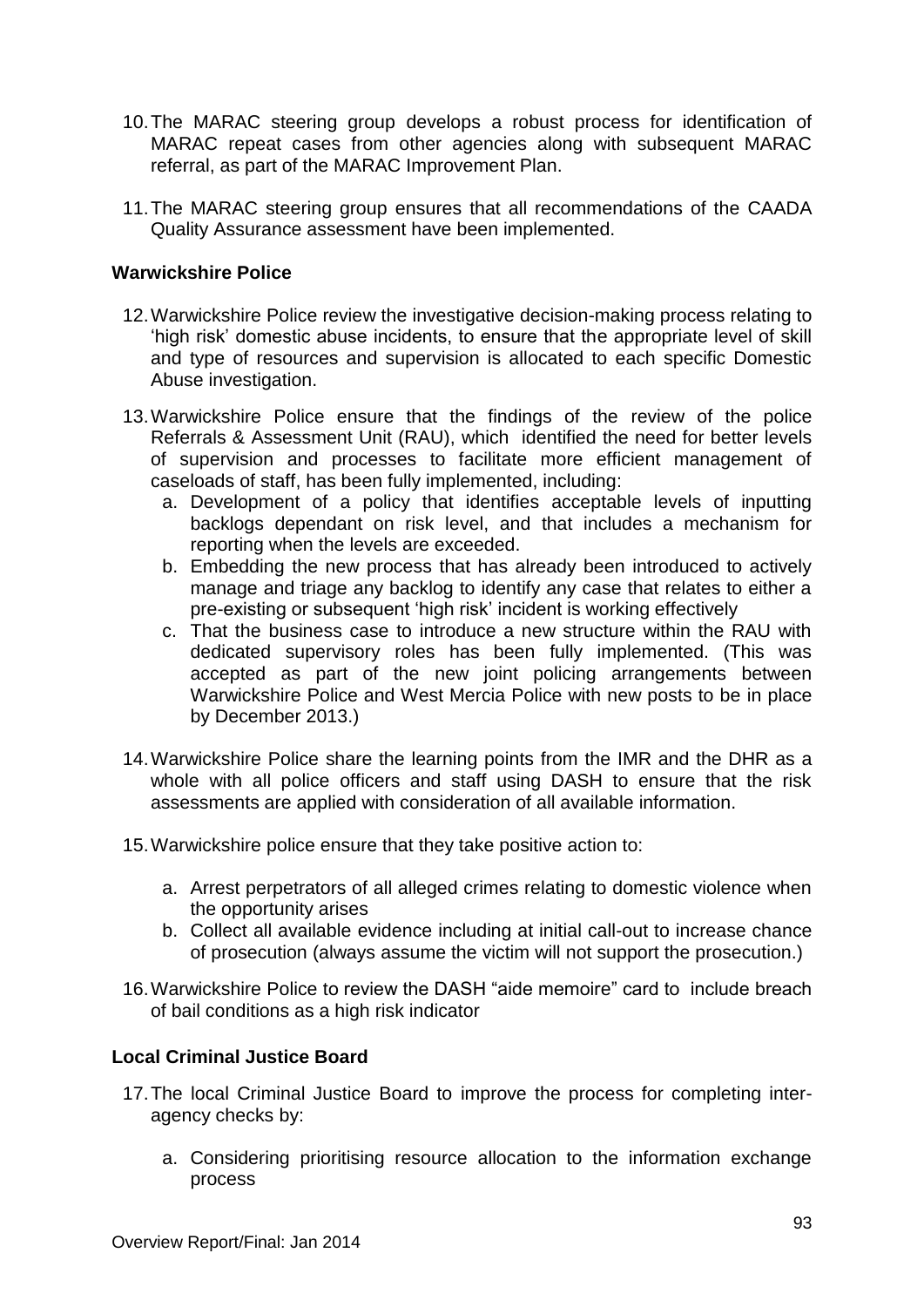b. Liaising with the HMCTS/sentencers to tolerate adjournments for this to take place where it is recommended by the Probation Court Duty Officer

### **Probation Trust**

- 18.The Probation Trust ensures that the actions, set out below, that were agreed in relation to the Serious Further Offence (SFO) investigation have been fully implemented in line with agreed timescales:
	- a. Previous convictions must be used to inform every Pre-Sentence Report risk screening or their absence should be noted and corrected as soon as possible:
		- i. All court duty staff to be reminded of this core practice expectation
		- ii. Take appropriate internal action in relation to the conduct of officers not following procedures
		- iii. Area Office Administrators to review court administrative practice to ensure pre cons are collected and passed to Unpaid Work immediately post sentence
		- iv. Unpaid Work operational managers to be reminded that previous convictions must be checked before risk screenings are signed. Also that in signing risk screenings they are confirming they are satisfied themselves that the information is accurate
		- b. Address the potential for inconsistency and inappropriate judgements in relation to enforcement when offender reporting illness or death of significant others: the Unpaid Work manager to circulate guidance to all operational managers on decision making in relation to this issue.
		- c. Ensure that these requirements are incorporated into new contracts/SLAs with the new Community Rehabilitation Company.
- 19.That information provided by friends and family is shared with the Offender Manager who is preparing post-sentence assessments as this will be of significant help in developing the perpetrator's profile.

### **George Eliot Hospital**

- 20.George Eliot Hospital develops and implements a Domestic Abuse Policy and seeks multi-agency validation via members of the Review Panel to ensure that the policy is fit for purpose and reflects best practice.
- 21.George Eliot Hospital targets front line staff in A&E with specific domestic abuse training to enable them to identify people at risk and initiate appropriate supportive and preventative actions.
- 22.George Eliot Hospital put in place appropriate training for senior managers and ensures that there is effective leadership to support cultural change within the organisation to improve practice in domestic abuse cases.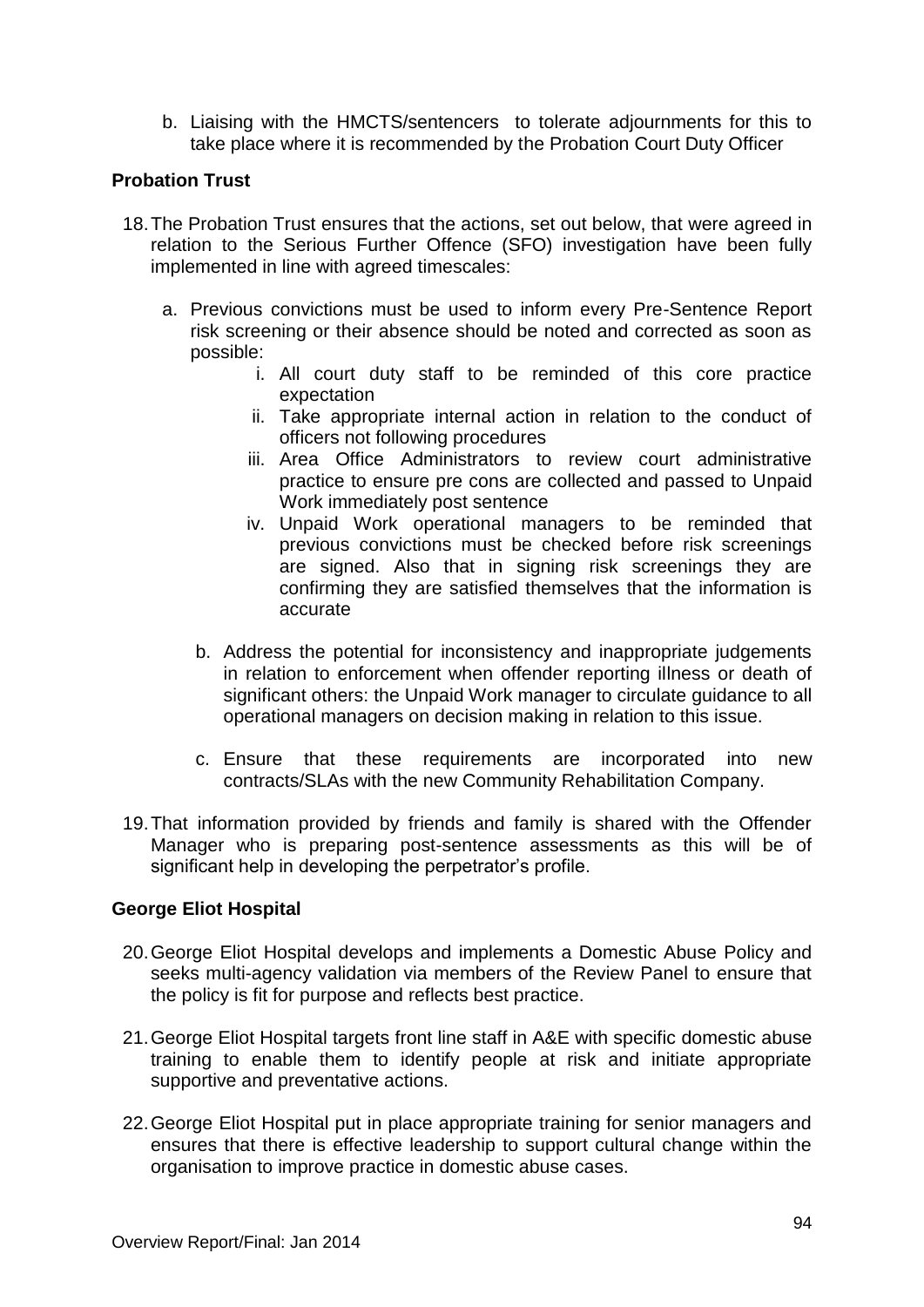- 23.George Eliot Hospital puts in place procedures to ensure that correspondence from A&E to GPs is legible and forwarded without delay following presentation of a patient with serious issues such as self-harm, a suicide attempt or abuse.
- 24.George Eliot Hospital to either explore the possibility of an IDVA being based on site, or to put in place a procedure by which A & E staff can contact the on call IDVA.

### **ALL AGENCIES including Warwickshire Police, Probation Trust, Coventry & Warwickshire Partnership Trust, George Eliot Hospital, West Midlands Ambulance Service, South Warwickshire Nhs Foundation Trust, Harmoni, Warwickshire County Council, Nuneaton & Bedworth Council, And Children's Services**

- 25.All agencies disseminate the learning from this DHR and review the recommendations to identify any changes that need to be made to their internal practice or procedures
- 26.All agencies ensure that all 'client facing' staff, particularly those undertaking assessment, complete training regarding Domestic Violence and Abuse (DVA) awareness that is in line with the NICE Guidance (Feb 2014), proportionate and relevant to their role. This needs to include:
	- a. Understanding of indicators of domestic abuse from the perspective of perpetrators and / or victims, and the impact upon victims, particularly children
	- b. Responding to disclosures of domestic abuse including knowledge around specific assessment tools such as DASH, support services available and professional responsibilities.
	- c. Explicitly highlighting domestic abuse issues in the current safeguarding sessions delivered within induction to all staff, and including awareness of how to access specialist advice and support that is available both within and external to the agency
- 27.All agencies review administrative procedures and support within front line services to ensure that correspondence to other agencies is completed within an appropriate timescale.
- 28.All agencies include a link to the Warwickshire Against Domestic Abuse website on their safeguarding website.

### **Warwickshire North Clinical Commissioning Group and Local Area Team**

29.The CCG and Local Area Team, as the commissioner of primary care services, ensure through their contractual arrangements that all GP practices are aware of, and complying with, guidance published by the Royal College of General Practitioners (RCGP), Identification and Referral to Improve Safety (IRIS) and CAADA on responding to domestic violence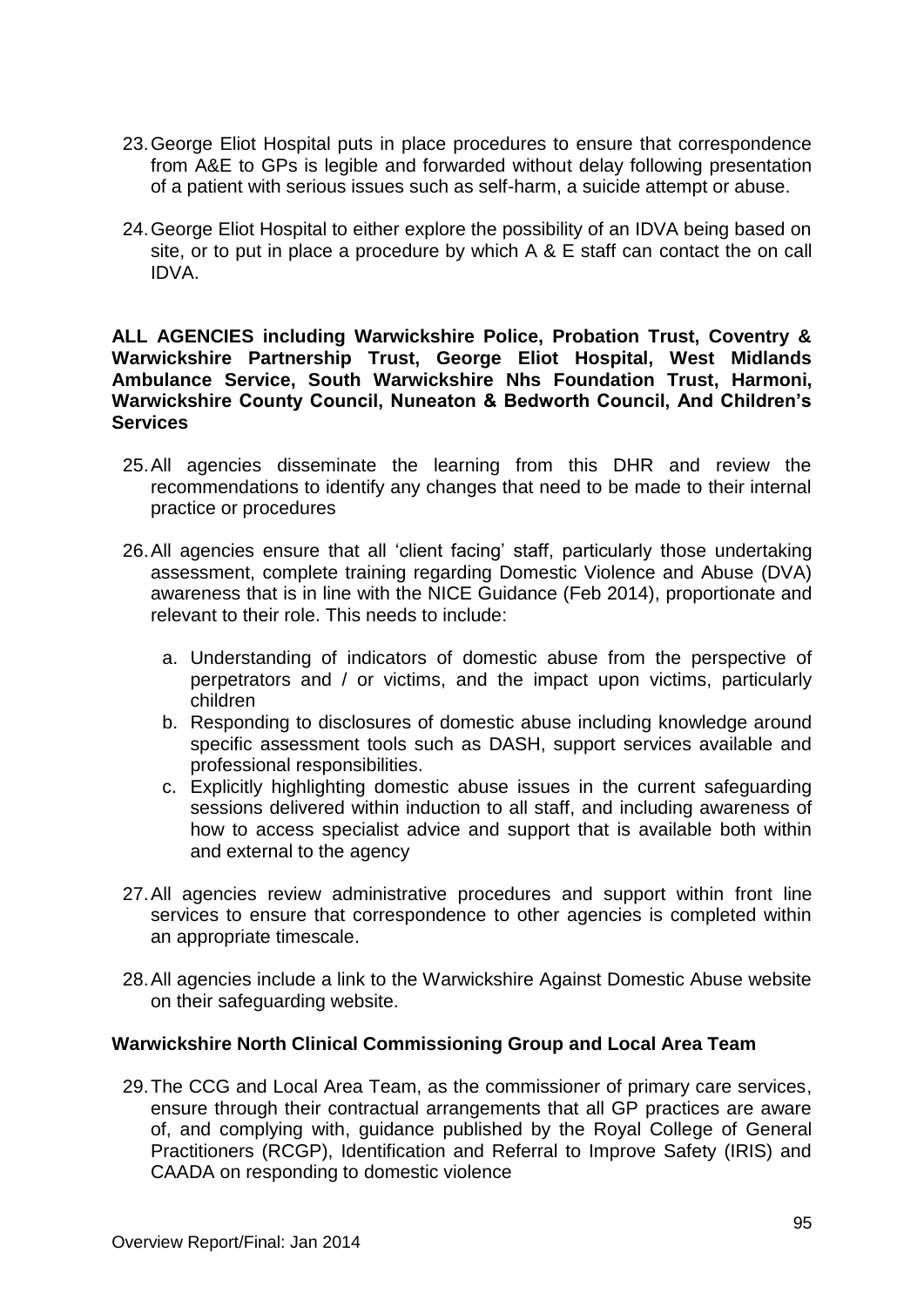- 30.The CCG considers commissioning the IRIS project, which is a general practicebased domestic violence and abuse training support and referral programme, based on collaboration between primary care and third sector organisations specialising in domestic violence abuse. The CCG should note that the Department of Health is also funding some roll-out of IRIS through its Innovation, Excellence and Strategic Development (IESD) Fund.
- 31.The CCG and Local Area Team, as the commissioner of primary care services, disseminates the learning from this DHR to all GP practices within the County and request that GP practices implement the following improvements to their administrative procedures:
	- a. When information in relation to correspondence is added to the electronic records a note of the date the information is received must be made in the record.
	- b. To introduce a flagging system for Domestic Abuse history to be recorded on the electronic record system
	- c. GP practices to consult their Software producer for the GP practice IT system to identify if an update to the electronic records system can be made to enable the system to make automatic links of registered patients by address
	- d. Safeguarding and Domestic Abuse training to be completed by all staff at the primary care practice, including awareness of MARAC process.
	- e. To introduce a system to ensure that unreadable & unclear correspondence received is requested in a legible format from the agency sending correspondence and to escalate concerns if a pattern or theme is spotted with an agency.
- 32.The CCG and Local Area Team, as the commissioners of health services, put in place measures to improve the sharing of information between health agencies around domestic abuse and violence, including:
	- a. Disseminating the new Code of Practice on Information Sharing within the NHS, when this is issued by the Department of Health
	- b. Focussing specifically on the context of deliberate self-harm and other mental health assessments within A & E.
	- c. Working with NHS providers to improve communication between services to highlight potential at risk individuals and families so these cases can possibly be picked up using early warning signs, including links to any "frequent flyer" programmes. This applies in particular to communication across mental health, A & E, GP and substance misuse services.
	- d. Reducing delays in sending correspondence to GPs especially related to a serious incident such as attempted suicide
	- e. Improved clarity for the respective agencies of follow up arrangements following an attempted suicide with less reliance on the patient to make contact for follow-up
	- f. To ensure that reduced staffing services over Christmas and New Year or other holiday periods do not negatively impact upon communication to other health and social care agencies